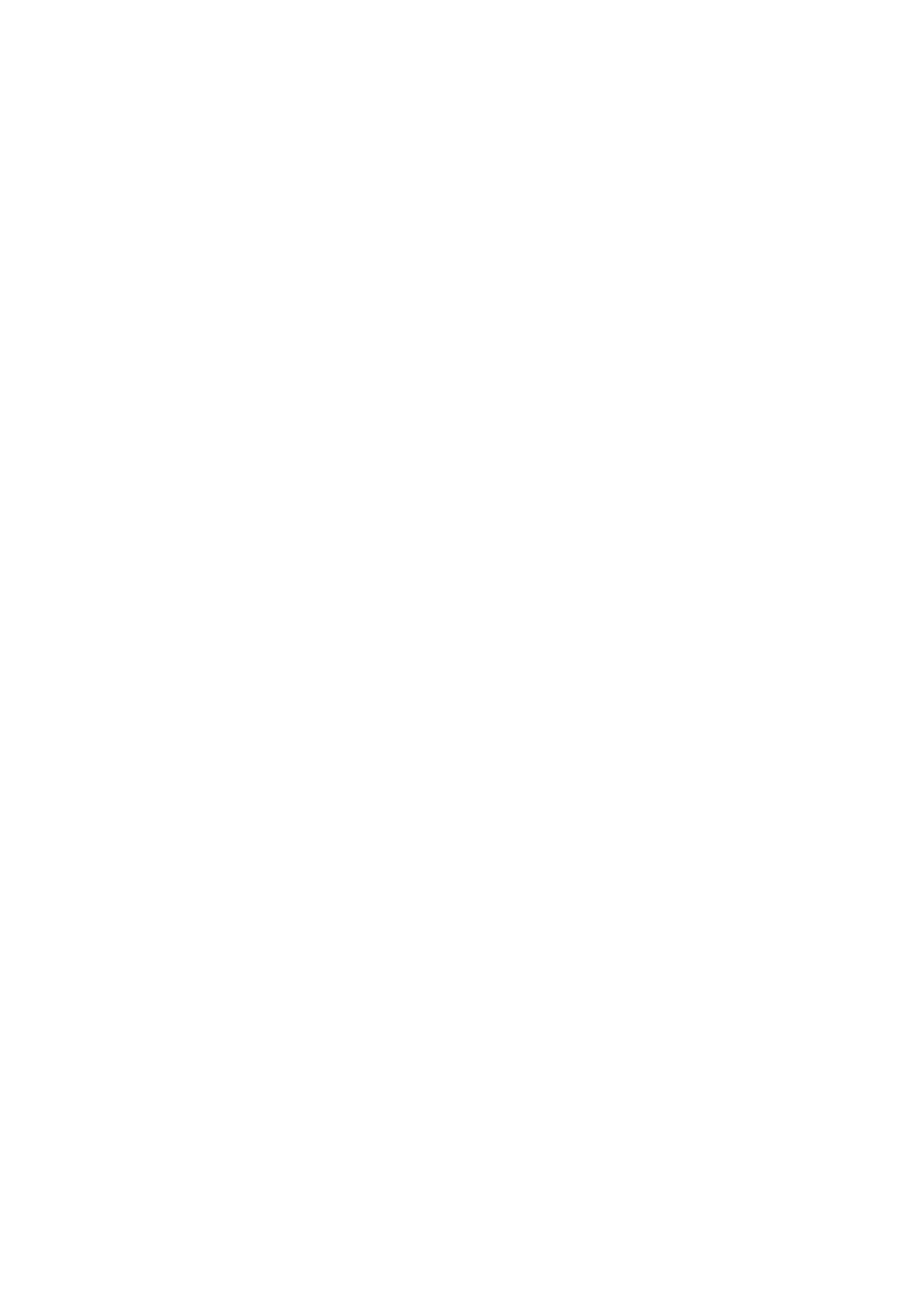

# **Road Transport (Road Rules) (Consequential Amendments) Regulation 2017 (No 1)**

**Subordinate Law SL2017-44** 

made under the

**[Dangerous Goods \(Road Transport\) Act 2009,](http://www.legislation.act.gov.au/a/2009-34/default.asp) the [Road Transport \(Driver](http://www.legislation.act.gov.au/a/1999-78)  [Licensing\) Act 1999,](http://www.legislation.act.gov.au/a/1999-78) the [Road Transport \(General\) Act 1999](http://www.legislation.act.gov.au/a/1999-77), the [Road Transport](http://www.legislation.act.gov.au/a/2001-62)  [\(Public Passenger Services\) Act 2001,](http://www.legislation.act.gov.au/a/2001-62) the [Road Transport \(Vehicle Registration\)](http://www.legislation.act.gov.au/a/1999-81)  [Act 1999](http://www.legislation.act.gov.au/a/1999-81) and the [Victims of Crime Act 1994](http://www.legislation.act.gov.au/a/1994-83)**

## **Contents**

|                    | Page |
|--------------------|------|
| Name of regulation |      |
| Commencement       |      |

J2017-241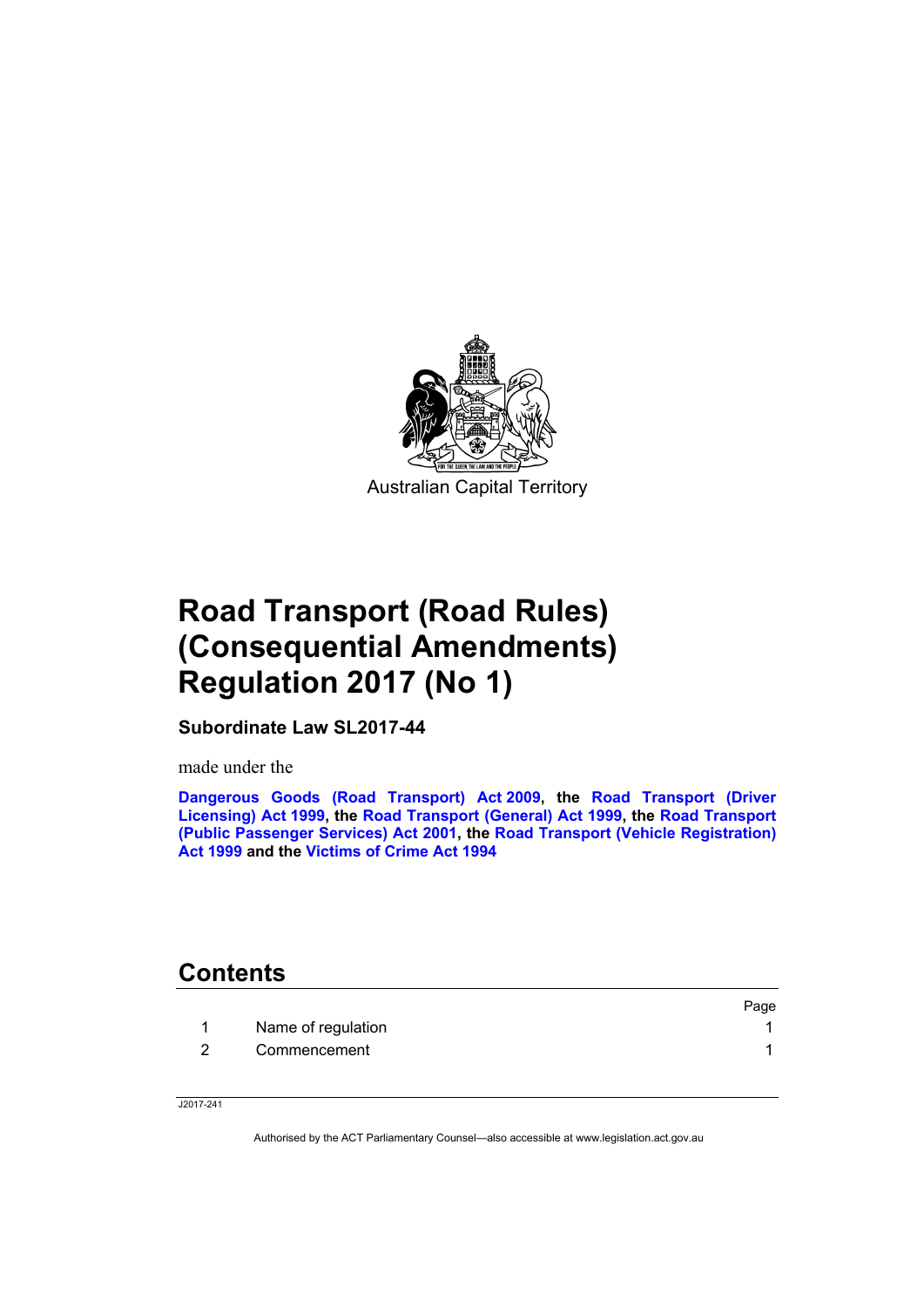| ×<br>۰, |  |
|---------|--|

| 3<br>4            | Legislation amended—sch 1<br>Legislation repealed                           |     |
|-------------------|-----------------------------------------------------------------------------|-----|
| <b>Schedule 1</b> | <b>Legislation amended</b>                                                  | 2   |
| <b>Part 1.1</b>   | Dangerous Goods (Road Transport) Regulation 2010                            | 2   |
| <b>Part 1.2</b>   | Road Transport (Driver Licensing) Regulation 2000                           | 2   |
| <b>Part 1.3</b>   | <b>Road Transport (General) Regulation 2000</b>                             | 3   |
| <b>Part 1.4</b>   | Road Transport (Offences) Regulation 2005                                   | 8   |
| <b>Part 1.5</b>   | <b>Road Transport (Public Passenger Services)</b><br><b>Regulation 2002</b> | 113 |
| <b>Part 1.6</b>   | <b>Road Transport (Vehicle Registration) Regulation 2000</b>                | 116 |
| <b>Part 1.7</b>   | <b>Victims of Crime Regulation 2000</b>                                     | 118 |

contents 2 Road Transport (Road Rules) (Consequential Amendments) Regulation 2017 (No 1)

SL2017-44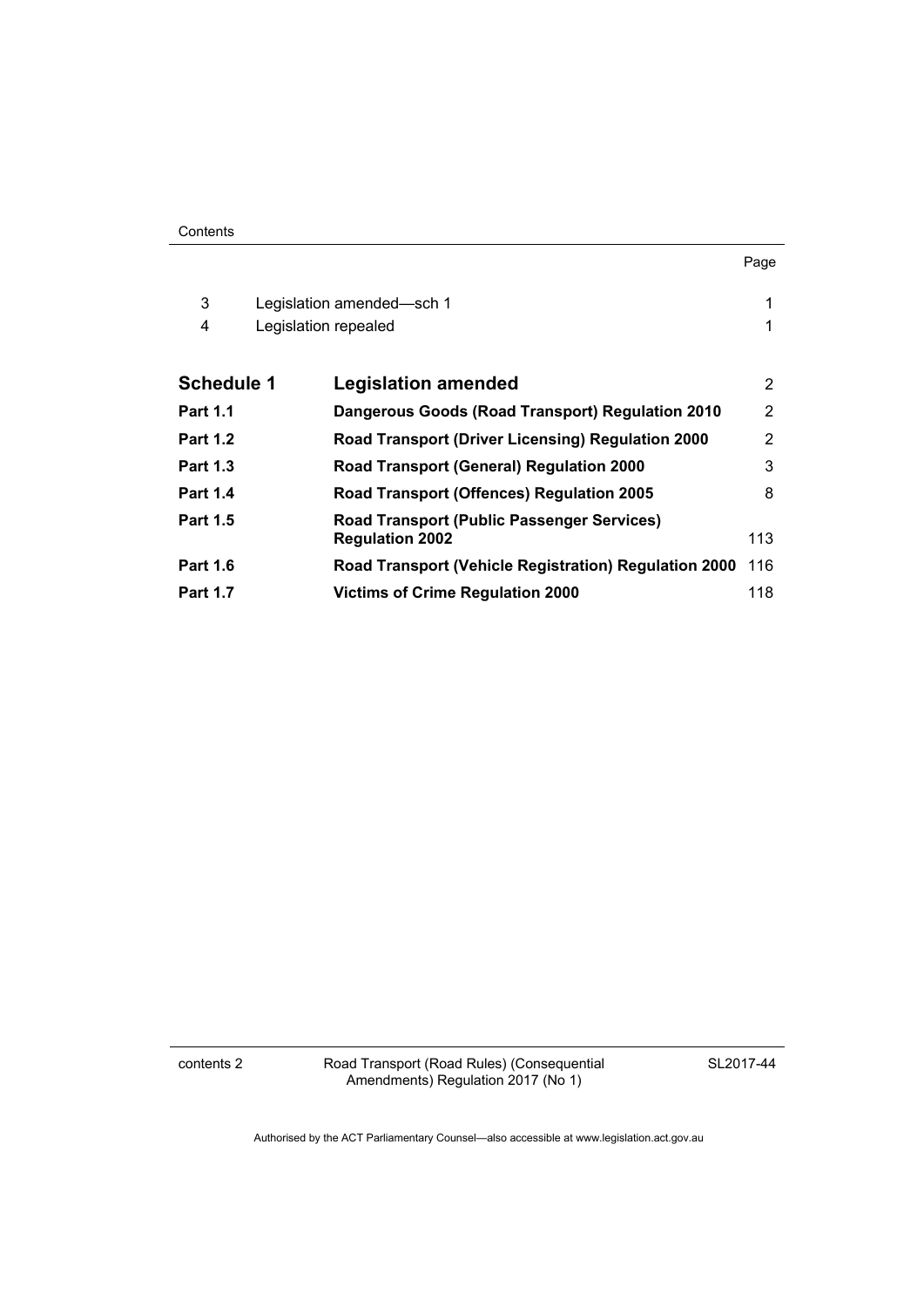<span id="page-4-3"></span><span id="page-4-2"></span><span id="page-4-1"></span><span id="page-4-0"></span>

| 1                       | <b>Name of regulation</b>                                                                                                                  |  |
|-------------------------|--------------------------------------------------------------------------------------------------------------------------------------------|--|
|                         | This regulation is the Road Transport (Road Rules) (Consequential<br>Amendments) Regulation 2017 (No 1).                                   |  |
| $\mathbf{2}$            | <b>Commencement</b>                                                                                                                        |  |
|                         | This regulation commences on the commencement of the Road<br>Transport (Road Rules) Regulation 2017, section 3.                            |  |
|                         | The naming and commencement provisions automatically commence on<br><b>Note</b><br>the notification day (see Legislation Act, $s$ 75 (1)). |  |
| $\mathbf{3}$            | <b>Legislation amended-sch 1</b>                                                                                                           |  |
|                         | This regulation amends the legislation mentioned in schedule 1.                                                                            |  |
| $\overline{\mathbf{4}}$ | <b>Legislation repealed</b>                                                                                                                |  |
|                         | The following legislation is repealed:<br>(1)                                                                                              |  |
|                         | Transport (Safety and Traffic Management)<br>Road<br>$\bullet$<br><i>Regulation 2000</i> (SL2000-10)                                       |  |
|                         | Road Transport (Safety and Traffic Management) Australian<br>Road Rules Incorporation 2013 (No 1) (NI2013-329).                            |  |
|                         | The following instruments under the <i>Road Transport (General)</i><br>(2)<br><i>Act 1999</i> are repealed:                                |  |
|                         | Road Transport (General) (Australian Road Rules – Heavy<br>Motorised Wheelchairs) Exemption 2007 (No 1) (DI2007-207)                       |  |

 *[Road Transport \(General\) \(Motorcycle Lane Filtering Trial\)](http://www.legislation.act.gov.au/di/2015-2/default.asp)  [Exemption 2015 \(No 1\)](http://www.legislation.act.gov.au/di/2015-2/default.asp)* (DI2015-2).

SL2017-44

page 1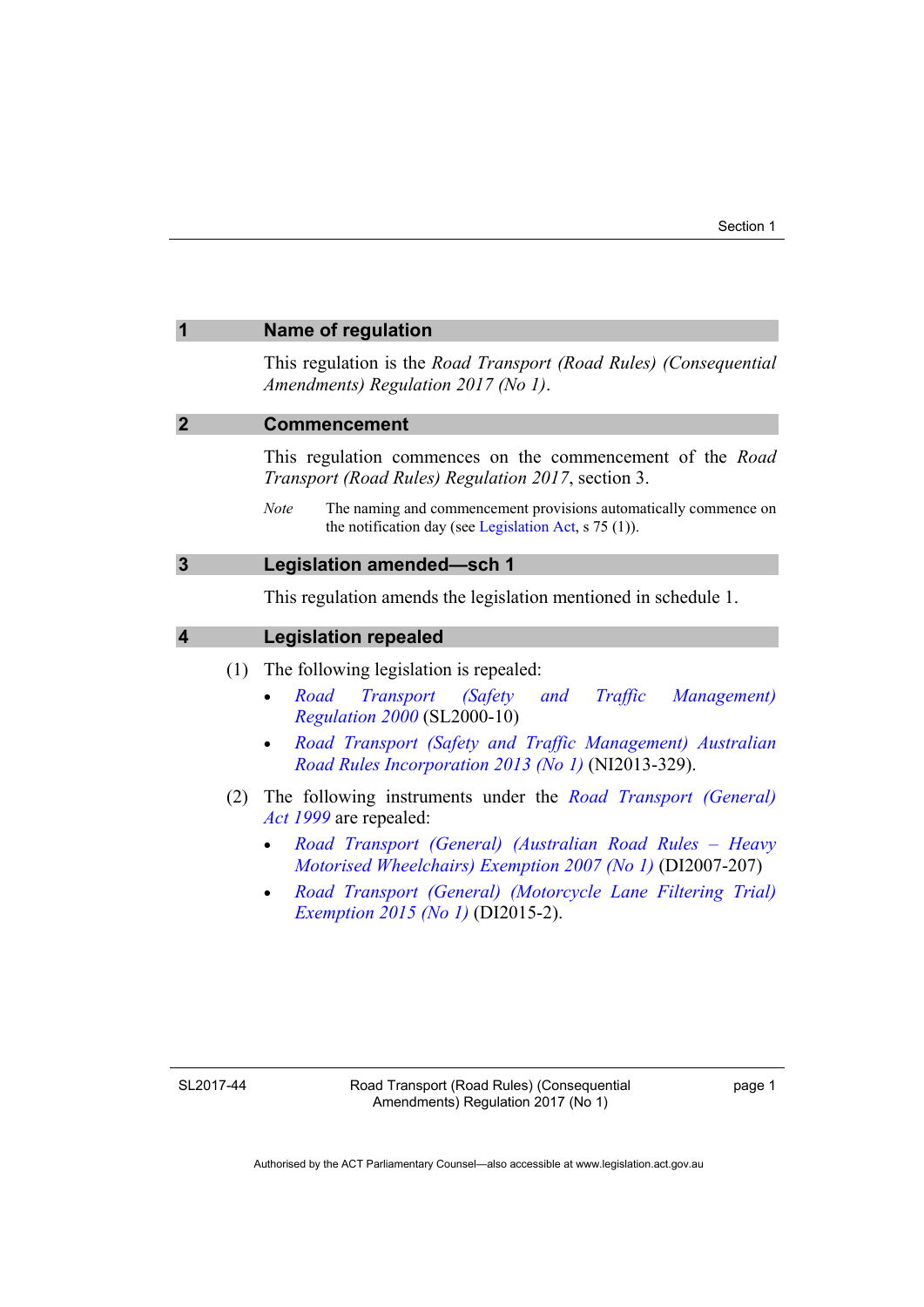# <span id="page-5-0"></span>**Schedule 1 Legislation amended**

(see s 3)

## <span id="page-5-1"></span>**Part 1.1 Dangerous Goods (Road Transport) Regulation 2010**

### **[1.1] Dictionary, note 3**

*omit* 

Australian Road Rules

## <span id="page-5-2"></span>**Part 1.2 Road Transport (Driver Licensing) Regulation 2000**

| [1.2] | Section 99 (2), note, par (a) |
|-------|-------------------------------|
|       | omit                          |

and [Australian Road Rules](http://www.legislation.act.gov.au//ni/db_37271/default.asp)

## **[1.3] Dictionary, note 4**

*omit* 

Australian Road Rules

page 2 **Road Transport (Road Rules) (Consequential** Amendments) Regulation 2017 (No 1)

SL2017-44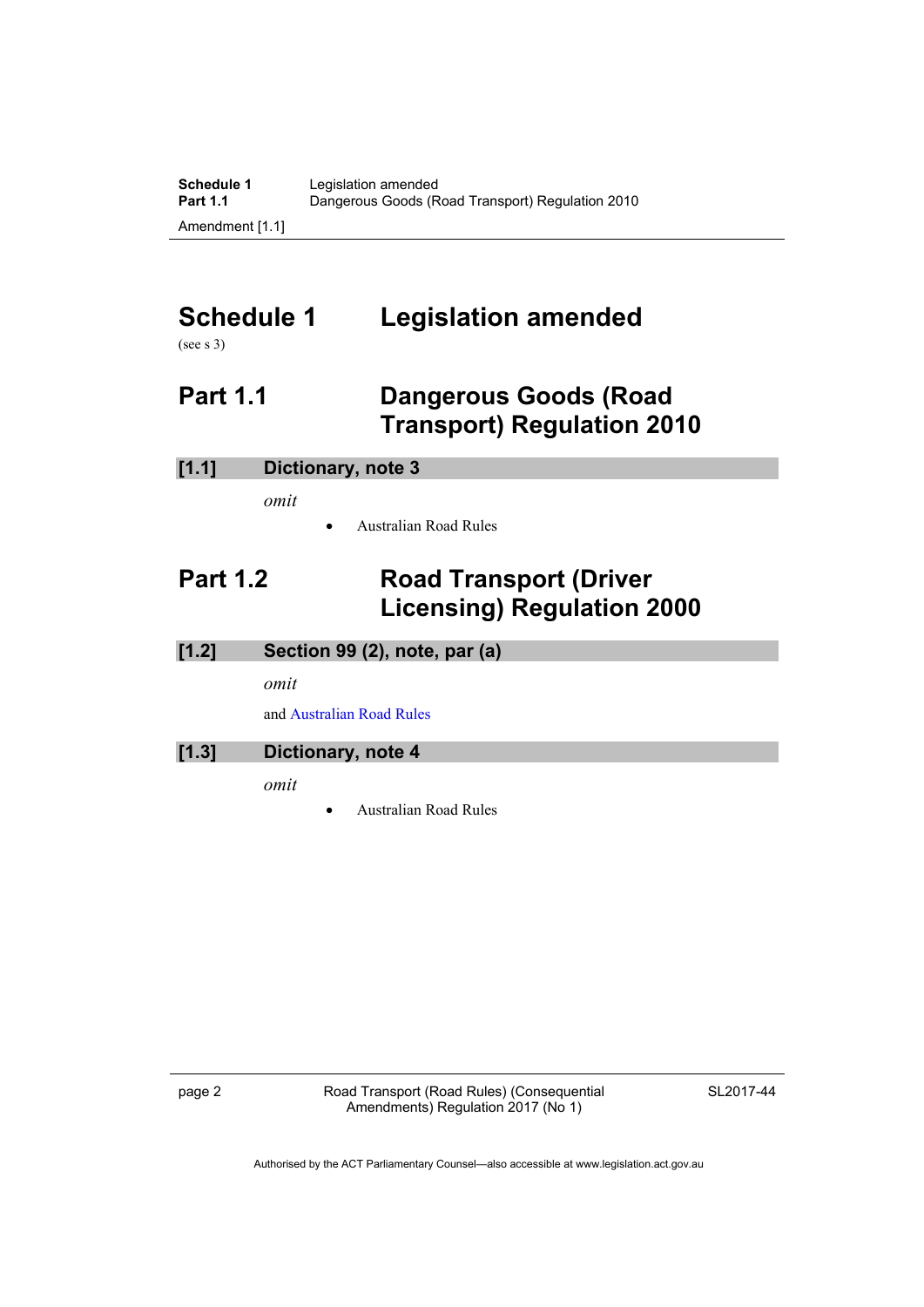## <span id="page-6-0"></span>**Part 1.3 Road Transport (General) Regulation 2000**

#### **[1.4] Section 6 (3)**

*omit* 

[Australian Road Rules,](http://www.legislation.act.gov.au//ni/db_37271/default.asp) rule 304

*substitute*

*Road Transport (Road Rules) Regulation 2017*, section 304 (Direction by police officer or authorised person)

### **[1.5] Section 6 (3), note 2**

*omit* 

[ARR,](http://www.legislation.act.gov.au//ni/db_37271/default.asp) r 304

*substitute* 

The *Road Transport (Road Rules) Regulation 2017*, s 304

### **[1.6] Section 6 (4), definition of** *authorised*

*omit* 

[Australian Road Rules,](http://www.legislation.act.gov.au//ni/db_37271/default.asp) rule 304

*substitute*

*Road Transport (Road Rules) Regulation 2017*, section 304

SL2017-44

Road Transport (Road Rules) (Consequential Amendments) Regulation 2017 (No 1)

page 3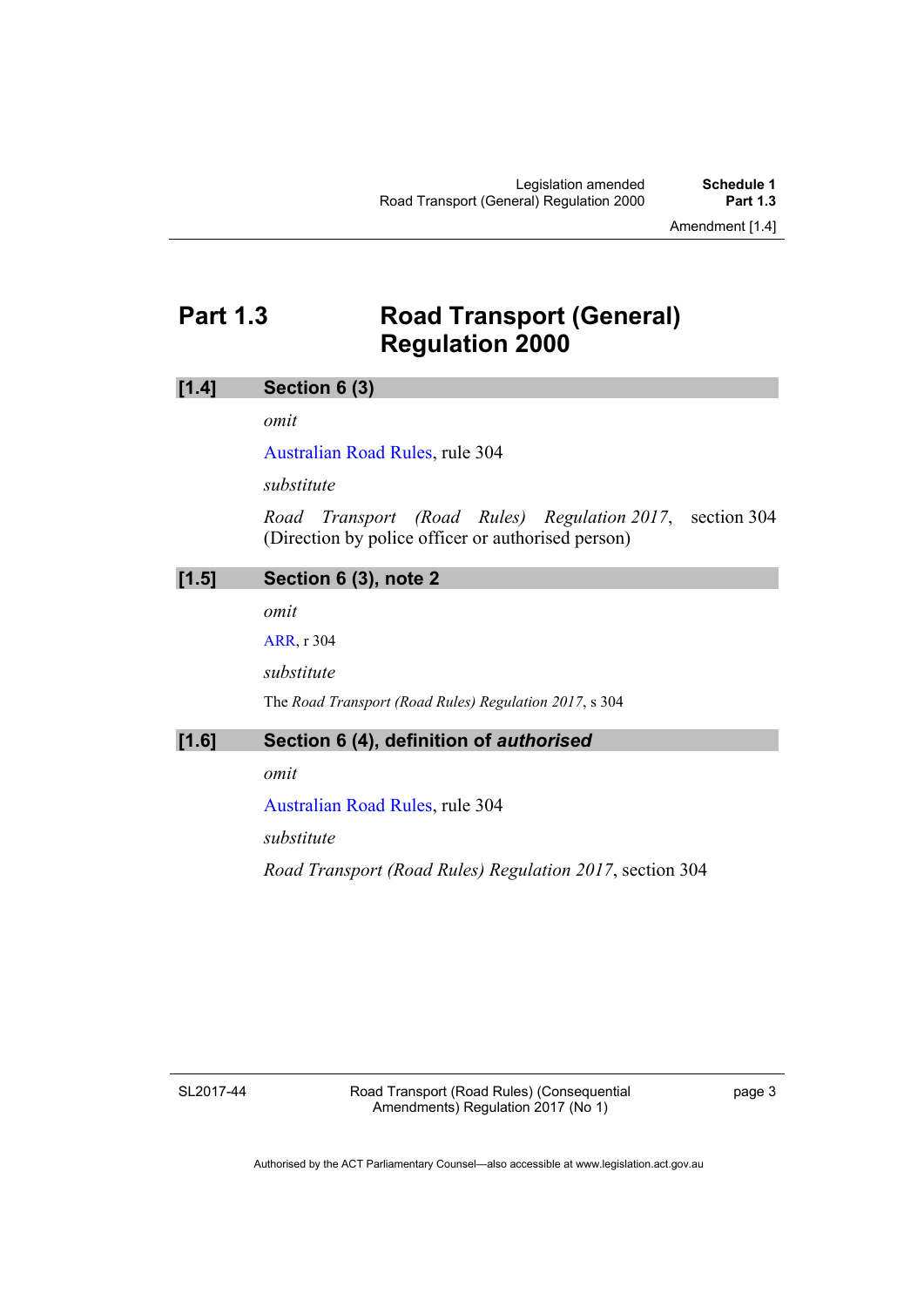## **[1.7] Section 7 (1)**

*omit* 

[Australian Road Rules](http://www.legislation.act.gov.au//ni/db_37271/default.asp), rule 304 (Direction by police officer or authorised person)

*substitute*

*Road Transport (Road Rules) Regulation 2017*, section 304 (Direction by police officer or authorised person)

| [1.8] | Section 7 (3) |  |
|-------|---------------|--|
|-------|---------------|--|

*omit* 

[Australian Road Rules,](http://www.legislation.act.gov.au//ni/db_37271/default.asp) rule 304

*substitute*

*Road Transport (Road Rules) Regulation 2017*, section 304

## **[1.9] Section 7 (3), note 2**

*omit* 

[ARR,](http://www.legislation.act.gov.au//ni/db_37271/default.asp) r 304

*substitute* 

The *Road Transport (Road Rules) Regulation 2017*, s 304

### **[1.10] Section 7 (4)**

### *omit*

[Australian Road Rules,](http://www.legislation.act.gov.au//ni/db_37271/default.asp) rule 304

*substitute*

*Road Transport (Road Rules) Regulation 2017*, section 304

page 4 Road Transport (Road Rules) (Consequential Amendments) Regulation 2017 (No 1)

SL2017-44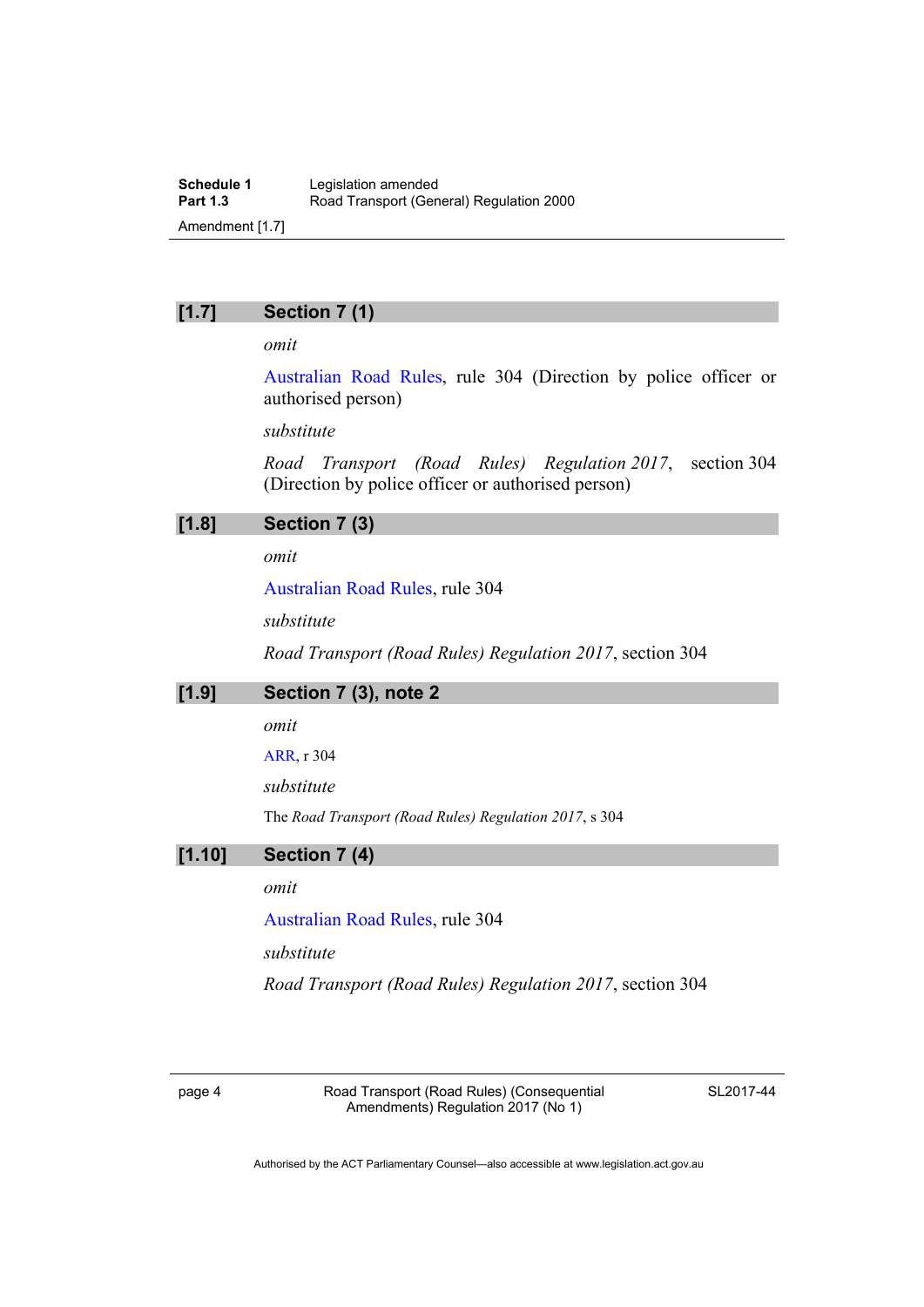## **[1.11] Section 8**

*omit* 

*[Road Transport \(Safety and Traffic Management\) Regulation 2000](http://www.legislation.act.gov.au/sl/2000-10)*, section  $100(2)(g)$ 

*substitute* 

*Road Transport (Safety and Traffic Management) Regulation 2017*, section  $64(2)(g)$ 

## **[1.12] Schedule 1, part 1.9**

*substitute* 

## Part 1.8A Road Transport (Road Rules) **Regulation 2017**

| column 1<br>item | column 2<br>provision | column 3<br>decision                                           |
|------------------|-----------------------|----------------------------------------------------------------|
|                  | 151(3)(b)             | road transport authority—refuse to approve event               |
|                  | 295B(3)               | road transport authority—refuse to exempt vehicle or<br>person |
|                  | 309A                  | road transport authority—refuse to exempt person               |

SL2017-44

Road Transport (Road Rules) (Consequential Amendments) Regulation 2017 (No 1)

page 5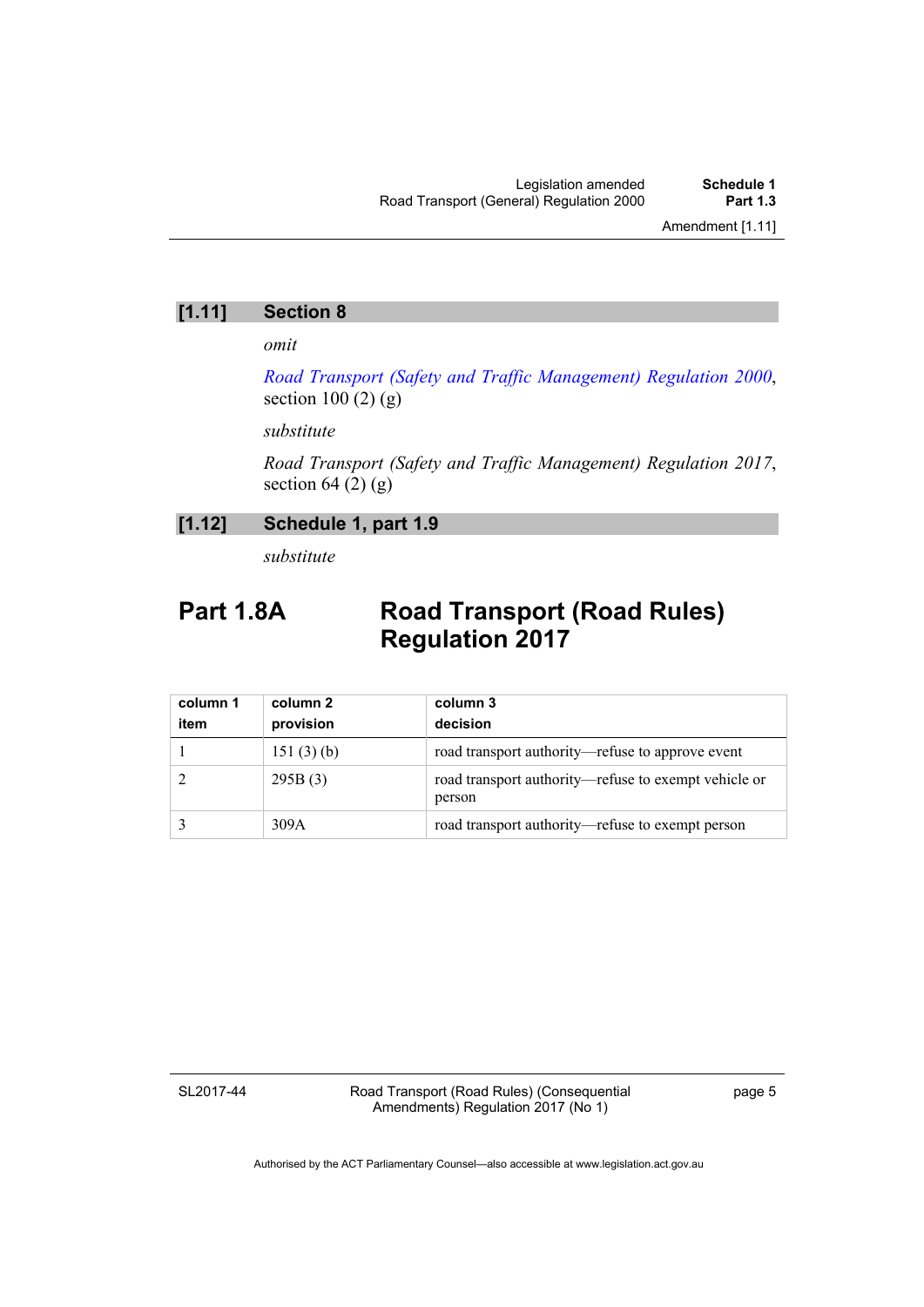## **Part 1.9 Road Transport (Safety and Traffic Management) Regulation 2017**

| column 1       | column 2  | column 3                                                                                         |
|----------------|-----------|--------------------------------------------------------------------------------------------------|
| item           | provision | decision                                                                                         |
| 1              | 8(5)      | chief police officer—refuse to pay balance of proceeds<br>of sale of impounded vehicle           |
| $\overline{2}$ | 33(2)     | road transport authority—refuse to declare person to<br>be parking authority for stated area     |
| 3              | 64(1)     | road transport authority—refuse to issue parking<br>permit                                       |
| 4              | 64(3)     | road transport authority—impose condition on parking<br>permit                                   |
| 5              | 64(3)     | road transport authority-refuse to vary/revoke<br>condition on parking permit                    |
| 6              | 65(1)     | road transport authority—refuse to issue mobility<br>parking scheme authority                    |
| 7              | 65(2)     | road transport authority—impose condition on<br>mobility parking scheme authority                |
| 8              | 65(2)     | road transport authority-refuse to vary/revoke<br>condition on mobility parking scheme authority |
| 9              | 66(1)     | road transport authority-cancel parking permit/<br>mobility parking scheme authority             |

page 6 Road Transport (Road Rules) (Consequential Amendments) Regulation 2017 (No 1)

SL2017-44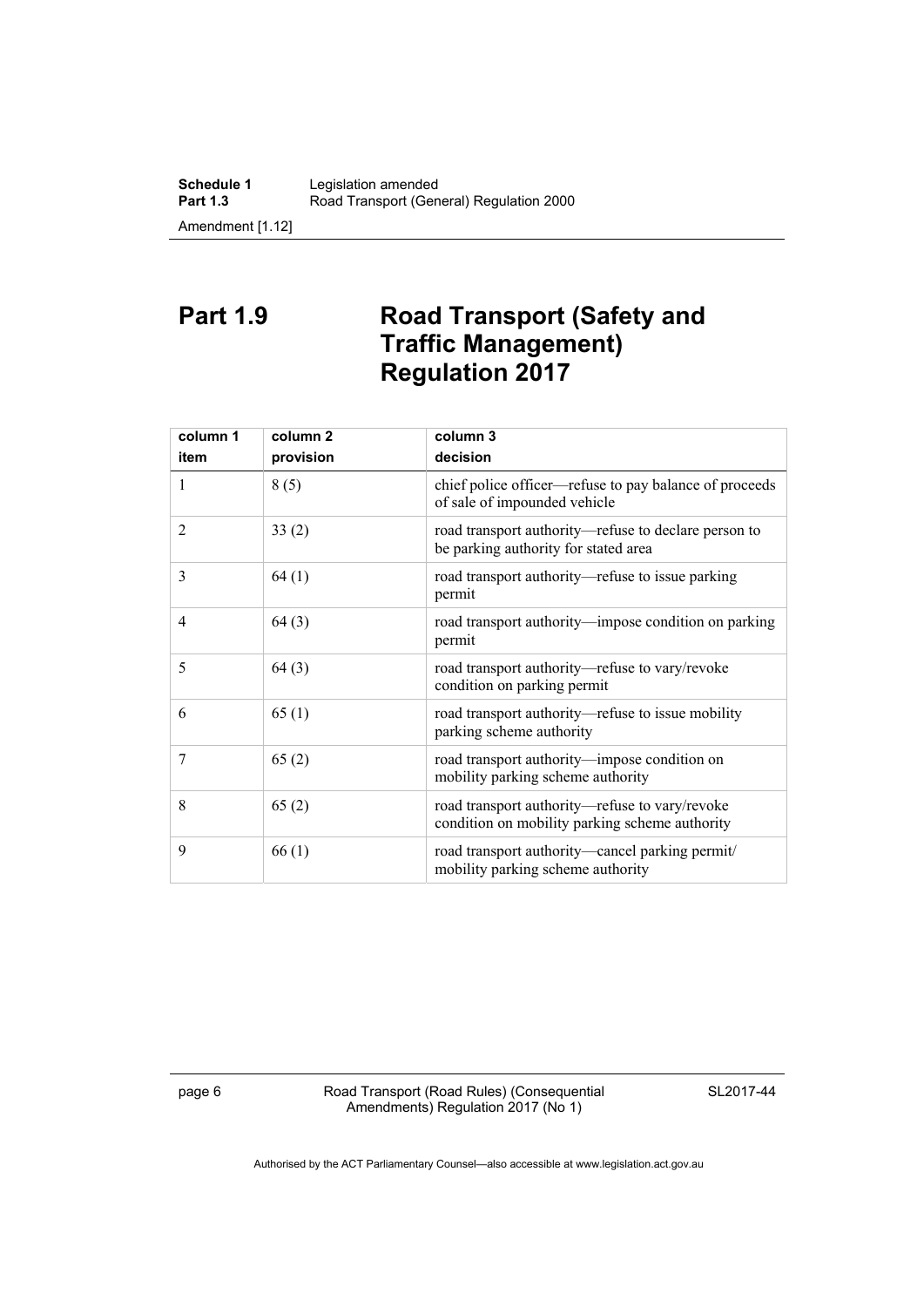### **[1.13] Schedule 2, part 2.1**

*substitute* 

## **Part 2.1 Road Transport (Safety and Traffic Management) Regulation 2017**

| column 1<br>item | column 2<br>provision | column 3<br>decision                                                                                                                                                           |
|------------------|-----------------------|--------------------------------------------------------------------------------------------------------------------------------------------------------------------------------|
| 10               | 64(1)                 | Secretary of the Commonwealth Department of<br>Foreign Affairs and Trade (as delegate of the road<br>transport authority)—refuse to issue parking permit                       |
| 11               | 64(1)                 | Secretary of the Commonwealth Department of<br>Foreign Affairs and Trade (as delegate of the road<br>transport authority)—impose condition on parking<br>permit                |
| 12               | 64(1)                 | Secretary of the Commonwealth Department of<br>Foreign Affairs and Trade (as delegate of the road<br>transport authority)—refuse to vary/revoke condition<br>on parking permit |

*Note* Under s 8 (1), the road transport authority delegates to the Secretary of the Commonwealth Department of Foreign Affairs and Trade its functions to issue certain parking permits.

## **[1.14] Schedule 3, part 3.2, item 9, column 2**

#### *omit*

*[Road Transport \(Safety and Traffic Management\) Regulation 2000](http://www.legislation.act.gov.au/sl/2000-10)*

#### *substitute*

*Road Transport (Safety and Traffic Management) Regulation 2017* 

SL2017-44

Road Transport (Road Rules) (Consequential Amendments) Regulation 2017 (No 1)

page 7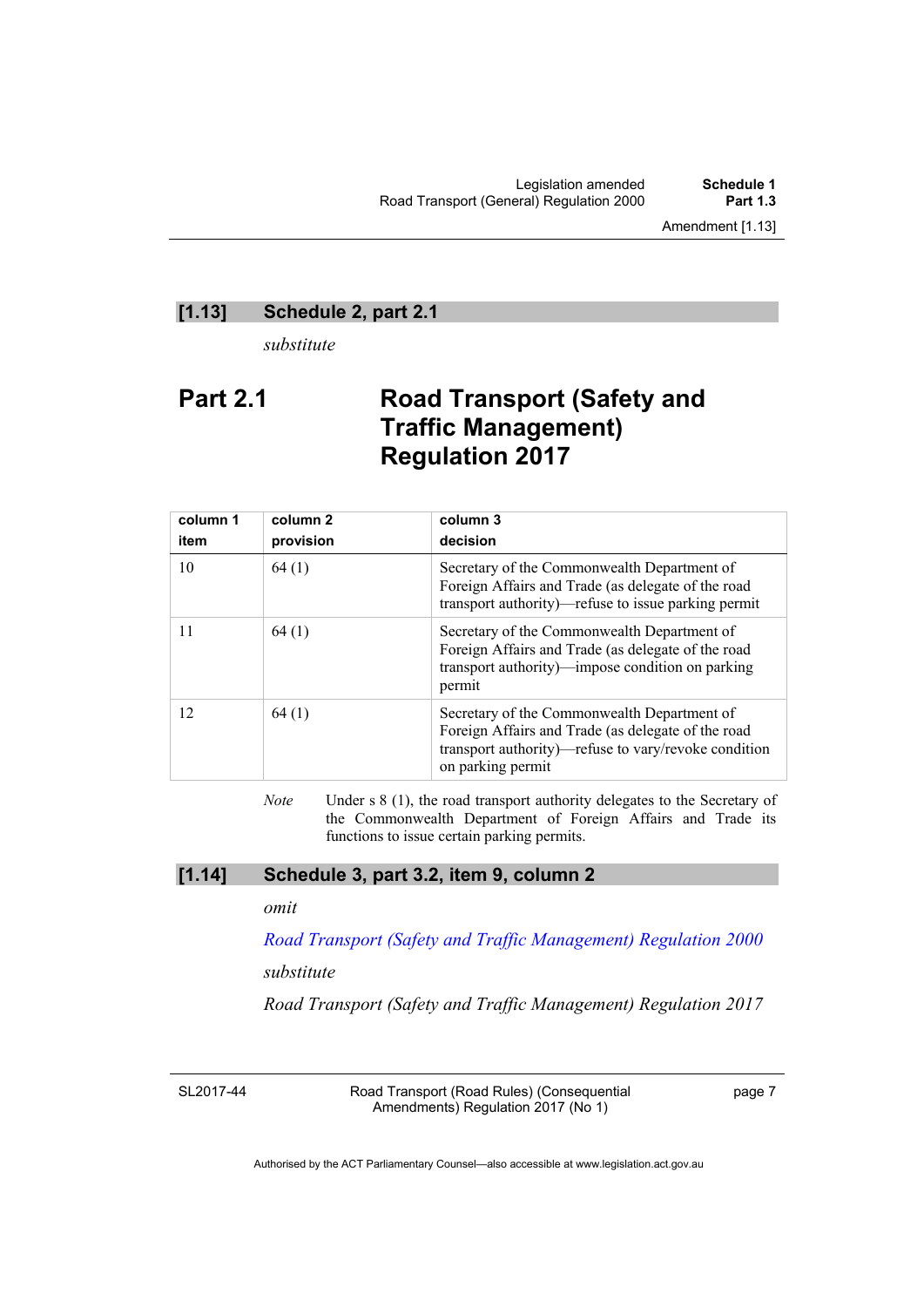**Schedule 1** Legislation amended<br> **Part 1.4** Road Transport (Offer Road Transport (Offences) Regulation 2005 Amendment [1.15]

#### **[1.15] Dictionary, note 3**

*omit* 

Australian Road Rules

#### **[1.16] Dictionary, definition of** *parking permit*

#### *substitute*

*parking permit*—see the *Road Transport (Safety and Traffic Management) Regulation 2017*, section 64.

## <span id="page-11-0"></span>**Part 1.4 Road Transport (Offences) Regulation 2005**

### **[1.17] Section 3, note 1**

#### *substitute*

*Note 1* The dictionary at the end of this regulation defines certain terms used in this regulation, and includes references (*signpost definitions*) to other terms defined elsewhere.

> For example, the signpost definition '*school zone*—see the *Road Transport (Road Rules) Regulation 2017*, section 23 (2).' means that the term 'school zone' is defined in that section and the definition applies to this regulation.

## **[1.18] Section 8 (1) (a) and (b)**

#### *substitute*

- (a) an offence mentioned in the *Road Transport (Road Rules) Regulation 2017*, part 12 (Restrictions on stopping and parking) that is an infringement notice offence under schedule 1, part 1.12A, other than the following sections:
	- (i) section 207 (Parking where fee payable);

page 8 Road Transport (Road Rules) (Consequential Amendments) Regulation 2017 (No 1)

SL2017-44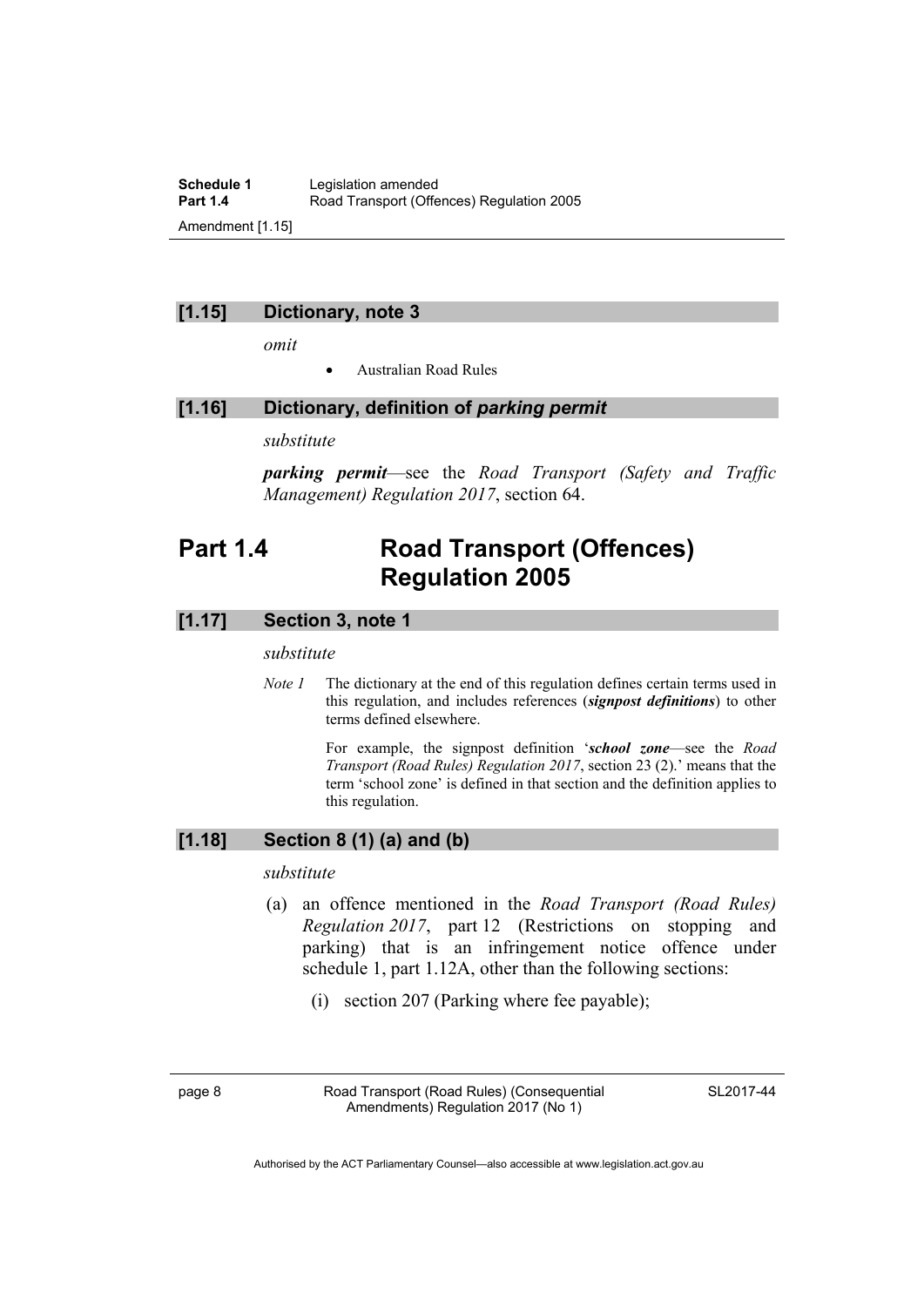- (ii) section 212 (Entering and leaving median strip parking area);
- (iii) section 213 (Making motor vehicle secure);
- (iv) section 213G (Misuse of parking meter);
- (v) section 213H (Interfering with parking meter etc);
- (vi) section 213Q (Misuse of parking ticket machine);
- (vii) section 213R (Interfering with parking ticket machine etc);
- (viii) section 213S (Interfering with parking ticket);
- (b) an offence mentioned in the *Road Transport (Safety and Traffic Management) Regulation 2017*, division 7.3 (Heavy vehicle parking in residential areas), that is an infringement notice offence under schedule 1, part 1.13;

### **[1.19] Section 21 (2) (a)**

#### *substitute*

- (a) double the number of demerit points mentioned in schedule 1, part 1.12A, column 6 for the offence if the offence is mentioned in any of the following provisions of the *Road Transport (Road Rules) Regulation 2017*:
	- (i) section 20 (Obeying speed limit);
	- (ii) section 264 (Wearing seatbelt—driver);
	- (iii) section 265 (Wearing seatbelt—passenger 16 years old or older);
	- (iv) section 266 (Wearing seatbelt—passenger under 16 years old);
	- (v) section 268 (4A) or (4B) (How people must travel in or on motor vehicle);

SL2017-44

Road Transport (Road Rules) (Consequential Amendments) Regulation 2017 (No 1)

page 9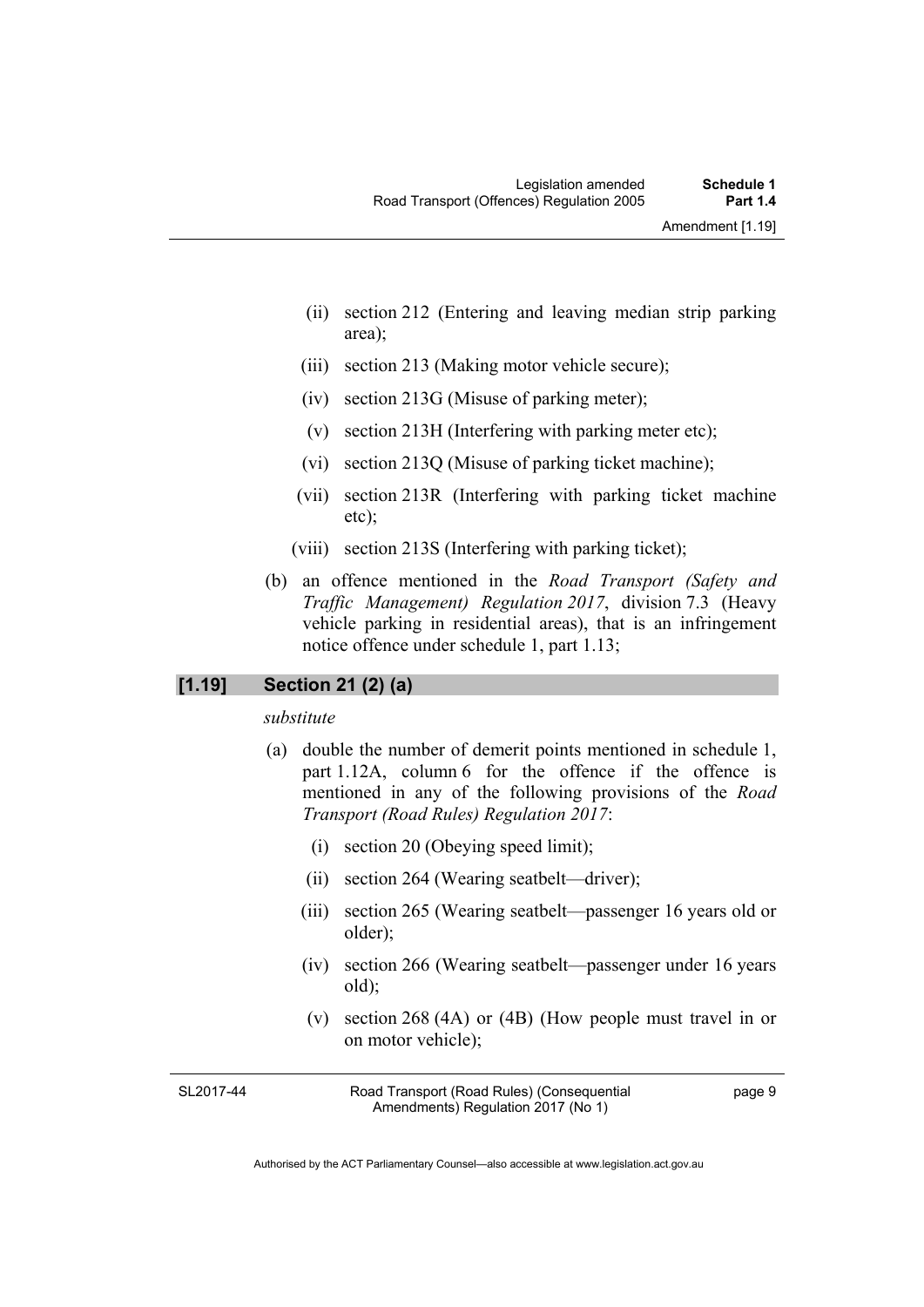- (vi) section 270 (1) (Wearing motorbike helmet);
- (vii) section 300 (1) (Use of mobile phone); or

## **[1.20] Schedule 1, part 1.2**

*omit* 

page 10 **Road Transport (Road Rules) (Consequential** Amendments) Regulation 2017 (No 1)

SL2017-44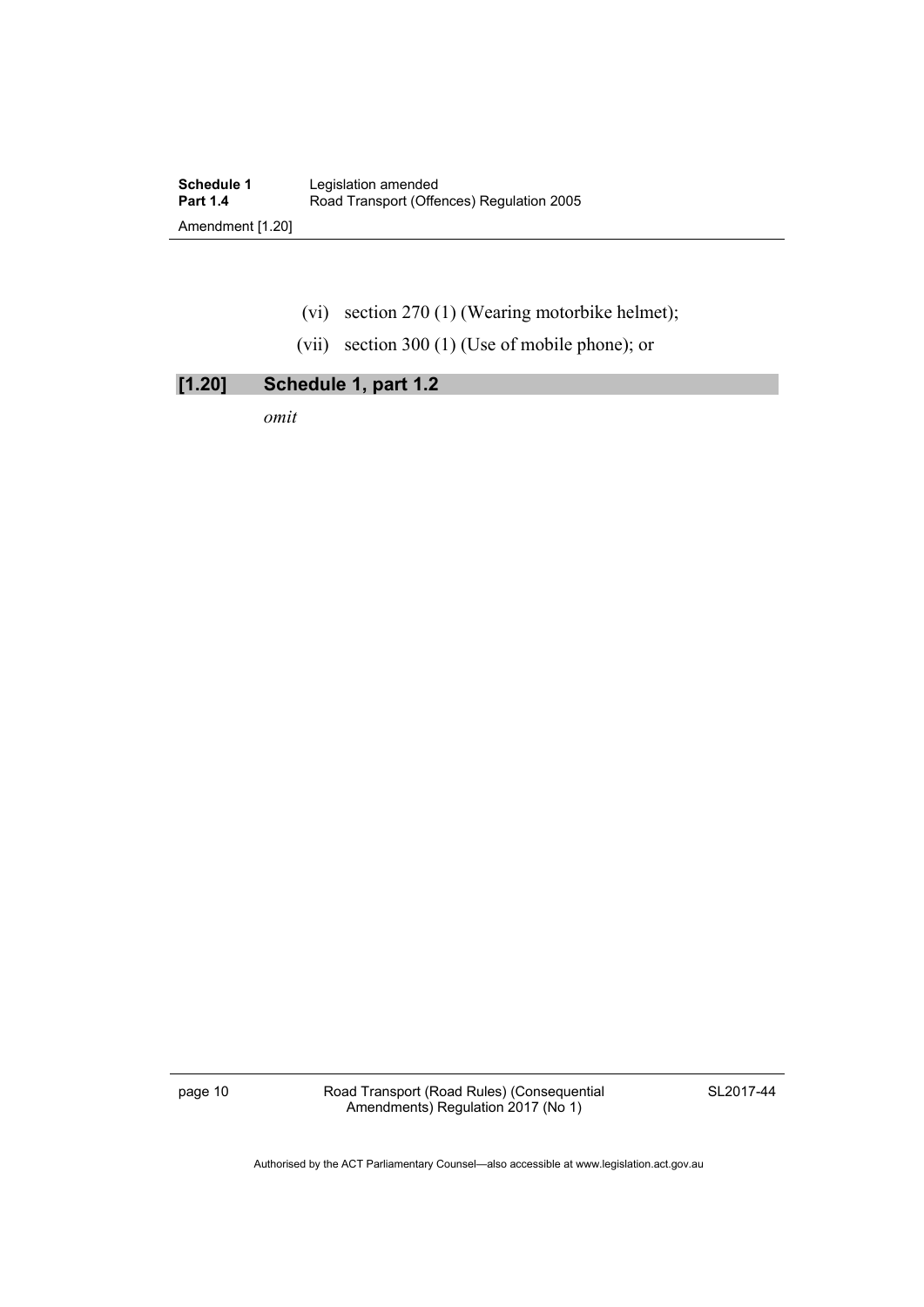#### Legislation amended **Schedule 1** Road Transport (Offences) Regulation 2005 **Part 1.4**

Amendment [1.21]

## **[1.21] Schedule 1, part 1.12, item 6**

#### *substitute*

|     | 5B(2) |                                          |                                          |    |     |  |
|-----|-------|------------------------------------------|------------------------------------------|----|-----|--|
| 6.1 |       | if prohibited<br>substance on surface    | aggravated improper use of motor vehicle | 30 | 934 |  |
| 6.2 | ٠     | if no prohibited<br>substance on surface | improper use of motor vehicle            | 20 | 660 |  |

SL2017-44 Road Transport (Road Rules) (Consequential Amendments) Regulation 2017 (No 1) page 11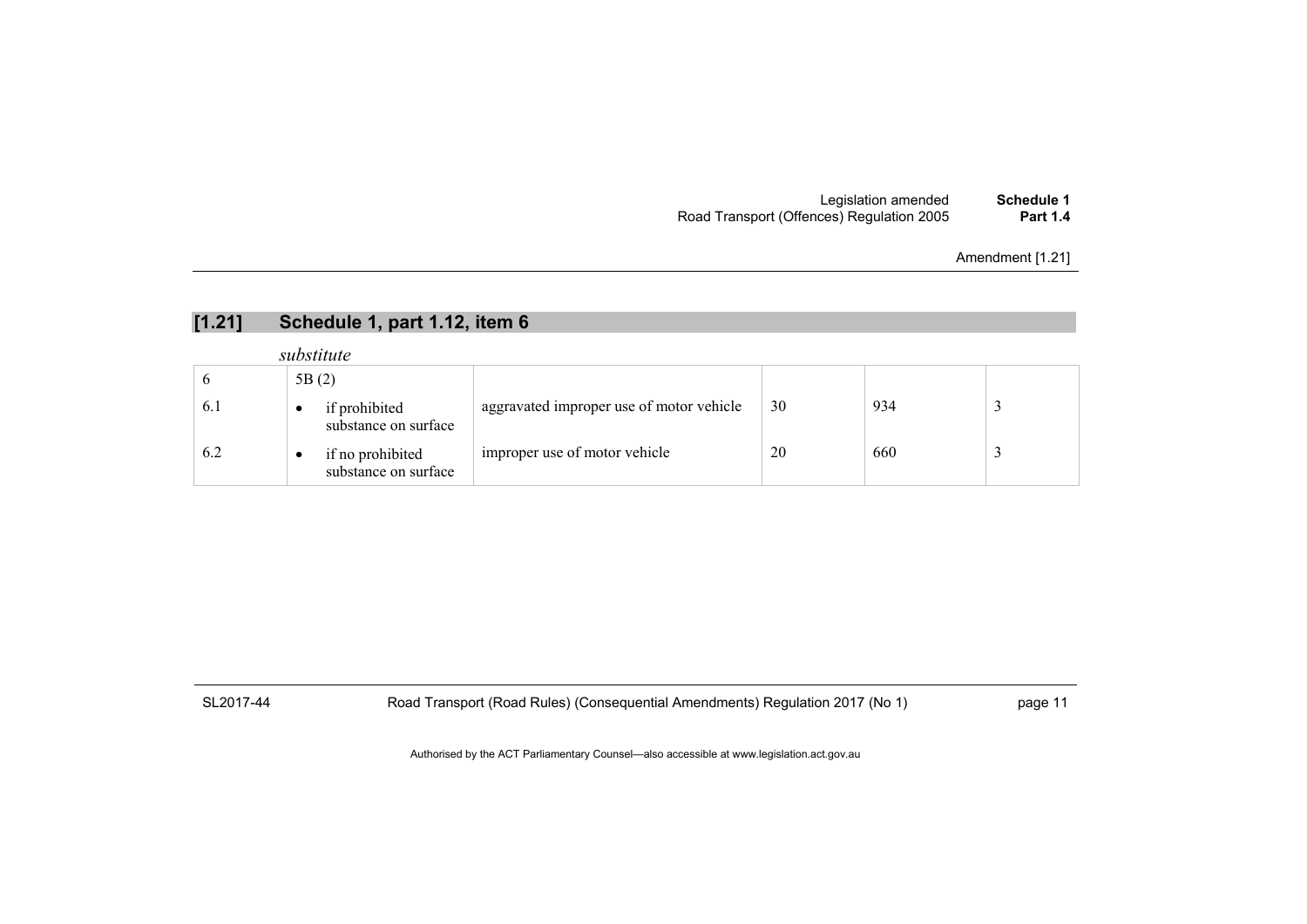| <b>Schedule 1</b> | Legislation amended                       |
|-------------------|-------------------------------------------|
| <b>Part 1.4</b>   | Road Transport (Offences) Regulation 2005 |

### **[1.22] Schedule 1, part 1.13**

*substitute* 

# **Part 1.12A Road Transport (Road Rules) Regulation 2017**

| column 1<br>item | column 2<br>offence provision and, if<br>relevant, case                                      | column 3<br>short description                                      | column 4<br>offence<br>penalty (pu) | column 5<br>infringement<br>penalty (\$) | column 6<br>demerit<br>points |
|------------------|----------------------------------------------------------------------------------------------|--------------------------------------------------------------------|-------------------------------------|------------------------------------------|-------------------------------|
|                  | 20                                                                                           |                                                                    |                                     |                                          |                               |
| 1.1              | not in school zone,<br>$\bullet$<br>driving $\leq 15$ km/h<br>faster than limit              | non-school zone exceed speed limit by<br>$\leq 15$ km/h            | 20                                  | 279                                      | $1$ (NS)                      |
| 1.2              | not in school zone,<br>$\bullet$<br>$driving > 15$ but<br>$\leq$ 30km/h faster than<br>limit | non-school zone exceed speed limit by<br>$> 15$ but $\leq 30$ km/h | 20                                  | 409                                      | $3$ (NS)                      |

page 12 Road Transport (Road Rules) (Consequential Amendments) Regulation 2017 (No 1) SL2017-44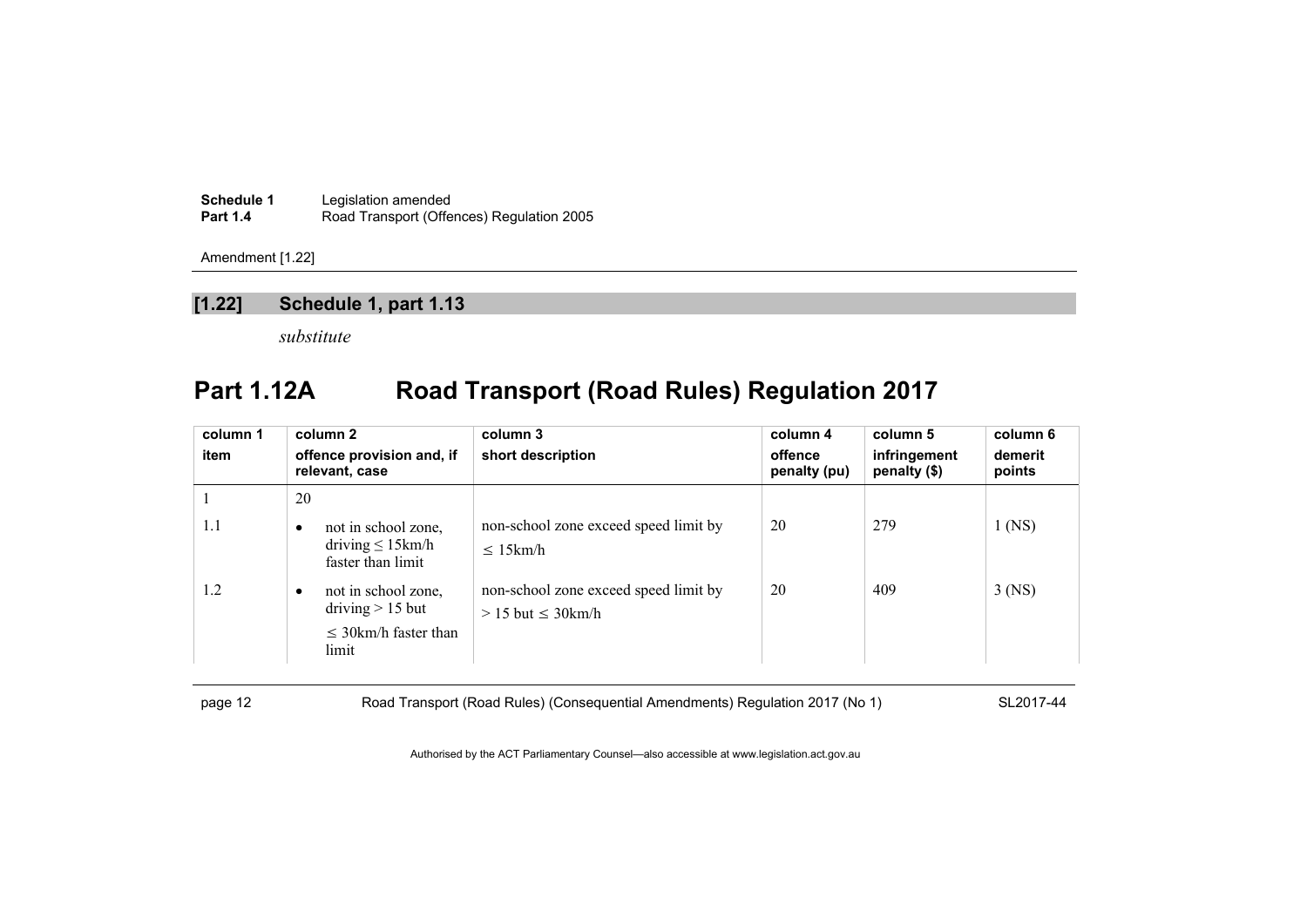| Schedule 1      | Legislation amended                       |
|-----------------|-------------------------------------------|
| <b>Part 1.4</b> | Road Transport (Offences) Regulation 2005 |

| column 1 |           | column 2                                                                        | column 3                                                           | column 4                | column 5                     | column 6          |
|----------|-----------|---------------------------------------------------------------------------------|--------------------------------------------------------------------|-------------------------|------------------------------|-------------------|
| item     |           | offence provision and, if<br>relevant, case                                     | short description                                                  | offence<br>penalty (pu) | infringement<br>penalty (\$) | demerit<br>points |
| 1.3      | ٠         | not in school zone.<br>driving $>$ 30 but<br>$\leq$ 45km/h faster than<br>limit | non-school zone exceed speed limit by<br>$>$ 30 but $\leq$ 45 km/h | 20                      | 694                          | $4$ (NS)          |
| 1.4      | ٠         | not in school zone,<br>driving $> 45$ km/h<br>faster than limit                 | non-school zone exceed speed limit by<br>$>45$ km/h                | 20                      | 1841                         | 6 (NS)            |
| 1.5      | $\bullet$ | in school zone.<br>driving $\leq 15$ km/h<br>faster than limit                  | school zone exceed speed limit by<br>$\leq 15$ km/h                | 20                      | 301                          | $1$ (NS)          |
| 1.6      | $\bullet$ | in school zone.<br>driving<br>$> 15$ but $\leq 30$ km/h<br>faster than limit    | school zone exceed speed limit by<br>$> 15$ but $\leq 30$ km/h     | 20                      | 444                          | $3$ (NS)          |

SL2017-44 Road Transport (Road Rules) (Consequential Amendments) Regulation 2017 (No 1) page 13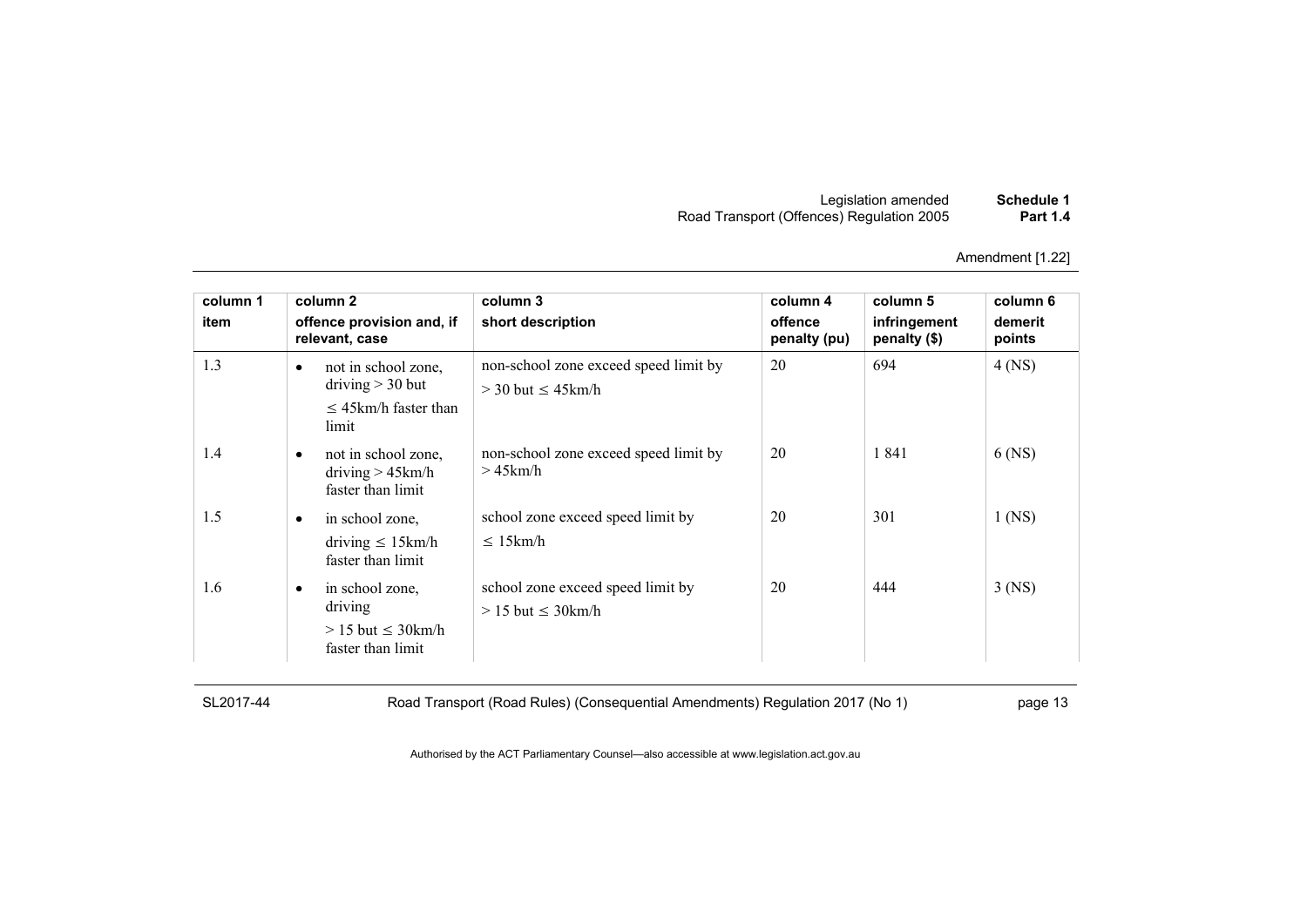| Schedule 1      | Legislation amended                       |
|-----------------|-------------------------------------------|
| <b>Part 1.4</b> | Road Transport (Offences) Regulation 2005 |

| column 1<br>item             | column 2<br>offence provision and, if<br>relevant, case                                                                                                       | column 3<br>short description                                                                                     | column 4<br>offence<br>penalty (pu) | column 5<br>infringement<br>penalty (\$) | column 6<br>demerit<br>points |
|------------------------------|---------------------------------------------------------------------------------------------------------------------------------------------------------------|-------------------------------------------------------------------------------------------------------------------|-------------------------------------|------------------------------------------|-------------------------------|
| 1.7<br>1.8                   | in school zone,<br>٠<br>driving<br>$>$ 30 but $\leq$ 45 km/h<br>faster than limit<br>in school zone.<br>$\bullet$<br>driving $> 45$ km/h<br>faster than limit | school zone exceed speed limit by<br>$>$ 30 but $\leq$ 45 km/h<br>school zone exceed speed limit by<br>$>45$ km/h | 20<br>20                            | 799<br>2 1 3 6                           | $4$ (NS)<br>$6$ (NS)          |
| $\overline{2}$<br>2.1<br>2.2 | 27(1)<br>by contravening<br>٠<br>27(1)<br>if $27(1)$ applies<br>$\bullet$                                                                                     | not turn left from far left side of road<br>bicycle rider not turn left from far left side<br>of road             | 20<br>20                            | 367<br>367                               | 2 (NS)<br>$2$ (NS)            |

page 14 Road Transport (Road Rules) (Consequential Amendments) Regulation 2017 (No 1) SL2017-44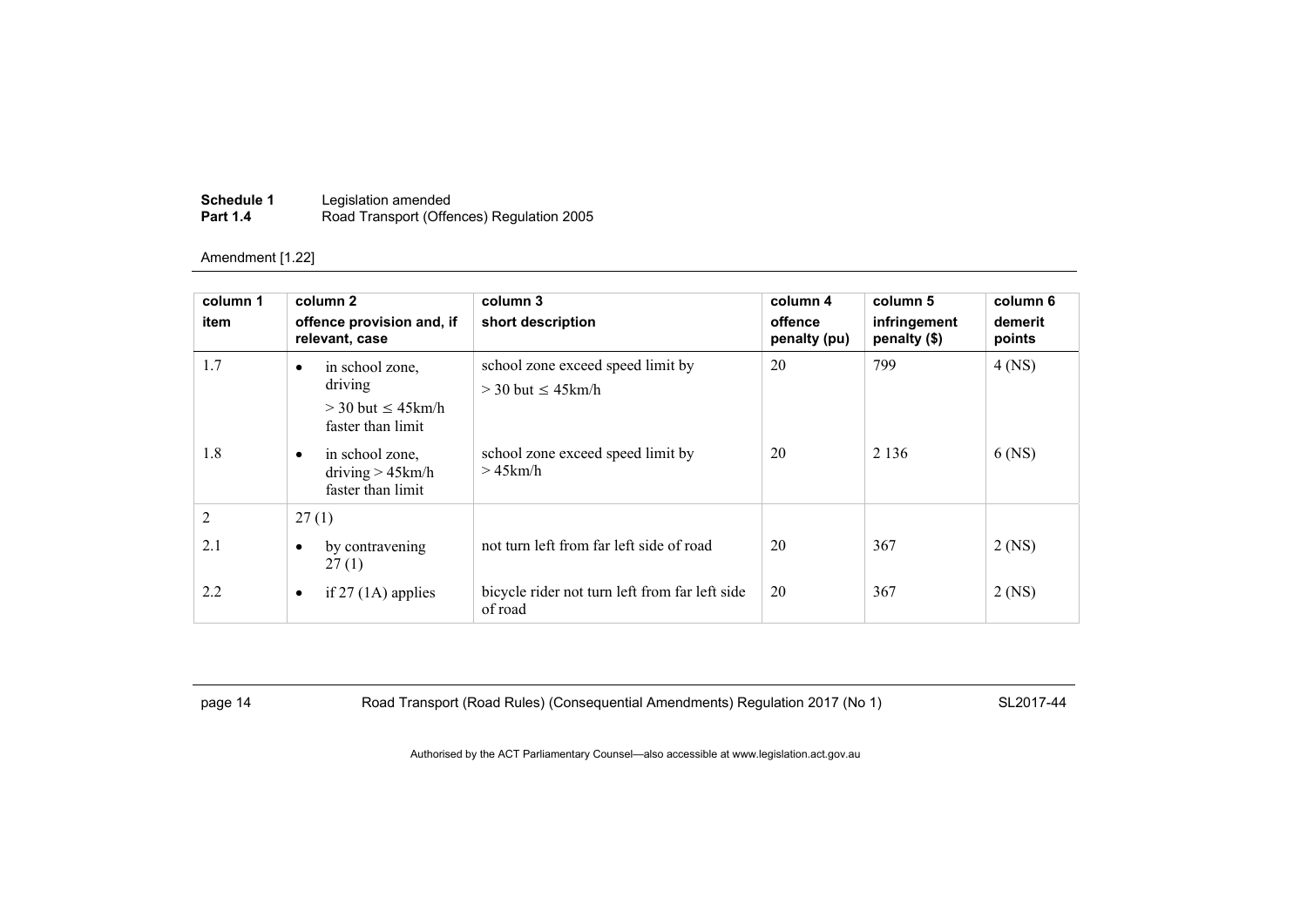| Schedule 1      | Legislation amended                       |
|-----------------|-------------------------------------------|
| <b>Part 1.4</b> | Road Transport (Offences) Regulation 2005 |

| column 1 | column 2                                    | column 3                                                                                                                 | column 4                | column 5                     | column 6          |
|----------|---------------------------------------------|--------------------------------------------------------------------------------------------------------------------------|-------------------------|------------------------------|-------------------|
| item     | offence provision and, if<br>relevant, case | short description                                                                                                        | offence<br>penalty (pu) | infringement<br>penalty (\$) | demerit<br>points |
| 3        | 28(1)                                       | not turn left from multi-lane road from<br>within left lane                                                              | 20                      | 367                          | $2$ (NS)          |
| 4        | 28(1A)                                      | not turn left from multi-lane road from<br>within slip lane or left lane                                                 | 20                      | 367                          | $2$ (NS)          |
| 5        | 28(2A)                                      | bicycle rider turning left not approach/enter<br>intersection from part of bicycle storage<br>area in front of left lane | 20                      | 367                          | $2$ (NS)          |
| 6        | 29(1)                                       | turn left contrary to road marking                                                                                       | 20                      | 279                          | $2$ (NS)          |
| 7        | 31(1)                                       |                                                                                                                          |                         |                              |                   |
| 7.1      | by contravening<br>$\bullet$<br>31(2)       | not turn right from left of/parallel to/near<br>line/strip                                                               | 20                      | 367                          | $2$ (NS)          |
| 7.2      | by contravening<br>$\bullet$<br>31(3)       | not turn right from left of/parallel to/near<br>centre of road                                                           | 20                      | 367                          | 2 (NS)            |

SL2017-44 Road Transport (Road Rules) (Consequential Amendments) Regulation 2017 (No 1) page 15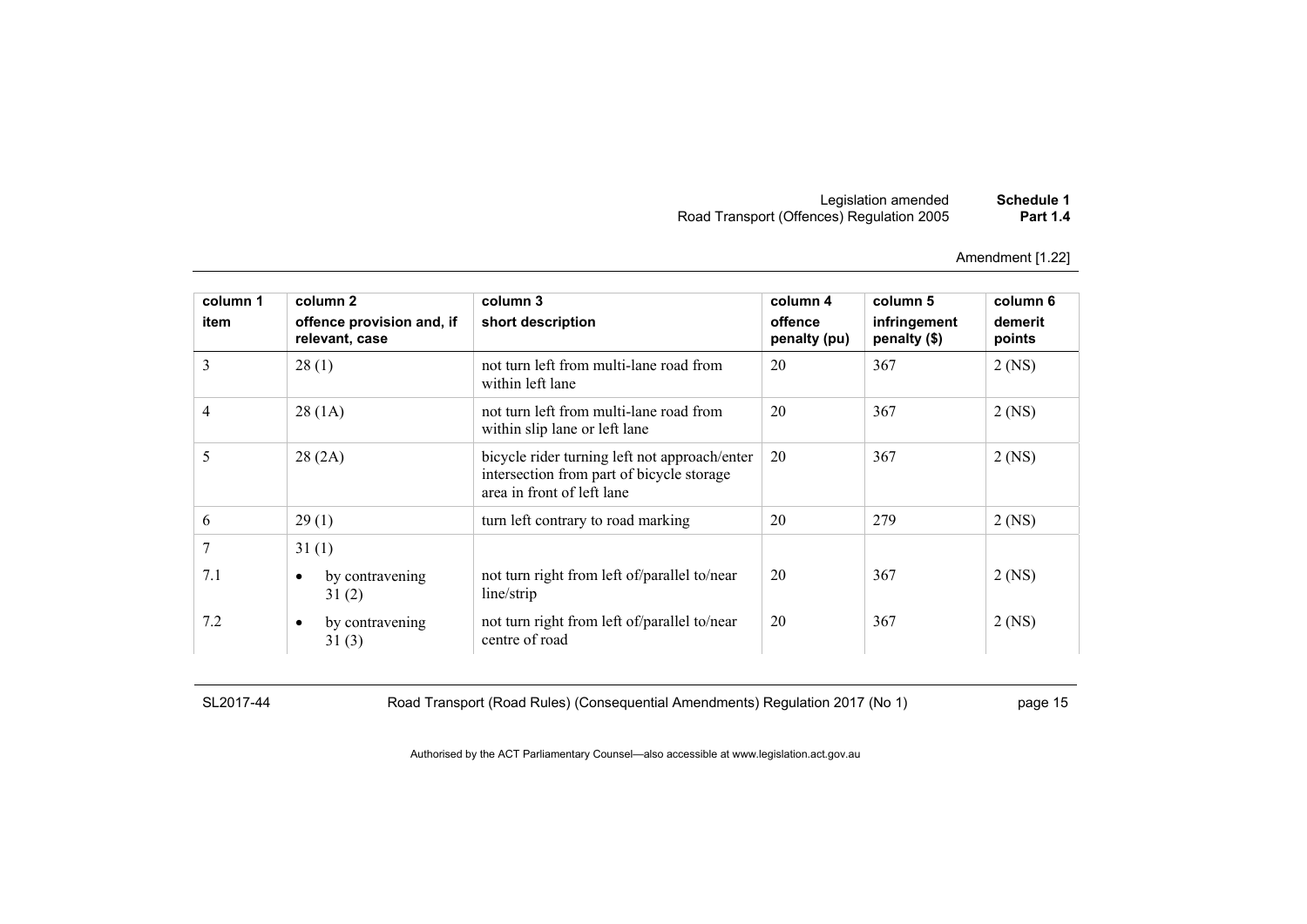| Schedule 1      | Legislation amended                       |
|-----------------|-------------------------------------------|
| <b>Part 1.4</b> | Road Transport (Offences) Regulation 2005 |

| column 1<br>item | column 2<br>offence provision and, if<br>relevant, case | column 3<br>short description                                                                                              | column 4<br>offence<br>penalty (pu) | column 5<br>infringement<br>penalty (\$) | column 6<br>demerit<br>points |
|------------------|---------------------------------------------------------|----------------------------------------------------------------------------------------------------------------------------|-------------------------------------|------------------------------------------|-------------------------------|
| 7.3              | by contravening<br>$\bullet$<br>31(4)                   | not turn right from far right side of<br>one-way road                                                                      | 20                                  | 367                                      | $2$ (NS)                      |
| 7.4              | if $31(4A)$ applies<br>$\bullet$<br>31(2)               | bicycle rider not turn right from left<br>of/parallel to/near line/strip                                                   | 20                                  | 367                                      | $2$ (NS)                      |
| 7.5              | if $31(4A)$ applies<br>$\bullet$<br>31(3)               | bicycle rider not turn right from left<br>of/parallel to/near centre of road                                               | 20                                  | 367                                      | $2$ (NS)                      |
| 7.6              | if $31(4A)$ applies<br>$\bullet$<br>31(4)               | bicycle rider not turn right from far right<br>side of one-way road                                                        | 20                                  | 367                                      | $2$ (NS)                      |
| 8                | 32(1)                                                   | not turn right from multi-lane road from<br>within right lane                                                              | 20                                  | 367                                      | $2$ (NS)                      |
| 9                | 32(2A)                                                  | bicycle rider turning right not<br>approach/enter intersection from part of<br>bicycle storage area in front of right lane | 20                                  | 367                                      | $2$ (NS)                      |

page 16 Road Transport (Road Rules) (Consequential Amendments) Regulation 2017 (No 1) SL2017-44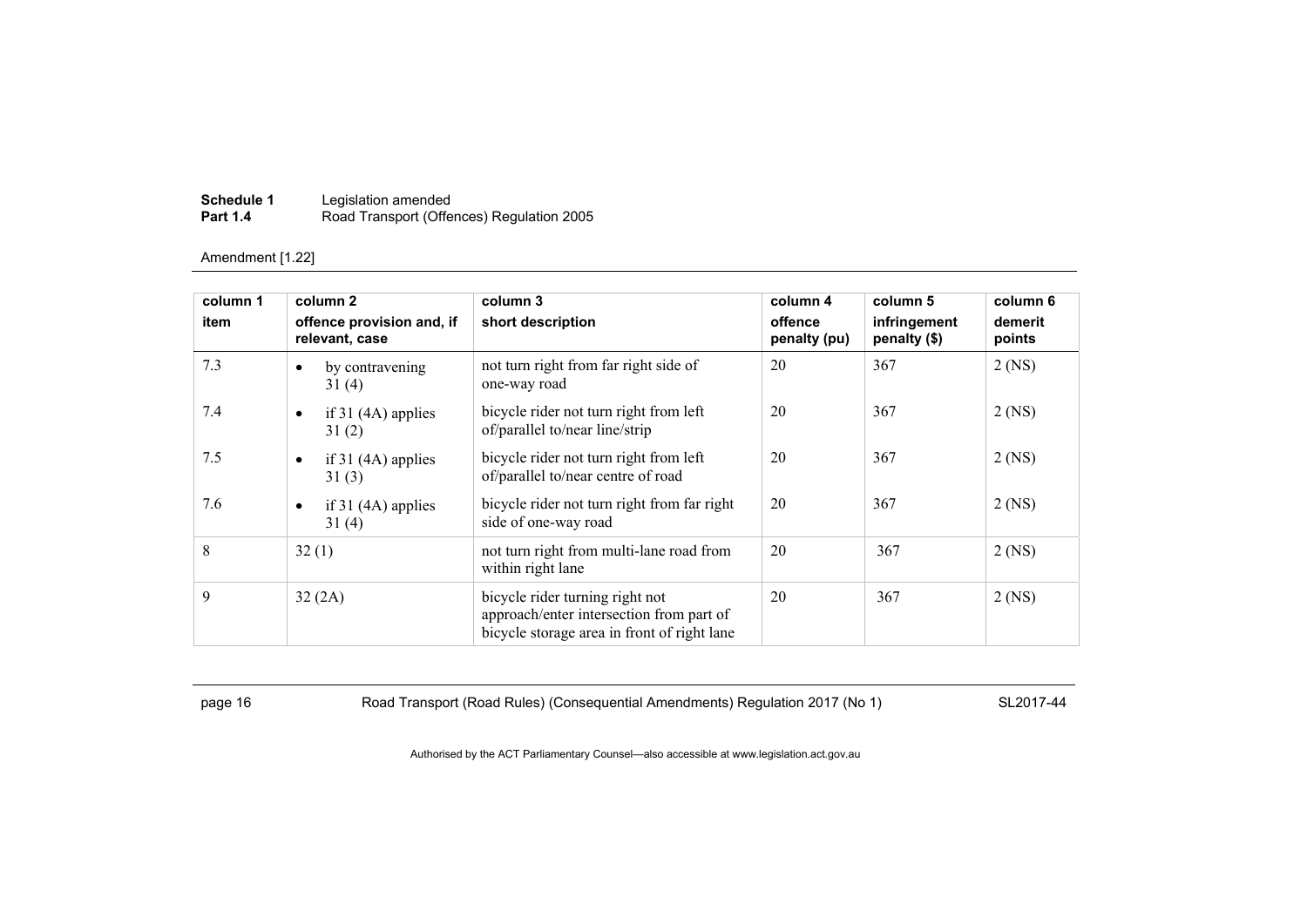| Schedule 1      | Legislation amended                       |
|-----------------|-------------------------------------------|
| <b>Part 1.4</b> | Road Transport (Offences) Regulation 2005 |

| column 1 | column 2                                    | column 3                                                   | column 4                | column 5                     | column 6          |
|----------|---------------------------------------------|------------------------------------------------------------|-------------------------|------------------------------|-------------------|
| item     | offence provision and, if<br>relevant, case | short description                                          | offence<br>penalty (pu) | infringement<br>penalty (\$) | demerit<br>points |
| 10       | 33(1)                                       |                                                            |                         |                              |                   |
| 10.1     | by contravening<br>$\bullet$<br>33(2)       | turn right contrary to road marking                        | 20                      | 279                          | $2$ (NS)          |
| 10.2     | by contravening<br>$\bullet$<br>33(3)(a)    | not turn right near to right of centre of<br>intersection  | 20                      | 367                          | $2$ (NS)          |
| 10.3     | by contravening<br>$\bullet$<br>33(3)(b)    | not turn right into left of centre of road                 | 20                      | 367                          | $2$ (NS)          |
| 11       | 34(1)                                       | not make required hook turn                                | 20                      |                              | $2$ (NS)          |
| 12       | 35(2)                                       |                                                            |                         |                              |                   |
| 12.1     | if $35(3)$ applies<br>$\bullet$             | make hook turn not in accordance with<br>s(3)              | 20                      |                              |                   |
| 12.2     | if $35(4)$ applies<br>$\bullet$             | make hook turn not in accordance with<br>$s(3)$ and $s(4)$ | 20                      |                              |                   |

SL2017-44 Road Transport (Road Rules) (Consequential Amendments) Regulation 2017 (No 1) page 17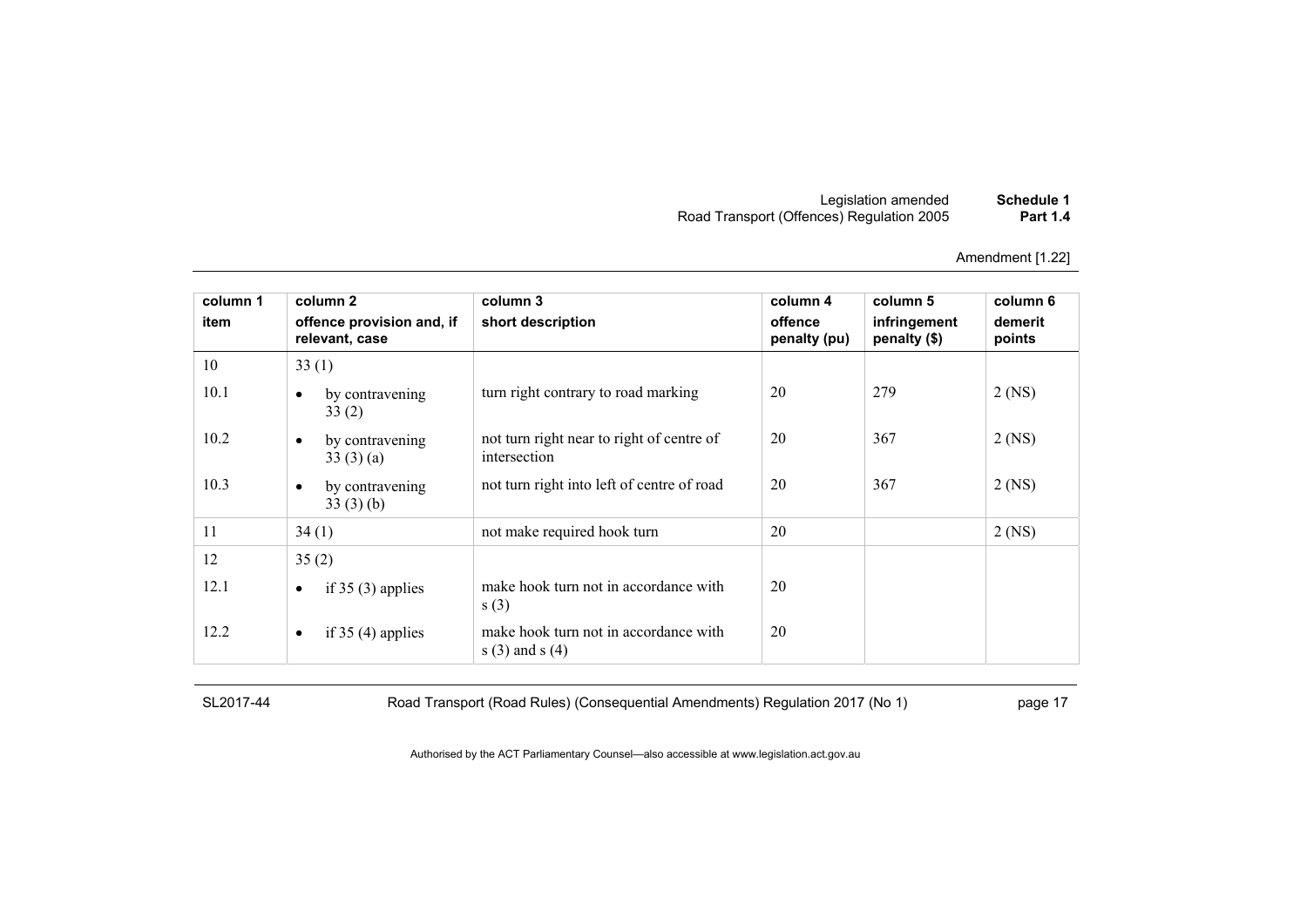| Schedule 1      | Legislation amended                       |
|-----------------|-------------------------------------------|
| <b>Part 1.4</b> | Road Transport (Offences) Regulation 2005 |

| column 1<br>item | column 2<br>offence provision and, if<br>relevant, case | column 3<br>short description                                    | column 4<br>offence<br>penalty (pu) | column 5<br>infringement<br>penalty (\$) | column 6<br>demerit<br>points |
|------------------|---------------------------------------------------------|------------------------------------------------------------------|-------------------------------------|------------------------------------------|-------------------------------|
| 13               | 36                                                      | make hook turn to turn right at intersection<br>contrary to sign | 20                                  |                                          |                               |
| 14               | 37(a)                                                   | begin U-turn without view of approaching<br>traffic              | 20                                  | 451                                      | $2$ (NS)                      |
| 15               | 37(b)                                                   | begin U-turn when driver could obstruct<br>traffic               | 20                                  | 451                                      | $2$ (NS)                      |
| 16               | 38                                                      | make U-turn without giving way to<br>vehicle/pedestrian          | 20                                  | 451                                      | $3$ (NS)                      |
| 17               | 39(1)                                                   | make U-turn at break in dividing strip<br>contrary to sign       | 20                                  | 279                                      | $2$ (NS)                      |
| 18               | 39(2)                                                   | make U-turn on length of road contrary to<br>sign                | 20                                  | 279                                      | $2$ (NS)                      |

page 18 Road Transport (Road Rules) (Consequential Amendments) Regulation 2017 (No 1) SL2017-44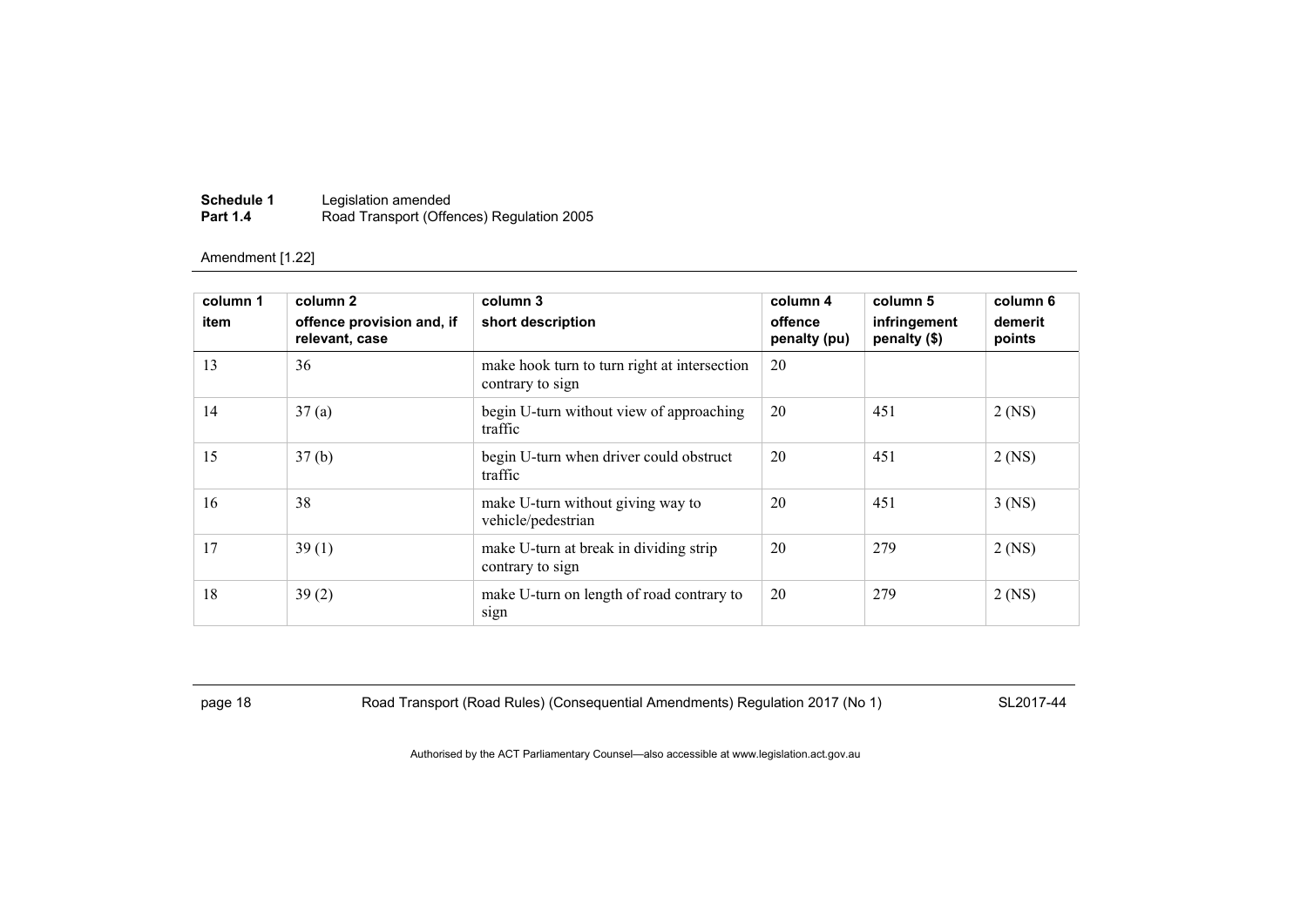| Schedule 1      | Legislation amended                       |
|-----------------|-------------------------------------------|
| <b>Part 1.4</b> | Road Transport (Offences) Regulation 2005 |

| column 1 | column 2                                    | column 3                                                       | column 4                | column 5                     | column 6          |
|----------|---------------------------------------------|----------------------------------------------------------------|-------------------------|------------------------------|-------------------|
| item     | offence provision and, if<br>relevant, case | short description                                              | offence<br>penalty (pu) | infringement<br>penalty (\$) | demerit<br>points |
| 19       | 40                                          | make U-turn at intersection with traffic<br>lights             | 20                      | 367                          | $2$ (NS)          |
| 20       | 41                                          | make U-turn at intersection (no lights)<br>contrary to sign    | 20                      | 279                          | $2$ (NS)          |
| 21       | 42(a)                                       | not start U-turn in lane nearest dividing<br>line/median strip | 20                      | 367                          | $2$ (NS)          |
| 22       | 42(b)                                       | not start U-turn from left of centre of road                   | 20                      | 367                          | $2$ (NS)          |
| 23       | 46(1)                                       |                                                                |                         |                              |                   |
| 23.1     | by contravening 47<br>$\bullet$             | not give required signal                                       | 20                      | 279                          | $2$ (NS)          |
| 23.2     | by contravening<br>$\bullet$<br>46(2)       | not give sufficient left change of direction<br>signal         | 20                      | 279                          | $2$ (NS)          |
| 23.3     | by contravening<br>$\bullet$<br>46(3)       | give left change of direction signal (less<br>than 5 seconds)  | 20                      | 279                          | $2$ (NS)          |

SL2017-44 Road Transport (Road Rules) (Consequential Amendments) Regulation 2017 (No 1) page 19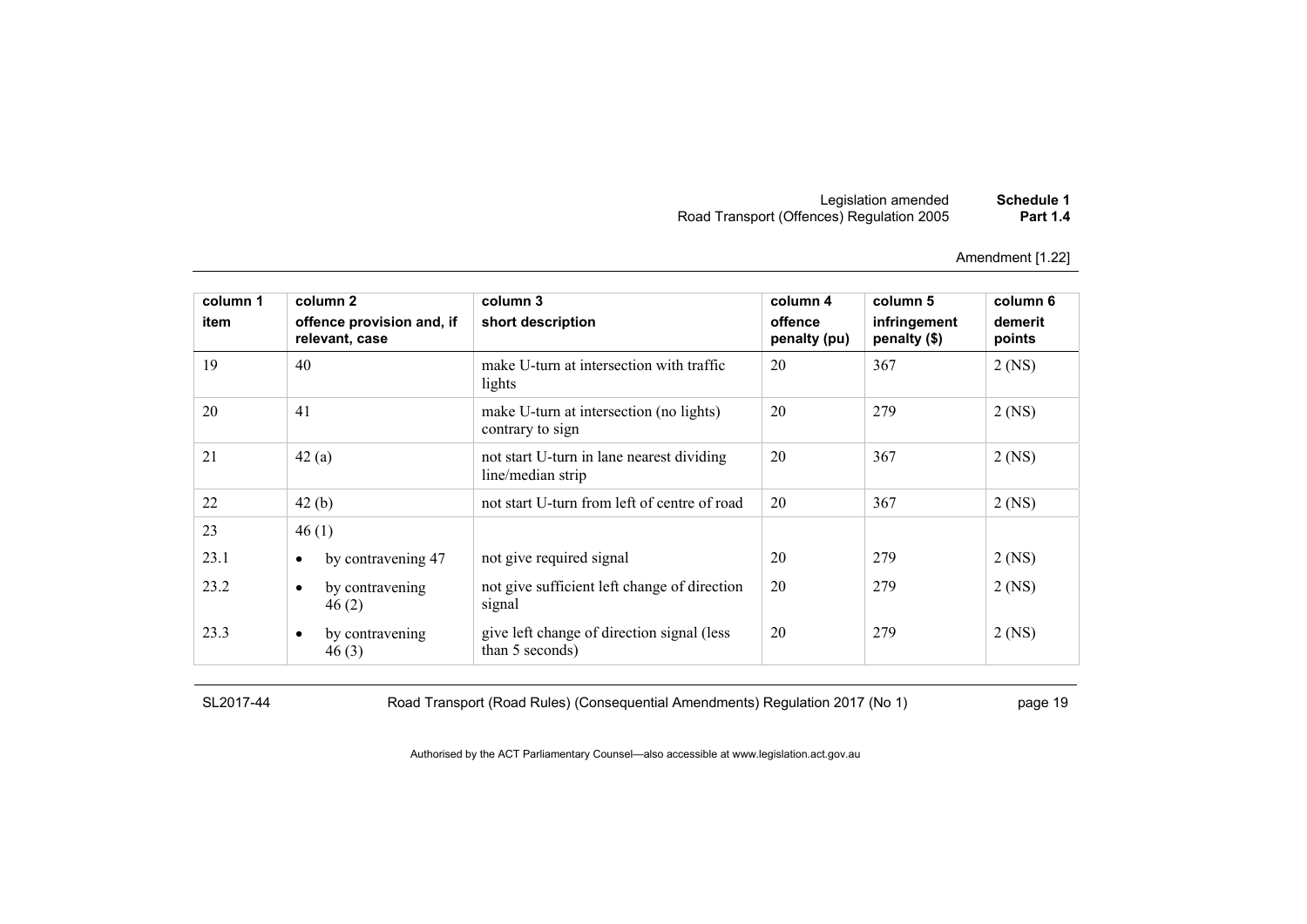| Schedule 1      | Legislation amended                       |
|-----------------|-------------------------------------------|
| <b>Part 1.4</b> | Road Transport (Offences) Regulation 2005 |

| column 1<br>item | column 2<br>offence provision and, if<br>relevant, case | column 3<br>short description                                   | column 4<br>offence<br>penalty (pu) | column 5<br>infringement<br>penalty (\$) | column 6<br>demerit<br>points |
|------------------|---------------------------------------------------------|-----------------------------------------------------------------|-------------------------------------|------------------------------------------|-------------------------------|
| 24               | 46(4)                                                   | not stop left change of direction signal after<br>change        | 20                                  | 193                                      | $\overline{2}$                |
| 25               | 48(1)                                                   |                                                                 |                                     |                                          |                               |
| 25.1             | by contravening 49<br>$\bullet$                         | not give right change of direction signal<br>with lights        | 20                                  | 279                                      | 2 (NS)                        |
| 25.2             | by contravening<br>$\bullet$<br>48(2)                   | not give sufficient right change of direction<br>signal         | 20                                  | 279                                      | $2$ (NS)                      |
| 25.3             | by contravening<br>$\bullet$<br>48(3)                   | give right change of direction signal (less)<br>than 5 seconds) | 20                                  | 279                                      | $2$ (NS)                      |
| 26               | 48(4)                                                   | not stop right change of direction signal<br>after change       | 20                                  | 193                                      |                               |
| 27               | 51                                                      | operate indicator light contrary to<br>permitted use            | 20                                  | 193                                      |                               |

page 20 Road Transport (Road Rules) (Consequential Amendments) Regulation 2017 (No 1) SL2017-44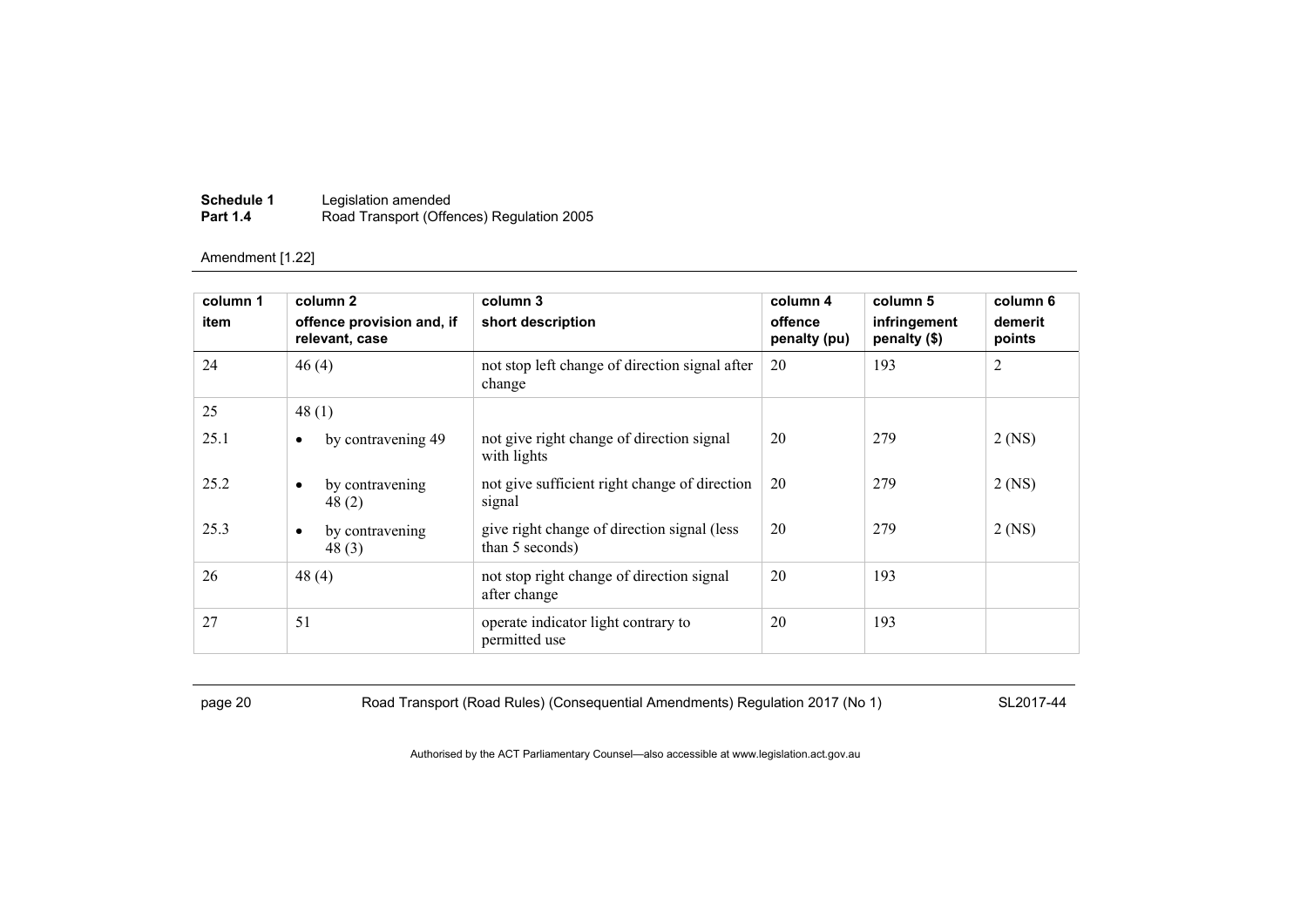#### Legislation amended **Schedule 1** Road Transport (Offences) Regulation 2005 **Part 1.4**

Amendment [1.22]

| column 1<br>item | column 2<br>offence provision and, if<br>relevant, case | column 3<br>short description                           | column 4<br>offence<br>penalty (pu) | column 5<br>infringement<br>penalty (\$) | column 6<br>demerit<br>points |
|------------------|---------------------------------------------------------|---------------------------------------------------------|-------------------------------------|------------------------------------------|-------------------------------|
| 28               | 53 $(1)$                                                | not give stop signal with brake<br>lights/signal/device | 20                                  | 279                                      | $2$ (NS)                      |
| 29               | 53 $(2)$                                                | not give sufficient warning of stopping                 | 20                                  | 279                                      | $2$ (NS)                      |
| 30               | 53 $(3)$                                                | not give stop signal when slowing suddenly              | 20                                  | 279                                      | $2$ (NS)                      |
| 31               | 56 $(1)$ $(a)$                                          | not stop at stop line at red light                      | 20                                  | 451                                      | $3$ (NS)                      |
| 32               | 56 $(1)$ (b)                                            | not stop before stop sign at red light                  | 20                                  | 451                                      | $3$ (NS)                      |
| 33               | 56 $(1)(c)$                                             | not stop before lights at red light                     | 20                                  | 451                                      | $3$ (NS)                      |
| 34               | 56 $(2)$ $(a)$                                          | not stop at stop line at red arrow                      | 20                                  | 451                                      | $3$ (NS)                      |
| 35               | 56 $(2)$ $(b)$                                          | not stop before stop sign at red arrow                  | 20                                  | 451                                      | $3$ (NS)                      |
| 36               | 56 $(2)$ $(c)$                                          | not stop before lights at red arrow                     | 20                                  | 451                                      | $3$ (NS)                      |
| 37               | 57 $(1)(a)$                                             | not stop at stop line at yellow light                   | 20                                  | 451                                      | $3$ (NS)                      |

SL2017-44 Road Transport (Road Rules) (Consequential Amendments) Regulation 2017 (No 1) page 21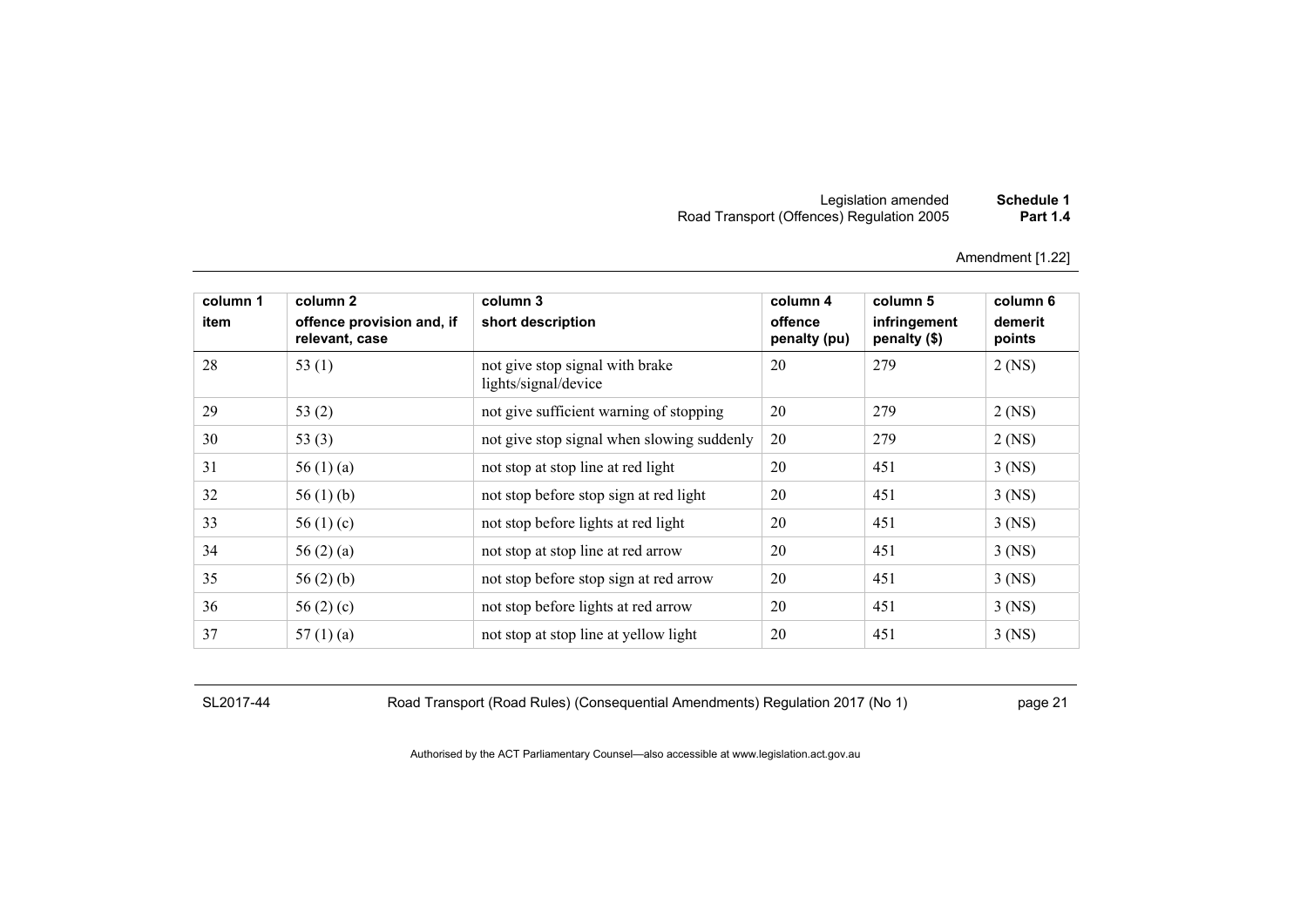| Schedule 1      | Legislation amended                       |
|-----------------|-------------------------------------------|
| <b>Part 1.4</b> | Road Transport (Offences) Regulation 2005 |

| column 1<br>item | column 2<br>offence provision and, if<br>relevant, case | column 3<br>short description                                        | column 4<br>offence<br>penalty (pu) | column 5<br>infringement<br>penalty (\$) | column 6<br>demerit<br>points |
|------------------|---------------------------------------------------------|----------------------------------------------------------------------|-------------------------------------|------------------------------------------|-------------------------------|
| 38               | 57 $(1)$ $(b)$                                          | not stop before traffic lights at yellow light                       | 20                                  | 451                                      | $3$ (NS)                      |
| 39               | 57 $(1)(c)$                                             | not stop before intersection at yellow light                         | 20                                  | 451                                      | $3$ (NS)                      |
| 40               | 57(2)(a)                                                | not stop at stop line at yellow arrow                                | 20                                  | 451                                      | $3$ (NS)                      |
| 41               | 57(2)(b)                                                | not stop before traffic lights at yellow<br>arrow                    | 20                                  | 451                                      | $3$ (NS)                      |
| 42               | 57 $(2)$ $(c)$                                          | not stop before intersection at yellow arrow                         | 20                                  | 451                                      | $3$ (NS)                      |
| 43               | 57(3)                                                   | not leave intersection safely after yellow<br>light/arrow            | 20                                  | 451                                      | $3$ (NS)                      |
| 44               | 59(1)                                                   | enter intersection or marked foot crossing<br>when traffic light red | 20                                  | 451                                      | $3$ (NS)                      |
| 45               | 60                                                      | enter intersection or marked foot crossing<br>when traffic arrow red | 20                                  | 451                                      | $3$ (NS)                      |

page 22 Road Transport (Road Rules) (Consequential Amendments) Regulation 2017 (No 1) SL2017-44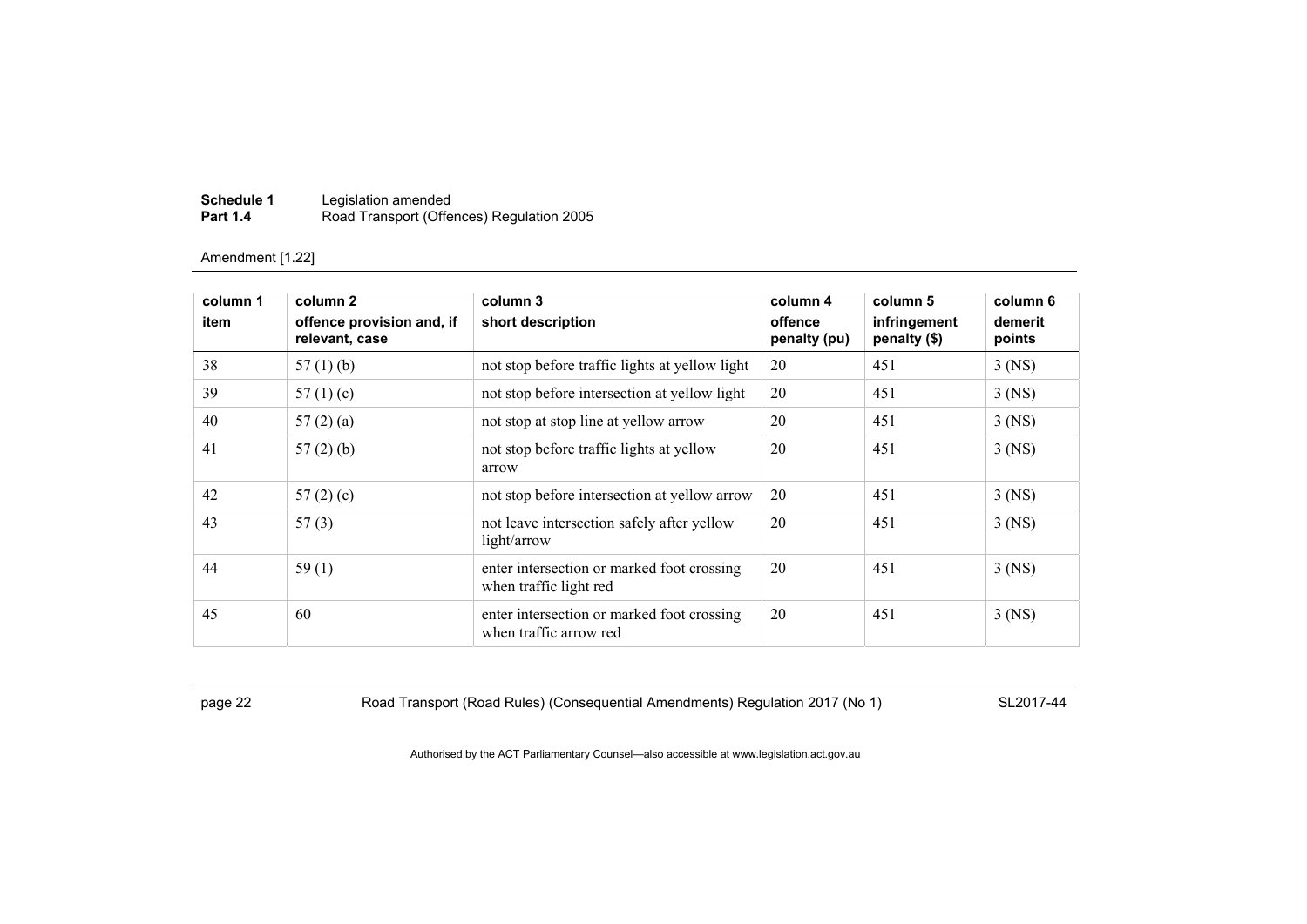| Schedule 1      | Legislation amended                       |
|-----------------|-------------------------------------------|
| <b>Part 1.4</b> | Road Transport (Offences) Regulation 2005 |

| column 1<br>item | column 2<br>offence provision and, if<br>relevant, case | column 3<br>short description                                      | column 4<br>offence<br>penalty (pu) | column 5<br>infringement<br>penalty (\$) | column 6<br>demerit<br>points |
|------------------|---------------------------------------------------------|--------------------------------------------------------------------|-------------------------------------|------------------------------------------|-------------------------------|
| 46               | 60A(1)                                                  | enter bicycle storage area when traffic light<br>red               | 20                                  | 451                                      | $3$ (NS)                      |
| 47               | 60A(2)                                                  | enter bicycle storage area when traffic<br>arrow red               | 20                                  | 451                                      | $3$ (NS)                      |
| 48               | 61(2)                                                   | enter intersection when lights/arrow<br>yellow/red                 | 20                                  | 451                                      | $3$ (NS)                      |
| 49               | 61(5)                                                   | not leave intersection safely after<br>light/arrow goes yellow/red | 20                                  | 451                                      | 3                             |
| 50               | 62 $(1)$ $(a)$                                          | not give way at lights to pedestrian<br>crossing road              | 20                                  | 451                                      | $3$ (NS)                      |
| 51               | 62(1)(b)                                                | not give way at lights to other vehicle (left<br>turn)             | 20                                  | 451                                      | $3$ (NS)                      |

SL2017-44 Road Transport (Road Rules) (Consequential Amendments) Regulation 2017 (No 1) page 23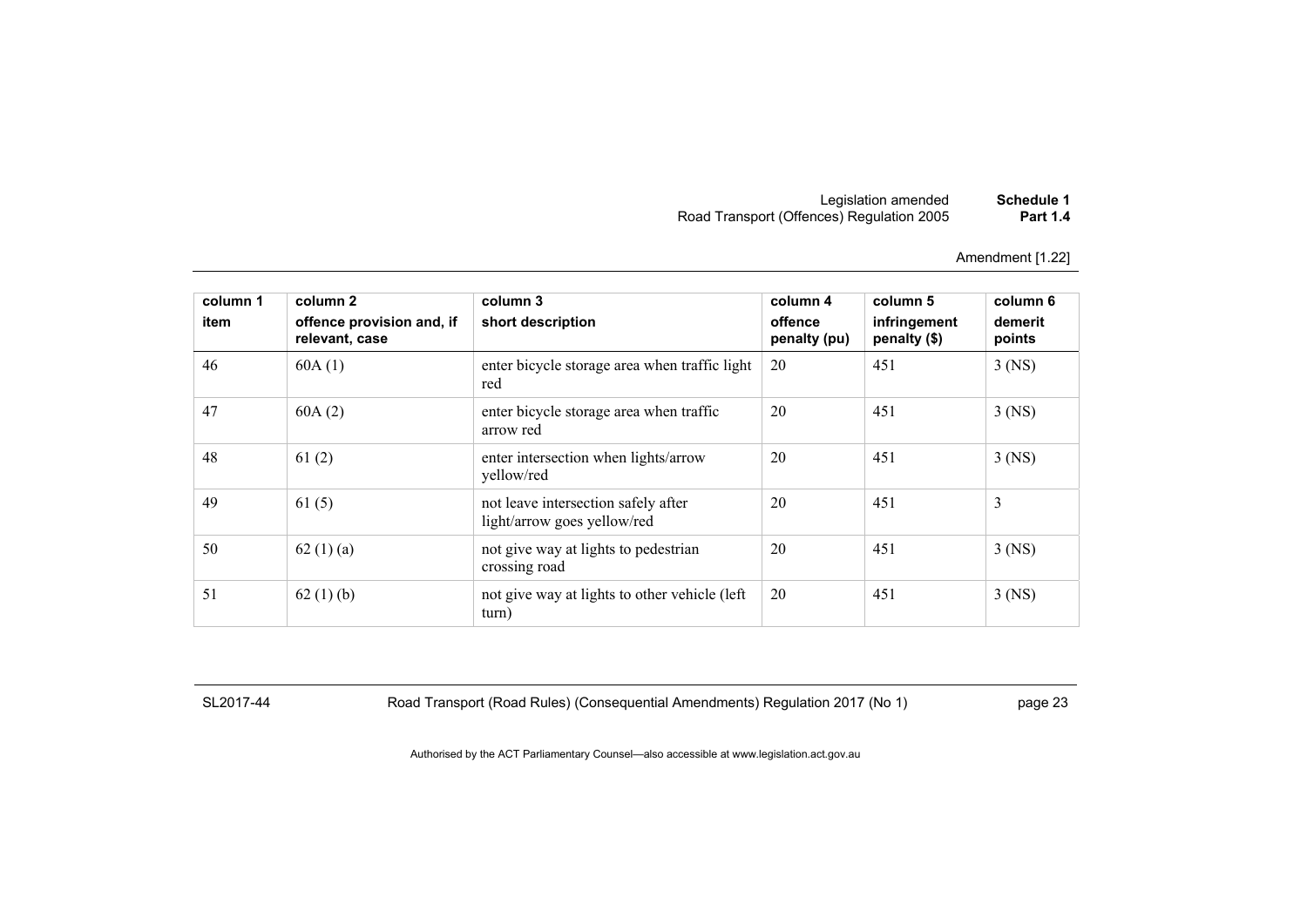| Schedule 1      | Legislation amended                       |
|-----------------|-------------------------------------------|
| <b>Part 1.4</b> | Road Transport (Offences) Regulation 2005 |

| column 1<br>item | column 2<br>offence provision and, if<br>relevant, case | column 3<br>short description                               | column 4<br>offence<br>penalty (pu) | column 5<br>infringement<br>penalty (\$) | column 6<br>demerit<br>points |
|------------------|---------------------------------------------------------|-------------------------------------------------------------|-------------------------------------|------------------------------------------|-------------------------------|
| 52               | 62 $(1)(c)$                                             | not give way at lights to oncoming vehicle<br>(right turn)  | 20                                  | 451                                      | $3$ (NS)                      |
| 53               | 63(2)                                                   |                                                             |                                     |                                          |                               |
| 53.1             | by contravening<br>٠<br>67(2)                           | not stop at traffic light/stop sign (lights not<br>working) | 20                                  | 451                                      | $3$ (NS)                      |
| 53.2             | by contravening<br>$\bullet$<br>67(3)                   | not give way to vehicle at traffic light/stop<br>sign       | 20                                  | 451                                      | $3$ (NS)                      |
| 53.3             | by contravening<br>٠<br>67(4)                           | not give way to pedestrian at traffic<br>light/stop sign    | 20                                  | 451                                      | $3$ (NS)                      |
| 54               | 63(3)                                                   |                                                             |                                     |                                          |                               |
| 54.1             | by contravening<br>٠<br>72(2)                           | not give way at intersection to vehicle on<br>right         | 20                                  | 451                                      | $3$ (NS)                      |

page 24 Road Transport (Road Rules) (Consequential Amendments) Regulation 2017 (No 1) SL2017-44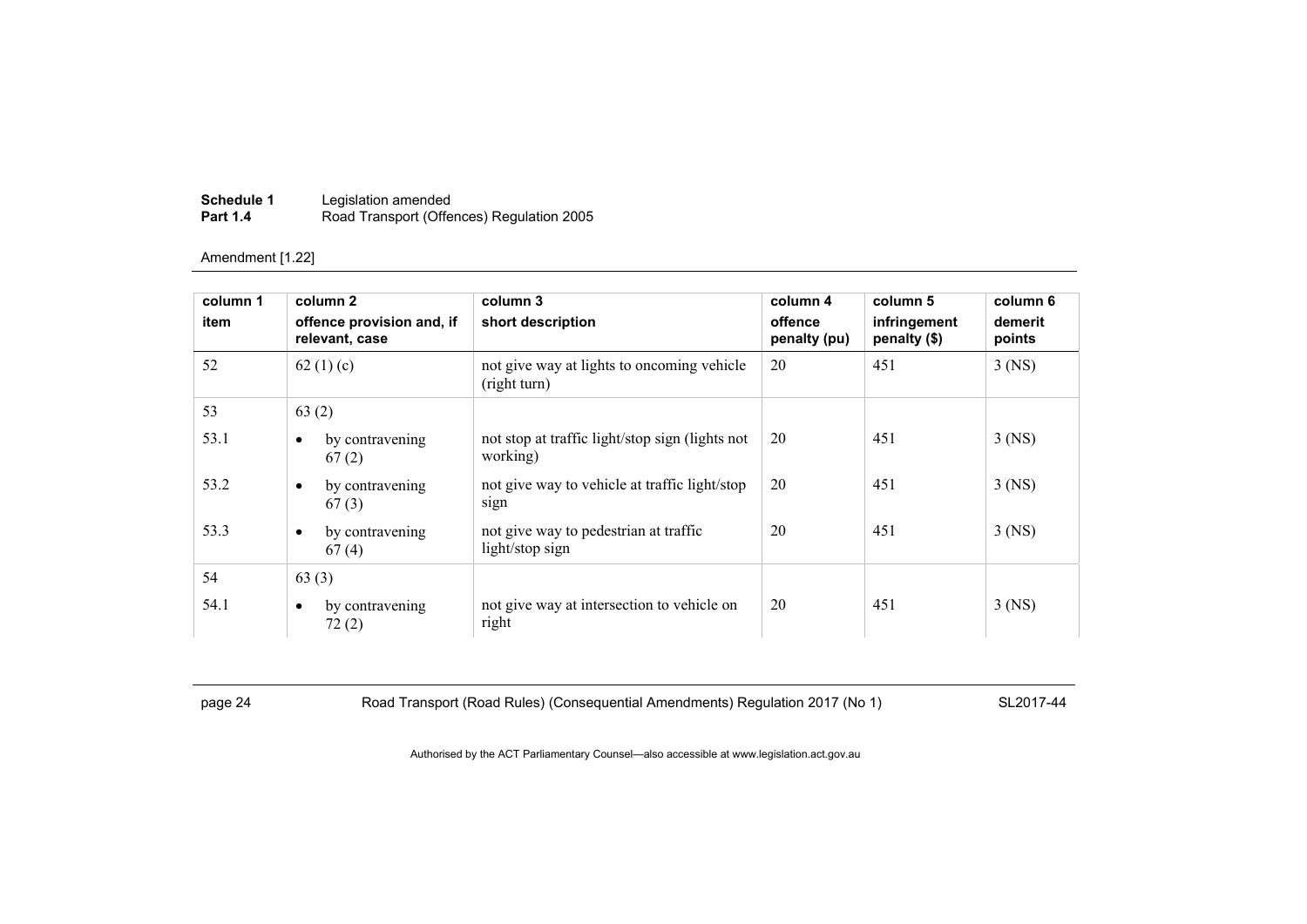| Schedule 1      | Legislation amended                       |
|-----------------|-------------------------------------------|
| <b>Part 1.4</b> | Road Transport (Offences) Regulation 2005 |

| column 1<br>item |           | column 2<br>offence provision and, if<br>relevant, case | column 3<br>short description                            | column 4<br>offence<br>penalty (pu) | column 5<br>infringement<br>penalty (\$) | column 6<br>demerit<br>points |
|------------------|-----------|---------------------------------------------------------|----------------------------------------------------------|-------------------------------------|------------------------------------------|-------------------------------|
| 54.2             | $\bullet$ | by contravening<br>72(3)(a)                             | not give way to vehicle (left turn)                      | 20                                  | 451                                      | $3$ (NS)                      |
| 54.3             | $\bullet$ | by contravening<br>72(3)(b)                             | not give way to pedestrian (left turn)                   | 20                                  | 451                                      | $3$ (NS)                      |
| 54.4             | $\bullet$ | by contravening<br>72 $(4)(a)$                          | not give way to vehicle (left turn from slip)<br>lane)   | 20                                  | 451                                      | $3$ (NS)                      |
| 54.5             | $\bullet$ | by contravening<br>72(4)(b)                             | not give way to pedestrian (left turn from<br>slip lane) | 20                                  | 451                                      | $3$ (NS)                      |
| 54.6             | $\bullet$ | by contravening<br>72(5)(a)                             | not give way to vehicle (right turn)                     | 20                                  | 451                                      | $3$ (NS)                      |
| 54.7             | $\bullet$ | by contravening<br>72(5)(b)                             | not give way to oncoming vehicle (right)<br>turn)        | 20                                  | 451                                      | $3$ (NS)                      |

SL2017-44 Road Transport (Road Rules) (Consequential Amendments) Regulation 2017 (No 1) page 25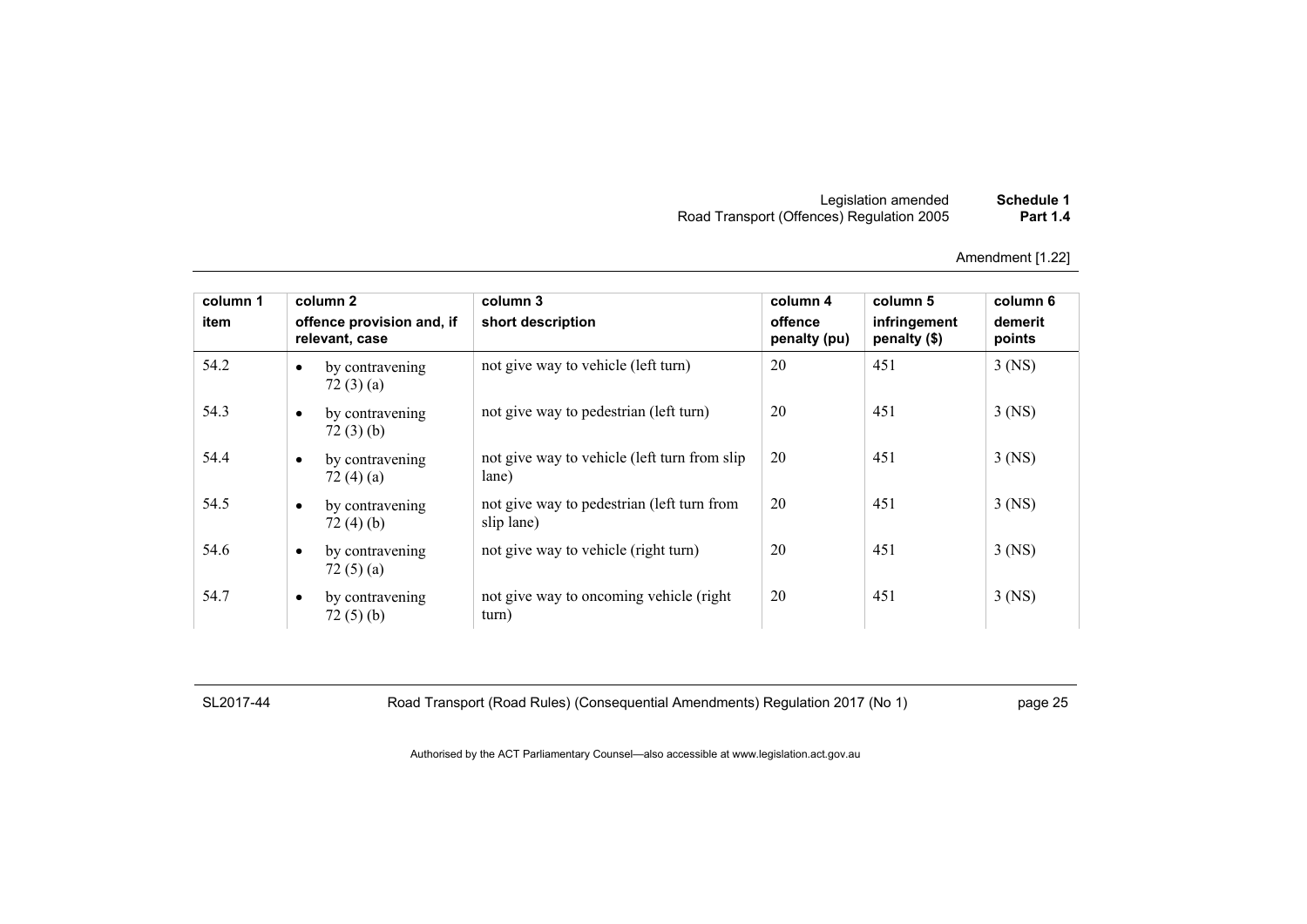| Schedule 1      | Legislation amended                       |
|-----------------|-------------------------------------------|
| <b>Part 1.4</b> | Road Transport (Offences) Regulation 2005 |

| column 1 |           | column 2                                    | column 3                                                    | column 4                | column 5                     | column 6          |
|----------|-----------|---------------------------------------------|-------------------------------------------------------------|-------------------------|------------------------------|-------------------|
| item     |           | offence provision and, if<br>relevant, case | short description                                           | offence<br>penalty (pu) | infringement<br>penalty (\$) | demerit<br>points |
| 54.8     | $\bullet$ | by contravening<br>72 $(5)(c)$              | not give way to vehicle/pedestrian (right)<br>turn)         | 20                      | 451                          | $3$ (NS)          |
| 54.9     | $\bullet$ | by contravening<br>73(2)(a)                 | not give way to vehicle at T-intersection                   | 20                      | 451                          | $3$ (NS)          |
| 54.10    | $\bullet$ | by contravening<br>73(2)(b)                 | not give way to pedestrian at T-intersection                | 20                      | 451                          | $3$ (NS)          |
| 54.11    | $\bullet$ | by contravening<br>73(3)(a)                 | not give way to vehicle at T-intersection<br>(slip lane)    | 20                      | 451                          | $3$ (NS)          |
| 54.12    | $\bullet$ | by contravening<br>73(3)(b)                 | not give way to pedestrian at T-intersection<br>(slip lane) | 20                      | 451                          | $3$ (NS)          |
| 54.13    | $\bullet$ | by contravening<br>73(4)                    | not give way to pedestrian at T-intersection<br>(left turn) | 20                      | 451                          | $3$ (NS)          |

page 26 Road Transport (Road Rules) (Consequential Amendments) Regulation 2017 (No 1) SL2017-44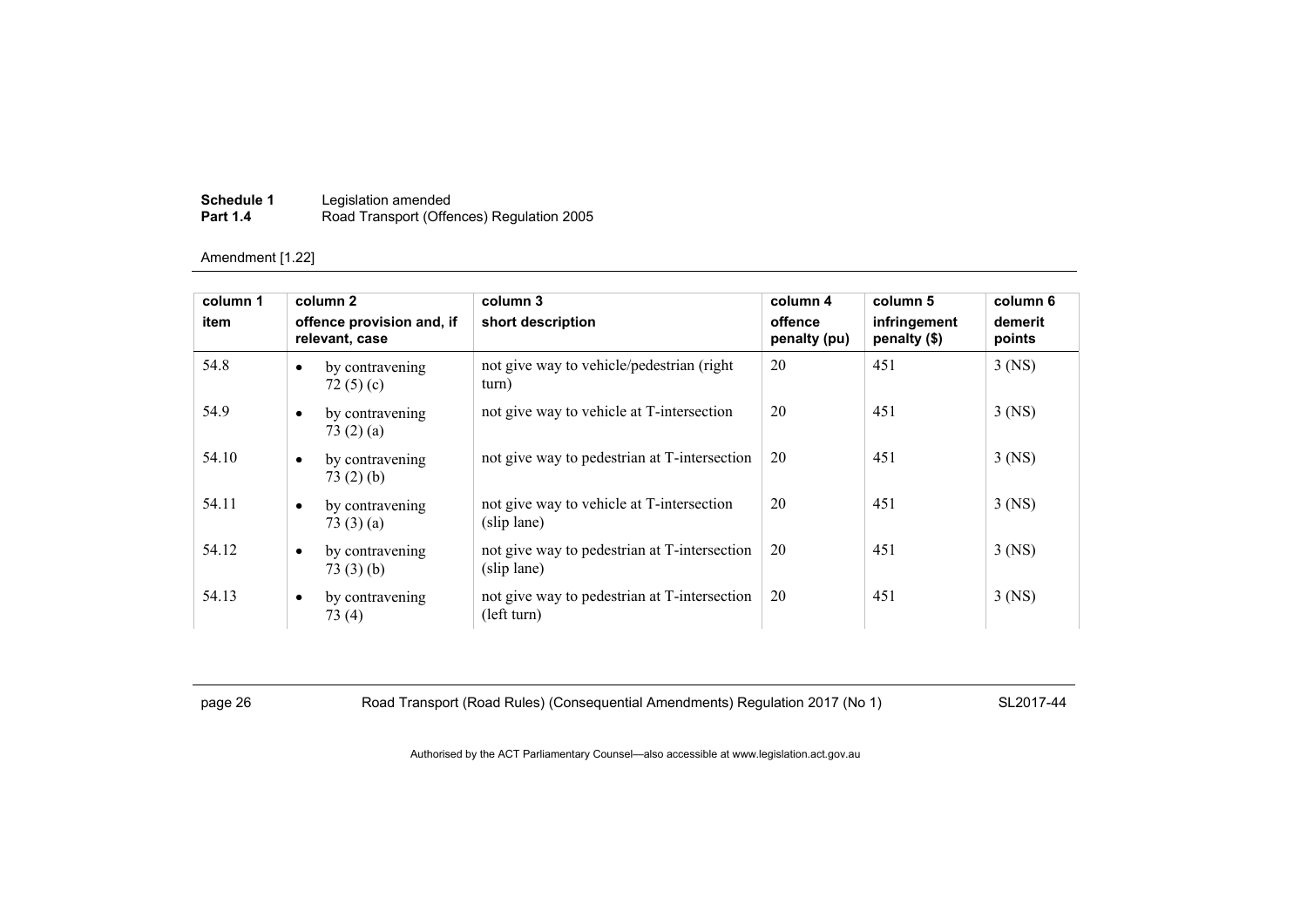| Schedule 1      | Legislation amended                       |
|-----------------|-------------------------------------------|
| <b>Part 1.4</b> | Road Transport (Offences) Regulation 2005 |

| column 1<br>item | column 2<br>offence provision and, if<br>relevant, case | column 3<br>short description                                  | column 4<br>offence<br>penalty (pu) | column 5<br>infringement<br>penalty (\$) | column 6<br>demerit<br>points |
|------------------|---------------------------------------------------------|----------------------------------------------------------------|-------------------------------------|------------------------------------------|-------------------------------|
| 54.14            | by contravening<br>$\bullet$<br>73 $(5)(a)$             | not give way to vehicle (slip lane at<br>terminating road)     | 20                                  | 451                                      | $3$ (NS)                      |
| 54.15            | by contravening<br>$\bullet$<br>73(5)(b)                | not give way to pedestrian (slip lane at<br>terminating road)  | 20                                  | 451                                      | $3$ (NS)                      |
| 54.16            | by contravening<br>$\bullet$<br>73 $(6)(a)$             | not give way to vehicle (right turn at<br>terminating road)    | 20                                  | 451                                      | $3$ (NS)                      |
| 54.17            | by contravening<br>$\bullet$<br>73 $(6)(b)$             | not give way to pedestrian (right turn at<br>terminating road) | 20                                  | 451                                      | $3$ (NS)                      |
| 55               | 64(a)                                                   | not give way to vehicle (flashing yellow<br>arrow)             | 20                                  | 451                                      | $3$ (NS)                      |
| 56               | 64(b)                                                   | not give way to pedestrian (flashing yellow<br>arrow)          | 20                                  | 451                                      | $3$ (NS)                      |

SL2017-44 Road Transport (Road Rules) (Consequential Amendments) Regulation 2017 (No 1) page 27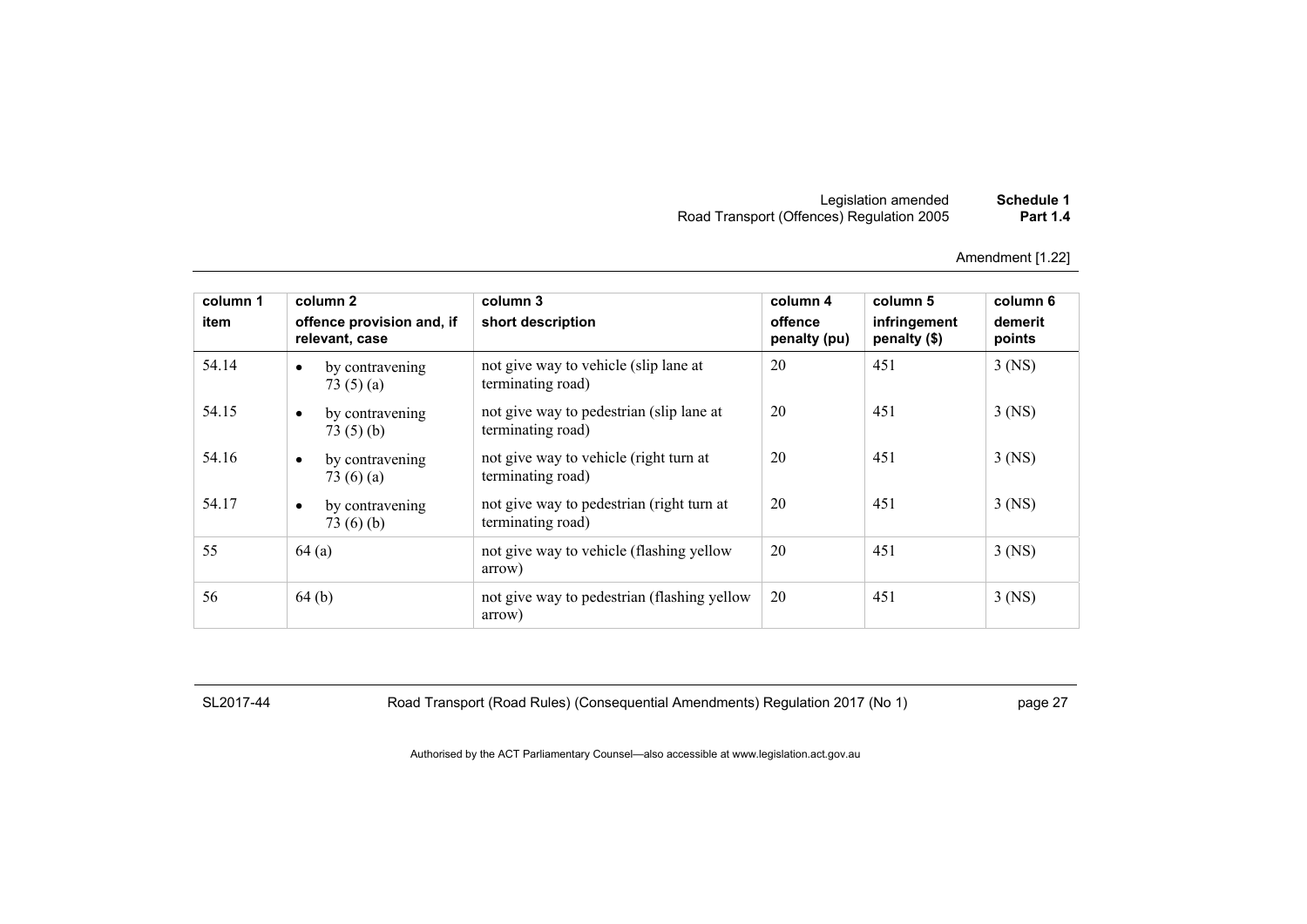| Schedule 1      | Legislation amended                       |
|-----------------|-------------------------------------------|
| <b>Part 1.4</b> | Road Transport (Offences) Regulation 2005 |

| column 1<br>item | column 2<br>offence provision and, if<br>relevant, case | column 3<br>short description                                                                  | column 4<br>offence<br>penalty (pu) | column 5<br>infringement<br>penalty (\$) | column 6<br>demerit<br>points |
|------------------|---------------------------------------------------------|------------------------------------------------------------------------------------------------|-------------------------------------|------------------------------------------|-------------------------------|
| 57               | 64 <sub>(c)</sub>                                       | not give way to oncoming vehicle (flashing)<br>yellow arrow)                                   | 20                                  | 451                                      | $3$ (NS)                      |
| 58               | 65(2)(a)                                                | not give way to pedestrian/bicycle rider on<br>marked foot crossing (flashing yellow<br>light) | 20                                  | 451                                      | $3$ (NS)                      |
| 59               | 65(2)(b)                                                | obstruct pedestrian/bicycle rider on marked<br>foot crossing (flashing yellow light)           | 20                                  | 451                                      | $3$ (NS)                      |
| 60               | 65(2)(c)                                                | overtake/pass vehicle (flashing yellow<br>light)                                               | 20                                  | 451                                      | $3$ (NS)                      |
| 61               | 66(1)                                                   |                                                                                                |                                     |                                          |                               |

page 28 Road Transport (Road Rules) (Consequential Amendments) Regulation 2017 (No 1) SL2017-44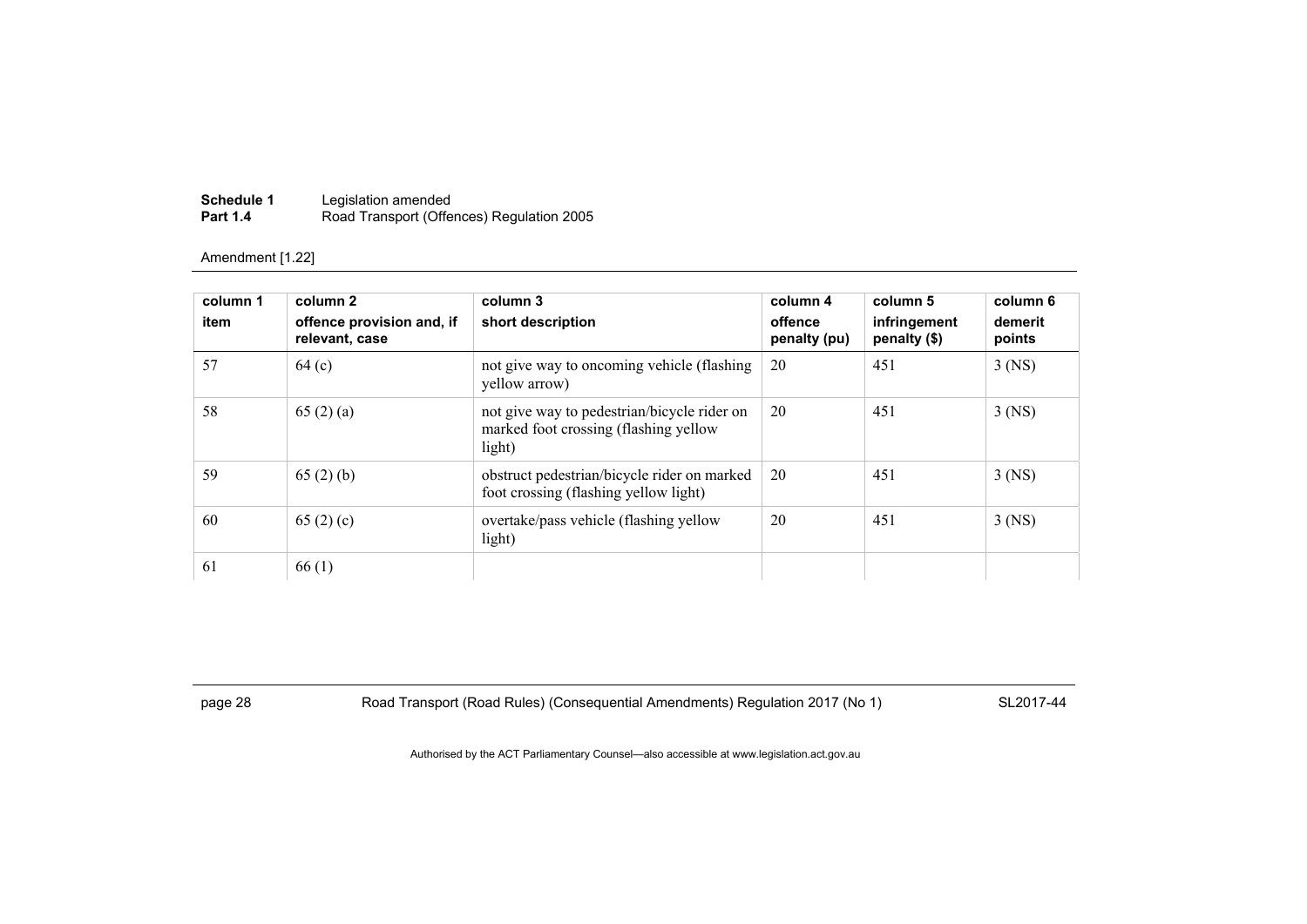| Schedule 1      | Legislation amended                       |
|-----------------|-------------------------------------------|
| <b>Part 1.4</b> | Road Transport (Offences) Regulation 2005 |

| column 1 | column 2                                    | column 3                                                                 | column 4                | column 5                     | column 6          |
|----------|---------------------------------------------|--------------------------------------------------------------------------|-------------------------|------------------------------|-------------------|
| item     | offence provision and, if<br>relevant, case | short description                                                        | offence<br>penalty (pu) | infringement<br>penalty (\$) | demerit<br>points |
| 61.1     | by contravening<br>$\bullet$<br>66(2)       | not stop before stop line (twin red lights)                              | 20                      | 432                          | $3$ (NS)          |
| 61.2     | by contravening<br>$\bullet$<br>66(3)       | not stop before lights (twin red lights)                                 | 20                      | 432                          | $3$ (NS)          |
| 62       | 66(4)                                       | proceed after stopping (twin red lights<br>showing)                      | 20                      | 432                          | $3$ (NS)          |
| 63       | 67(1)                                       |                                                                          |                         |                              |                   |
| 63.1     | by contravening<br>$\bullet$<br>67(2)       | not stop at stop line/near intersection<br>(intersection with no lights) | 20                      | 451                          | $3$ (NS)          |
| 63.2     | by contravening<br>$\bullet$<br>67(3)       | not give way to vehicle (intersection with<br>no lights)                 | 20                      | 451                          | $3$ (NS)          |
| 63.3     | by contravening<br>$\bullet$<br>67(4)       | not give way to pedestrian (intersection<br>with no lights)              | 20                      | 451                          | $3$ (NS)          |

SL2017-44 Road Transport (Road Rules) (Consequential Amendments) Regulation 2017 (No 1) page 29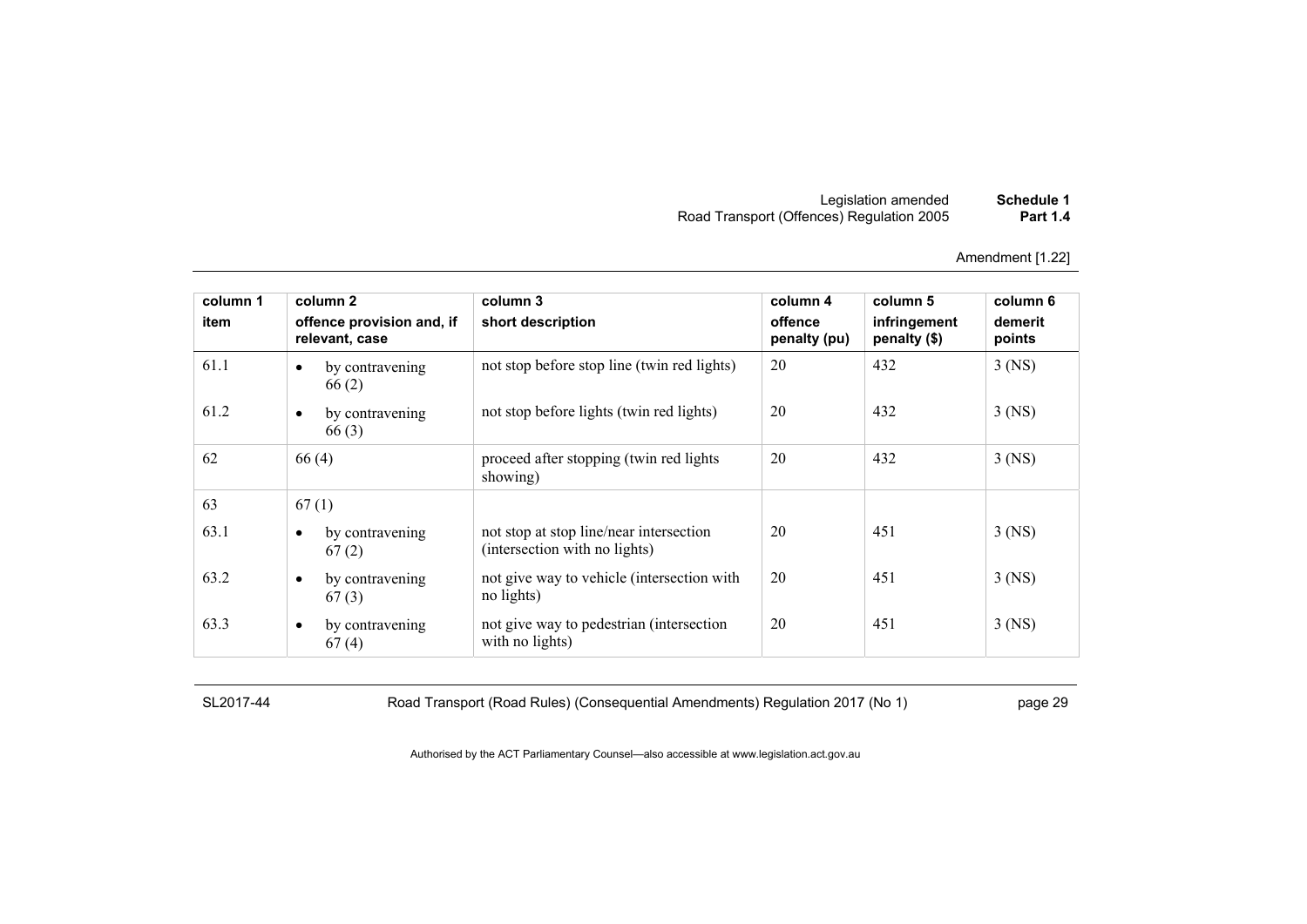| Schedule 1      | Legislation amended                       |
|-----------------|-------------------------------------------|
| <b>Part 1.4</b> | Road Transport (Offences) Regulation 2005 |

| column 1<br>item | column 2<br>offence provision and, if<br>relevant, case | column 3<br>short description                             | column 4<br>offence<br>penalty (pu) | column 5<br>infringement<br>penalty (\$) | column 6<br>demerit<br>points |
|------------------|---------------------------------------------------------|-----------------------------------------------------------|-------------------------------------|------------------------------------------|-------------------------------|
| 64               | 68(1)                                                   |                                                           |                                     |                                          |                               |
| 64.1             | by contravening<br>$\bullet$<br>68(2)                   | not stop at/before stop line/stop sign                    | 20                                  | 451                                      | $3$ (NS)                      |
| 64.2             | by contravening<br>$\bullet$<br>68(3)                   | not give way to vehicle/pedestrian (stop)<br>sign)        | 20                                  | 451                                      | $3$ (NS)                      |
| 65               | 69(1)                                                   |                                                           |                                     |                                          |                               |
| 65.1             | by contravening<br>$\bullet$<br>69(2)                   | not give way to vehicle (give way<br>sign/line)           | 20                                  | 451                                      | $3$ (NS)                      |
| 65.2             | by contravening<br>$\bullet$<br>69(2A)(a)               | not give way to vehicle on road when<br>leaving slip lane | 20                                  | 451                                      | $3$ (NS)                      |

page 30 Road Transport (Road Rules) (Consequential Amendments) Regulation 2017 (No 1) SL2017-44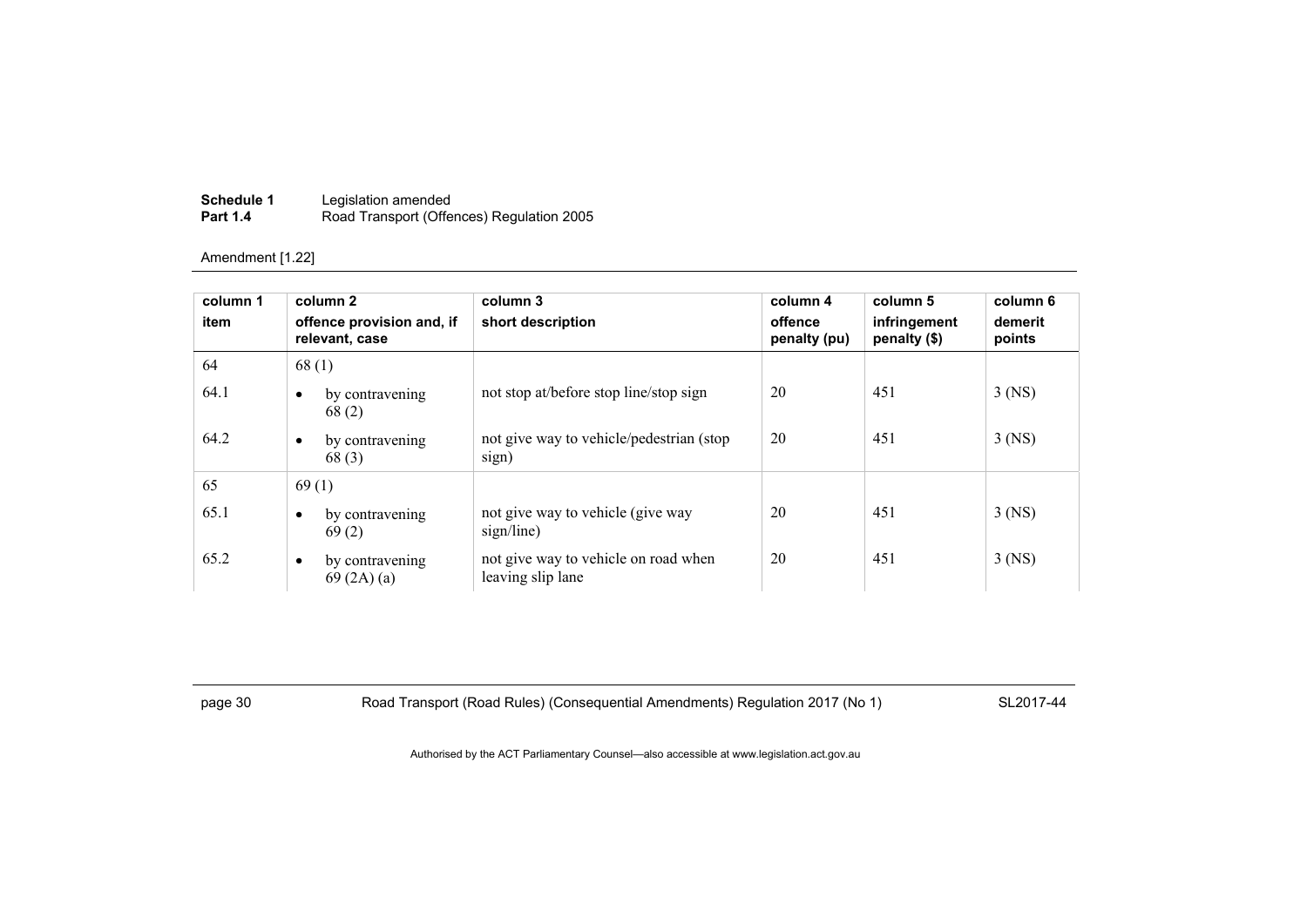| Schedule 1      | Legislation amended                       |
|-----------------|-------------------------------------------|
| <b>Part 1.4</b> | Road Transport (Offences) Regulation 2005 |

| column 1<br>item | column 2<br>offence provision and, if<br>relevant, case | column 3<br>short description                                | column 4<br>offence<br>penalty (pu) | column 5<br>infringement<br>penalty (\$) | column 6<br>demerit<br>points |
|------------------|---------------------------------------------------------|--------------------------------------------------------------|-------------------------------------|------------------------------------------|-------------------------------|
| 65.3             | by contravening<br>$\bullet$<br>69(2A)(b)               | not give way to vehicle/pedestrian on slip<br>lane           | 20                                  | 451                                      | $3$ (NS)                      |
| 65.4             | by contravening<br>$\bullet$<br>69(3)                   | not give way to pedestrian (give way<br>sign/line)           | 20                                  | 451                                      | $3$ (NS)                      |
| 66               | 70                                                      | disobey give way sign on bridge/narrow<br>road               | 20                                  | 451                                      | $3$ (NS)                      |
| 67               | 71(1)                                                   | not give way to vehicle/pedestrian (give<br>way sign/line)   | 20                                  | 451                                      | $3$ (NS)                      |
| 68               | 72(1)                                                   |                                                              |                                     |                                          |                               |
| 68.1             | by contravening<br>٠<br>72(2)                           | not give way to vehicle on right (unmarked)<br>intersection) | 20                                  | 451                                      | $3$ (NS)                      |

SL2017-44 Road Transport (Road Rules) (Consequential Amendments) Regulation 2017 (No 1) page 31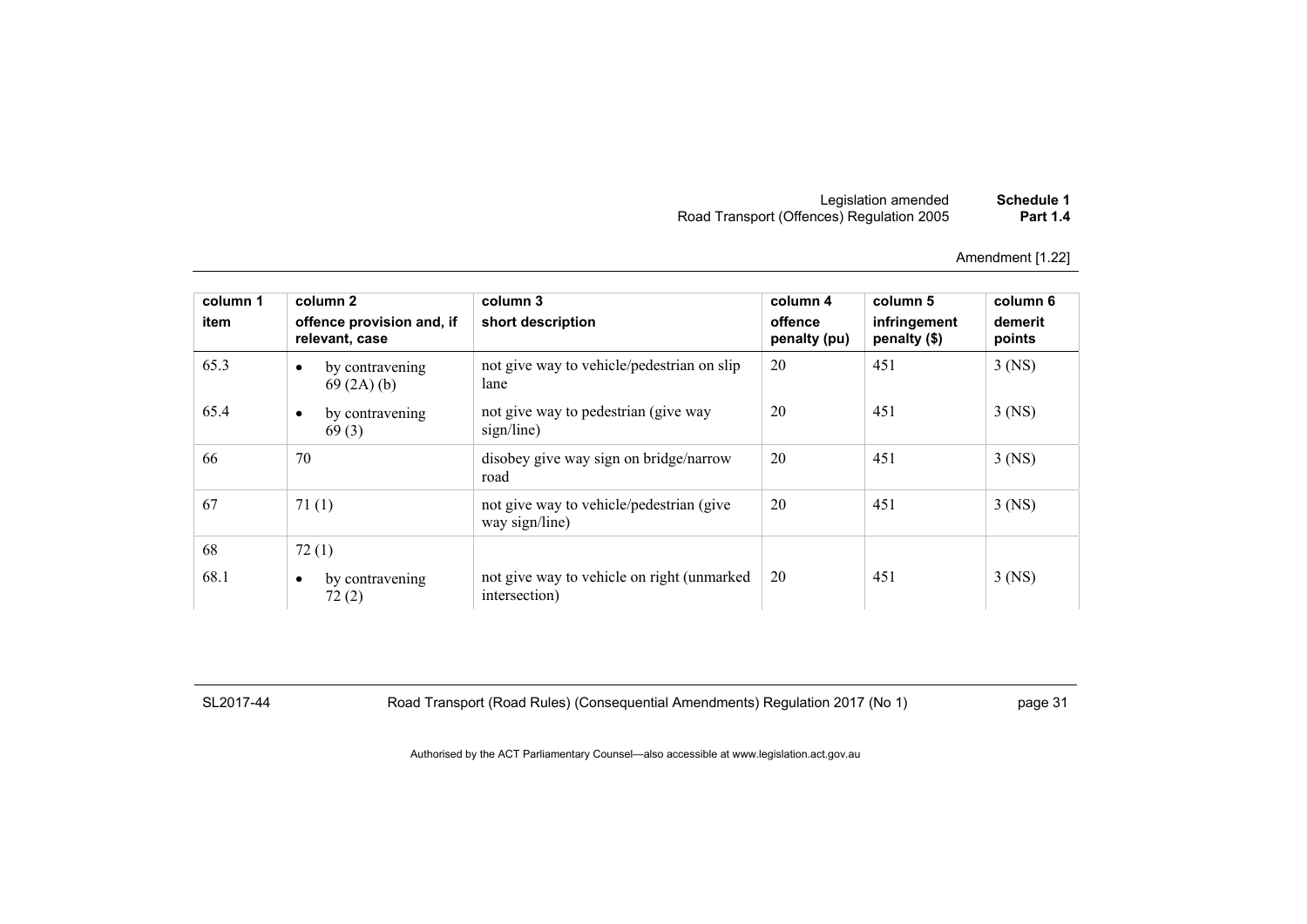| Schedule 1      | Legislation amended                       |
|-----------------|-------------------------------------------|
| <b>Part 1.4</b> | Road Transport (Offences) Regulation 2005 |

| column 1 | column 2<br>offence provision and, if<br>relevant, case |                             | column 3<br>short description                                    | column 4<br>offence<br>penalty (pu) | column 5<br>infringement<br>penalty (\$) | column 6<br>demerit<br>points |
|----------|---------------------------------------------------------|-----------------------------|------------------------------------------------------------------|-------------------------------------|------------------------------------------|-------------------------------|
| item     |                                                         |                             |                                                                  |                                     |                                          |                               |
| 68.2     | $\bullet$                                               | by contravening<br>72(3)(a) | not give way to vehicle (left turn—<br>unmarked intersection)    | 20                                  | 451                                      | $3$ (NS)                      |
| 68.3     | $\bullet$                                               | by contravening<br>72(3)(b) | not give way to pedestrian (left turn-<br>unmarked intersection) | 20                                  | 451                                      | $3$ (NS)                      |
| 68.4     | $\bullet$                                               | by contravening<br>72(4)(a) | not give way to vehicle (slip turn—<br>unmarked intersection)    | 20                                  | 451                                      | $3$ (NS)                      |
| 68.5     | $\bullet$                                               | by contravening<br>72(4)(b) | not give way to pedestrian (slip turn—<br>unmarked intersection) | 20                                  | 451                                      | $3$ (NS)                      |
| 68.6     | $\bullet$                                               | by contravening<br>72(5)(a) | not give way to vehicle on right (unmarked<br>intersection)      | 20                                  | 451                                      | $3$ (NS)                      |
| 68.7     | $\bullet$                                               | by contravening<br>72(5)(b) | not give way to oncoming vehicle<br>(unmarked intersection)      | 20                                  | 451                                      | $3$ (NS)                      |

page 32 Road Transport (Road Rules) (Consequential Amendments) Regulation 2017 (No 1) SL2017-44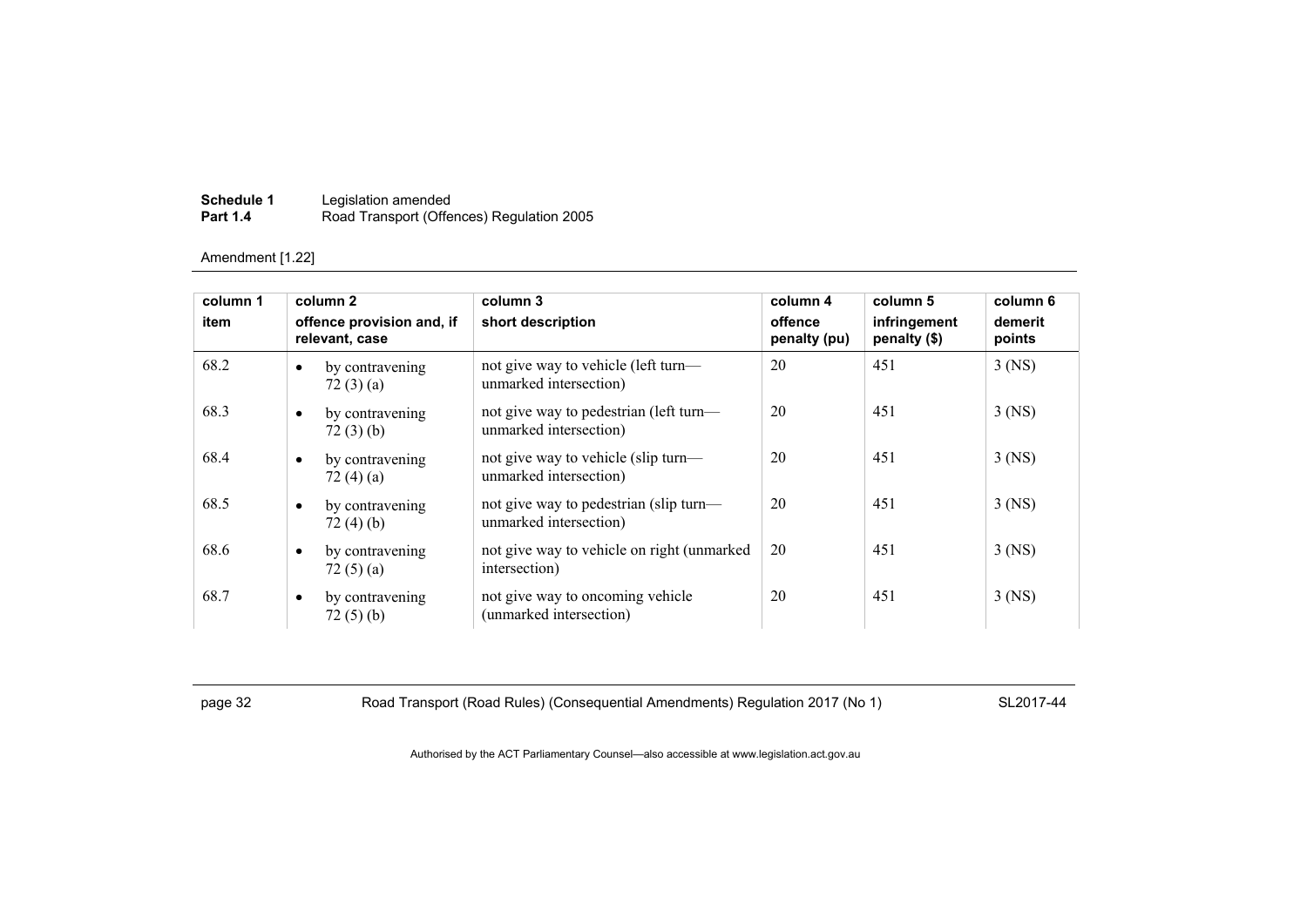| Schedule 1      | Legislation amended                       |
|-----------------|-------------------------------------------|
| <b>Part 1.4</b> | Road Transport (Offences) Regulation 2005 |

| column 1 | column 2                                    | column 3                                                                              | column 4                | column 5                     | column 6          |
|----------|---------------------------------------------|---------------------------------------------------------------------------------------|-------------------------|------------------------------|-------------------|
| item     | offence provision and, if<br>relevant, case | short description                                                                     | offence<br>penalty (pu) | infringement<br>penalty (\$) | demerit<br>points |
| 68.8     | by contravening<br>$\bullet$<br>72 $(5)(c)$ | not give way to pedestrian (unmarked<br>intersection)                                 | 20                      | 451                          | $3$ (NS)          |
| 69       | 73(1)                                       |                                                                                       |                         |                              |                   |
| 69.1     | by contravening<br>73(2)(a)                 | not give way to vehicle—turn from<br>terminating road (unmarked intersection)         | 20                      | 451                          | 3 (NS)            |
| 69.2     | by contravening<br>$\bullet$<br>73(2)(b)    | not give way to pedestrian—turn from<br>terminating road (unmarked intersection)      | 20                      | 451                          | $3$ (NS)          |
| 69.3     | by contravening<br>$\bullet$<br>73 $(3)(a)$ | not give way to vehicle—left turn from slip<br>lane (unmarked intersection)           | 20                      | 451                          | $3$ (NS)          |
| 69.4     | by contravening<br>$\bullet$<br>73(3)(b)    | not give way to pedestrian—left turn from<br>slip lane (unmarked intersection)        | 20                      | 451                          | $3$ (NS)          |
| 69.5     | by contravening<br>$\bullet$<br>73(4)       | not give way to pedestrian—left turn into<br>terminating road (unmarked intersection) | 20                      | 451                          | $3$ (NS)          |

SL2017-44 Road Transport (Road Rules) (Consequential Amendments) Regulation 2017 (No 1) page 33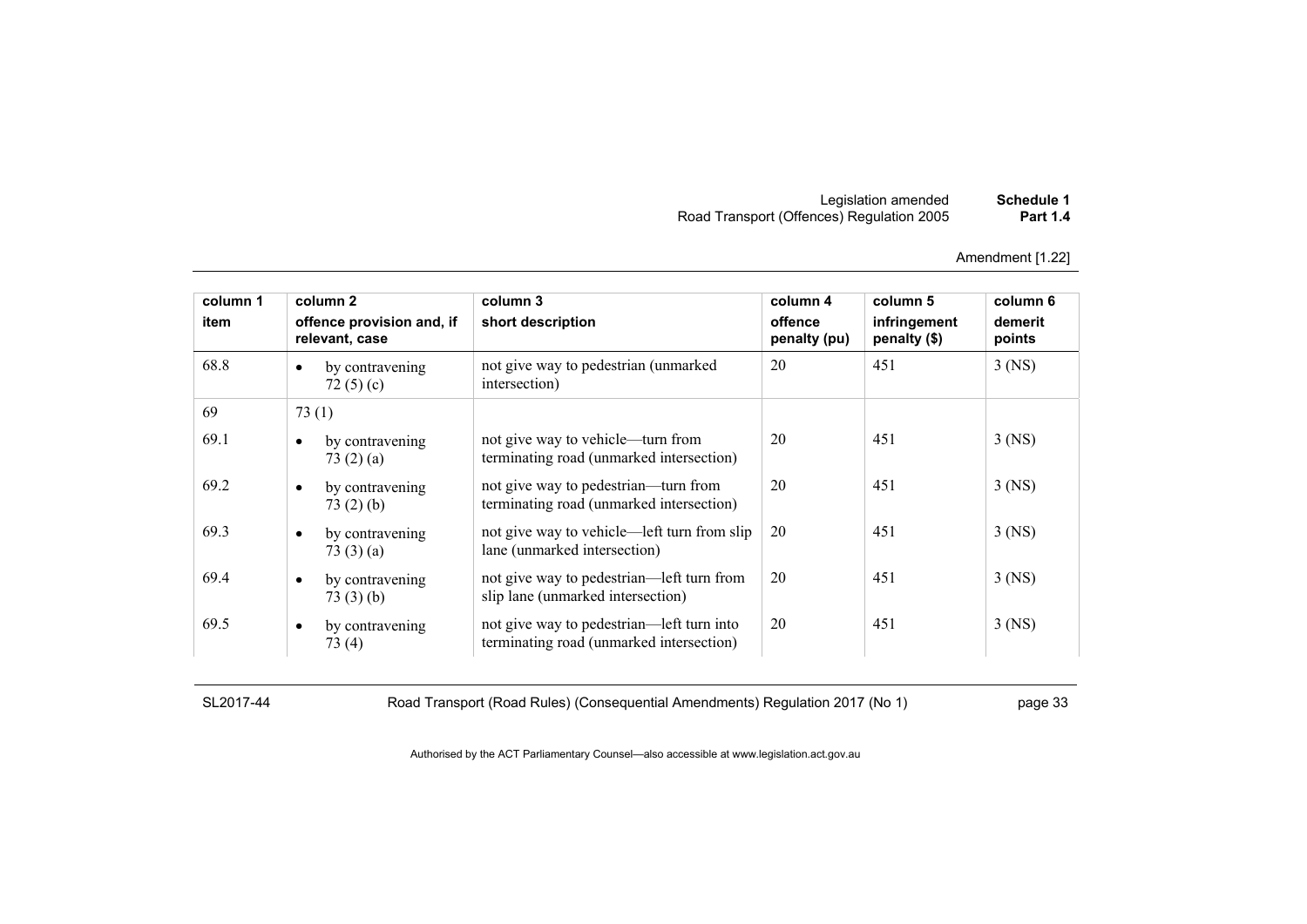| Schedule 1      | Legislation amended                       |
|-----------------|-------------------------------------------|
| <b>Part 1.4</b> | Road Transport (Offences) Regulation 2005 |

| column 1 | column 2                                    | column 3                                                                               | column 4                | column 5                     | column 6          |
|----------|---------------------------------------------|----------------------------------------------------------------------------------------|-------------------------|------------------------------|-------------------|
| item     | offence provision and, if<br>relevant, case | short description                                                                      | offence<br>penalty (pu) | infringement<br>penalty (\$) | demerit<br>points |
| 69.6     | by contravening<br>$\bullet$<br>73 $(5)(a)$ | not give way to vehicle—slip turn into<br>terminating road (unmarked intersection)     | 20                      | 451                          | $3$ (NS)          |
| 69.7     | by contravening<br>$\bullet$<br>73(5)(b)    | not give way to pedestrian—slip turn into<br>terminating road (unmarked intersection)  | 20                      | 451                          | $3$ (NS)          |
| 69.8     | by contravening<br>٠<br>73 $(6)(a)$         | not give way to vehicle—right turn into<br>terminating road (unmarked intersection)    | 20                      | 451                          | $3$ (NS)          |
| 69.9     | by contravening<br>$\bullet$<br>73(6)(b)    | not give way to pedestrian—right turn into<br>terminating road (unmarked intersection) | 20                      | 451                          | $3$ (NS)          |
| 70       | 74 $(1)(a)$                                 | leave area/land—not give way to vehicle                                                | 20                      | 279                          | $3$ (NS)          |
| 71       | 74 $(1)$ $(b)$                              | leave area/land—not give way to<br>pedestrian                                          | 20                      | 279                          | $3$ (NS)          |
| 72       | 74 $(1)(c)$                                 | leave area/land not give way to vehicle on<br>area                                     | 20                      | 279                          | $3$ (NS)          |

page 34 Road Transport (Road Rules) (Consequential Amendments) Regulation 2017 (No 1) SL2017-44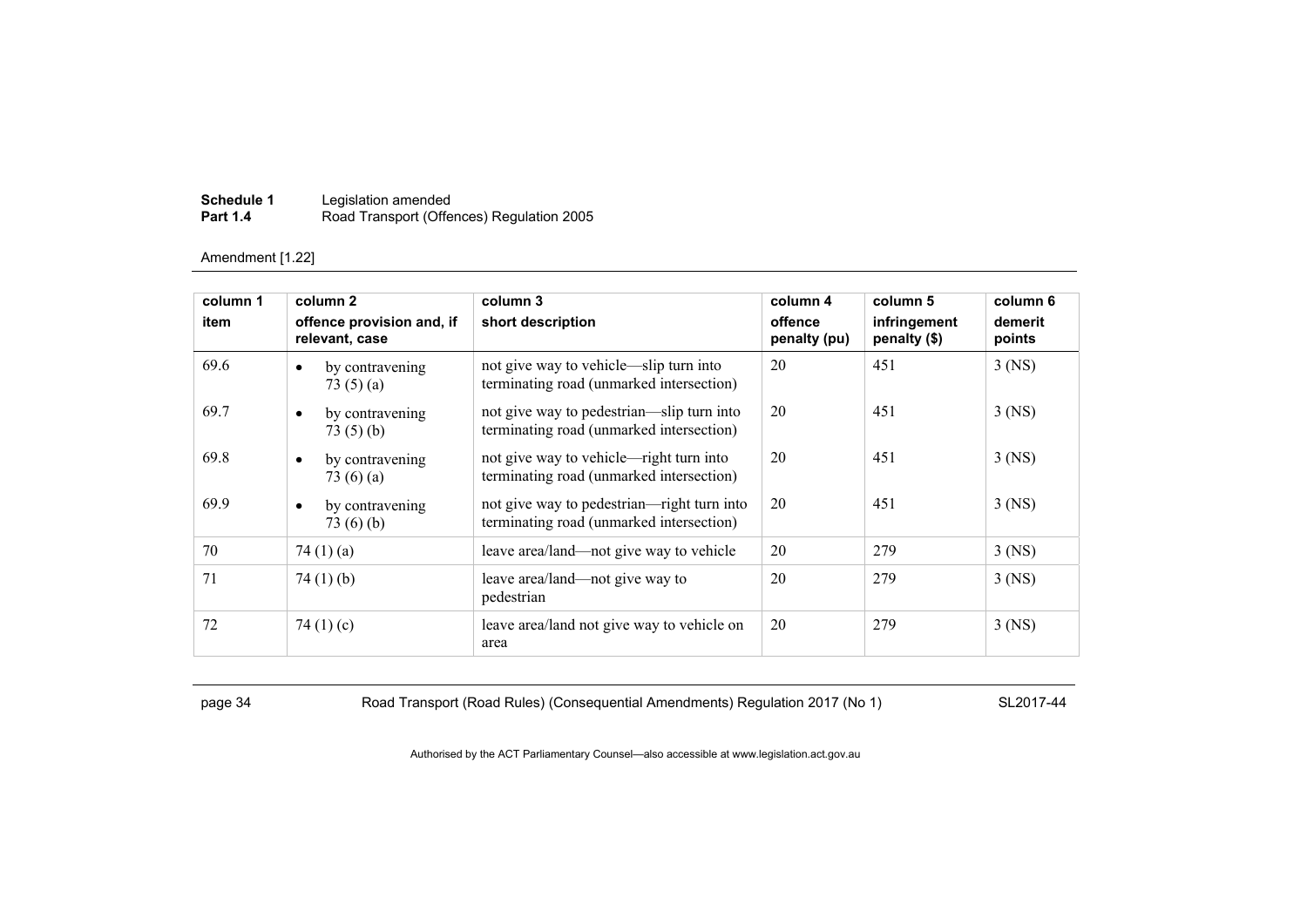| Schedule 1      | Legislation amended                       |
|-----------------|-------------------------------------------|
| <b>Part 1.4</b> | Road Transport (Offences) Regulation 2005 |

| column 1 | column 2                                    | column 3                                              | column 4                | column 5                     | column 6          |
|----------|---------------------------------------------|-------------------------------------------------------|-------------------------|------------------------------|-------------------|
| item     | offence provision and, if<br>relevant, case | short description                                     | offence<br>penalty (pu) | infringement<br>penalty (\$) | demerit<br>points |
| 73       | 74 $(1)(c)$                                 | leave area/land not give way to pedestrian<br>on area | 20                      | 279                          | $3$ (NS)          |
| 74       | 74 $(1)$ $(d)$ $(i)$                        | leave area—not give way to pedestrian on<br>area      | 20                      | 279                          | $3$ (NS)          |
| 75       | 74 $(1)$ $(d)$ $(ii)$                       | leave area—not give way to vehicle on area            | 20                      | 279                          | $3$ (NS)          |
| 76       | 75 $(1)$ $(a)$                              | enter area/land—not give way to pedestrian<br>on road | 20                      | 279                          | $3$ (NS)          |
| 77       | 75 $(1)$ (b)                                | enter area/land—not give way to vehicle on<br>area    | 20                      | 279                          | $3$ (NS)          |
| 78       | 75 $(1)$ (b)                                | enter area/land—not give way to pedestrian<br>on area | 20                      | 279                          | $3$ (NS)          |
| 79       | 75 $(1)(c)$                                 | not give way to vehicle—right turn into<br>area/land  | 20                      | 279                          | $3$ (NS)          |

SL2017-44 Road Transport (Road Rules) (Consequential Amendments) Regulation 2017 (No 1) page 35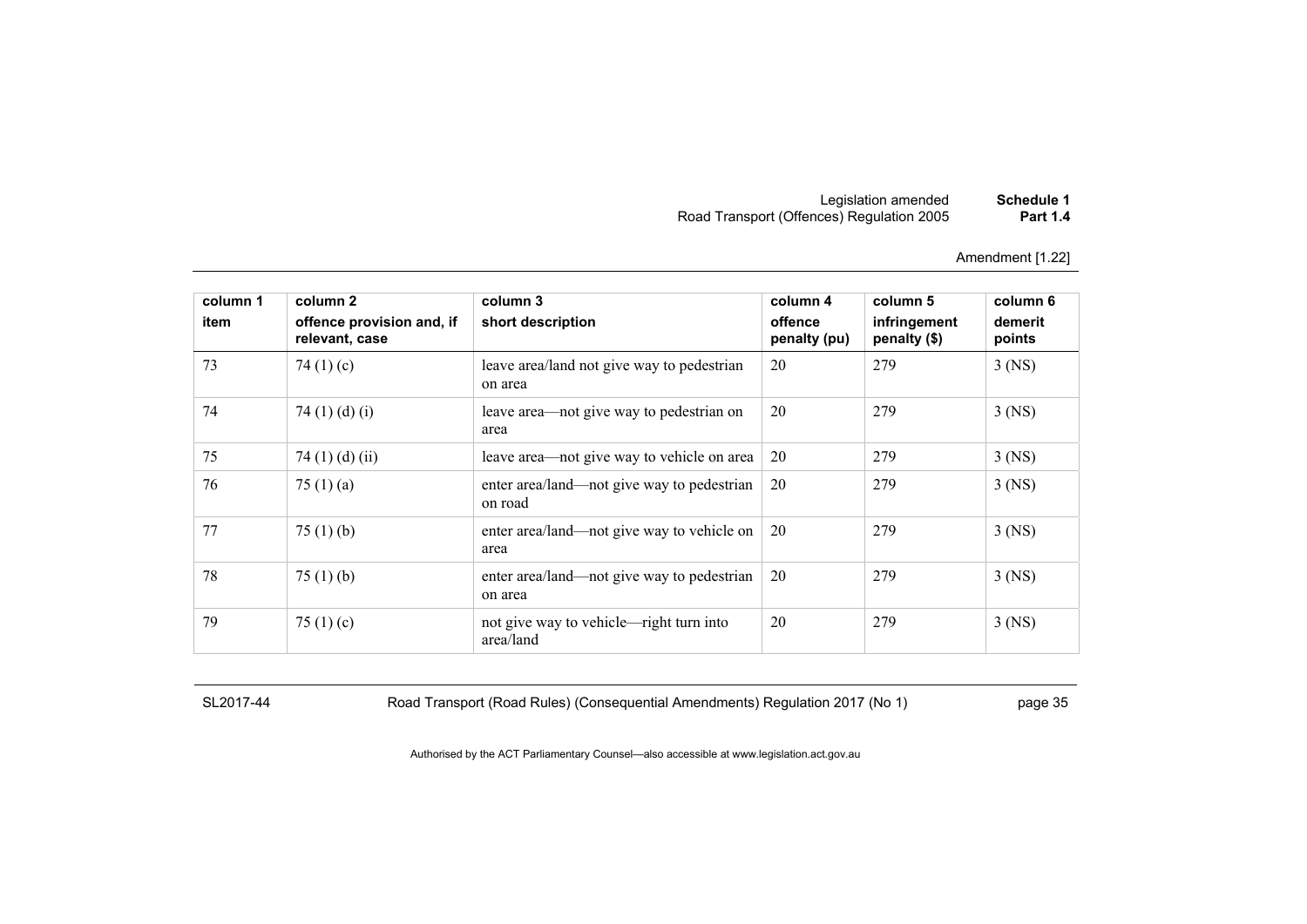| Schedule 1      | Legislation amended                       |
|-----------------|-------------------------------------------|
| <b>Part 1.4</b> | Road Transport (Offences) Regulation 2005 |

| column 1 | column 2                                    | column 3                                                             | column 4                | column 5                     | column 6          |
|----------|---------------------------------------------|----------------------------------------------------------------------|-------------------------|------------------------------|-------------------|
| item     | offence provision and, if<br>relevant, case | short description                                                    | offence<br>penalty (pu) | infringement<br>penalty (\$) | demerit<br>points |
| 80       | 75 $(1)$ $(d)$                              | not give way to vehicle—enter area/land at<br>T-intersection         | 20                      | 279                          | $3$ (NS)          |
| 81       | 76(1)                                       | drive into path of approaching tram                                  | 20                      | 442                          | $3$ (NS)          |
| 82       | 76(2)                                       | not move out of path of approaching tram                             | 20                      | 193                          | $3$ (NS)          |
| 83       | 77(1)                                       | driver in left lane/traffic line/bicycle lane<br>not give way to bus | 20                      | 279                          | $3$ (NS)          |
| 84       | 78(1)                                       | move into path of police/emergency<br>vehicle                        | 20                      | 320                          | $3$ (NS)          |
| 85       | 78(2)                                       | not move out of path of police/emergency<br>vehicle                  | 20                      | 320                          | $3$ (NS)          |
| 86       | 79(1)                                       | not give way to police/emergency vehicle                             | 20                      | 320                          | $3$ (NS)          |
| 87       | 80(1)                                       | approach children's crossing too quickly to<br>stop safely           | 20                      | 451                          | $3$ (NS)          |

page 36 Road Transport (Road Rules) (Consequential Amendments) Regulation 2017 (No 1) SL2017-44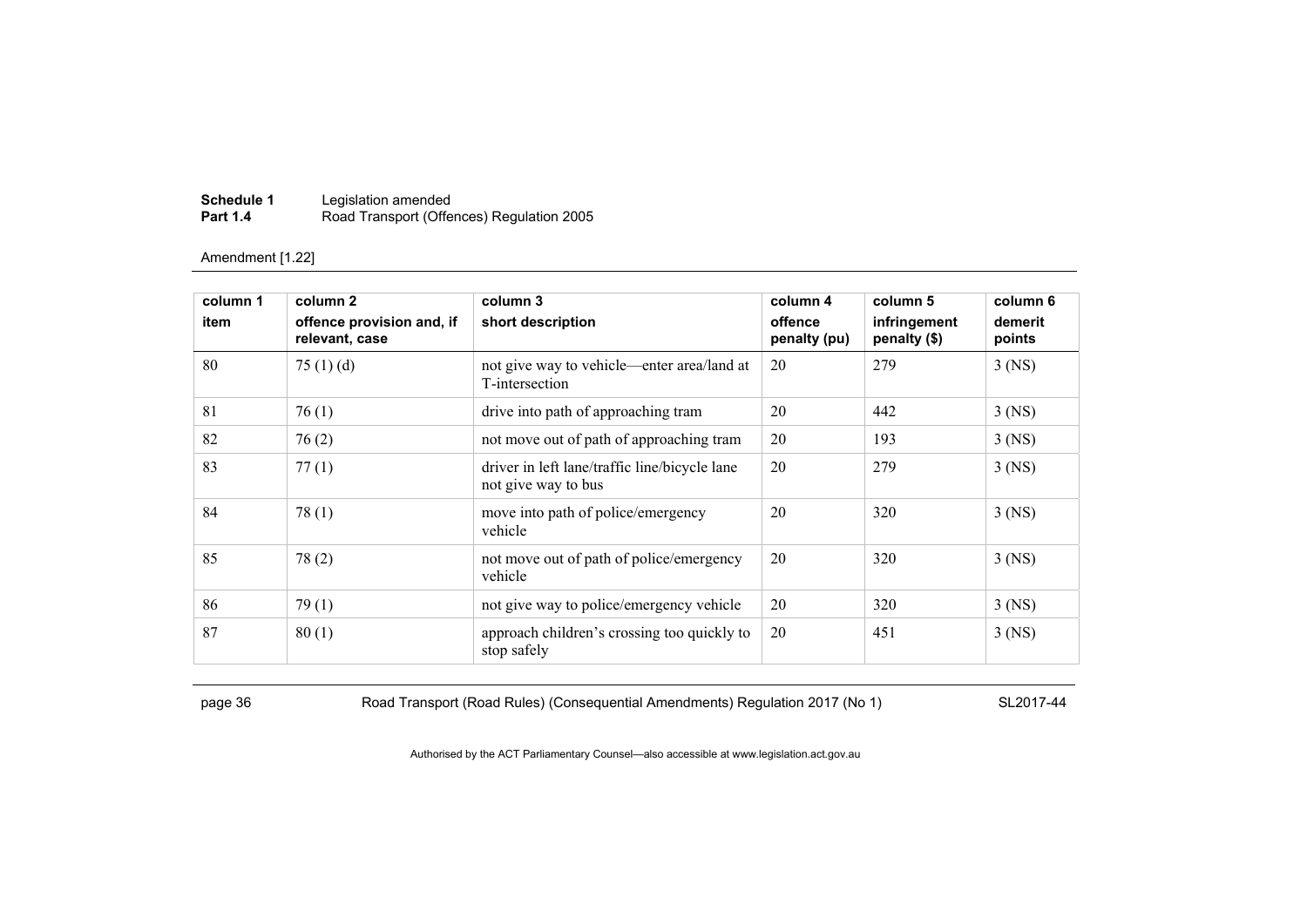| Schedule 1      | Legislation amended                       |
|-----------------|-------------------------------------------|
| <b>Part 1.4</b> | Road Transport (Offences) Regulation 2005 |

| column 1 | column 2                                    | column 3                                                                             | column 4                | column 5                     | column 6          |
|----------|---------------------------------------------|--------------------------------------------------------------------------------------|-------------------------|------------------------------|-------------------|
| item     | offence provision and, if<br>relevant, case | short description                                                                    | offence<br>penalty (pu) | infringement<br>penalty (\$) | demerit<br>points |
| 88       | 80(2)(a)                                    | disobey hand-held stop sign at children's<br>crossing                                | 20                      | 451                          | $3$ (NS)          |
| 89       | 80(2)(b)                                    | not stop at children's crossing-<br>pedestrian/bicycle rider on/entering<br>crossing | 20                      | 451                          | $3$ (NS)          |
| 90       | 80(3)(a)                                    | proceed at children's crossing while sign<br>shown                                   | 20                      | 451                          | $3$ (NS)          |
| 91       | 80(3)(b)                                    | proceed at children's crossing contrary to<br>directions                             | 20                      | 451                          | $3$ (NS)          |
| 92       | 80(4)                                       | proceed at children's crossing—<br>pedestrian/bicycle rider on/entering<br>crossing  | 20                      | 451                          | $3$ (NS)          |
| 93       | 81(1)                                       | approach pedestrian crossing too quickly to<br>stop safely                           | 20                      | 451                          | $3$ (NS)          |

SL2017-44 Road Transport (Road Rules) (Consequential Amendments) Regulation 2017 (No 1) page 37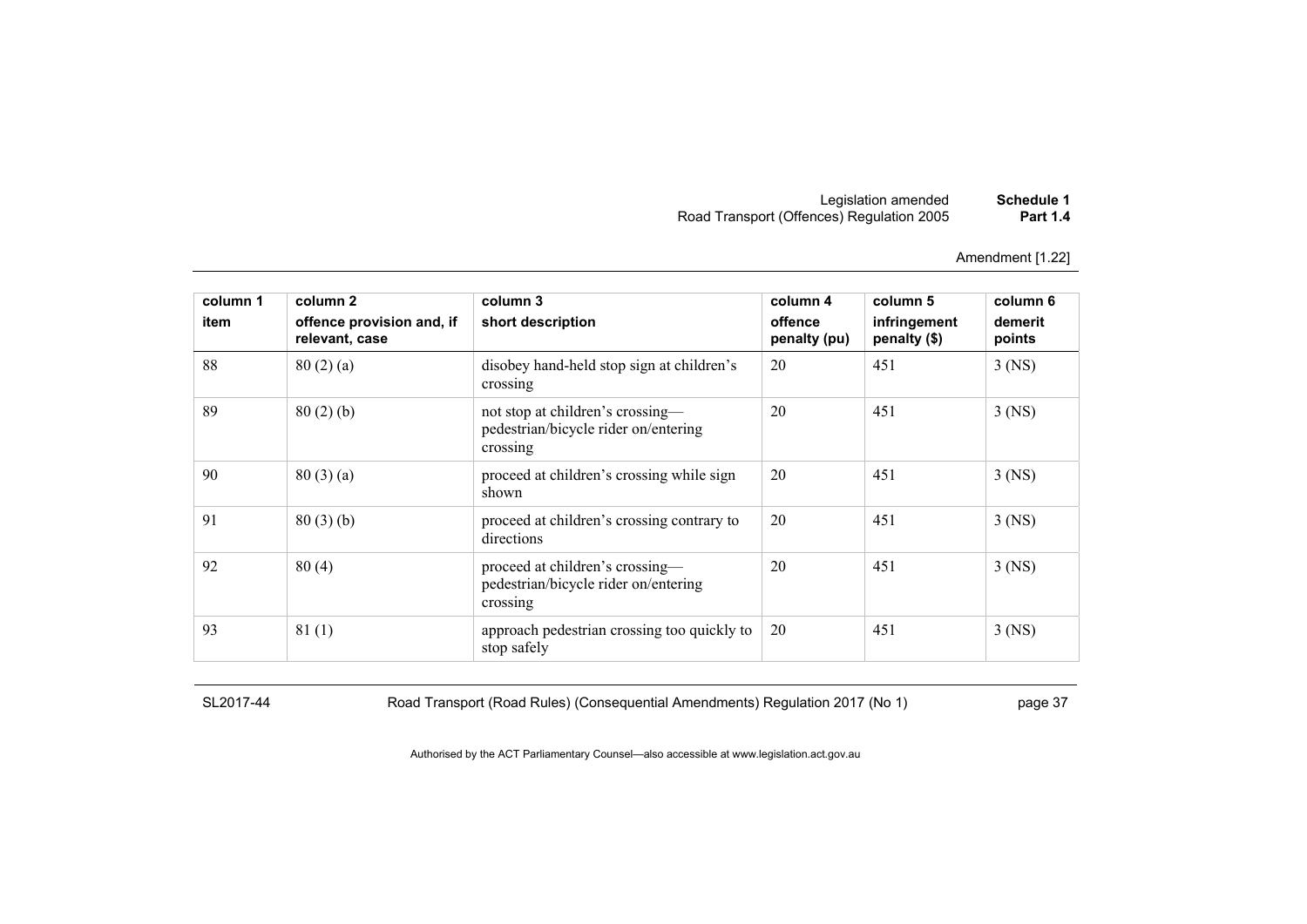| Schedule 1      | Legislation amended                       |
|-----------------|-------------------------------------------|
| <b>Part 1.4</b> | Road Transport (Offences) Regulation 2005 |

| column 1<br>item | column 2<br>offence provision and, if<br>relevant, case | column 3<br>short description                                      | column 4<br>offence<br>penalty (pu) | column 5<br>infringement<br>penalty (\$) | column 6<br>demerit<br>points |
|------------------|---------------------------------------------------------|--------------------------------------------------------------------|-------------------------------------|------------------------------------------|-------------------------------|
| 94               | 81(2)                                                   | not give way to pedestrian/bicycle rider on<br>pedestrian crossing | 20                                  | 451                                      | $3$ (NS)                      |
| 95               | 82                                                      | pass/overtake vehicle at<br>pedestrian/children's crossing         | 20                                  | 451                                      | $3$ (NS)                      |
| 96               | 83                                                      | not give way to pedestrian in shared zone                          | 20                                  | 279                                      | $3$ (NS)                      |
| 97               | 84(1)(a)                                                | not give way to tram (drive through<br>dividing strip break)       | 20                                  | 193                                      | $3$ (NS)                      |
| 98               | 84(1)(b)                                                | not give way to vehicle (drive through<br>dividing strip break)    | 20                                  | 451                                      | $3$ (NS)                      |
| 99               | 85(a)                                                   | not give way to vehicle in turning lane                            | 20                                  | 451                                      | $3$ (NS)                      |
| 100              | 85(b)                                                   | not give way to vehicle entering turning<br>lane from right        | 20                                  | 451                                      | $3$ (NS)                      |

page 38 Road Transport (Road Rules) (Consequential Amendments) Regulation 2017 (No 1) SL2017-44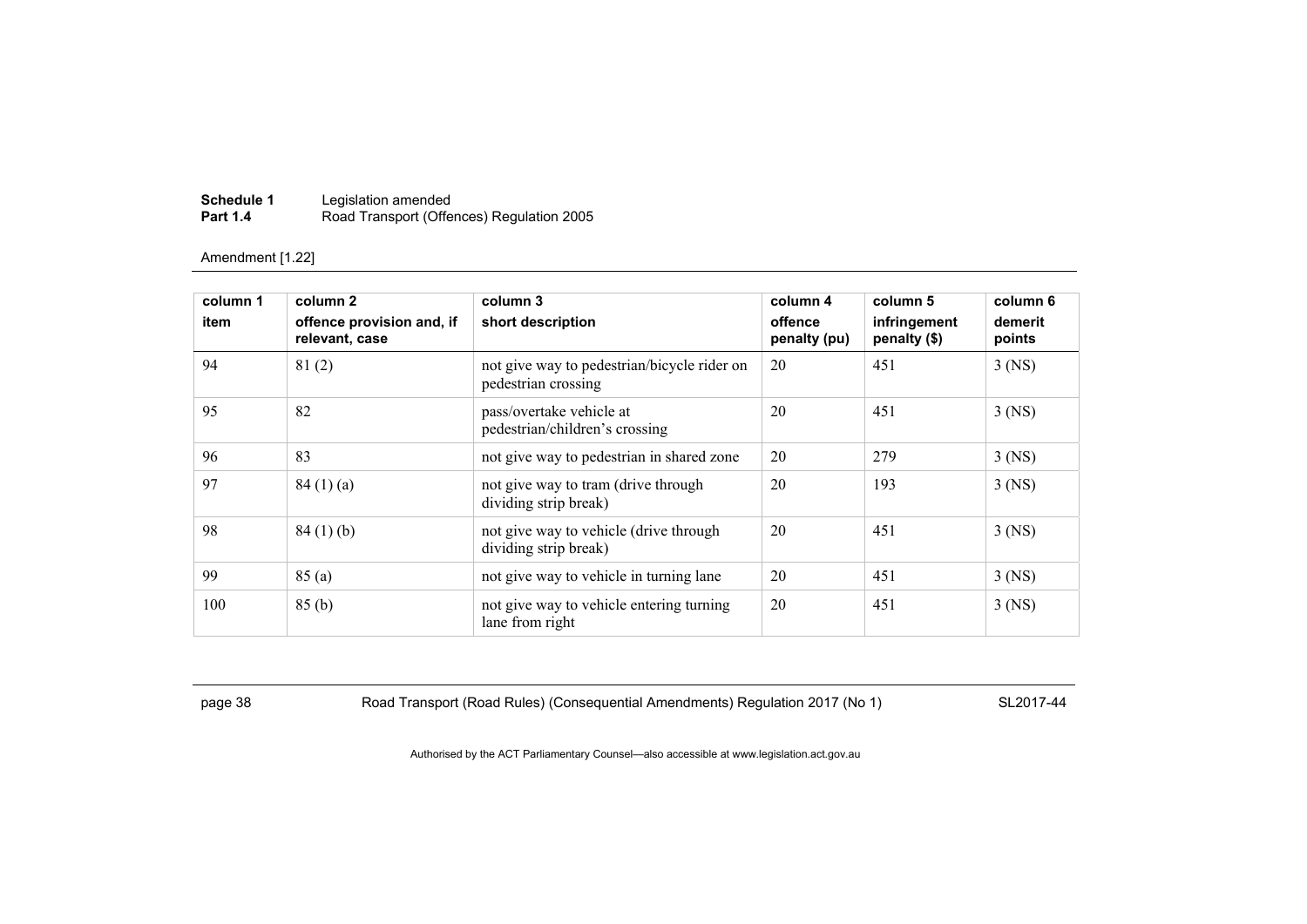# Legislation amended **Schedule 1** Road Transport (Offences) Regulation 2005 **Part 1.4**

Amendment [1.22]

| column 1<br>item | column 2<br>offence provision and, if<br>relevant, case | column 3<br>short description                              | column 4<br>offence<br>penalty (pu) | column 5<br>infringement<br>penalty (\$) | column 6<br>demerit<br>points |
|------------------|---------------------------------------------------------|------------------------------------------------------------|-------------------------------------|------------------------------------------|-------------------------------|
| 101              | 85 (c)                                                  | not give way to vehicle entering turning<br>lane from left | 20                                  | 451                                      | $3$ (NS)                      |
| 102              | 86(1)                                                   | not give way to vehicle (median turning<br>bay)            | 20                                  | 279                                      | $3$ (NS)                      |
| 103              | 87(1)                                                   | not give way to vehicle (enter road from<br>side/shoulder) | 20                                  | 367                                      | $3$ (NS)                      |
| 104              | 87(3)                                                   | not give way to vehicle (enter road from<br>parking area)  | 20                                  | 367                                      | $3$ (NS)                      |
| 105              | 88(1)                                                   | disobey left turn only sign                                | 20                                  | 279                                      | $2$ (NS)                      |
| 106              | 88(2)                                                   | disobey left lane must turn left sign                      | 20                                  | 279                                      | $2$ (NS)                      |
| 107              | 89(1)                                                   | disobey right turn only sign                               | 20                                  | 279                                      | $2$ (NS)                      |
| 108              | 89(2)                                                   | disobey right lane must turn right sign                    | 20                                  | 279                                      | $2$ (NS)                      |

SL2017-44 Road Transport (Road Rules) (Consequential Amendments) Regulation 2017 (No 1) page 39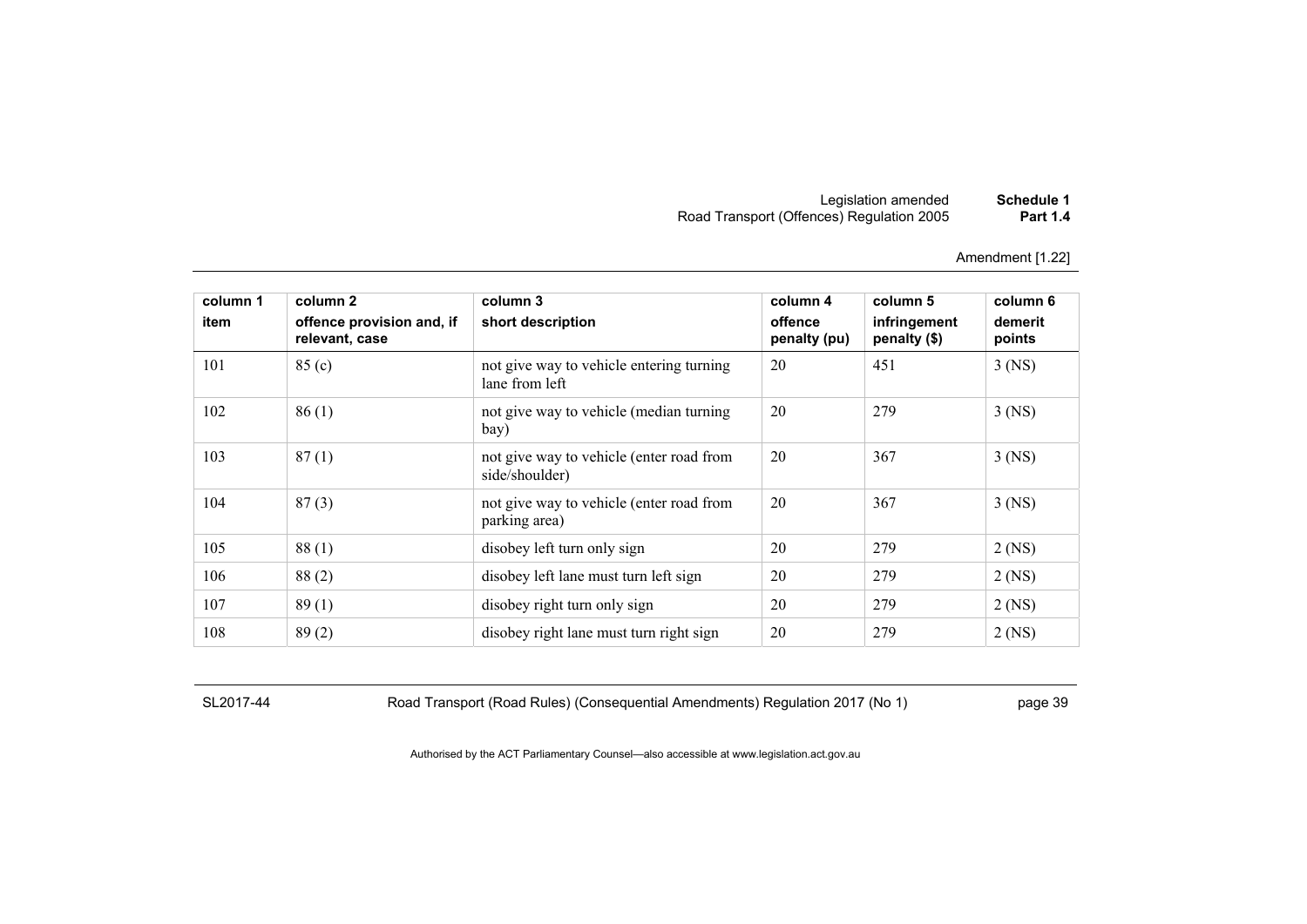| Schedule 1      | Legislation amended                       |
|-----------------|-------------------------------------------|
| <b>Part 1.4</b> | Road Transport (Offences) Regulation 2005 |

| column 1<br>item | column 2<br>offence provision and, if | column 3<br>short description                                 | column 4<br>offence | column 5<br>infringement | column 6<br>demerit |
|------------------|---------------------------------------|---------------------------------------------------------------|---------------------|--------------------------|---------------------|
|                  | relevant, case                        |                                                               | penalty (pu)        | penalty (\$)             | points              |
| 109              | 90                                    | disobey no turns sign                                         | 20                  | 279                      | $2$ (NS)            |
| 110              | 91(1)                                 | disobey no left turn sign                                     | 20                  | 279                      | $2$ (NS)            |
| 111              | 91(2)                                 | disobey no right turn sign                                    | 20                  | 279                      | $2$ (NS)            |
| 112              | 92(1)                                 | drive contrary to direction of traffic lane<br>arrow          | 20                  | 279                      |                     |
| 113              | 93 $(1)(a)$                           | pass sign contrary to no overtaking or<br>passing sign        | 20                  | 279                      | $2$ (NS)            |
| 114              | 93 $(1)$ (b)                          | overtake vehicle contrary to no overtaking<br>or passing sign | 20                  | 279                      | $2$ (NS)            |
| 115              | 94                                    | disobey no overtaking on bridge sign                          | 20                  | 279                      | $2$ (NS)            |
| 116              | 95(1)                                 | drive in emergency stopping lane                              | 20                  | 279                      |                     |

page 40 Road Transport (Road Rules) (Consequential Amendments) Regulation 2017 (No 1) SL2017-44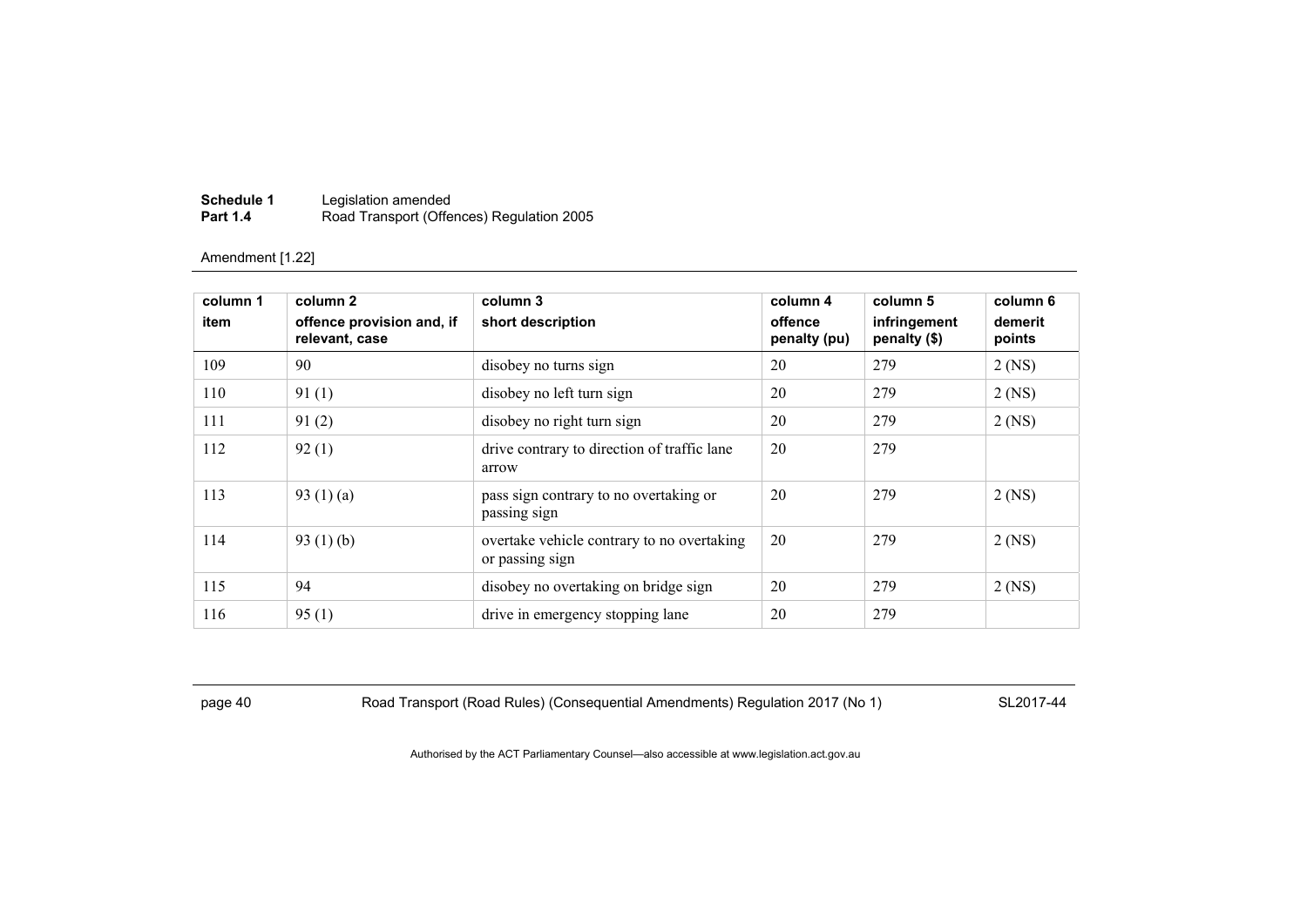# Legislation amended **Schedule 1** Road Transport (Offences) Regulation 2005 **Part 1.4**

Amendment [1.22]

| column 1<br>item | column 2<br>offence provision and, if<br>relevant, case | column 3<br>short description                              | column 4<br>offence<br>penalty (pu) | column 5<br>infringement<br>penalty (\$) | column 6<br>demerit<br>points |
|------------------|---------------------------------------------------------|------------------------------------------------------------|-------------------------------------|------------------------------------------|-------------------------------|
| 117              | 96(1)                                                   | stop on area marked with keep clear<br>marking             | 20                                  | 279                                      |                               |
| 118              | 97(1)                                                   | disobey road access sign                                   | 20                                  | 279                                      |                               |
| 119              | 98(1)                                                   | disobey one-way sign                                       | 20                                  | 279                                      |                               |
| 120              | 99(1)                                                   | disobey keep left sign                                     | 20                                  | 279                                      |                               |
| 121              | 99(2)                                                   | disobey keep right sign                                    | 20                                  | 279                                      |                               |
| 122              | 100                                                     | disobey no entry sign                                      | 20                                  | 279                                      |                               |
| 123              | 101(1)                                                  | not stop before hand-held stop sign                        | 20                                  | 451                                      | $3$ (NS)                      |
| 124              | 101 $(2)$ $(a)$                                         | proceed past hand-held stop sign while sign<br>shown       | 20                                  | 451                                      | $3$ (NS)                      |
| 125              | 101 $(2)$ $(b)$                                         | proceed past hand-held stop sign contrary<br>to directions | 20                                  | 451                                      | $3$ (NS)                      |

SL2017-44 Road Transport (Road Rules) (Consequential Amendments) Regulation 2017 (No 1) page 41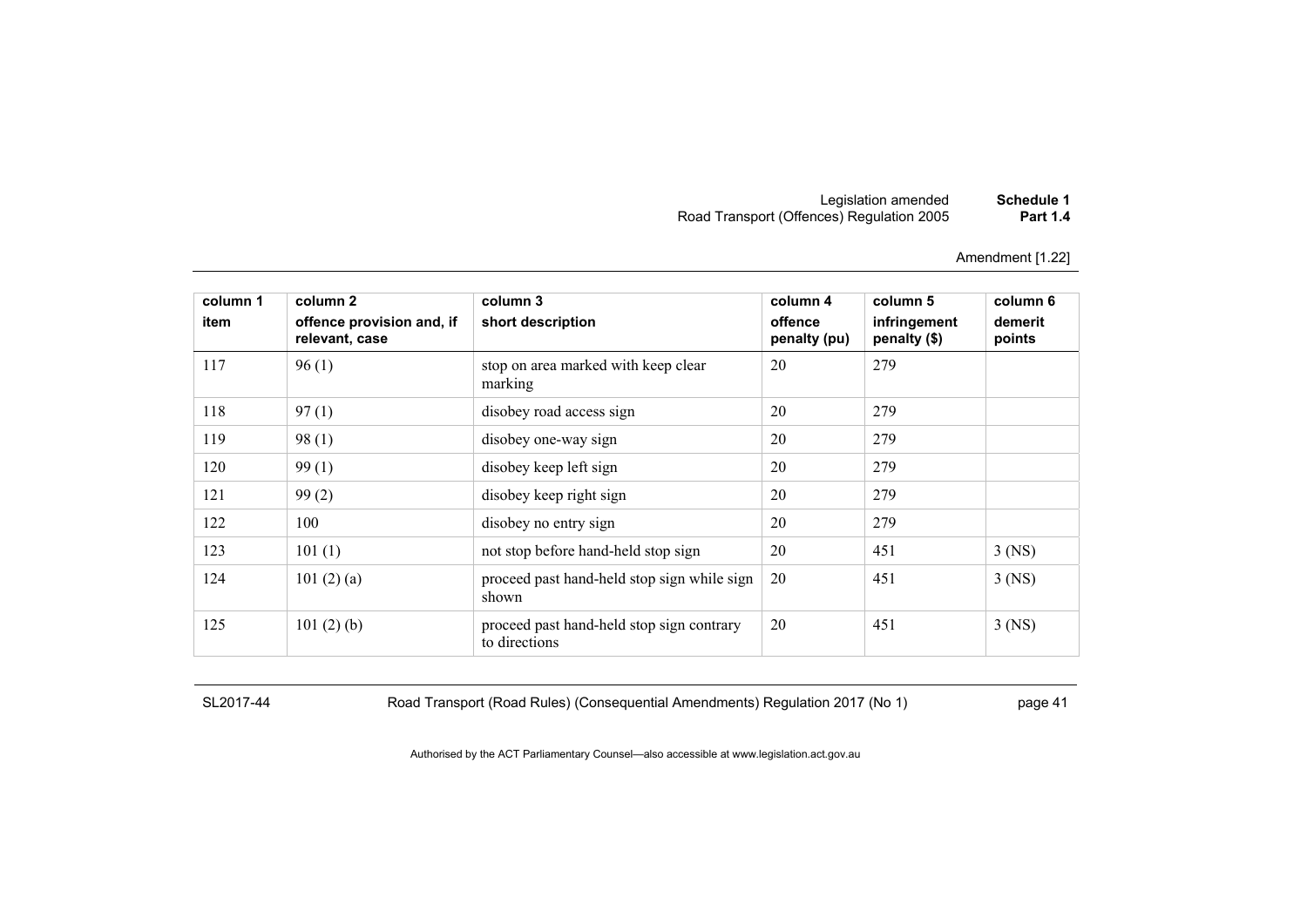| Schedule 1      | Legislation amended                       |
|-----------------|-------------------------------------------|
| <b>Part 1.4</b> | Road Transport (Offences) Regulation 2005 |

| column 1 | column 2                                    | column 3                                                   | column 4                | column 5                     | column 6          |
|----------|---------------------------------------------|------------------------------------------------------------|-------------------------|------------------------------|-------------------|
| item     | offence provision and, if<br>relevant, case | short description                                          | offence<br>penalty (pu) | infringement<br>penalty (\$) | demerit<br>points |
| 126      | 101A(1)                                     | drive on safety ramp or arrester bed when<br>not necessary | 20                      | 279                          |                   |
| 127      | 102(1)                                      | disobey clearance/low clearance sign                       | 20                      | 279                          |                   |
| 128      | 103(1)                                      | disobey bridge load limit (gross mass) sign                | 20                      | 351                          |                   |
| 129      | 103(1)                                      | disobey gross load limit sign                              | 20                      | 351                          |                   |
| 130      | 103(2)                                      | disobey bridge load limit (mass per axle<br>group) sign    | 20                      | 351                          |                   |
| 131      | 104(1)                                      | disobey no trucks sign (GVM)                               | 20                      | 279                          |                   |
| 132      | 104(2)                                      | disobey no trucks sign (length)                            | 20                      | 279                          |                   |
| 133      | 104(3)                                      | disobey no trucks sign                                     | 20                      | 279                          |                   |
| 134      | 105                                         | disobey trucks must enter sign                             | 20                      | 279                          |                   |
| 135      | 106(1)                                      | disobey no buses sign (GVM)                                | 20                      | 279                          |                   |

page 42 Road Transport (Road Rules) (Consequential Amendments) Regulation 2017 (No 1) SL2017-44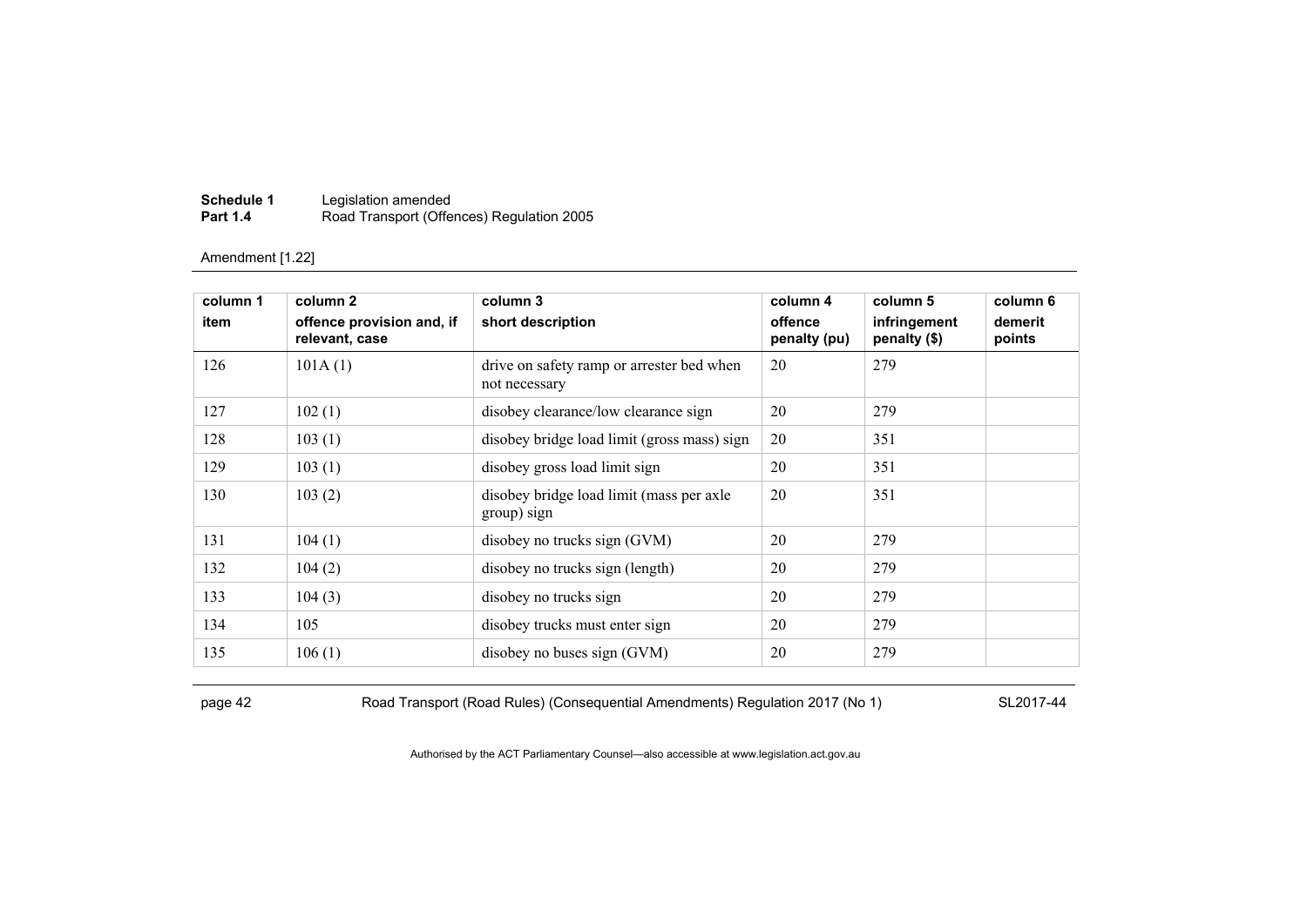| Schedule 1      | Legislation amended                       |
|-----------------|-------------------------------------------|
| <b>Part 1.4</b> | Road Transport (Offences) Regulation 2005 |

| column 1<br>item | column 2<br>offence provision and, if<br>relevant, case | column 3<br>short description                              | column 4<br>offence<br>penalty (pu) | column 5<br>infringement<br>penalty (\$) | column 6<br>demerit<br>points |
|------------------|---------------------------------------------------------|------------------------------------------------------------|-------------------------------------|------------------------------------------|-------------------------------|
| 136              | 106(2)                                                  | disobey no buses sign (length)                             | 20                                  | 279                                      |                               |
| 137              | 106(3)                                                  | disobey no buses sign                                      | 20                                  | 279                                      |                               |
| 138              | 107                                                     | disobey buses must enter sign                              | 20                                  | 279                                      |                               |
| 139              | 108(1)                                                  | disobey trucks and buses low gear sign                     | 20                                  | 279                                      |                               |
| 140              | 111(1)                                                  |                                                            |                                     |                                          |                               |
| 140.1            | by contravening<br>$\bullet$<br>111(2)                  | not enter roundabout on left (leave less<br>than halfway)  | 20                                  | 367                                      |                               |
| 140.2            | by contravening<br>$\bullet$<br>111(3)                  | not enter roundabout on right (leave more<br>than halfway) | 20                                  | 367                                      |                               |
| 140.3            | by contravening<br>$\bullet$<br>111(5)                  | not enter roundabout in direction of traffic<br>lane arrow | 20                                  | 279                                      |                               |

SL2017-44 Road Transport (Road Rules) (Consequential Amendments) Regulation 2017 (No 1) page 43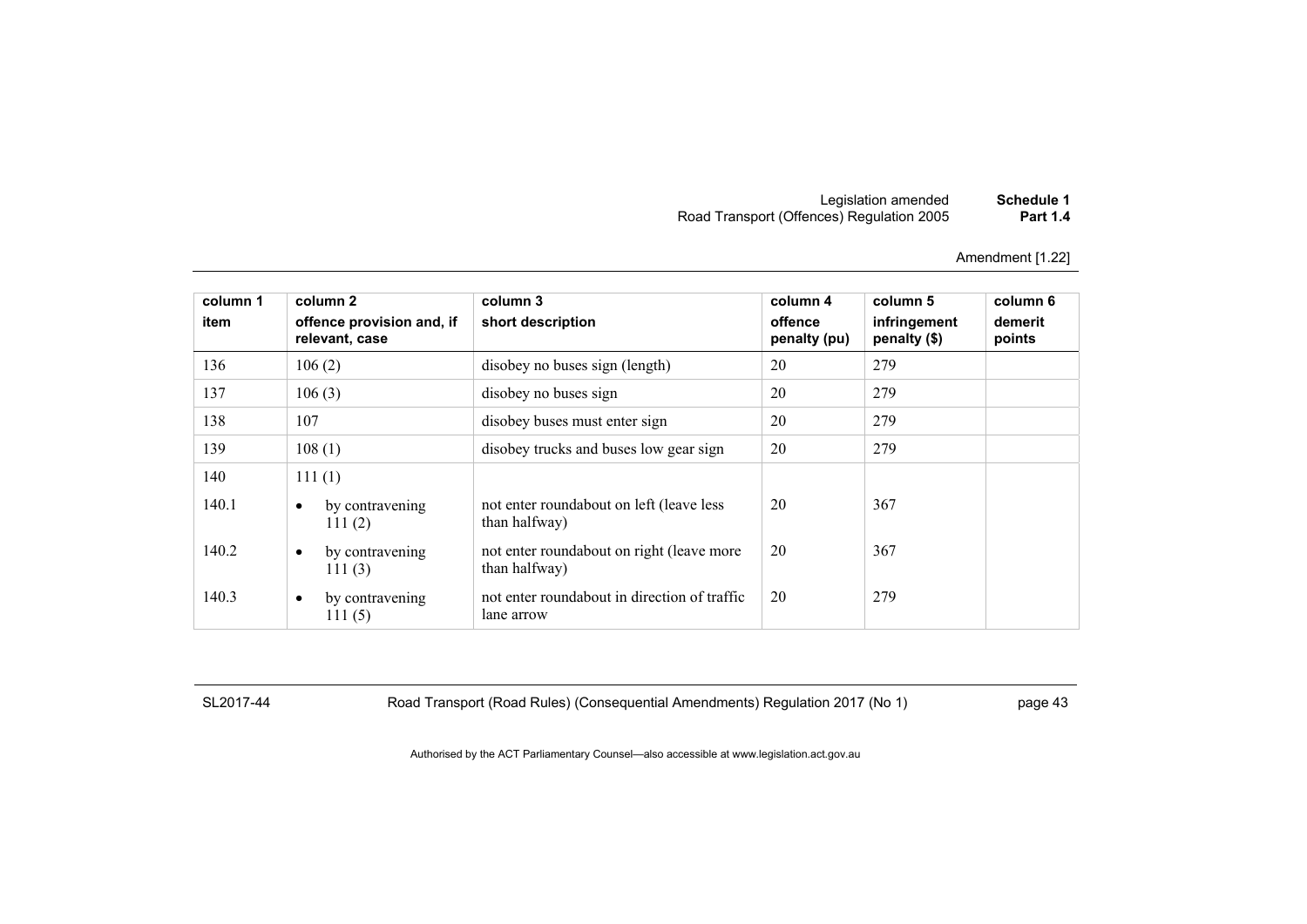| Schedule 1      | Legislation amended                       |
|-----------------|-------------------------------------------|
| <b>Part 1.4</b> | Road Transport (Offences) Regulation 2005 |

| column 1<br>item | column 2<br>offence provision and, if<br>relevant, case | column 3<br>short description                                                      | column 4<br>offence<br>penalty (pu) | column 5<br>infringement<br>penalty (\$) | column 6<br>demerit<br>points |
|------------------|---------------------------------------------------------|------------------------------------------------------------------------------------|-------------------------------------|------------------------------------------|-------------------------------|
| 141              | 112(2)                                                  | not give sufficient left change of direction<br>signal before entering roundabout  | 20                                  | 279                                      | $2$ (NS)                      |
| 142              | 112(3)                                                  | not maintain left change of direction signal<br>in roundabout                      | 20                                  | 279                                      | $2$ (NS)                      |
| 143              | 113(2)                                                  | not give sufficient right change of direction<br>signal before entering roundabout | 20                                  | 279                                      | $2$ (NS)                      |
| 144              | 113(3)                                                  | not maintain right change of direction<br>signal in roundabout                     | 20                                  | 279                                      | $2$ (NS)                      |
| 145              | $114(1)$ (a)                                            | not give way to vehicle when entering<br>roundabout                                | 20                                  | 451                                      | $3$ (NS)                      |
| 146              | $114(1)$ (b)                                            | not give way to tram when entering<br>roundabout                                   | 20                                  | 451                                      | $3$ (NS)                      |

page 44 Road Transport (Road Rules) (Consequential Amendments) Regulation 2017 (No 1) SL2017-44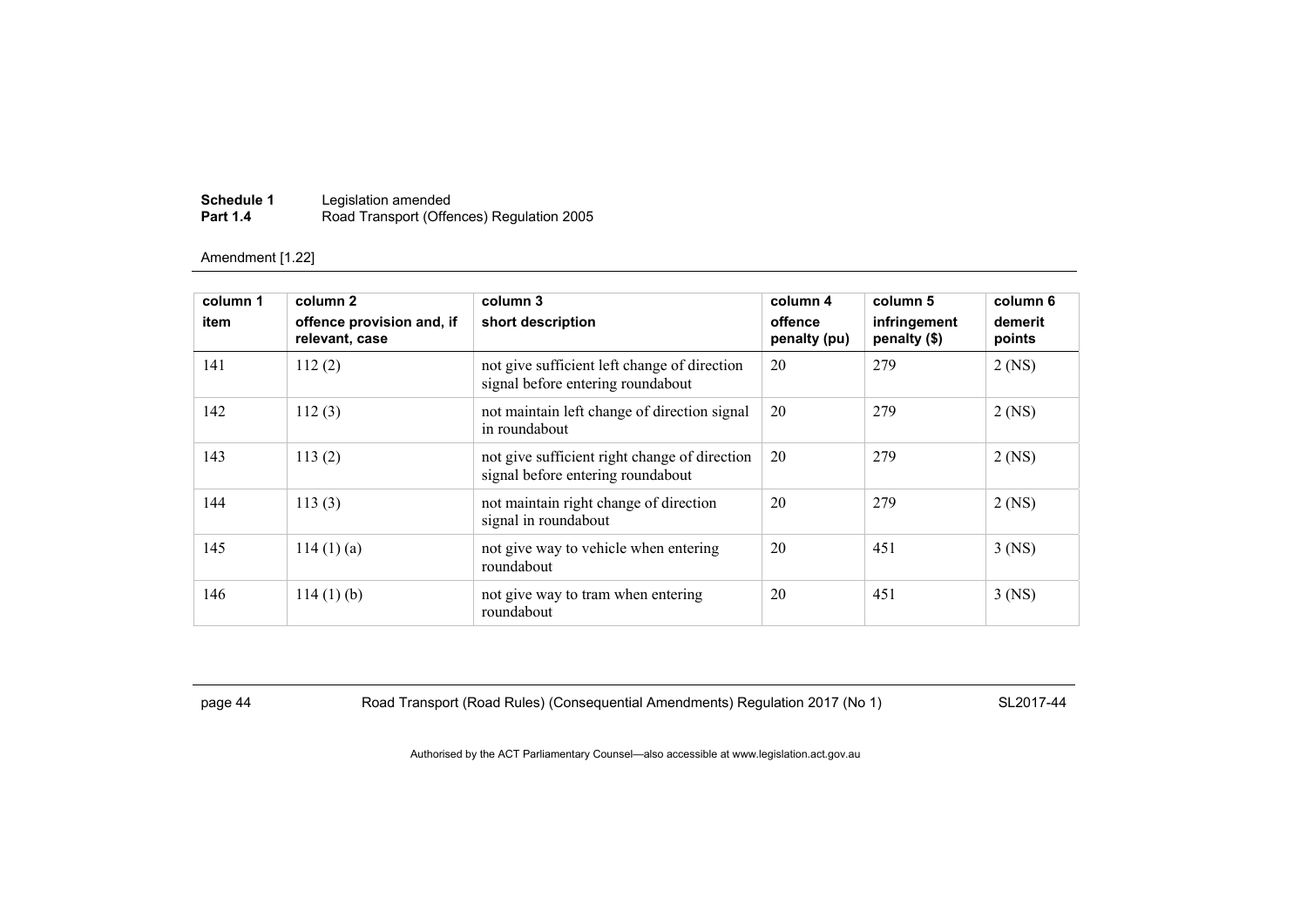| Schedule 1      | Legislation amended                       |
|-----------------|-------------------------------------------|
| <b>Part 1.4</b> | Road Transport (Offences) Regulation 2005 |

| column 1 | column 2                                    | column 3                                                      | column 4                | column 5                     | column 6          |
|----------|---------------------------------------------|---------------------------------------------------------------|-------------------------|------------------------------|-------------------|
| item     | offence provision and, if<br>relevant, case | short description                                             | offence<br>penalty (pu) | infringement<br>penalty (\$) | demerit<br>points |
| 147      | 114(2)                                      | not give way to tram when driving in<br>roundabout            | 20                      | 451                          | $3$ (NS)          |
| 148      | 115(1)(a)                                   | not drive left of traffic island in roundabout                | 20                      | 351                          | $2$ (NS)          |
| 149      | 115(1)(b)                                   | not drive on edge and left of traffic island                  | 20                      | 351                          | $2$ (NS)          |
| 150      | 115(1)(c)                                   | not drive over and left of traffic island                     | 20                      | 351                          | $2$ (NS)          |
| 151      | 116                                         | not drive in roundabout in direction of<br>traffic lane arrow | 20                      | 279                          |                   |
| 152      | 117(1)                                      | not give left change of direction signal in<br>roundabout     | 20                      | 279                          | $2$ (NS)          |
| 153      | 117(2)                                      | not give right change of direction signal in<br>roundabout    | 20                      | 279                          | $2$ (NS)          |
| 154      | 118(1)                                      | not give left change of direction signal<br>(exit roundabout) | 20                      | 279                          | $2$ (NS)          |

SL2017-44 Road Transport (Road Rules) (Consequential Amendments) Regulation 2017 (No 1) page 45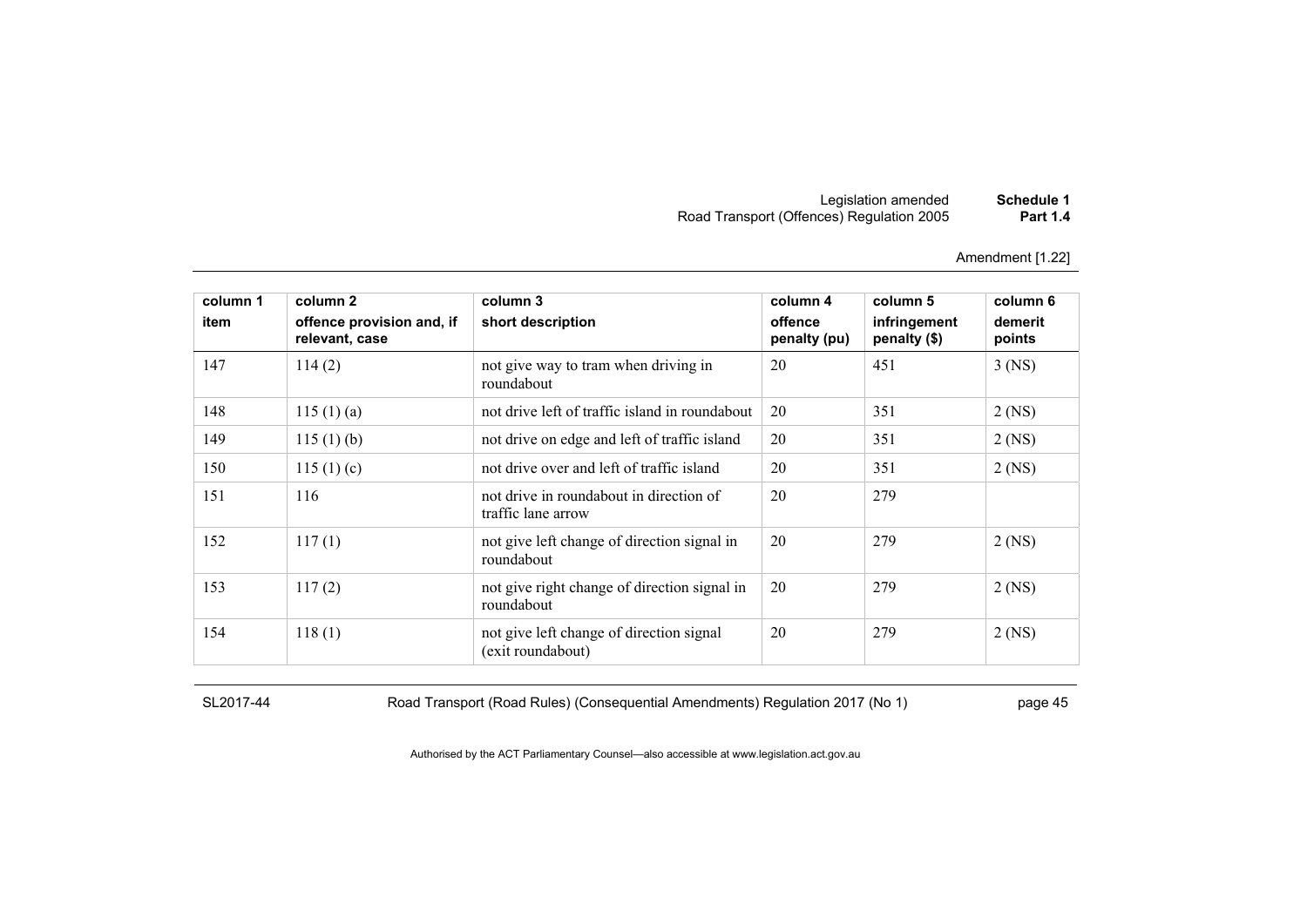| Schedule 1      | Legislation amended                       |
|-----------------|-------------------------------------------|
| <b>Part 1.4</b> | Road Transport (Offences) Regulation 2005 |

| column 1 | column 2                                    | column 3                                                       | column 4                | column 5                     | column 6          |
|----------|---------------------------------------------|----------------------------------------------------------------|-------------------------|------------------------------|-------------------|
| item     | offence provision and, if<br>relevant, case | short description                                              | offence<br>penalty (pu) | infringement<br>penalty (\$) | demerit<br>points |
| 155      | 118(2)                                      | not stop left change of direction signal (exit)<br>roundabout) | 20                      | 193                          |                   |
| 156      | 119                                         | rider on left in roundabout not give way to<br>vehicle         | 20                      | 451                          |                   |
| 157      | 121(a)                                      | not stop at stop line/sign at level crossing                   | 20                      | 451                          | $3$ (NS)          |
| 158      | 121(b)                                      | not give way to train/tram at level crossing<br>with stop sign | 20                      | 451                          | $3$ (NS)          |
| 159      | 122                                         | disobey give way sign/line at level crossing                   | 20                      | 451                          | $3$ (NS)          |
| 160      | 123(a)                                      | enter level crossing contrary to lights/bells                  | 20                      | 432                          | $3$ (NS)          |
| 161      | 123(b)                                      | enter level crossing with gate/boom/barrier<br>operating       | 20                      | 432                          | $3$ (NS)          |
| 162      | 123(c)                                      | enter level crossing when train/tram<br>on/entering crossing   | 20                      | 432                          | $3$ (NS)          |

page 46 Road Transport (Road Rules) (Consequential Amendments) Regulation 2017 (No 1) SL2017-44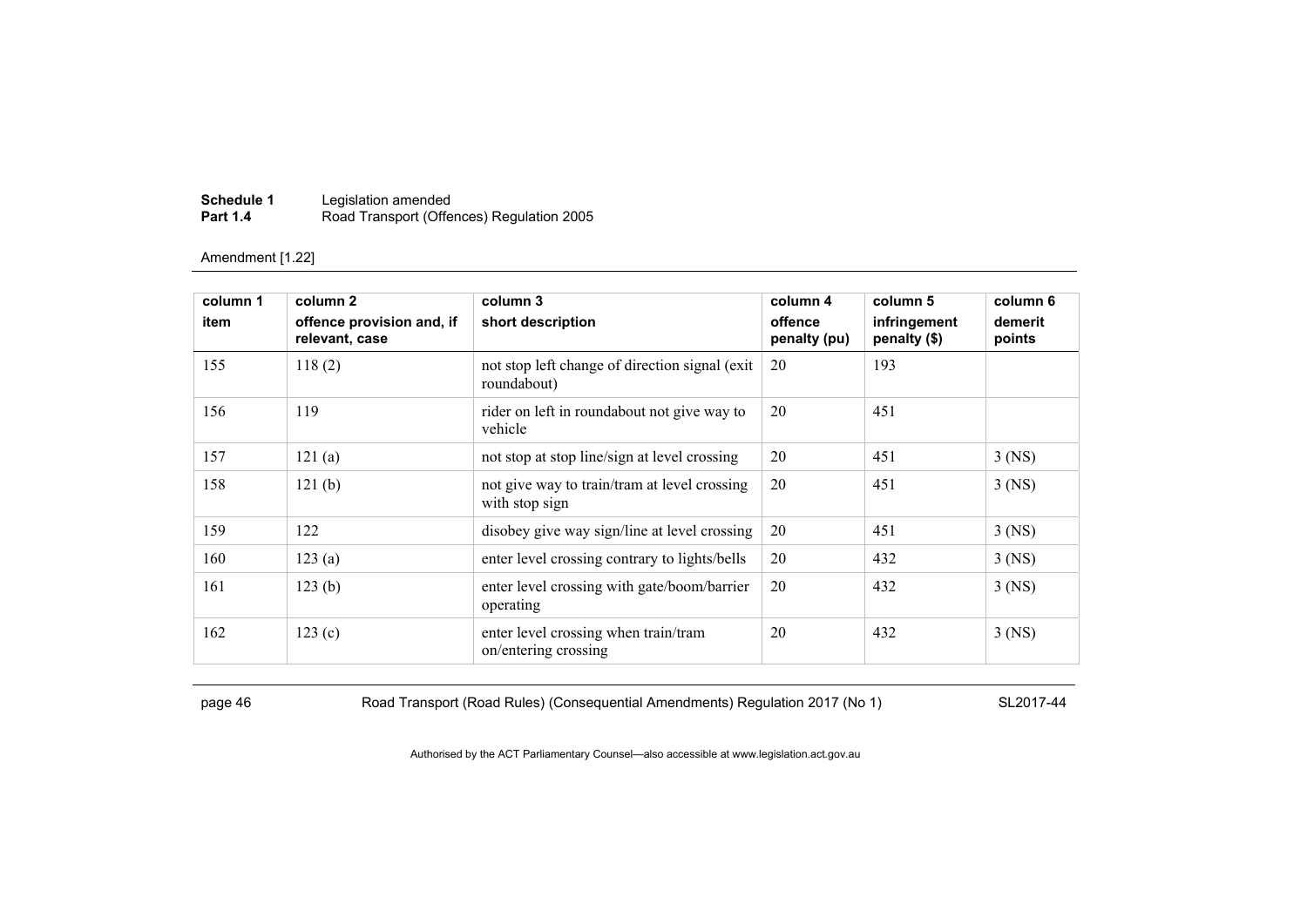# Legislation amended **Schedule 1** Road Transport (Offences) Regulation 2005 **Part 1.4**

Amendment [1.22]

| column 1<br>item | column 2<br>offence provision and, if<br>relevant, case | column 3<br>short description                                  | column 4<br>offence<br>penalty (pu) | column 5<br>infringement<br>penalty (\$) | column 6<br>demerit<br>points |
|------------------|---------------------------------------------------------|----------------------------------------------------------------|-------------------------------------|------------------------------------------|-------------------------------|
| 163              | 123(d)                                                  | enter level crossing when approaching<br>train/tram seen/heard | 20                                  | 432                                      | $3$ (NS)                      |
| 164              | 123(e)                                                  | enter level crossing when crossing/road<br>beyond blocked      | 20                                  | 193                                      | $3$ (NS)                      |
| 165              | 124                                                     | not leave level crossing when safe                             | 20                                  | 193                                      |                               |
| 166              | 125(1)                                                  | unreasonably obstruct driver/pedestrian                        | 20                                  | 181                                      |                               |
| 167              | 126                                                     | drive behind other vehicle too closely to<br>stop safely       | 20                                  | 367                                      | $1$ (NS)                      |
| 168              | 127(1)                                                  | long vehicle not required distance from<br>other long vehicle  | 20                                  | 367                                      | $1$ (NS)                      |
| 169              | 128                                                     | enter intersection when intersection/road<br>beyond blocked    | 20                                  | 279                                      |                               |

SL2017-44 Road Transport (Road Rules) (Consequential Amendments) Regulation 2017 (No 1) page 47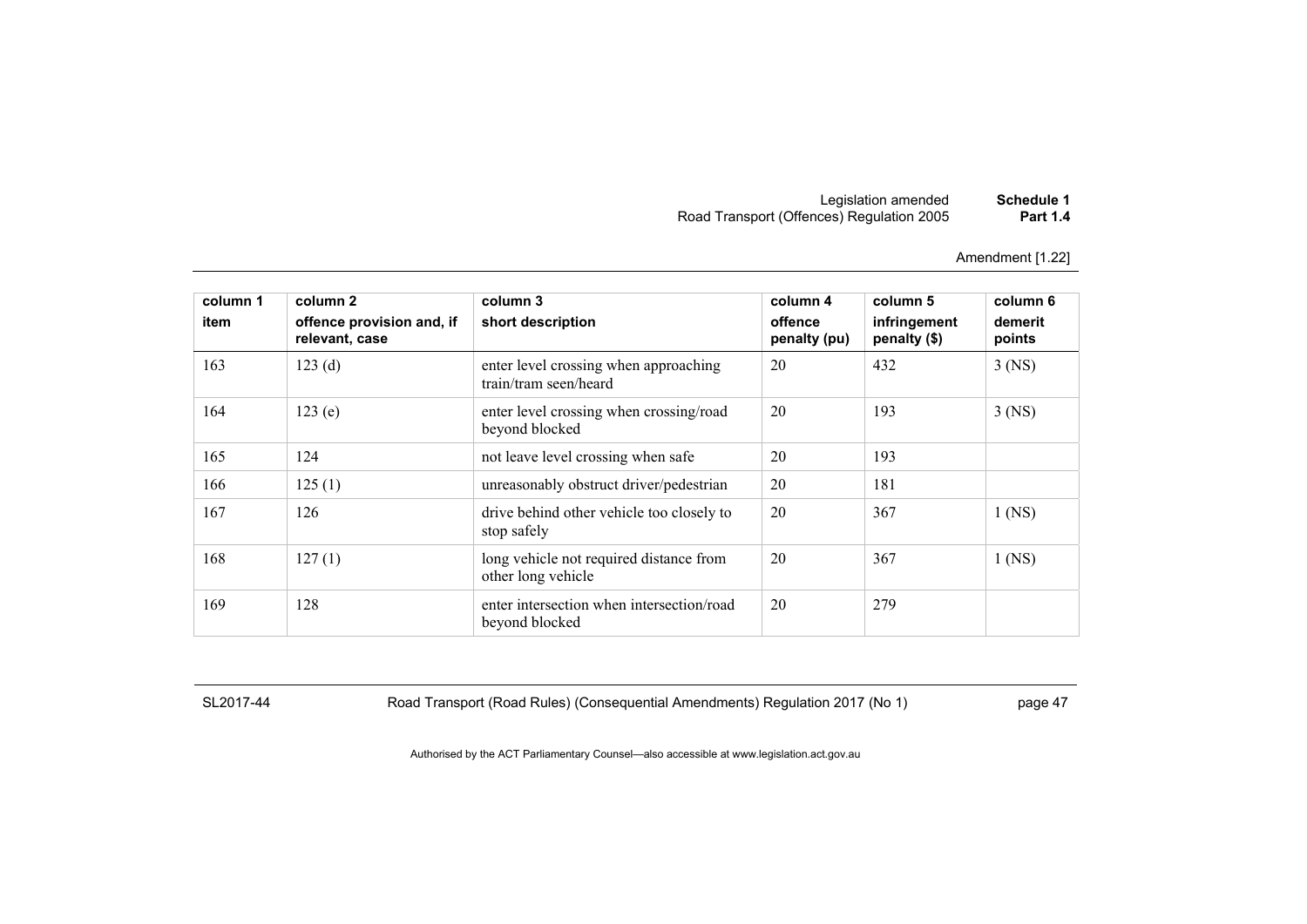| Schedule 1      | Legislation amended                       |
|-----------------|-------------------------------------------|
| <b>Part 1.4</b> | Road Transport (Offences) Regulation 2005 |

| column 1 | column 2                                    | column 3                                                                                 | column 4                | column 5                     | column 6          |
|----------|---------------------------------------------|------------------------------------------------------------------------------------------|-------------------------|------------------------------|-------------------|
| item     | offence provision and, if<br>relevant, case | short description                                                                        | offence<br>penalty (pu) | infringement<br>penalty (\$) | demerit<br>points |
| 170      | 128A(1)                                     | enter children's/pedestrian/marked foot<br>crossing when crossing/road beyond<br>blocked | 20                      | 279                          |                   |
| 171      | 129(1)                                      | not drive on far left side of road                                                       | 20                      | 351                          | $2$ (NS)          |
| 172      | 130(2)                                      |                                                                                          |                         |                              |                   |
| 172.1    | if 130 $(1)$ (a) applies<br>$\bullet$       | drive in right lane on road with speed limit<br>over 80km/h                              | 20                      | 279                          | $2$ (NS)          |
| 172.2    | if 130 $(1)$ (b) applies<br>$\bullet$       | disobey keep left unless overtaking sign                                                 | 20                      | 279                          | $2$ (NS)          |
| 173      | 131(1)                                      | not keep left of oncoming vehicle                                                        | 20                      | 193                          | $2$ (NS)          |
| 174      | 132(1)                                      | not keep left of centre on two-way road                                                  | 20                      | 351                          | $2$ (NS)          |
| 175      | 132(2)                                      |                                                                                          |                         |                              |                   |

page 48 Road Transport (Road Rules) (Consequential Amendments) Regulation 2017 (No 1) SL2017-44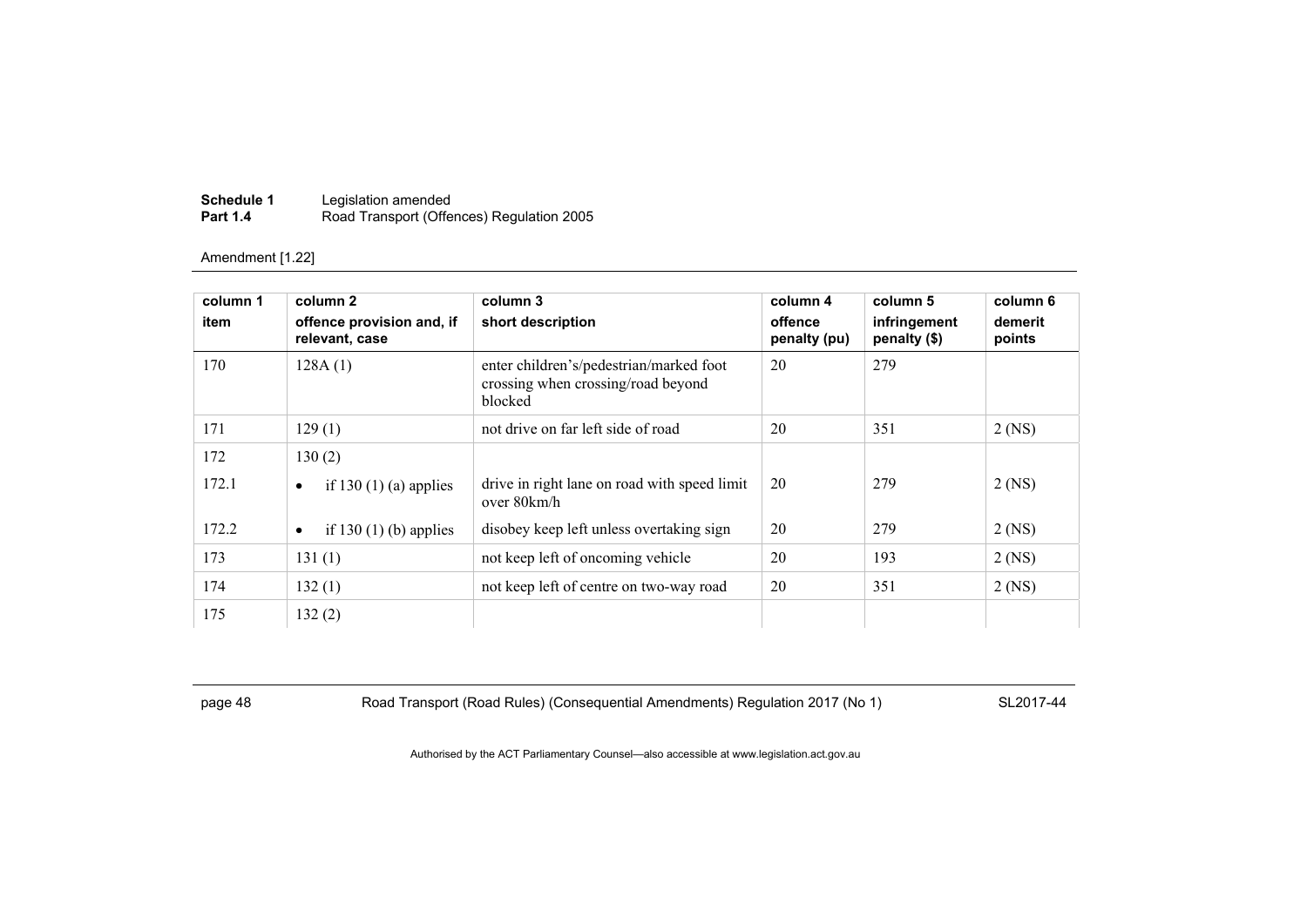| Schedule 1      | Legislation amended                       |
|-----------------|-------------------------------------------|
| <b>Part 1.4</b> | Road Transport (Offences) Regulation 2005 |

| column 1 | column 2                                           | column 3                                                             | column 4                | column 5                     | column 6          |
|----------|----------------------------------------------------|----------------------------------------------------------------------|-------------------------|------------------------------|-------------------|
| item     | offence provision and, if<br>relevant, case        | short description                                                    | offence<br>penalty (pu) | infringement<br>penalty (\$) | demerit<br>points |
| 175.1    | if there are double<br>$\bullet$<br>dividing lines | not keep left of dividing line (double)<br>dividing lines)           | 20                      | 351                          | $3$ (NS)          |
| 175.2    | in any other case<br>$\bullet$                     | not keep left of dividing line (not double)<br>dividing lines)       | 20                      | 351                          | $2$ (NS)          |
| 176      | 132(2A)                                            |                                                                      |                         |                              |                   |
| 176.1    | if there are double<br>$\bullet$<br>dividing lines | drive over dividing line to do U-turn<br>(double dividing lines)     | 20                      | 351                          | $3$ (NS)          |
| 176.2    | in any other case<br>$\bullet$                     | drive over dividing line to do U-turn (not<br>double dividing lines) | 20                      | 351                          | $2$ (NS)          |
| 177      | 135(1)                                             | not keep left of median strip                                        | 20                      | 351                          | $2$ (NS)          |
| 178      | 136                                                | drive wrong way on one-way service road                              | 20                      | 279                          |                   |
| 179      | 137(1)                                             | drive on dividing strip                                              | 20                      | 279                          |                   |

SL2017-44 Road Transport (Road Rules) (Consequential Amendments) Regulation 2017 (No 1) page 49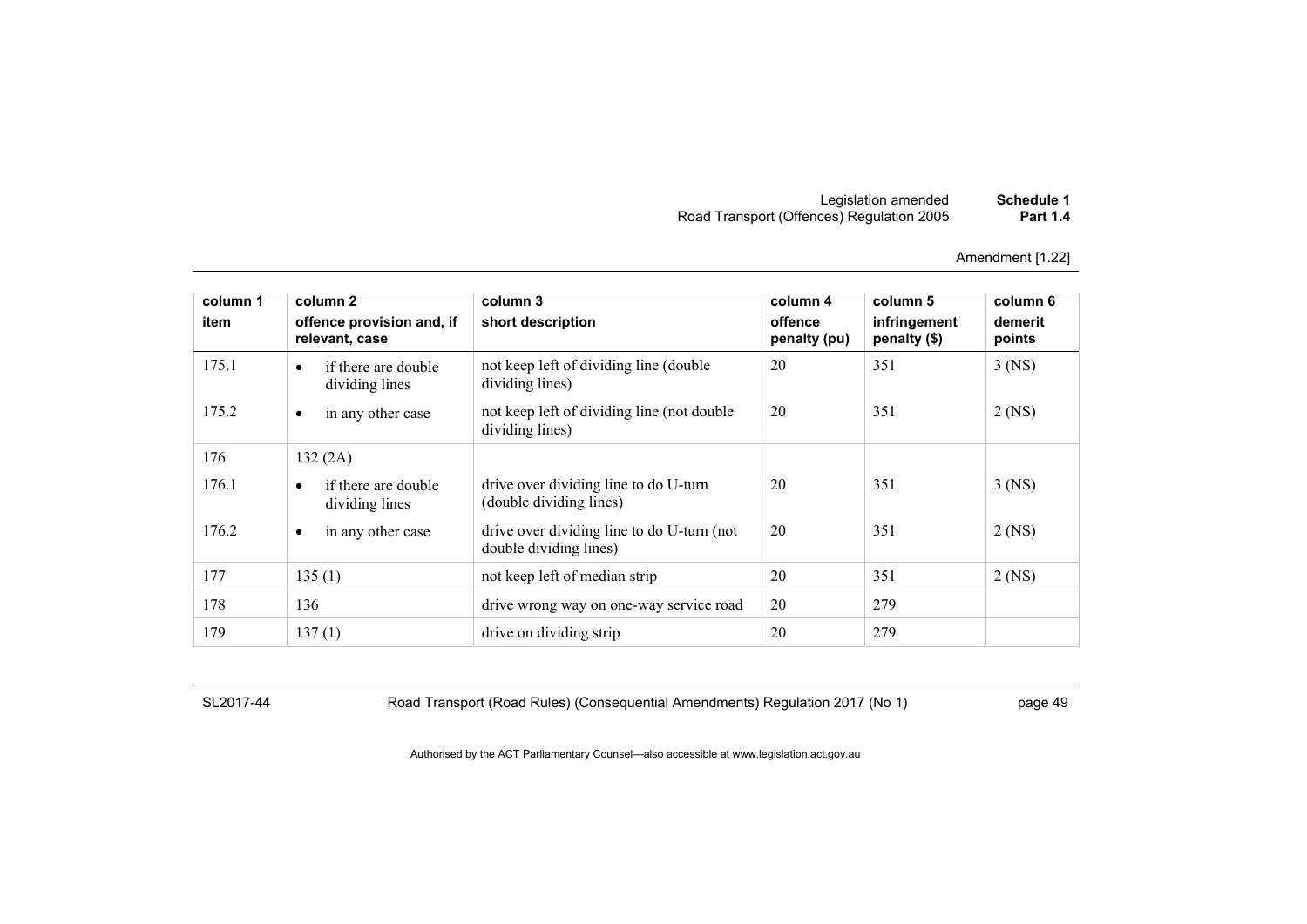| Schedule 1      | Legislation amended                       |
|-----------------|-------------------------------------------|
| <b>Part 1.4</b> | Road Transport (Offences) Regulation 2005 |

| column 1<br>item | column 2<br>offence provision and, if<br>relevant, case | column 3<br>short description                                           | column 4<br>offence<br>penalty (pu) | column 5<br>infringement<br>penalty (\$) | column 6<br>demerit<br>points |
|------------------|---------------------------------------------------------|-------------------------------------------------------------------------|-------------------------------------|------------------------------------------|-------------------------------|
| 180              | 138(1)                                                  | drive on/over continuous line near painted<br>island                    | 20                                  | 279                                      |                               |
| 181              | 140                                                     | overtake vehicle when unsafe                                            | 20                                  | 279                                      | $2$ (NS)                      |
| 182              | 141(1)                                                  | overtake to left of vehicle                                             | 20                                  | 279                                      | $2$ (NS)                      |
| 183              | 141(2)                                                  | cyclist pass/overtake left of left turning<br>vehicle                   | 20                                  | 146                                      |                               |
| 184              | 142(1)                                                  | overtake to right of vehicle turning<br>right/making U-turn             | 20                                  | 279                                      | $2$ (NS)                      |
| 185              | 143(1)                                                  | disobey do not overtake turning vehicle<br>sign (left turn)             | 20                                  | 279                                      | $2$ (NS)                      |
| 186              | 143 (1A)                                                | disobey do not overtake turning vehicle<br>sign (overtake/pass to left) | 20                                  | 279                                      | $2$ (NS)                      |

page 50 Road Transport (Road Rules) (Consequential Amendments) Regulation 2017 (No 1) SL2017-44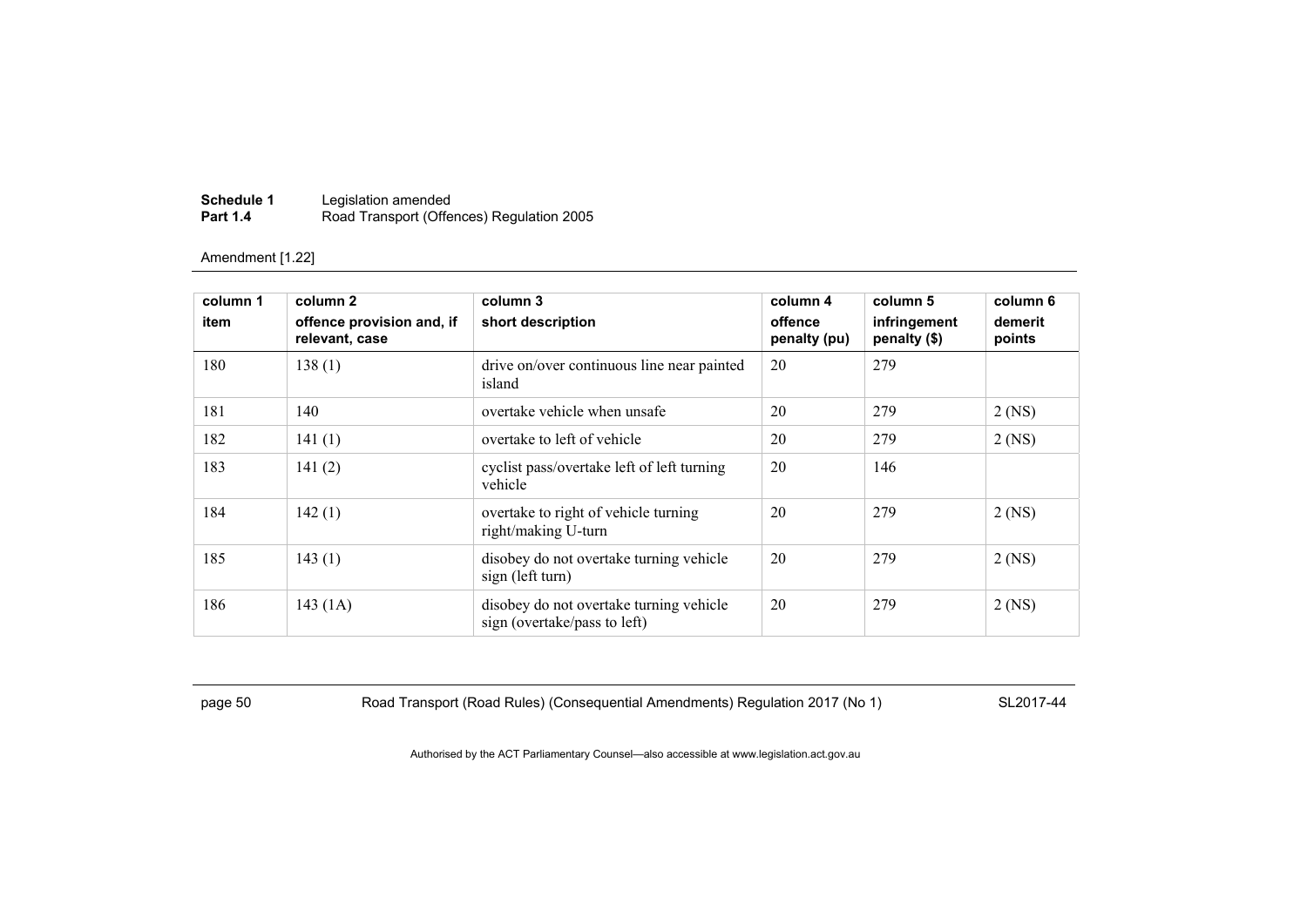| Schedule 1      | Legislation amended                       |
|-----------------|-------------------------------------------|
| <b>Part 1.4</b> | Road Transport (Offences) Regulation 2005 |

| column 1 | column 2                                    | column 3                                                        | column 4                | column 5                     | column 6          |
|----------|---------------------------------------------|-----------------------------------------------------------------|-------------------------|------------------------------|-------------------|
| item     | offence provision and, if<br>relevant, case | short description                                               | offence<br>penalty (pu) | infringement<br>penalty (\$) | demerit<br>points |
| 187      | 143(2)                                      | disobey do not overtake turning vehicle<br>$sign(right/U-turn)$ | 20                      | 279                          | $2$ (NS)          |
| 188      | 144(a)                                      | overtake vehicle too closely                                    | 20                      | 279                          | $2$ (NS)          |
| 189      | 144 $(b)$                                   | cut in front of vehicle after overtaking                        | 20                      | 279                          | $2$ (NS)          |
| 190      | 145                                         | increase speed while being overtaken                            | 20                      | 279                          |                   |
| 191      | 146(1)                                      | not drive within marked line on multi-lane<br>road              | 20                      | 279                          |                   |
| 192      | 146(2)                                      | not drive within single line of traffic (no<br>lines marked)    | 20                      | 279                          |                   |
| 193      | 147                                         | move from marked lane to another across<br>continuous line      | 20                      | 279                          |                   |
| 194      | 148(1)                                      | not give way (move from marked lane to<br>another)              | 20                      | 279                          | $3$ (NS)          |

SL2017-44 Road Transport (Road Rules) (Consequential Amendments) Regulation 2017 (No 1) page 51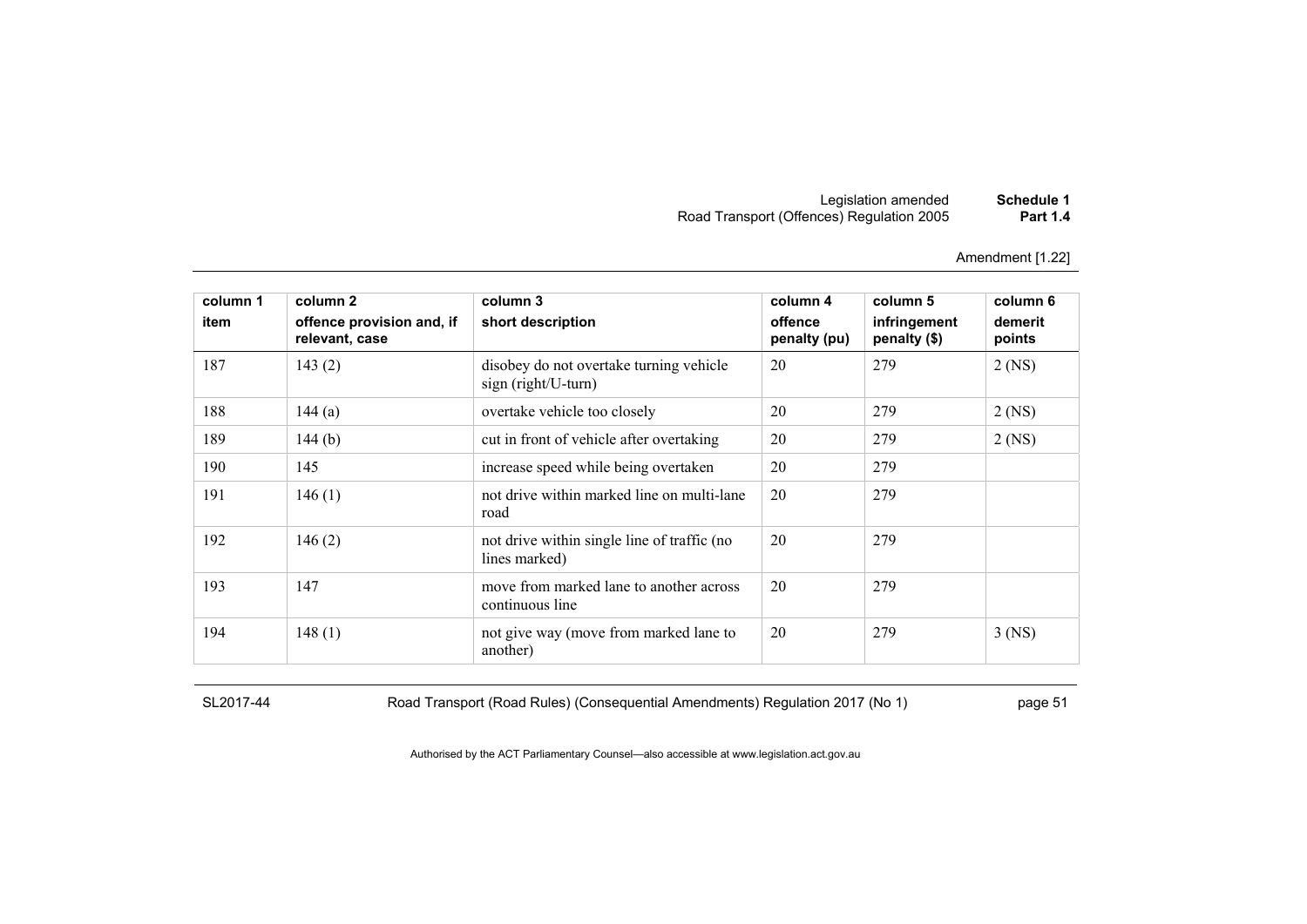| Schedule 1      | Legislation amended                       |
|-----------------|-------------------------------------------|
| <b>Part 1.4</b> | Road Transport (Offences) Regulation 2005 |

| column 1 | column 2                                    | column 3                                                      | column 4                | column 5                     | column 6          |
|----------|---------------------------------------------|---------------------------------------------------------------|-------------------------|------------------------------|-------------------|
| item     | offence provision and, if<br>relevant, case | short description                                             | offence<br>penalty (pu) | infringement<br>penalty (\$) | demerit<br>points |
| 195      | 148(2)                                      | not give way (move from 1 line of traffic to<br>another)      | 20                      | 279                          | $3$ (NS)          |
| 196      | 148A                                        | not give way (diverge to left or right within<br>marked lane) | 20                      | 279                          | $3$ (NS)          |
| 197      | 149                                         | not give way to vehicle ahead when<br>merging                 | 20                      | 279                          | $3$ (NS)          |
| 198      | 150(1)                                      | drive on/over continuous white edge line                      | 20                      | 193                          |                   |
| 199      | 151(1)                                      | ride motorbike/bicycle more than 2 abreast<br>on road         | 20                      | 146                          |                   |
| 200      | 151(2)                                      | ride motorbike/bicycle more than 2 abreast<br>in marked lane  | 20                      | 146                          |                   |
| 201      | 151(4)                                      | ride motorbike/bicycle more than 1.5m<br>from another         | 20                      | 146                          |                   |

page 52 Road Transport (Road Rules) (Consequential Amendments) Regulation 2017 (No 1) SL2017-44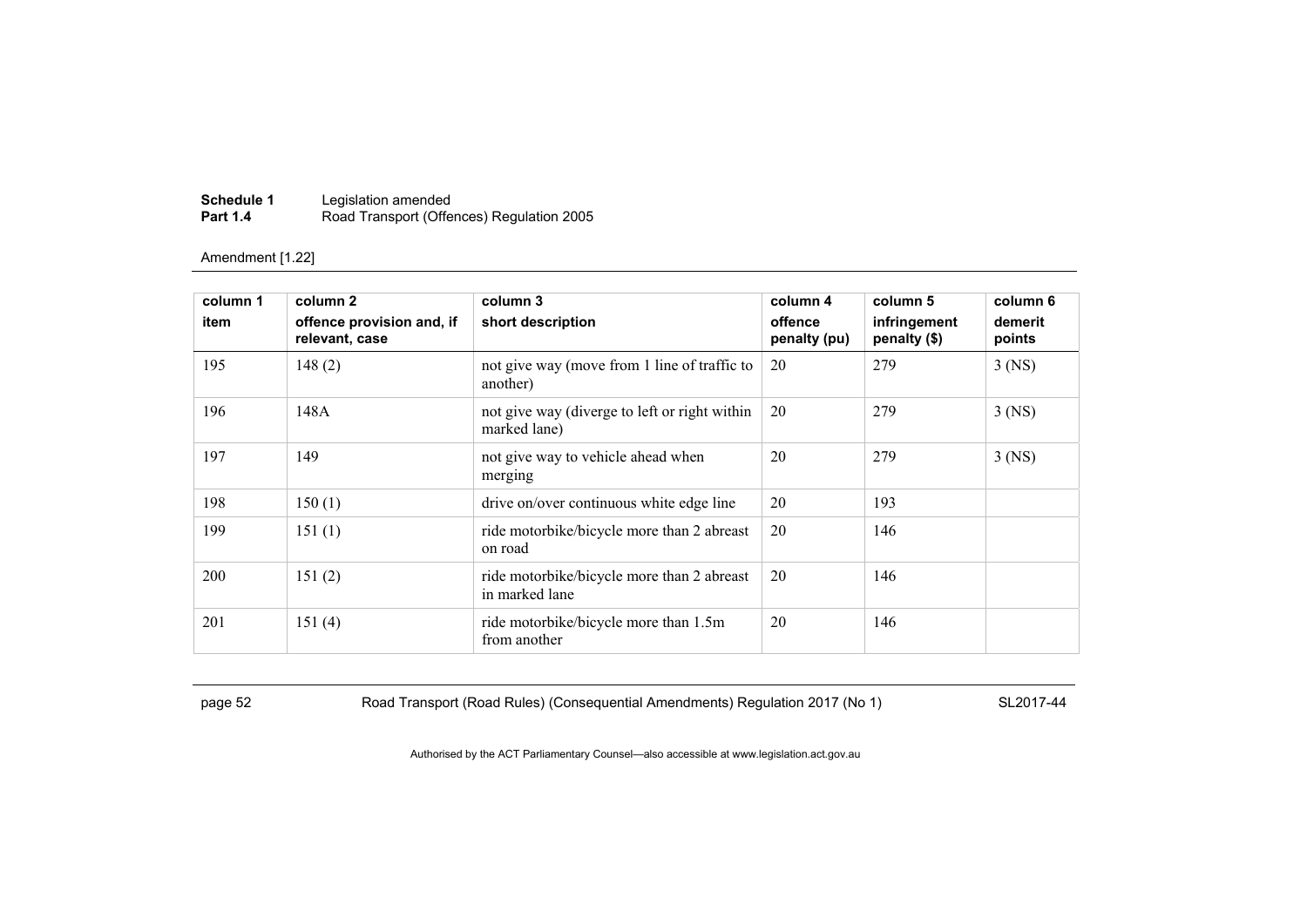| Schedule 1      | Legislation amended                       |
|-----------------|-------------------------------------------|
| <b>Part 1.4</b> | Road Transport (Offences) Regulation 2005 |

| column 1<br>item | column 2<br>offence provision and, if<br>relevant, case | column 3<br>short description                            | column 4<br>offence<br>penalty (pu) | column 5<br>infringement<br>penalty (\$) | column 6<br>demerit<br>points |
|------------------|---------------------------------------------------------|----------------------------------------------------------|-------------------------------------|------------------------------------------|-------------------------------|
| 202              | 152(1)                                                  |                                                          |                                     |                                          |                               |
| 202.1            | by contravening<br>٠<br>152(2)                          | drive in lane (red cross on overhead<br>device)          | 20                                  | 279                                      | $3$ (NS)                      |
| 202.2            | by contravening<br>$\bullet$<br>152(3)                  | drive in lane (flashing red cross on<br>overhead device) | 20                                  | 279                                      | $3$ (NS)                      |
| 203              | 153(1)                                                  | drive in bicycle lane                                    | 20                                  | 279                                      |                               |
| 204              | 154(1)                                                  | drive in bus lane                                        | 20                                  | 451                                      |                               |
| 205              | 155(1)                                                  | drive in tram lane                                       | 20                                  | 320                                      | $3$ (NS)                      |
| 206              | 155A(1)                                                 | drive in tramway                                         | 20                                  | 320                                      | $3$ (NS)                      |
| 207              | 156(1)                                                  | drive in transit lane                                    | 20                                  | 320                                      |                               |
| 208              | 157(1)                                                  | drive in truck lane                                      | 20                                  | 451                                      |                               |

SL2017-44 Road Transport (Road Rules) (Consequential Amendments) Regulation 2017 (No 1) page 53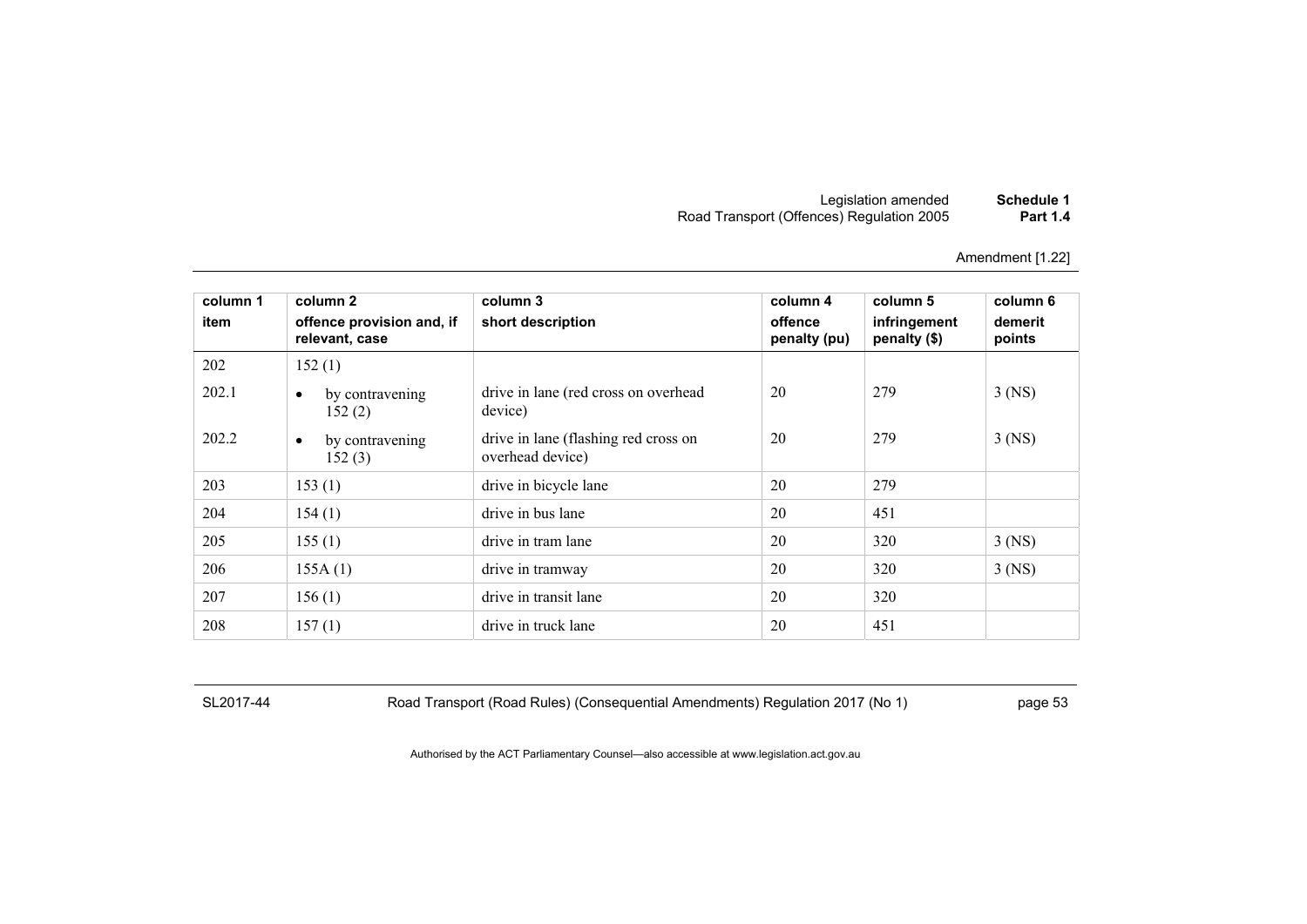| Schedule 1      | Legislation amended                       |
|-----------------|-------------------------------------------|
| <b>Part 1.4</b> | Road Transport (Offences) Regulation 2005 |

| column 1 | column 2                                    | column 3                                             | column 4                | column 5                       | column 6          |
|----------|---------------------------------------------|------------------------------------------------------|-------------------------|--------------------------------|-------------------|
| item     | offence provision and, if<br>relevant, case | short description                                    | offence<br>penalty (pu) | infringement<br>penalty $(\$)$ | demerit<br>points |
| 209      | 159(1)                                      | not drive in lane marked for particular<br>vehicle   | 20                      | 279                            |                   |
| 210      | 160(2)                                      | pass/overtake to right of tram                       | 20                      | 193                            | $2$ (NS)          |
| 211      | 160(3)                                      | pass/overtake tram turning/signalling left           | 20                      | 193                            | $2$ (NS)          |
| 212      | 161(2)                                      | pass/overtake to left of tram                        | 20                      | 193                            | $2$ (NS)          |
| 213      | 161(3)                                      | pass/overtake tram turning/signalling right          | 20                      | 193                            | $2$ (NS)          |
| 214      | 162(1)(a)                                   | drive on safety zone                                 | 20                      | 193                            | $3$ (NS)          |
| 215      | 162(1)(b)                                   | not drive safely to left of safety zone              | 20                      | 193                            | $3$ (NS)          |
| 216      | 163(1)                                      |                                                      |                         |                                |                   |
| 216.1    | by contravening<br>٠<br>163(2)              | not stop before driving past rear of stopped<br>tram | 20                      | 193                            | $3$ (NS)          |

page 54 Road Transport (Road Rules) (Consequential Amendments) Regulation 2017 (No 1) SL2017-44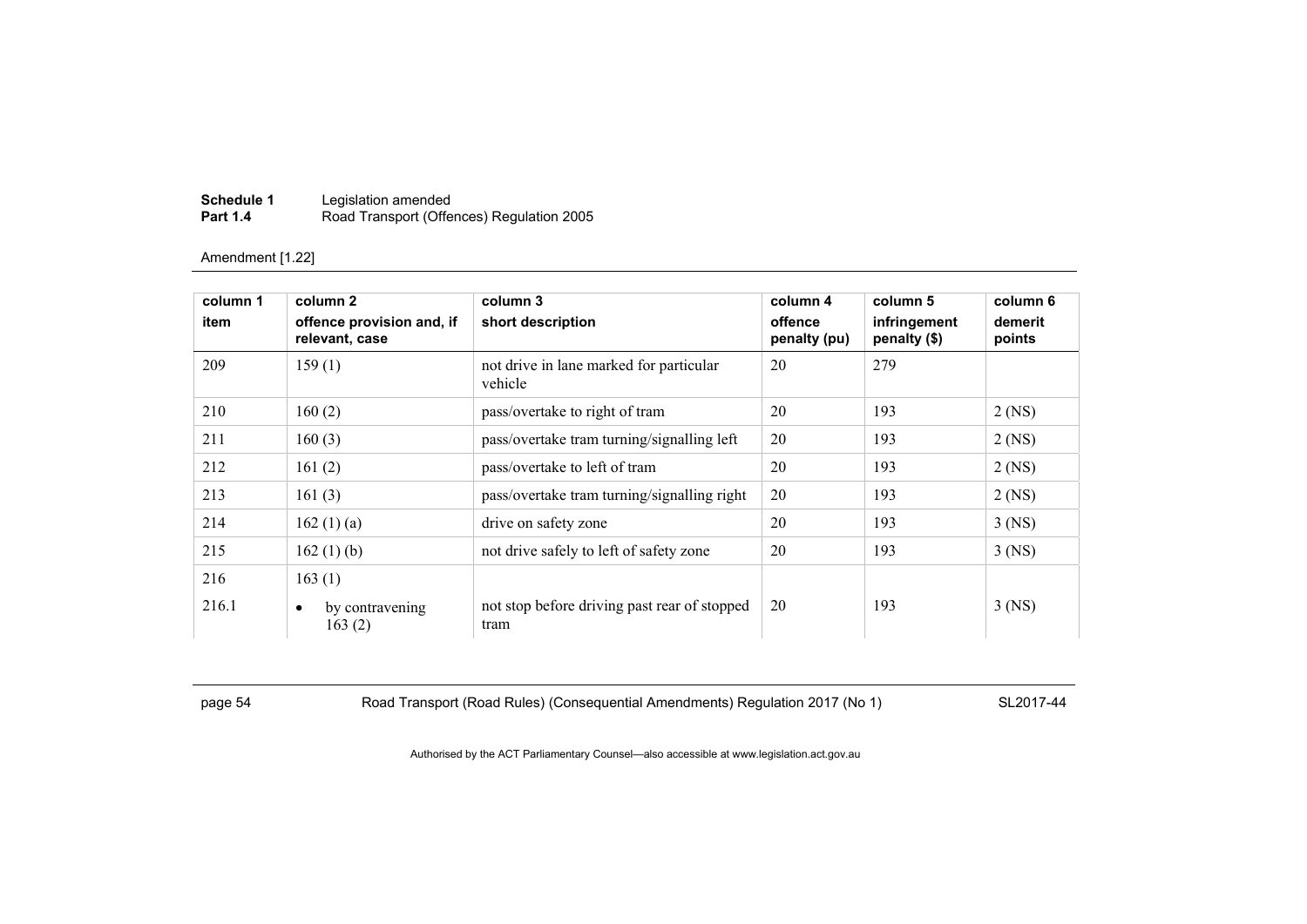| Schedule 1      | Legislation amended                       |
|-----------------|-------------------------------------------|
| <b>Part 1.4</b> | Road Transport (Offences) Regulation 2005 |

| column 1 |           | column <sub>2</sub>                         | column 3                                                      | column 4                | column 5                     | column 6          |
|----------|-----------|---------------------------------------------|---------------------------------------------------------------|-------------------------|------------------------------|-------------------|
| item     |           | offence provision and, if<br>relevant, case | short description                                             | offence<br>penalty (pu) | infringement<br>penalty (\$) | demerit<br>points |
| 216.2    | $\bullet$ | by contravening<br>163(3)(a)                | proceed near stopped tram (tram doors<br>open)                | 20                      | 193                          | $3$ (NS)          |
| 216.3    | $\bullet$ | by contravening<br>163 $(3)$ $(b)$          | proceed near stopped tram (road not clear<br>of pedestrians)  | 20                      | 193                          | $3$ (NS)          |
| 216.4    | $\bullet$ | by contravening<br>163(4)                   | pass/overtake stopped tram at prohibited<br>speed             | 20                      | 193                          | $3$ (NS)          |
| 217      |           | 164(1)                                      |                                                               |                         |                              |                   |
| 217.1    | $\bullet$ | by contravening<br>164(2)                   | not stop before driving past stopping tram                    | 20                      | 193                          | $3$ (NS)          |
| 217.2    | $\bullet$ | by contravening<br>164 $(3)$ $(a)$          | proceed near stopping tram (tram doors)<br>open)              | 20                      | 193                          | $3$ (NS)          |
| 217.3    | $\bullet$ | by contravening<br>164(3)(b)                | proceed near stopping tram (road not clear<br>of pedestrians) | 20                      | 193                          | $3$ (NS)          |

SL2017-44 Road Transport (Road Rules) (Consequential Amendments) Regulation 2017 (No 1) page 55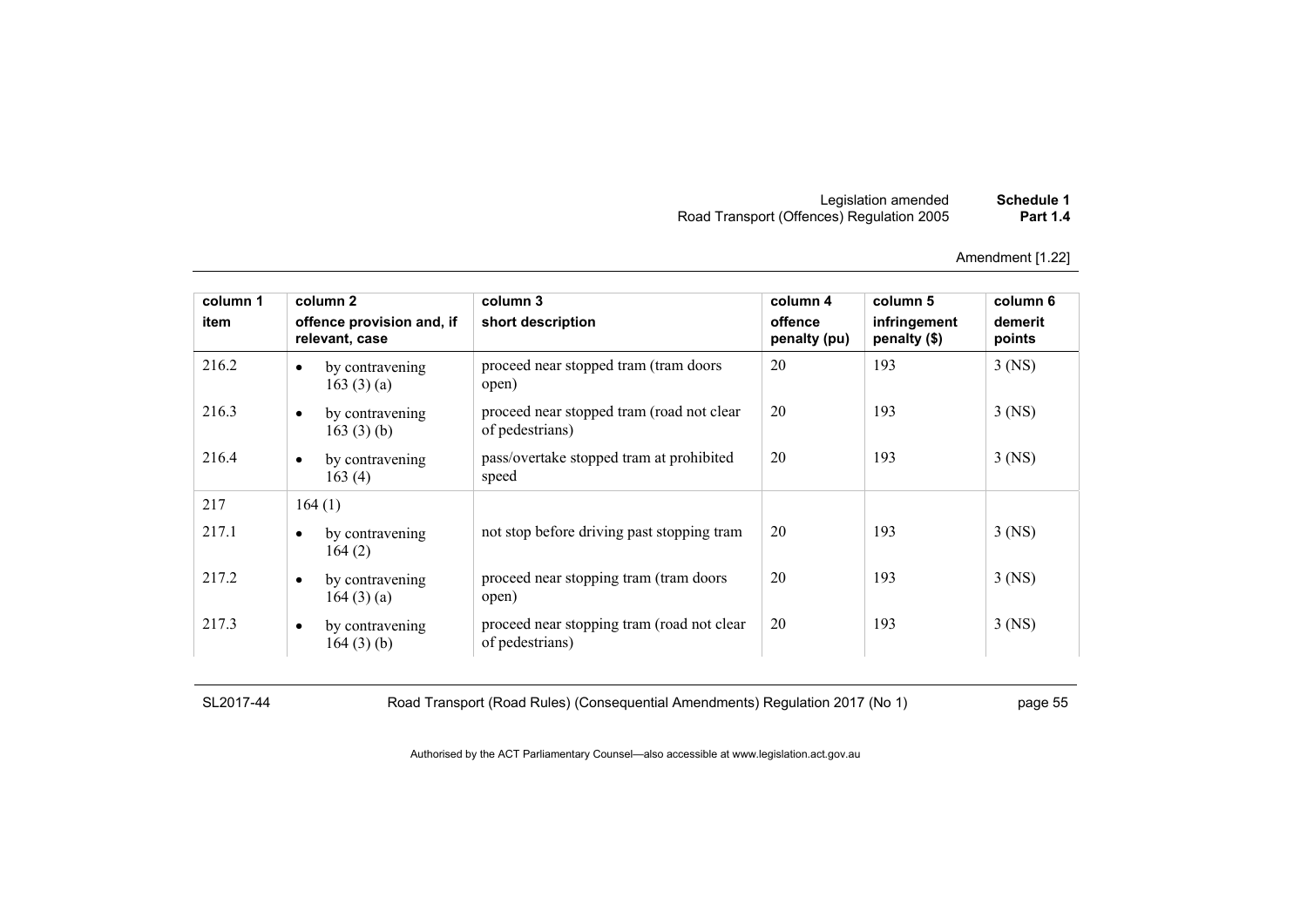| Schedule 1      | Legislation amended                       |
|-----------------|-------------------------------------------|
| <b>Part 1.4</b> | Road Transport (Offences) Regulation 2005 |

| column 1<br>item | column 2<br>offence provision and, if<br>relevant, case | column 3<br>short description                                | column 4<br>offence<br>penalty (pu) | column 5<br>infringement<br>penalty (\$) | column 6<br>demerit<br>points |
|------------------|---------------------------------------------------------|--------------------------------------------------------------|-------------------------------------|------------------------------------------|-------------------------------|
| 217.4            | by contravening<br>$\bullet$<br>164(4)                  | pass/overtake stopping tram at prohibited<br>speed           | 20                                  | 193                                      | $3$ (NS)                      |
| 218              | 164A(1)                                                 |                                                              |                                     |                                          |                               |
| 218.1            | by contravening<br>٠<br>164A(2)(a)                      | proceed near stopped tram (tram doors<br>open)               | 20                                  | 193                                      | $3$ (NS)                      |
| 218.2            | by contravening<br>$\bullet$<br>$164A(2)$ (b)           | proceed near stopped tram (road not clear<br>of pedestrians) | 20                                  | 193                                      | $3$ (NS)                      |
| 218.3            | by contravening<br>$\bullet$<br>164A(3)                 | pass/overtake stopped tram at prohibited<br>speed            | 20                                  | 193                                      | $3$ (NS)                      |
| 219              | 164B(1)                                                 | overtake bicycle rider too closely                           | 20                                  | 279                                      | $2$ (NS)                      |
| 220              | 167                                                     | disobey no stopping sign                                     | 20                                  | 255                                      |                               |
| 221              | 168(1)                                                  | disobey no parking sign                                      | 20                                  | 114                                      |                               |

page 56 Road Transport (Road Rules) (Consequential Amendments) Regulation 2017 (No 1) SL2017-44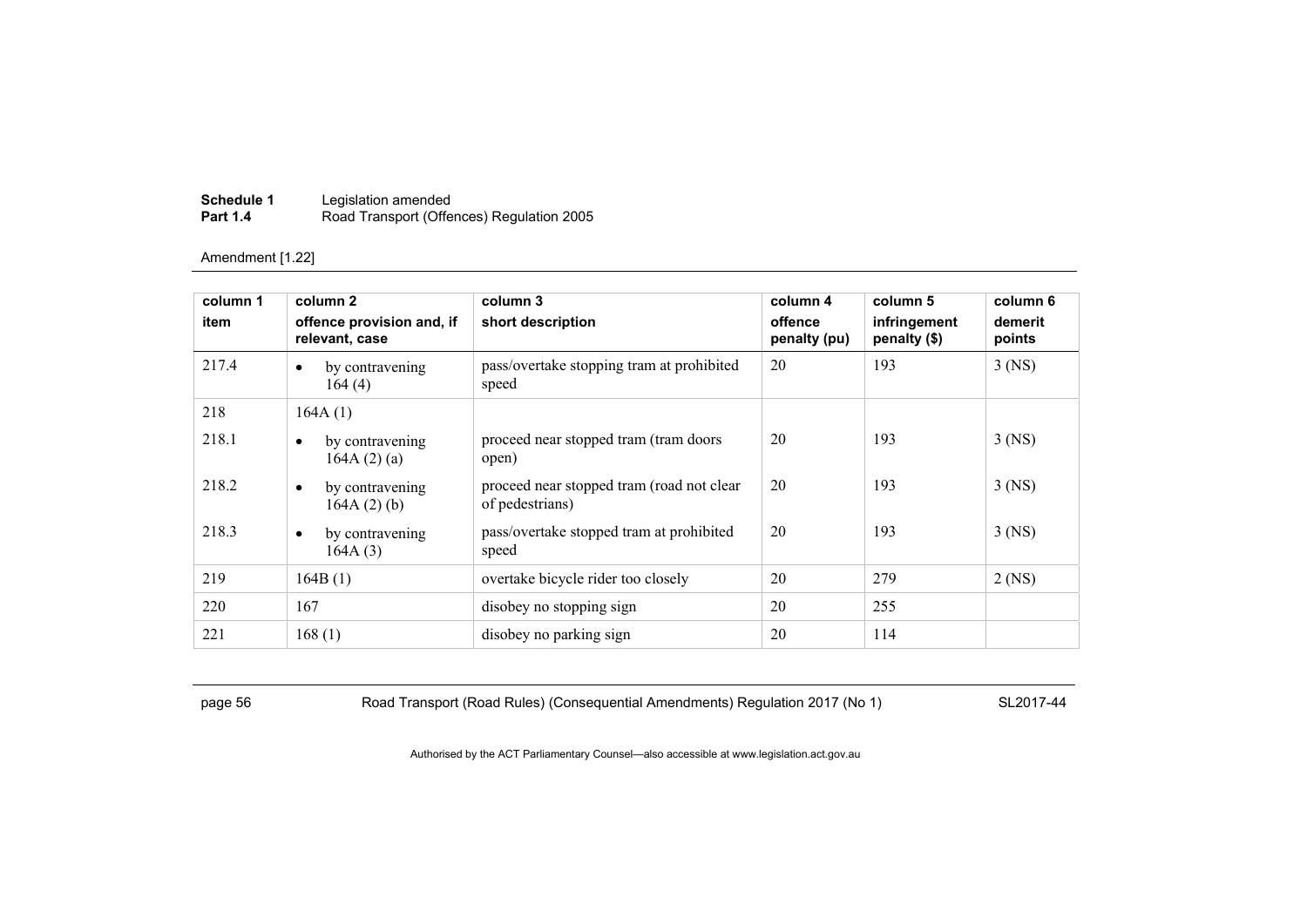# Legislation amended **Schedule 1** Road Transport (Offences) Regulation 2005 **Part 1.4**

Amendment [1.22]

| column 1<br>item | column 2<br>offence provision and, if<br>relevant, case | column 3<br>short description                            | column 4<br>offence<br>penalty (pu) | column 5<br>infringement<br>penalty (\$) | column 6<br>demerit<br>points |
|------------------|---------------------------------------------------------|----------------------------------------------------------|-------------------------------------|------------------------------------------|-------------------------------|
| 222              | 169                                                     | stop at side of road with continuous yellow<br>edge line | 20                                  | 255                                      |                               |
| 223              | 170(1)                                                  | stop in intersection                                     | 20                                  | 114                                      |                               |
| 224              | 170(2)                                                  | stop on/near intersection (traffic lights)               | 20                                  | 114                                      |                               |
| 225              | 170(3)                                                  | stop on/near intersection (no traffic lights)            | 20                                  | 114                                      |                               |
| 226              | 171(1)                                                  | stop on/near children's crossing                         | 20                                  | 383                                      |                               |
| 227              | 172(1)                                                  | stop on/near pedestrian crossing                         | 20                                  | 383                                      |                               |
| 228              | 173(1)                                                  | stop on/near marked foot crossing                        | 20                                  | 383                                      |                               |
| 229              | 174(2)                                                  | stop near bicycle crossing lights                        | 20                                  | 114                                      |                               |
| 230              | 175(1)                                                  | stop on/near level crossing                              | 20                                  | 114                                      |                               |
| 231              | 176(1)                                                  | stop on clearway                                         | 20                                  | 255                                      |                               |

SL2017-44 Road Transport (Road Rules) (Consequential Amendments) Regulation 2017 (No 1) page 57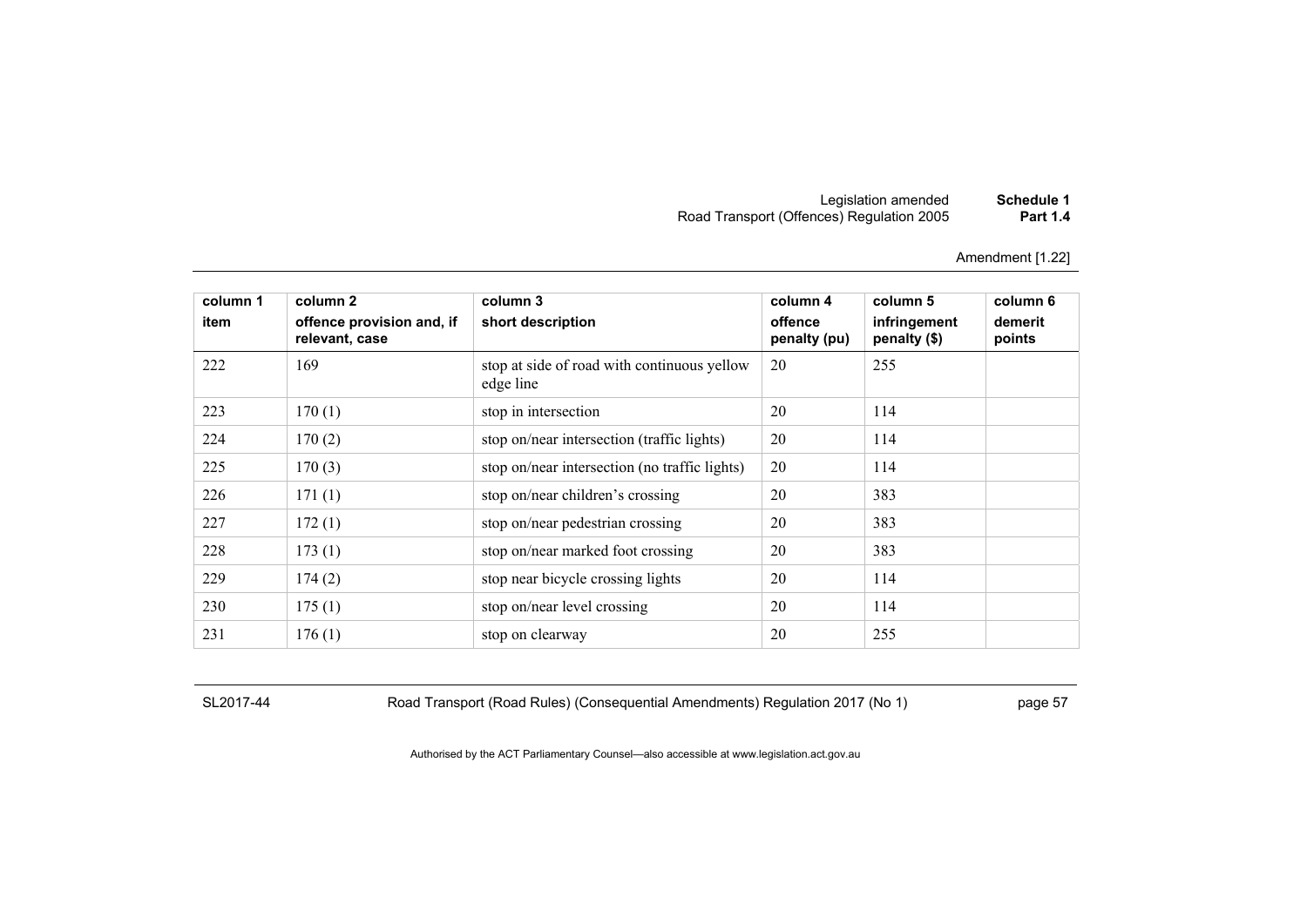| Schedule 1      | Legislation amended                       |
|-----------------|-------------------------------------------|
| <b>Part 1.4</b> | Road Transport (Offences) Regulation 2005 |

| column 1<br>item | column 2<br>offence provision and, if<br>relevant, case | column 3<br>short description                       | column 4<br>offence<br>penalty (pu) | column 5<br>infringement<br>penalty (\$) | column 6<br>demerit<br>points |
|------------------|---------------------------------------------------------|-----------------------------------------------------|-------------------------------------|------------------------------------------|-------------------------------|
| 232              | 177(1)                                                  | stop on freeway                                     | 20                                  | 255                                      |                               |
| 233              | 178                                                     | stop in emergency stopping lane                     | 20                                  | 255                                      |                               |
| 234              | 179(1)                                                  | stop in loading zone                                | 20                                  | 153                                      |                               |
| 235              | 179(2)(a)                                               | stop in loading zone longer than $\frac{1}{2}$ hour | 20                                  | 153                                      |                               |
| 236              | $179(2)$ (b)                                            | stop in loading zone longer than indicated          | 20                                  | 153                                      |                               |
| 237              | 179(2)(c)                                               | stop in loading zone longer than permitted          | 20                                  | 153                                      |                               |
| 238              | 180(1)                                                  | stop in truck zone                                  | 20                                  | 153                                      |                               |
| 239              | 181(1)                                                  | stop in works zone                                  | 20                                  | 153                                      |                               |
| 240              | 182(1)                                                  | stop in taxi zone                                   | 20                                  | 114                                      |                               |
| 241              | 183(1)                                                  | stop in bus zone                                    | 20                                  | 153                                      |                               |
| 242              | 183A(1)                                                 | stop public bus in bus zone                         | 20                                  | 153                                      |                               |

page 58 Road Transport (Road Rules) (Consequential Amendments) Regulation 2017 (No 1) SL2017-44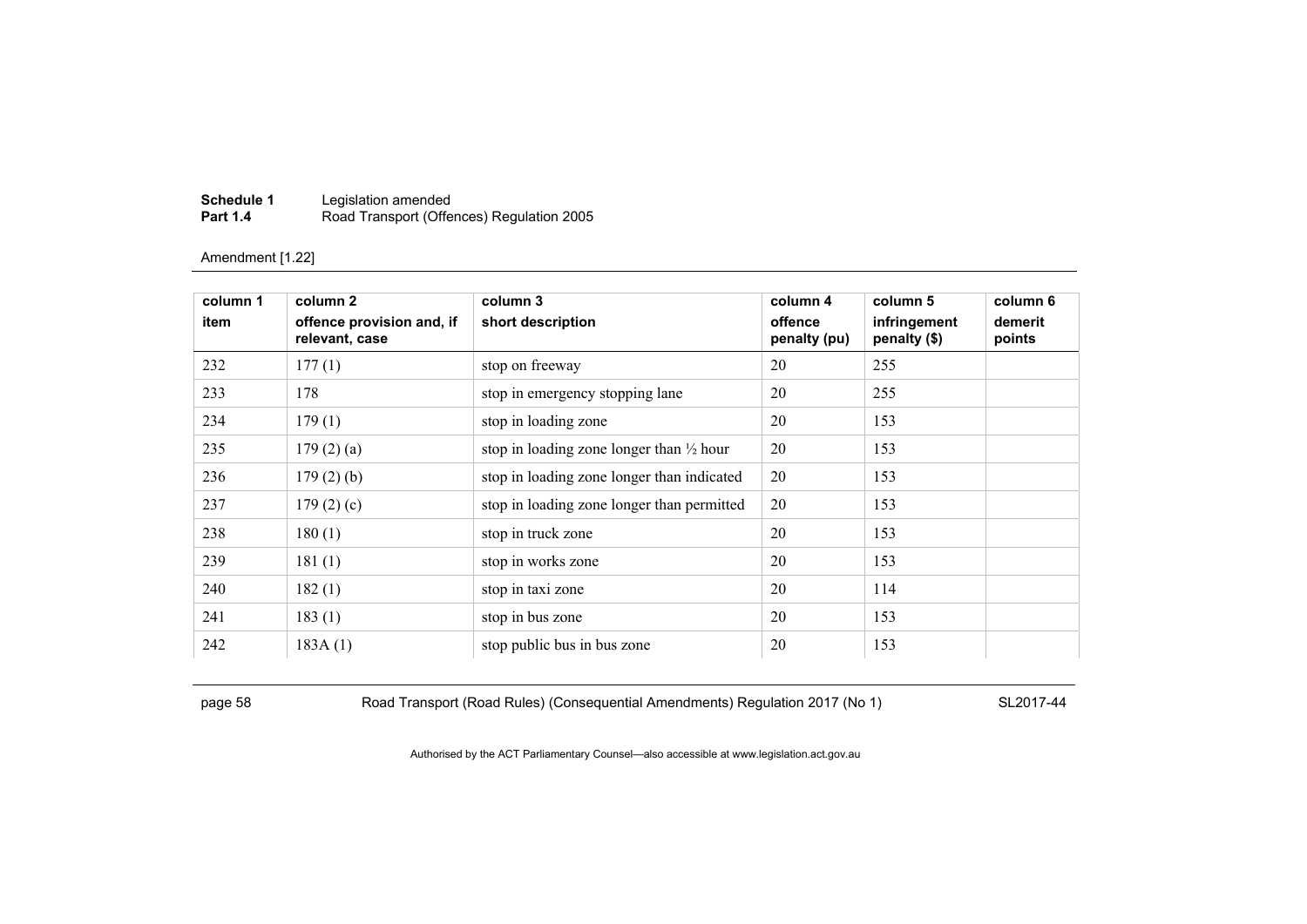| Schedule 1      | Legislation amended                       |
|-----------------|-------------------------------------------|
| <b>Part 1.4</b> | Road Transport (Offences) Regulation 2005 |

| column 1<br>item | column 2<br>offence provision and, if<br>relevant, case | column 3<br>short description                      | column 4<br>offence<br>penalty (pu) | column 5<br>infringement<br>penalty (\$) | column 6<br>demerit<br>points |
|------------------|---------------------------------------------------------|----------------------------------------------------|-------------------------------------|------------------------------------------|-------------------------------|
| 243              | 184(1)                                                  | stop in minibus zone                               | 20                                  | 153                                      |                               |
| 244              | 185(1)                                                  | stop in permit zone                                | 20                                  | 114                                      |                               |
| 245              | 186(1)                                                  | stop in mail zone                                  | 20                                  | 114                                      |                               |
| 246              | 187(1)                                                  | stop in bus/transit/truck lane                     | 20                                  | 214                                      |                               |
| 247              | 187(2)                                                  | stop in bicycle lane                               | 20                                  | 214                                      |                               |
| 248              | 187(3)                                                  | stop in/on tram lane/way/tracks                    | 20                                  | 214                                      |                               |
| 249              | 188                                                     | stop in shared zone                                | 20                                  | 114                                      |                               |
| 250              | 189(1)                                                  | double park                                        | 20                                  | 153                                      |                               |
| 251              | 190(1)                                                  | stop in/near safety zone                           | 20                                  | 214                                      |                               |
| 252              | 191                                                     | stop near obstruction so as to obstruct<br>traffic | 20                                  | 114                                      |                               |

SL2017-44 Road Transport (Road Rules) (Consequential Amendments) Regulation 2017 (No 1) page 59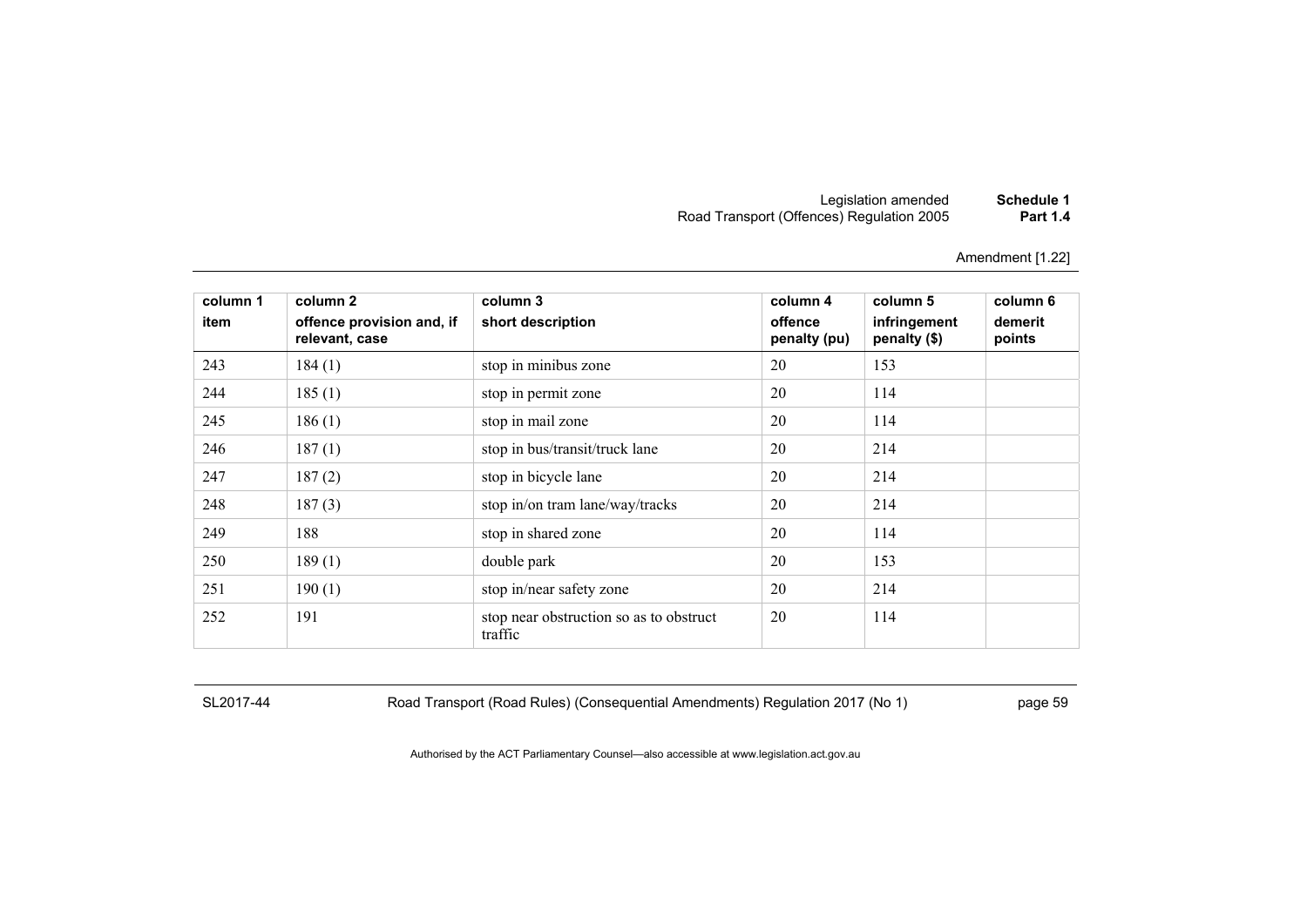| Schedule 1      | Legislation amended                       |
|-----------------|-------------------------------------------|
| <b>Part 1.4</b> | Road Transport (Offences) Regulation 2005 |

| column 1 | column 2                                    | column 3                                           | column 4                | column 5                     | column 6          |
|----------|---------------------------------------------|----------------------------------------------------|-------------------------|------------------------------|-------------------|
| item     | offence provision and, if<br>relevant, case | short description                                  | offence<br>penalty (pu) | infringement<br>penalty (\$) | demerit<br>points |
| 253      | 192(1)                                      | stop on structure                                  | 20                      | 114                          |                   |
| 254      | 192(2)                                      | stop in tunnel/underpass                           | 20                      | 114                          |                   |
| 255      | 193(1)                                      | stop on crest/curve outside built-up area          | 20                      | 114                          |                   |
| 256      | 194(1)                                      | stop near fire hydrant/indicator/plug<br>indicator | 20                      | 114                          |                   |
| 257      | 195(1)                                      | stop at/near bus stop                              | 20                      | 153                          |                   |
| 258      | 195A                                        | stop public bus at/near bus stop                   | 20                      | 153                          |                   |
| 259      | 196(1)                                      | stop at/near tram stop                             | 20                      | 153                          |                   |
| 260      | 197(1)                                      | stop on path/strip in built-up area                | 20                      | 114                          |                   |
| 261      | 197(1A)                                     | stop on painted island                             | 20                      | 114                          |                   |
| 262      | 197(1B)                                     | driver stop on traffic island                      | 20                      | 114                          |                   |

page 60 Road Transport (Road Rules) (Consequential Amendments) Regulation 2017 (No 1) SL2017-44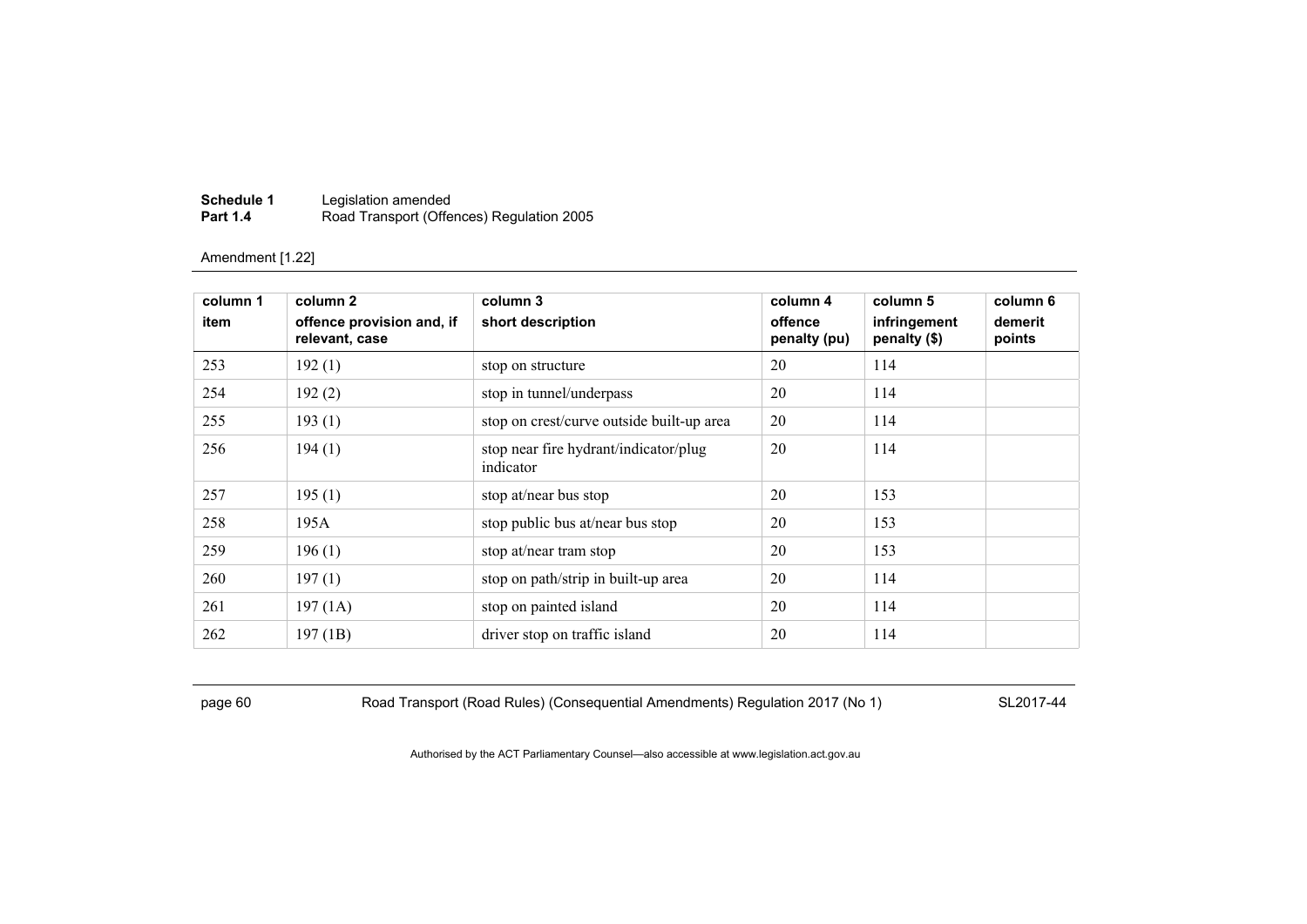# Legislation amended **Schedule 1** Road Transport (Offences) Regulation 2005 **Part 1.4**

Amendment [1.22]

| column 1 | column 2                                    | column 3                                             | column 4                | column 5                     | column 6          |
|----------|---------------------------------------------|------------------------------------------------------|-------------------------|------------------------------|-------------------|
| item     | offence provision and, if<br>relevant, case | short description                                    | offence<br>penalty (pu) | infringement<br>penalty (\$) | demerit<br>points |
| 263      | 198(1)                                      | obstruct access to ramp/path/passageway              | 20                      | 114                          |                   |
| 264      | 198(2)                                      | stop on/across driveway/other access<br>to/from land | 20                      | 114                          |                   |
| 265      | 199(1)                                      | stop near postbox                                    | 20                      | 114                          |                   |
| 266      | 200(1)                                      | not stop heavy/long vehicle on road<br>shoulder      | 20                      | 128                          |                   |
| 267      | 200(2)                                      | stop heavy/long vehicle longer than 1 hr             | 20                      | 128                          |                   |
| 268      | 201                                         | disobey bicycle parking sign                         | 20                      | 114                          |                   |
| 269      | 202                                         | disobey motorbike parking sign                       | 20                      | 114                          |                   |
| 270      | 203(1)                                      | stop in parking area for disabled                    | 20                      | 600                          |                   |
| 271      | 203A                                        | stop in slip lane                                    | 20                      | 255                          |                   |
| 272      | 205(1)                                      | park continuously for longer than permitted          | 20                      | 114                          |                   |

SL2017-44 Road Transport (Road Rules) (Consequential Amendments) Regulation 2017 (No 1) page 61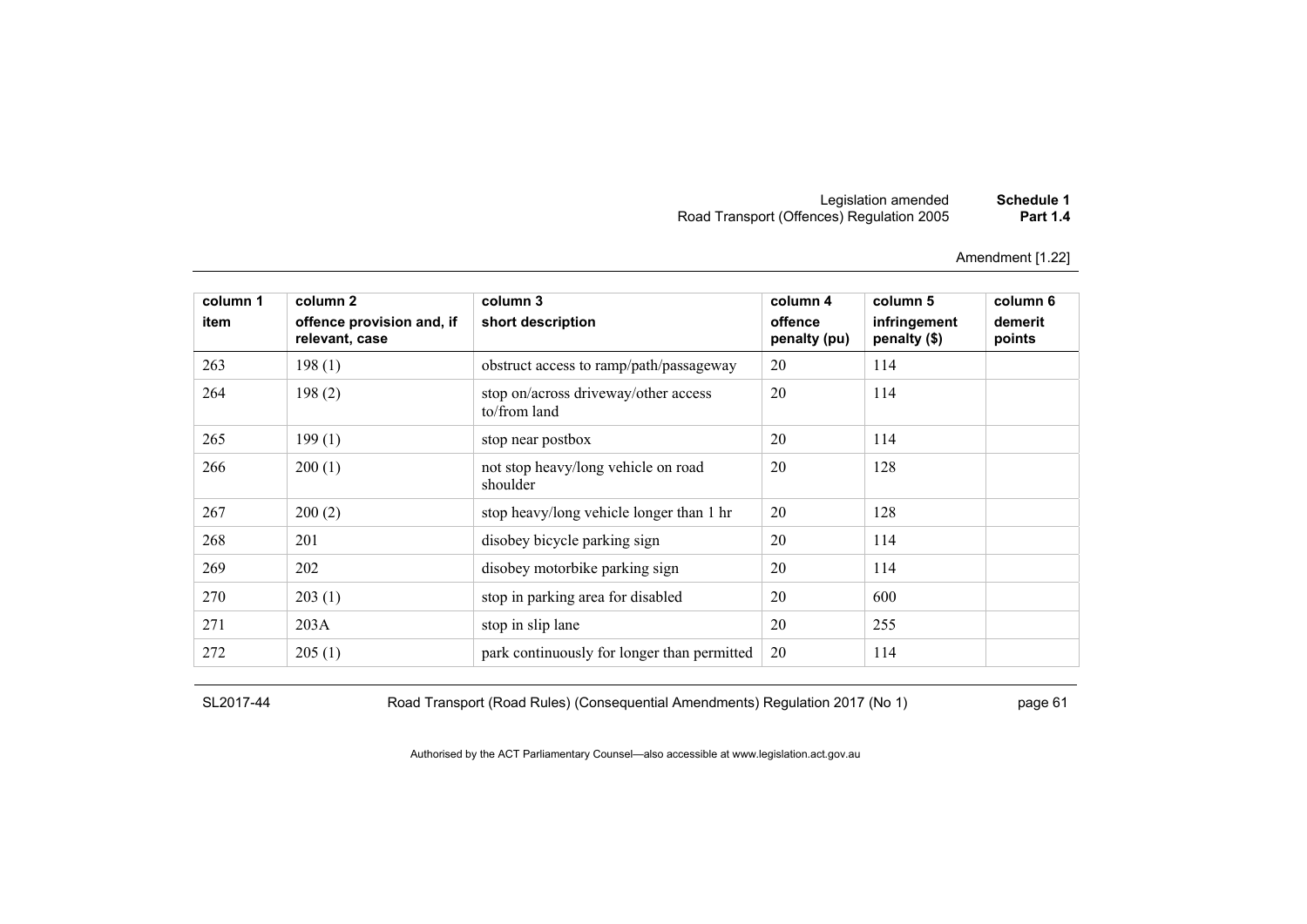| Schedule 1      | Legislation amended                       |
|-----------------|-------------------------------------------|
| <b>Part 1.4</b> | Road Transport (Offences) Regulation 2005 |

| column 1<br>item |           | column 2<br>offence provision and, if<br>relevant, case | column 3<br>short description                | column 4<br>offence<br>penalty (pu) | column 5<br>infringement<br>penalty (\$) | column 6<br>demerit<br>points |
|------------------|-----------|---------------------------------------------------------|----------------------------------------------|-------------------------------------|------------------------------------------|-------------------------------|
| 273              |           | 207(2)                                                  | not pay fee/obey instructions                | 20                                  |                                          |                               |
| 274              |           | 208(1)                                                  |                                              |                                     |                                          |                               |
| 274.1            | $\bullet$ | by contravening<br>208(2)                               | not parallel park in direction of travel     | 20                                  | 114                                      |                               |
| 274.2            | $\bullet$ | by contravening<br>208(3)                               | not parallel park near left                  | 20                                  | 114                                      |                               |
| 274.3            | $\bullet$ | by contravening<br>208(4)                               | not parallel park near road side             | 20                                  | 114                                      |                               |
| 274.4            | $\bullet$ | by contravening<br>208(5)                               | parallel park close to front/back of vehicle | 20                                  | 114                                      |                               |
| 274.5            | $\bullet$ | by contravening<br>208(6)                               | parallel park close to dividing line/strip   | 20                                  | 114                                      |                               |

page 62 Road Transport (Road Rules) (Consequential Amendments) Regulation 2017 (No 1) SL2017-44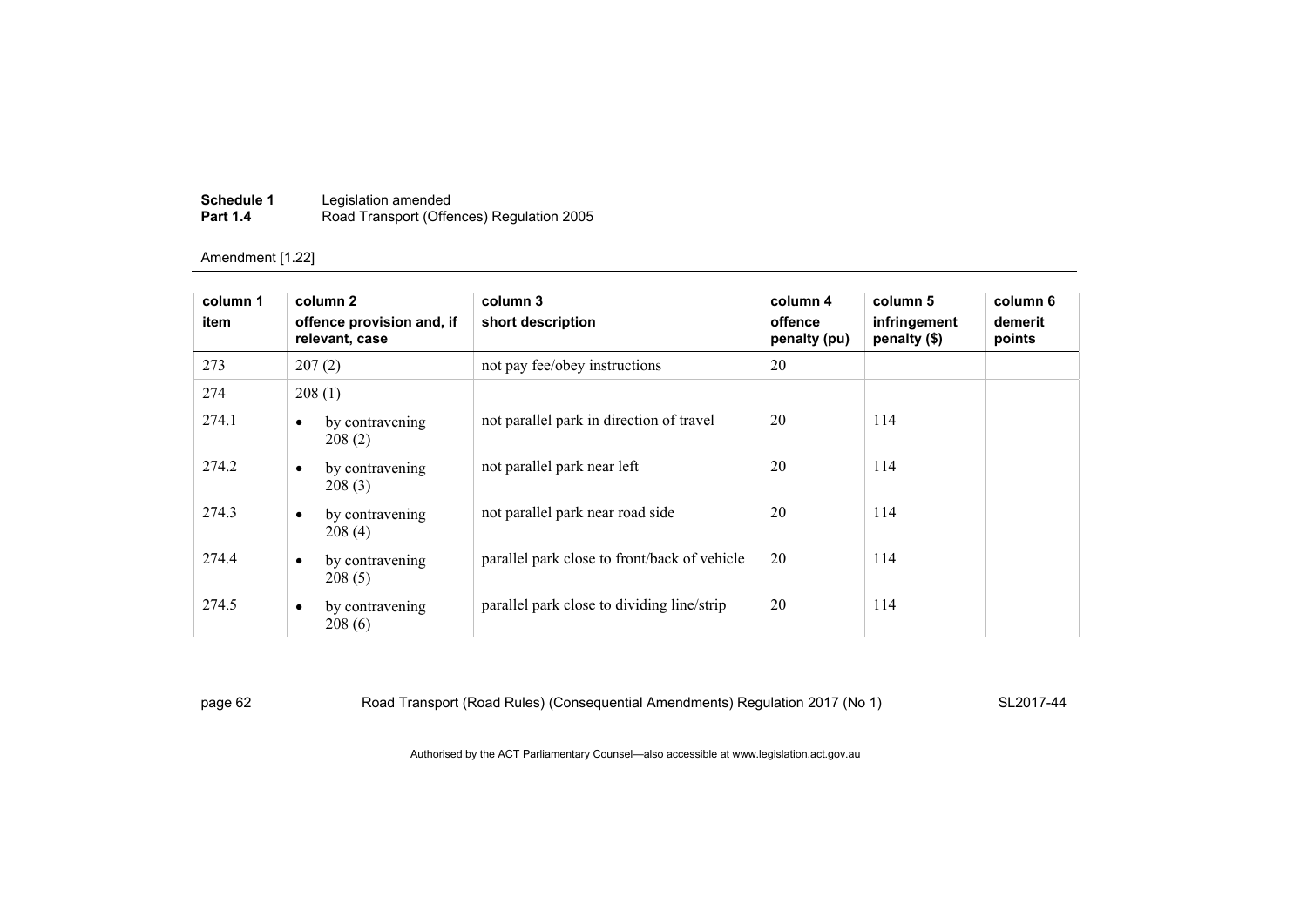| Schedule 1      | Legislation amended                       |
|-----------------|-------------------------------------------|
| <b>Part 1.4</b> | Road Transport (Offences) Regulation 2005 |

| column 1 | column 2                                    | column 3                                                                         | column 4                | column 5                     | column 6          |
|----------|---------------------------------------------|----------------------------------------------------------------------------------|-------------------------|------------------------------|-------------------|
| item     | offence provision and, if<br>relevant, case | short description                                                                | offence<br>penalty (pu) | infringement<br>penalty (\$) | demerit<br>points |
| 274.6    | by contravening<br>$\bullet$<br>208(7)      | parallel park close if no dividing line/strip                                    | 20                      | 114                          |                   |
| 274.7    | by contravening<br>$\bullet$<br>208(8)      | park so as to obstruct vehicles/pedestrians                                      | 20                      | 114                          |                   |
| 275      | 208A(1)                                     | parallel park in direction other than<br>direction of travel (road related area) | 20                      | 114                          |                   |
| 276      | 209(2)(a)                                   | not parallel park in direction of travel                                         | 20                      | 114                          |                   |
| 277      | 209(2)(b)                                   | not parallel park near centre of median<br>strip                                 | 20                      | 114                          |                   |
| 278      | 209(2)(c)                                   | parallel park close to front/back of vehicle                                     | 20                      | 114                          |                   |
| 279      | 210(1)                                      |                                                                                  |                         |                              |                   |
| 279.1    | by contravening<br>$\bullet$<br>210(2)(a)   | not park at specified angle                                                      | 20                      | 114                          |                   |

SL2017-44 Road Transport (Road Rules) (Consequential Amendments) Regulation 2017 (No 1) page 63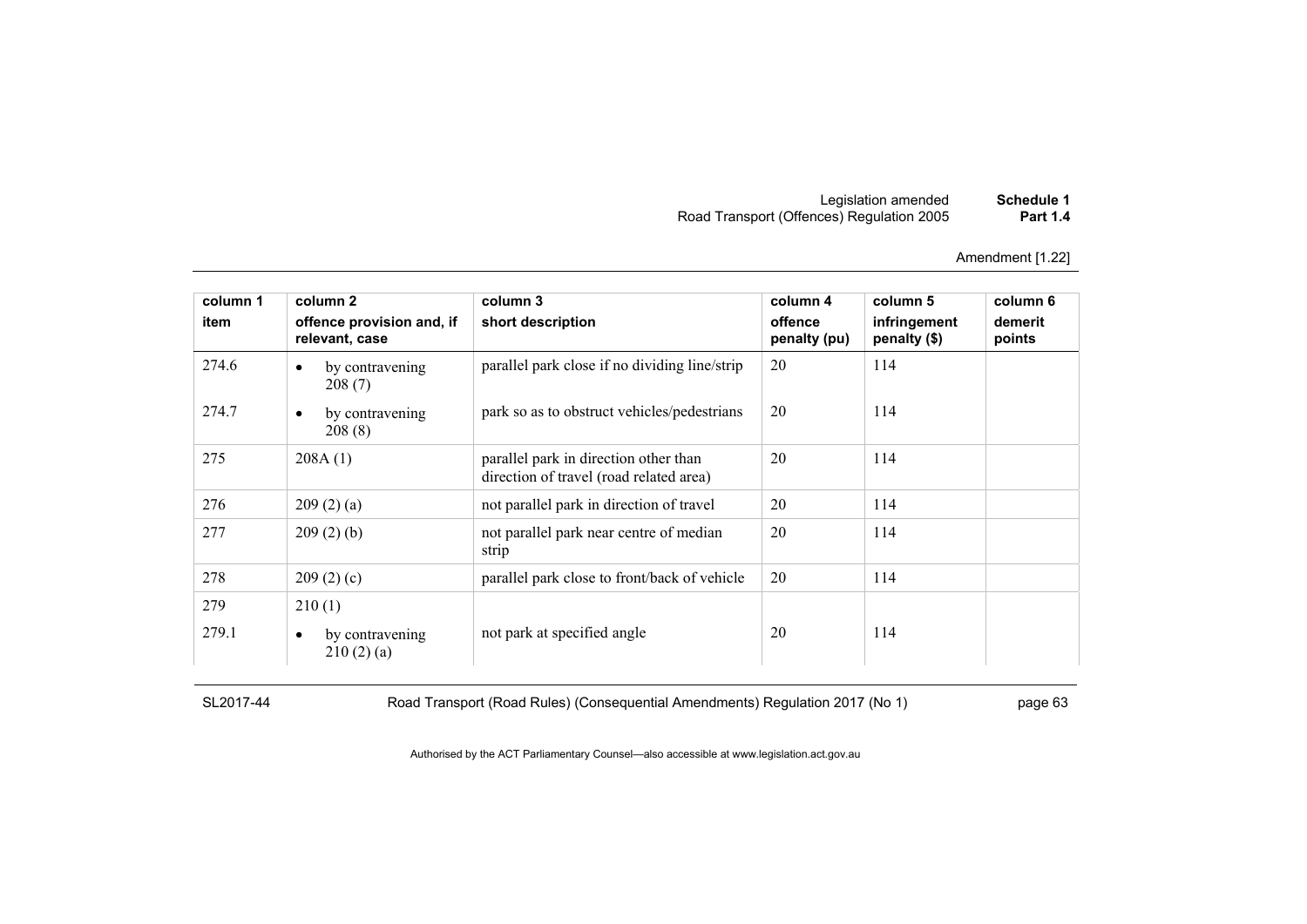| Schedule 1      | Legislation amended                       |
|-----------------|-------------------------------------------|
| <b>Part 1.4</b> | Road Transport (Offences) Regulation 2005 |

| column 1 |           | column 2                                    | column 3                                      | column 4                | column 5                     | column 6          |
|----------|-----------|---------------------------------------------|-----------------------------------------------|-------------------------|------------------------------|-------------------|
| item     |           | offence provision and, if<br>relevant, case | short description                             | offence<br>penalty (pu) | infringement<br>penalty (\$) | demerit<br>points |
| 279.2    | ٠         | by contravening<br>210(2)(b)                | not park rear out at specified angle          | 20                      | 114                          |                   |
| 279.3    | $\bullet$ | by contravening<br>210(2A)(a)               | not park at $45^{\circ}$ (no angle specified) | 20                      | 114                          |                   |
| 279.4    | $\bullet$ | by contravening<br>210(2A)(b)               | not park rear out at 45°                      | 20                      | 114                          |                   |
| 279.5    | $\bullet$ | by contravening<br>210(3)(a)                | not park at 90°                               | 20                      | 114                          |                   |
| 279.6    | $\bullet$ | by contravening<br>$210(3)$ (b) (i)         | not park rear in/front in at 90° as specified | 20                      | 114                          |                   |
| 279.7    | $\bullet$ | by contravening<br>210(4)(a)(i)             | not park rear in at specified angle           | 20                      | 114                          |                   |

page 64 Road Transport (Road Rules) (Consequential Amendments) Regulation 2017 (No 1) SL2017-44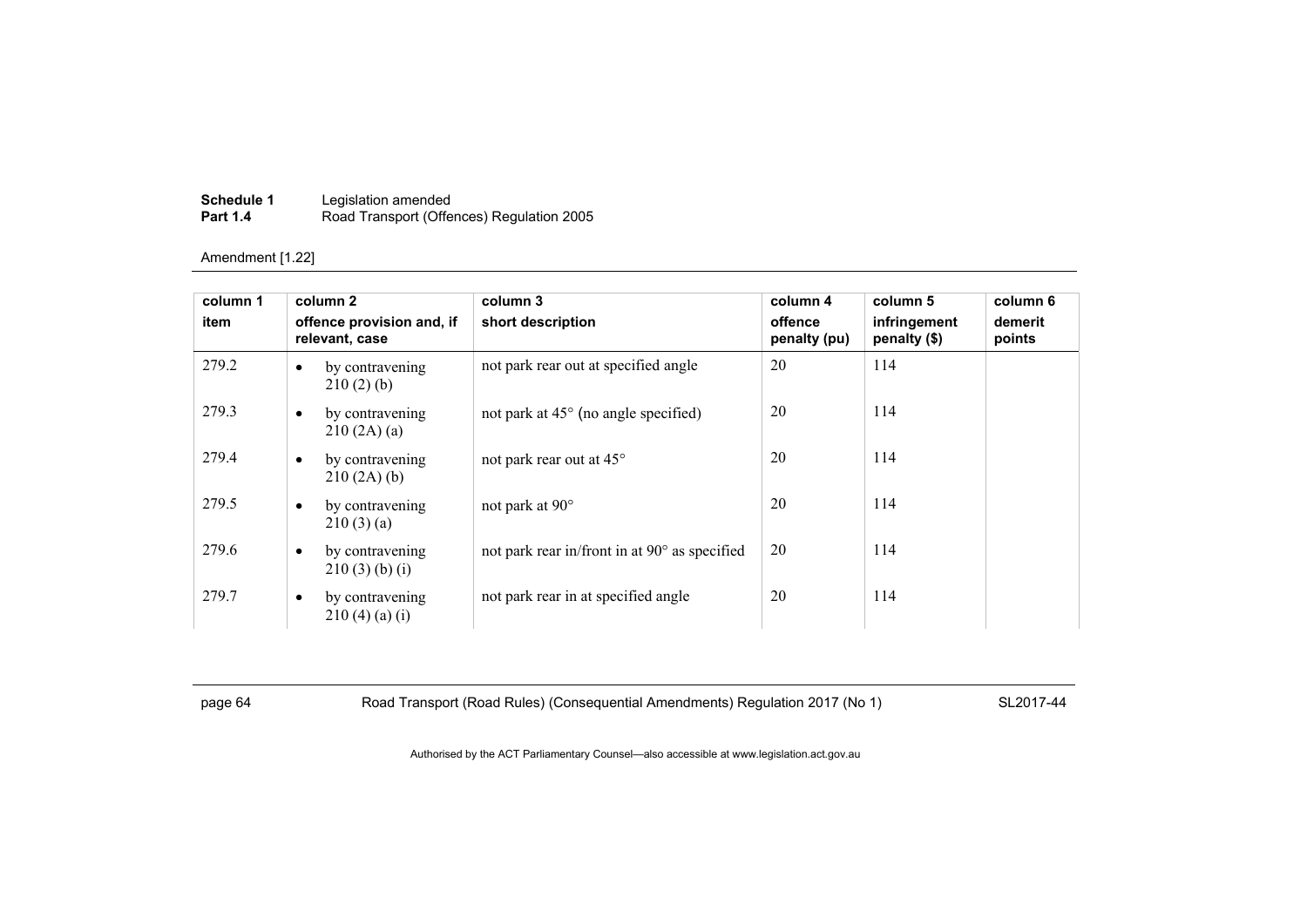# Legislation amended **Schedule 1** Road Transport (Offences) Regulation 2005 **Part 1.4**

Amendment [1.22]

| column 1<br>item | column 2<br>offence provision and, if<br>relevant, case | column 3<br>short description                             | column 4<br>offence<br>penalty (pu) | column 5<br>infringement<br>penalty $(\$)$ | column 6<br>demerit<br>points |
|------------------|---------------------------------------------------------|-----------------------------------------------------------|-------------------------------------|--------------------------------------------|-------------------------------|
| 279.8            | by contravening<br>$\bullet$<br>$210(4)$ (a) (ii)       | not park rear in at $45^{\circ}$ (no angle specified)     | 20                                  | 114                                        |                               |
| 280              | 211(2)                                                  | not park wholly within parking bay                        | 20                                  | 114                                        |                               |
| 281              | 211(3)                                                  | use more parking bays than necessary                      | 20                                  | 114                                        |                               |
| 282              | 212(1)                                                  | enter/leave median strip parking area<br>contrary to sign | 20                                  | 181                                        |                               |
| 283              | 212(2)                                                  | not enter/leave median strip parking area<br>forwards     | 20                                  | 181                                        |                               |
| 284              | 213(2)                                                  | not restrain vehicle properly                             | 20                                  | 193                                        |                               |
| 285              | 213(3)                                                  | leave engine on                                           | 20                                  | 193                                        |                               |
| 286              | 213(4)(a)                                               | not remove ignition key (no-one in vehicle)               | 20                                  | 193                                        |                               |

SL2017-44 Road Transport (Road Rules) (Consequential Amendments) Regulation 2017 (No 1) page 65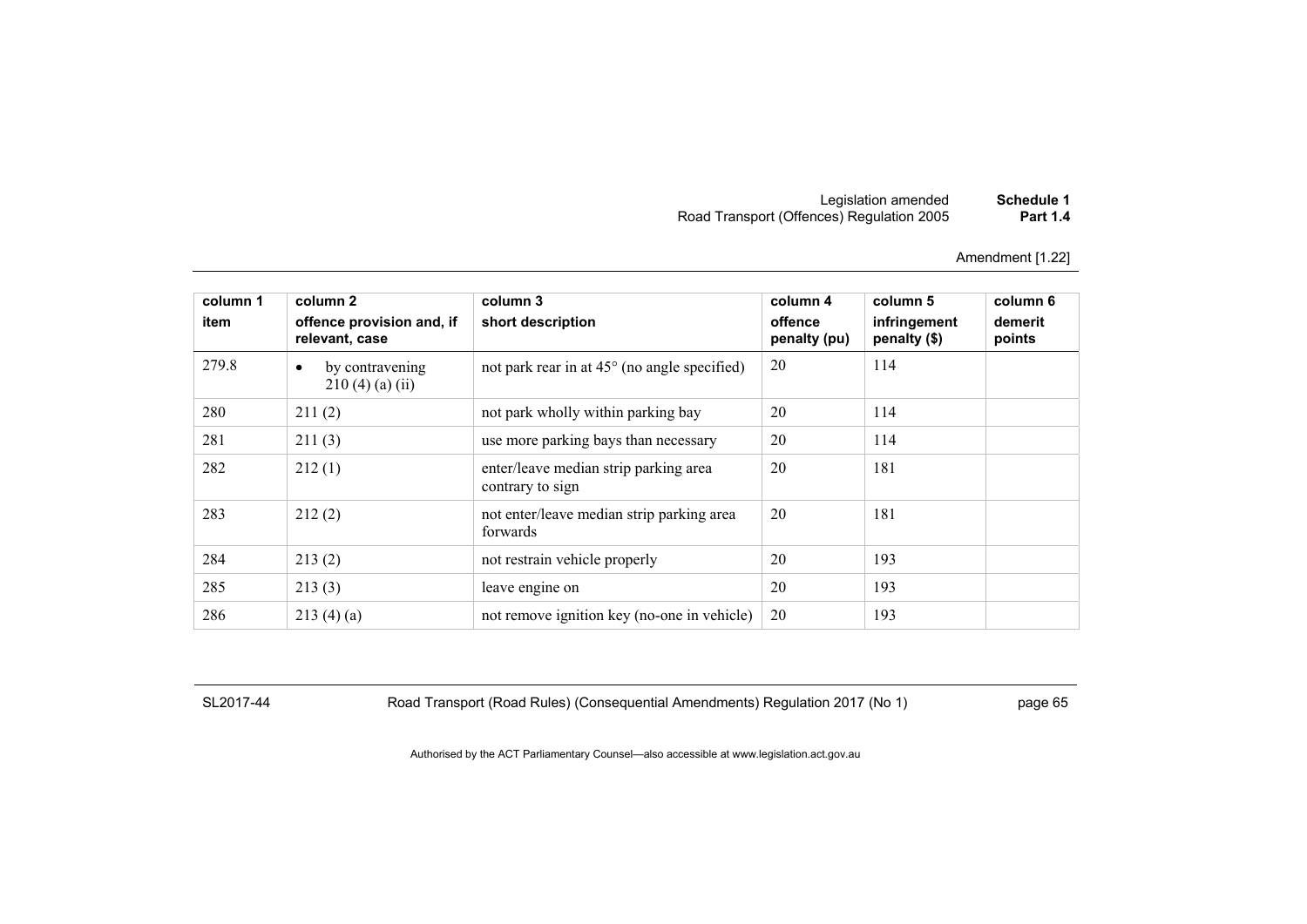| Schedule 1      | Legislation amended                       |
|-----------------|-------------------------------------------|
| <b>Part 1.4</b> | Road Transport (Offences) Regulation 2005 |

| column 1 | column 2                                    | column 3                                                                            | column 4                | column 5                     | column 6          |
|----------|---------------------------------------------|-------------------------------------------------------------------------------------|-------------------------|------------------------------|-------------------|
| item     | offence provision and, if<br>relevant, case | short description                                                                   | offence<br>penalty (pu) | infringement<br>penalty (\$) | demerit<br>points |
| 287      | 213(4)(b)                                   | not remove ignition key (only child in<br>vehicle)                                  | 20                      | 193                          |                   |
| 288      | 213A(1)                                     | park outside metered space                                                          | 20                      | 114                          |                   |
| 289      | 213A(2)                                     | park in occupied metered space                                                      | 20                      | 114                          |                   |
| 290      | 213A(4)                                     | park not completely in metered space                                                | 20                      | 114                          |                   |
| 291      | 213B(1)                                     | park motorbike in metered space with more<br>than 2 other motorbikes                | 20                      | 114                          |                   |
| 292      | 213B(2)                                     | park motorbike in metered space blocking<br>other motorbike's path out of the space | 20                      | 114                          |                   |
| 293      | 213C(1)                                     | park without paying meter fee                                                       | 20                      | 114                          |                   |
| 294      | 213D(1)                                     | park after meter expired                                                            | 20                      | 114                          |                   |
| 295      | 213D(2)                                     | park for longer than allowed by meter signs                                         | 20                      | 114                          |                   |

page 66 Road Transport (Road Rules) (Consequential Amendments) Regulation 2017 (No 1) SL2017-44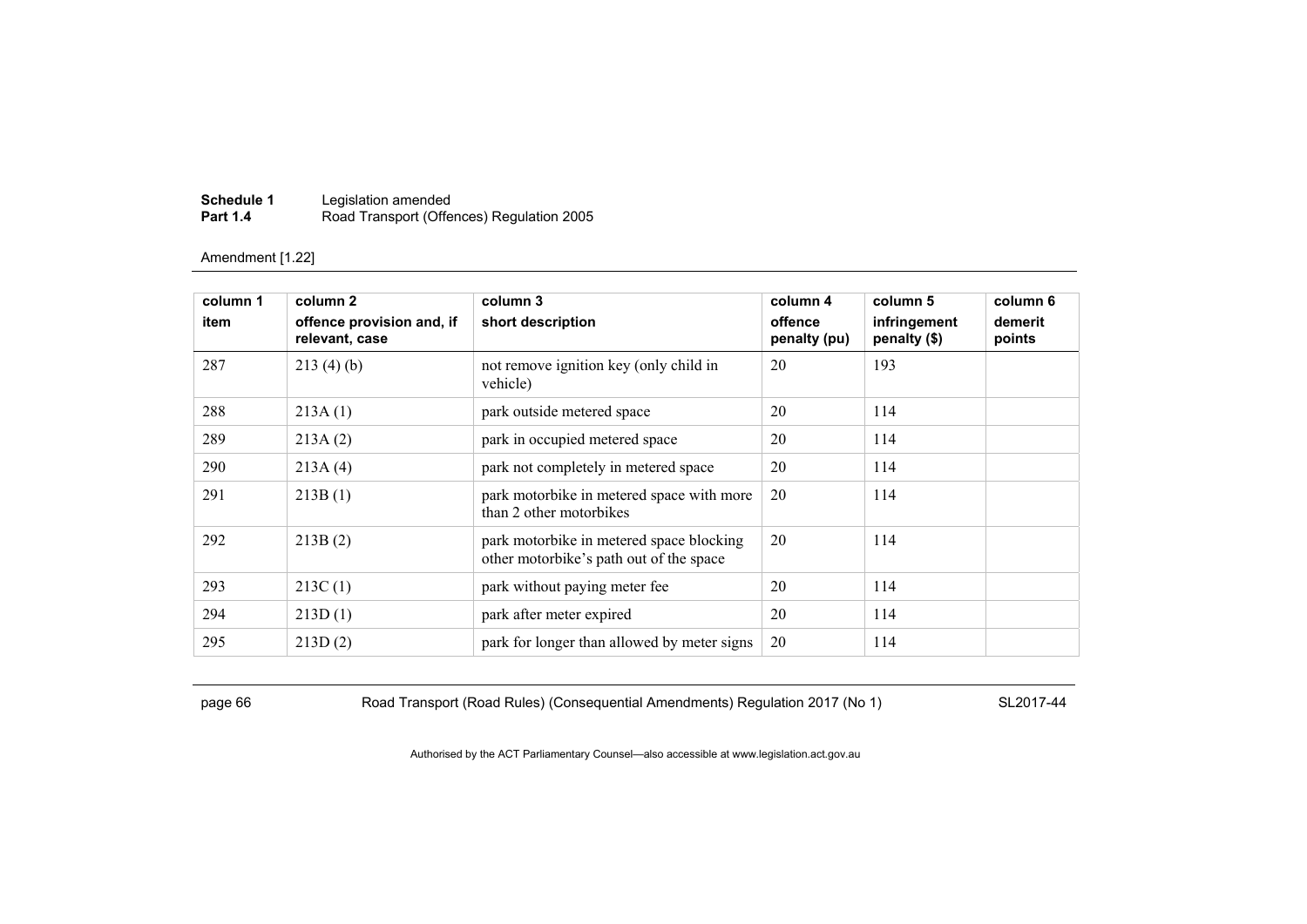# Legislation amended **Schedule 1** Road Transport (Offences) Regulation 2005 **Part 1.4**

Amendment [1.22]

| column 1 | column 2                                    | column 3                                                                           | column 4                | column 5                     | column 6          |
|----------|---------------------------------------------|------------------------------------------------------------------------------------|-------------------------|------------------------------|-------------------|
| item     | offence provision and, if<br>relevant, case | short description                                                                  | offence<br>penalty (pu) | infringement<br>penalty (\$) | demerit<br>points |
| 296      | 213F(2)                                     | park in closed metered space                                                       | 20                      | 114                          |                   |
| 297      | 213G(a)                                     | insert prohibited thing into parking meter                                         | 20                      | 181                          |                   |
| 298      | 213G(b)                                     | attach anything to parking meter                                                   | 20                      | 181                          |                   |
| 299      | 213H(a)                                     | interfere with parking meter                                                       | 20                      | 660                          |                   |
| 300      | 213H(b)                                     | fraudulently operate parking meter                                                 | 20                      |                              |                   |
| 301      | 213I(1)                                     | park outside ticket space                                                          | 20                      | 114                          |                   |
| 302      | 213I(3)                                     | park in occupied ticket space                                                      | 20                      | 114                          |                   |
| 303      | 213I(5)                                     | park not completely in ticket space                                                | 20                      | 114                          |                   |
| 304      | 213J(1)                                     | park motorbike in ticket space with more<br>than 2 other motorbikes                | 20                      | 114                          |                   |
| 305      | 213J(2)                                     | park motorbike in ticket space blocking<br>other motorbike's path out of the space | 20                      | 114                          |                   |

SL2017-44 Road Transport (Road Rules) (Consequential Amendments) Regulation 2017 (No 1) page 67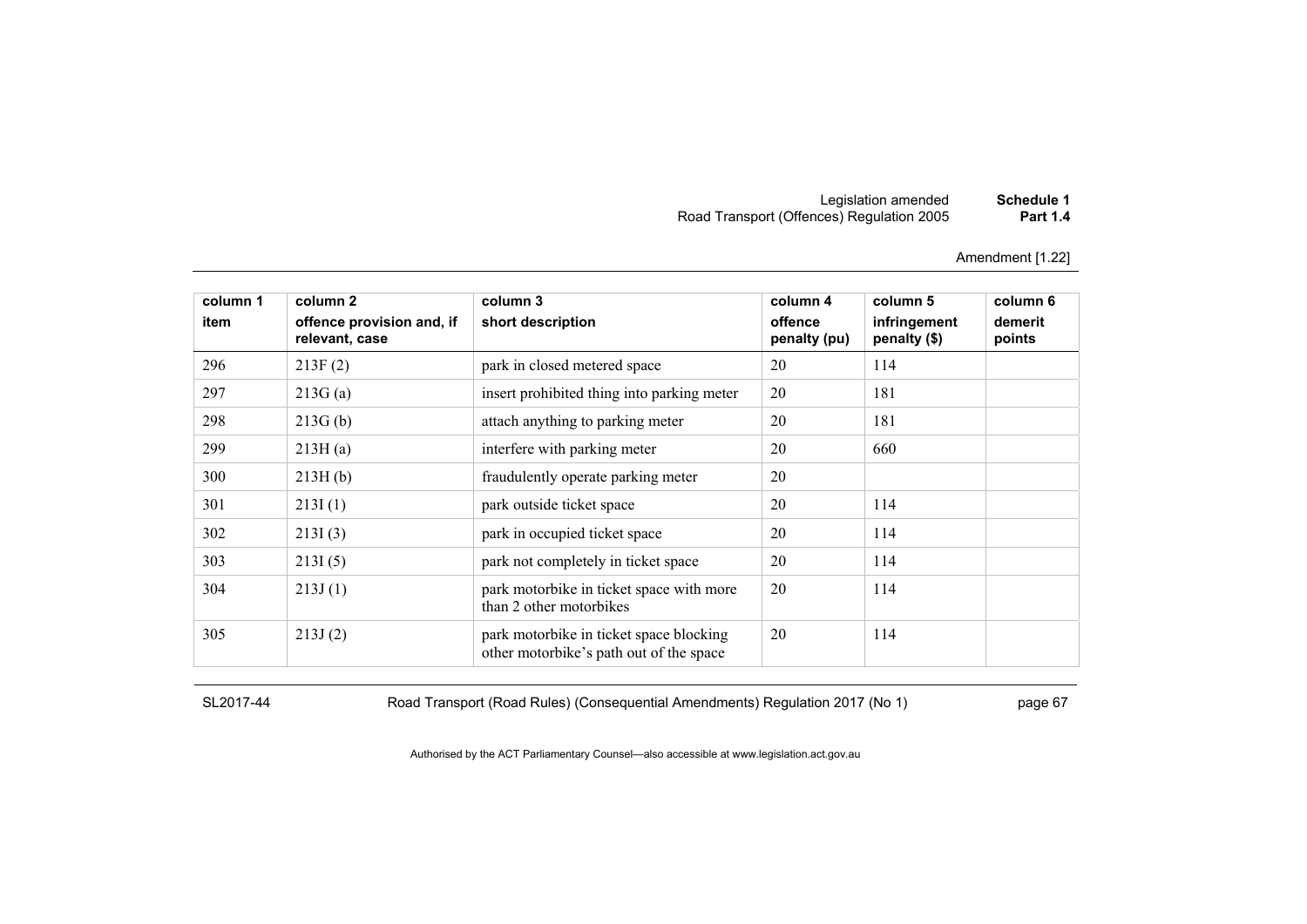| Schedule 1      | Legislation amended                       |
|-----------------|-------------------------------------------|
| <b>Part 1.4</b> | Road Transport (Offences) Regulation 2005 |

| column 1 | column 2                                    | column 3                                                                       | column 4                | column 5                     | column 6          |
|----------|---------------------------------------------|--------------------------------------------------------------------------------|-------------------------|------------------------------|-------------------|
| item     | offence provision and, if<br>relevant, case | short description                                                              | offence<br>penalty (pu) | infringement<br>penalty (\$) | demerit<br>points |
| 306      | 213K(1)                                     | park without current/current equivalent<br>ticket displayed/properly displayed | 20                      | 114                          |                   |
| 307      | 213M(1)                                     | park after ticket expired                                                      | 20                      | 114                          |                   |
| 308      | 213M(2)                                     | park after e-payment period ends                                               | 20                      | 114                          |                   |
| 309      | 213M(3)                                     | park for longer than allowed by ticket sign                                    | 20                      | 114                          |                   |
| 310      | 213O(3)                                     | park in closed ticket area/space                                               | 20                      | 114                          |                   |
| 311      | 213P(2)(a)                                  | display thing falsely resembling parking<br>ticket                             | 20                      | 600                          |                   |
| 312      | $213P(2)$ (b)                               | display changed/damaged/defaced parking<br>ticket                              | 20                      | 600                          |                   |
| 313      | 213Q(a)                                     | insert prohibited thing into ticket machine                                    | 20                      | 660                          |                   |
| 314      | 213Q(b)                                     | attach anything to ticket machine                                              | 20                      | 181                          |                   |

page 68 Road Transport (Road Rules) (Consequential Amendments) Regulation 2017 (No 1) SL2017-44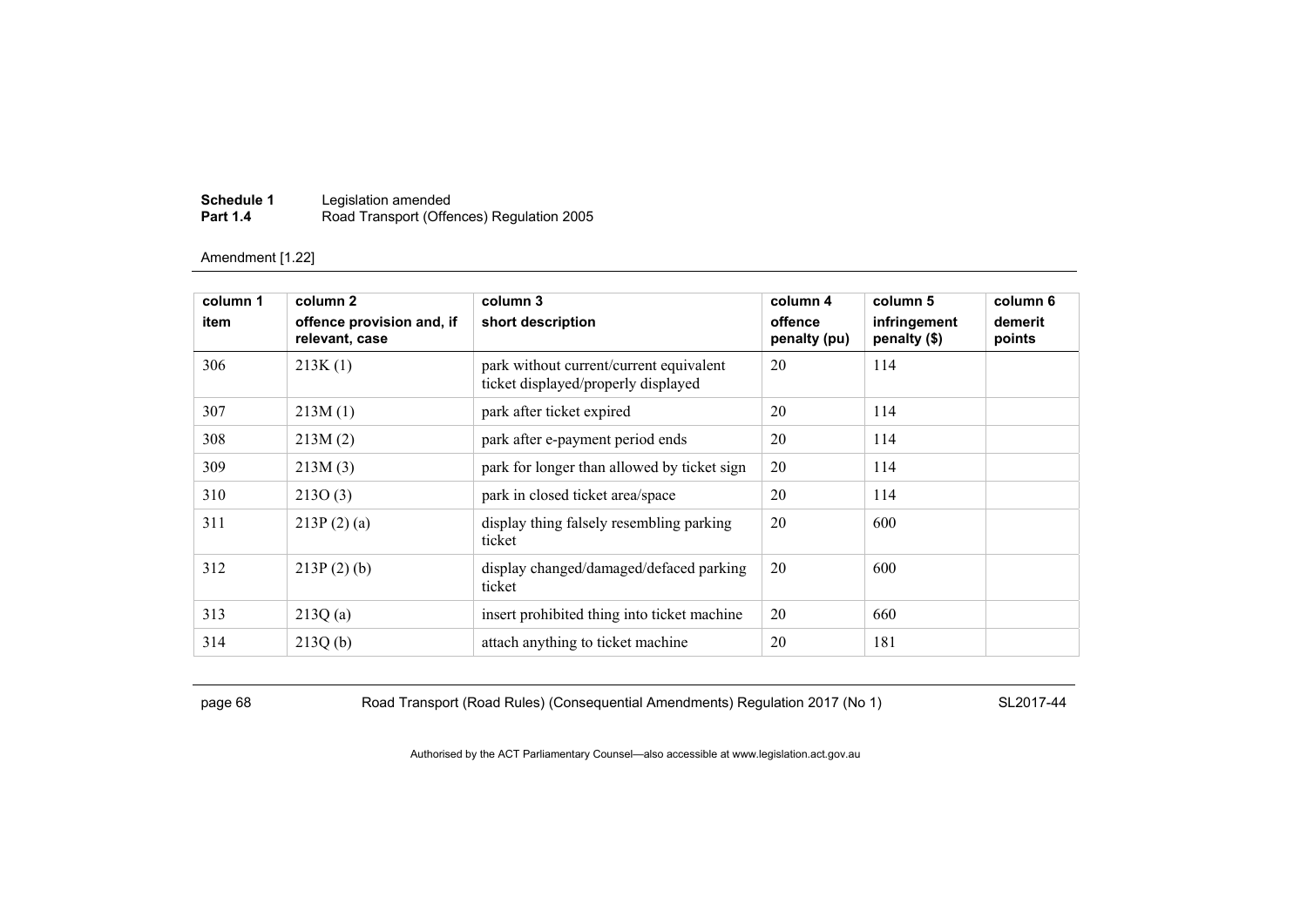| Schedule 1      | Legislation amended                       |
|-----------------|-------------------------------------------|
| <b>Part 1.4</b> | Road Transport (Offences) Regulation 2005 |

| column 1<br>item | column 2<br>offence provision and, if<br>relevant, case | column 3<br>short description                                       | column 4<br>offence<br>penalty (pu) | column 5<br>infringement<br>penalty (\$) | column 6<br>demerit<br>points |
|------------------|---------------------------------------------------------|---------------------------------------------------------------------|-------------------------------------|------------------------------------------|-------------------------------|
| 315              | 213R(a)                                                 | interfere with ticket machine                                       | 20                                  | 660                                      |                               |
| 316              | 213R(b)                                                 | fraudulently operate ticket machine                                 | 20                                  |                                          |                               |
| 317              | 213S                                                    | interfere with parking ticket                                       | 20                                  |                                          |                               |
| 318              | 213T(1)                                                 | display parking permit without being<br>entitled                    | 20                                  |                                          |                               |
| 319              | 213T(2)                                                 | display mobility parking scheme authority<br>without being entitled | 20                                  |                                          |                               |
| 320              | 213U                                                    | interfere with parking permit/mobility<br>parking scheme authority  | 20                                  |                                          |                               |
| 321              | 215(1)(a)                                               | head/tail/number plate light/lights not<br>on/visible               | 20                                  | 193                                      | $1$ (NS)                      |
| 322              | 215(1)(b)                                               | clearance/side marker lights not on/visible                         | 20                                  | 193                                      | $1$ (NS)                      |

SL2017-44 Road Transport (Road Rules) (Consequential Amendments) Regulation 2017 (No 1) page 69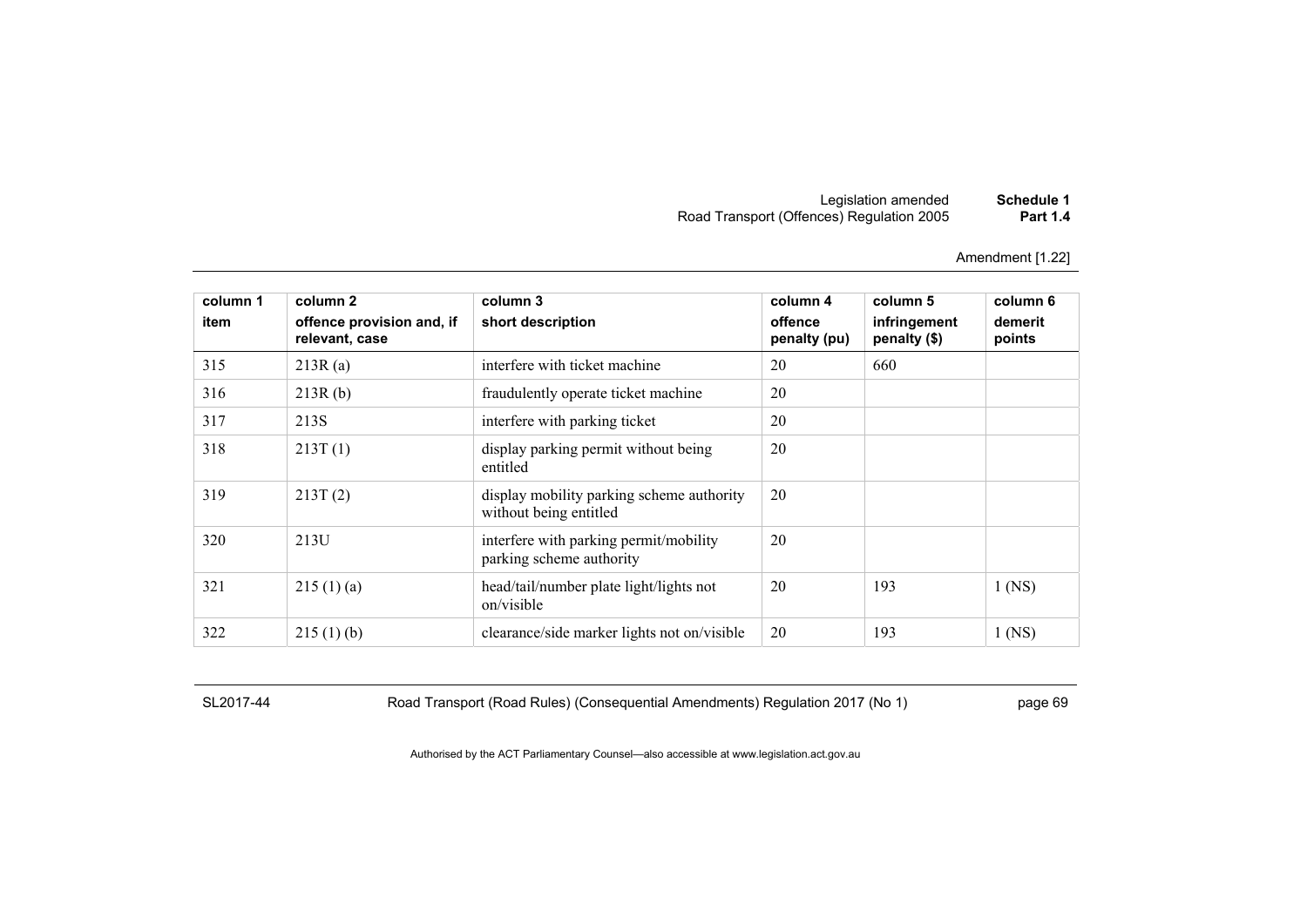| Schedule 1      | Legislation amended                       |
|-----------------|-------------------------------------------|
| <b>Part 1.4</b> | Road Transport (Offences) Regulation 2005 |

| column 1<br>item | column 2<br>offence provision and, if<br>relevant, case | column 3<br>short description                                 | column 4<br>offence<br>penalty (pu) | column 5<br>infringement<br>penalty (\$) | column 6<br>demerit<br>points |
|------------------|---------------------------------------------------------|---------------------------------------------------------------|-------------------------------------|------------------------------------------|-------------------------------|
| 323              | 216(1)(a)                                               | tail/rear lights not on/visible (towing from<br>front)        | 20                                  | 193                                      | $1$ (NS)                      |
| 324              | 216(1)(b)                                               | rear lights not on/visible (towing from rear)                 | 20                                  | 193                                      | $1$ (NS)                      |
| 325              | 217(1)                                                  | use front or rear fog light when not<br>permitted             | 20                                  | 193                                      |                               |
| 326              | 218(1)(a)                                               | use/allow use of high-beam on vehicle in<br>front             | 20                                  | 193                                      | $1$ (NS)                      |
| 327              | 218(1)(b)                                               | use/allow use of high-beam on oncoming<br>vehicle             | 20                                  | 193                                      | $1$ (NS)                      |
| 328              | 219                                                     | use/allow use of light on/in vehicle<br>likely/to dazzle      | 20                                  | 193                                      | $1$ (NS)                      |
| 329              | 220(1)(a)                                               | clearance/side marker lights not on/visible<br>(wide vehicle) | 20                                  | 193                                      |                               |

page 70 Road Transport (Road Rules) (Consequential Amendments) Regulation 2017 (No 1) SL2017-44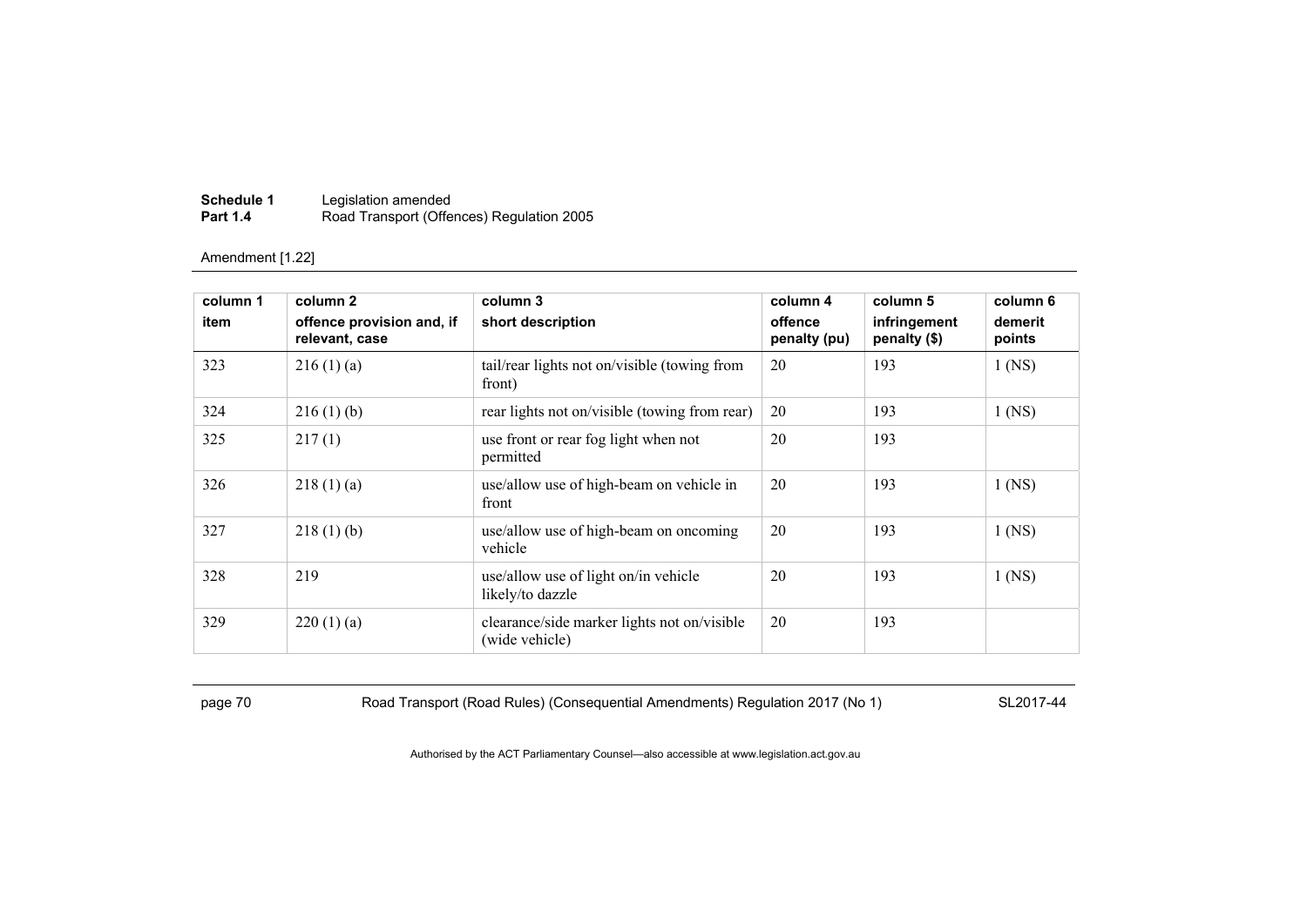Amendment [1.22]

| column 1<br>item | column 2<br>offence provision and, if<br>relevant, case | column 3<br>short description                                                                                      | column 4<br>offence<br>penalty (pu) | column 5<br>infringement<br>penalty (\$) | column 6<br>demerit<br>points |
|------------------|---------------------------------------------------------|--------------------------------------------------------------------------------------------------------------------|-------------------------------------|------------------------------------------|-------------------------------|
| 330              | 220(1)(b)                                               | parking lights not on/visible (not wide)<br>vehicle)                                                               | 20                                  | 193                                      |                               |
| 331              | 221(1)                                                  | use/allow use of hazard warning lights<br>when not permitted                                                       | 20                                  | 193                                      |                               |
| 332              | 222(2)                                                  | not use bus warning lights when children<br>getting on/off                                                         | 20                                  | 273                                      |                               |
| 333              | 222A(1)                                                 | unlawful operation of spotlight/searchlight                                                                        | 20                                  | 193                                      |                               |
| 334              | 222A(2)(a)                                              | unlawful operation of additional headlight<br>in built-up area                                                     | 20                                  | 193                                      |                               |
| 335              | 222A(2)(b)(i)                                           | unlawful operation of additional headlight<br>$\leq$ 200 $\text{m}$ behind vehicle travelling in same<br>direction | 20                                  | 193                                      |                               |

SL2017-44 Road Transport (Road Rules) (Consequential Amendments) Regulation 2017 (No 1) page 71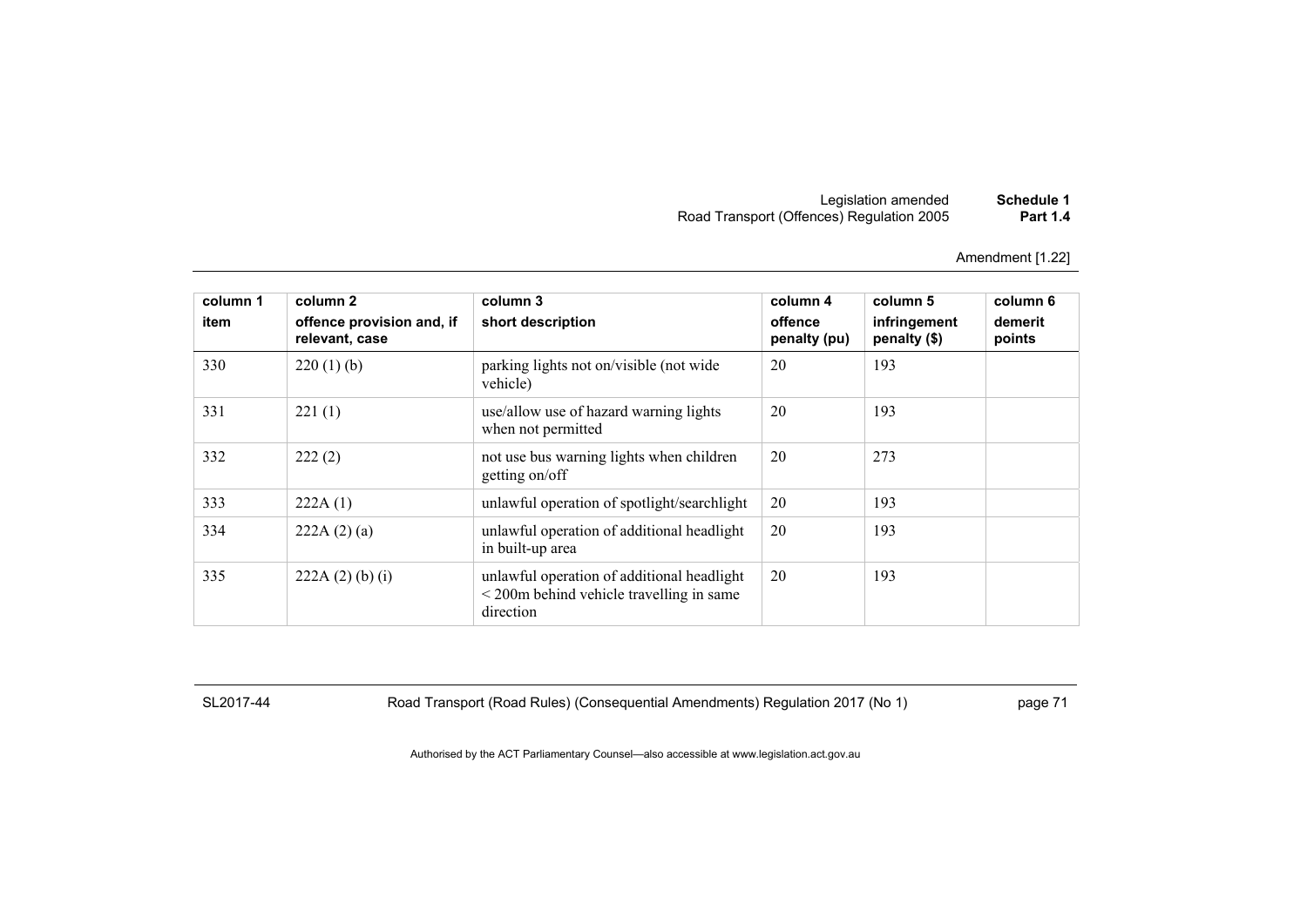| Schedule 1      | Legislation amended                       |
|-----------------|-------------------------------------------|
| <b>Part 1.4</b> | Road Transport (Offences) Regulation 2005 |

| column 1<br>item | column 2<br>offence provision and, if<br>relevant, case | column 3<br>short description                                                   |    | column 5<br>infringement<br>penalty (\$) | column 6<br>demerit<br>points |
|------------------|---------------------------------------------------------|---------------------------------------------------------------------------------|----|------------------------------------------|-------------------------------|
| 336              | $222A(2)$ (b) (ii)                                      | unlawful operation of additional headlight<br>$\leq$ 200m from oncoming vehicle | 20 | 193                                      |                               |
| 337              | 222B                                                    | unlawfully display do not overtake turning<br>vehicle sign                      | 20 | 279                                      |                               |
| 338              | 223(a)                                                  | animal-drawn vehicle—white light not<br>fitted/visible                          | 20 | 146                                      |                               |
| 339              | 223(b)                                                  | animal-drawn vehicle—red light not<br>fitted/visible                            | 20 | 146                                      |                               |
| 340              | 223 (c) (i)                                             | animal-drawn vehicle—reflector not<br>fitted/over 1.5m                          | 20 | 146                                      |                               |
| 341              | $223$ (c) (ii)                                          | animal-drawn vehicle—reflector not<br>fitted/visible                            | 20 | 146                                      |                               |

page 72 Road Transport (Road Rules) (Consequential Amendments) Regulation 2017 (No 1) SL2017-44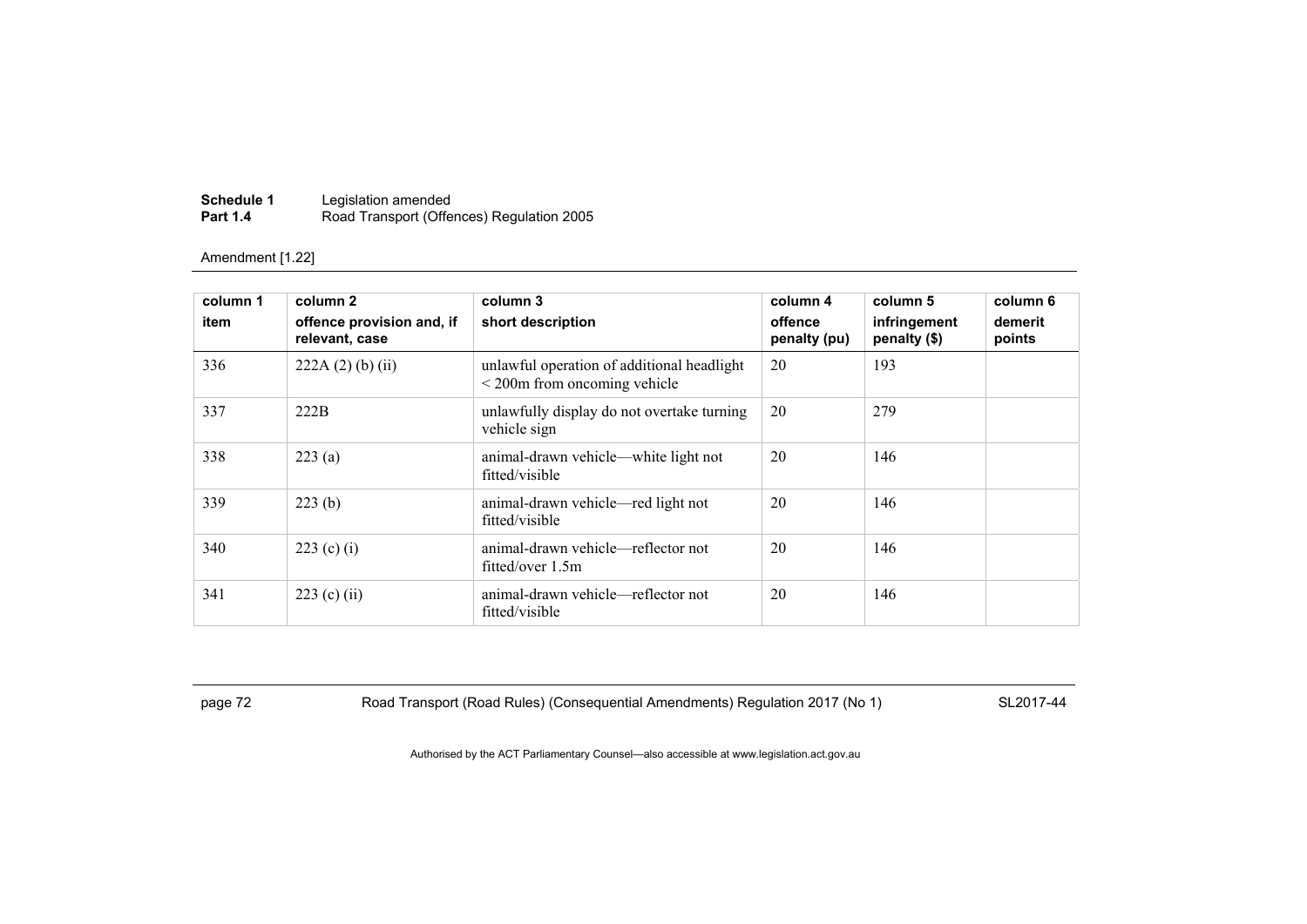Amendment [1.22]

| column 1<br>item | column 2<br>offence provision and, if<br>relevant, case | column 3<br>short description                                                                                                                      | column 4<br>offence<br>penalty (pu) | column 5<br>infringement<br>penalty (\$) | column 6<br>demerit<br>points |
|------------------|---------------------------------------------------------|----------------------------------------------------------------------------------------------------------------------------------------------------|-------------------------------------|------------------------------------------|-------------------------------|
| 342              | 224                                                     | use/allow use of horn/similar warning<br>device unnecessarily                                                                                      | 20                                  | 235                                      |                               |
| 343              | 226(1)                                                  | drive heavy vehicle without portable<br>warning triangles                                                                                          | 20                                  | 193                                      |                               |
| 344              | 226(2)                                                  | not produce portable warning triangles for<br>inspection                                                                                           | 20                                  | 193                                      |                               |
| 345              | 227(2)                                                  |                                                                                                                                                    |                                     |                                          |                               |
| 345.1            | by contravening<br>٠<br>227(4)(a)                       | warning triangle not 200-250m behind<br>stopped vehicle/fallen load—speed limit<br>equal to/exceeds 80km/h—visibility of<br>vehicle less than 300m | 20                                  | 193                                      |                               |

SL2017-44 Road Transport (Road Rules) (Consequential Amendments) Regulation 2017 (No 1) page 73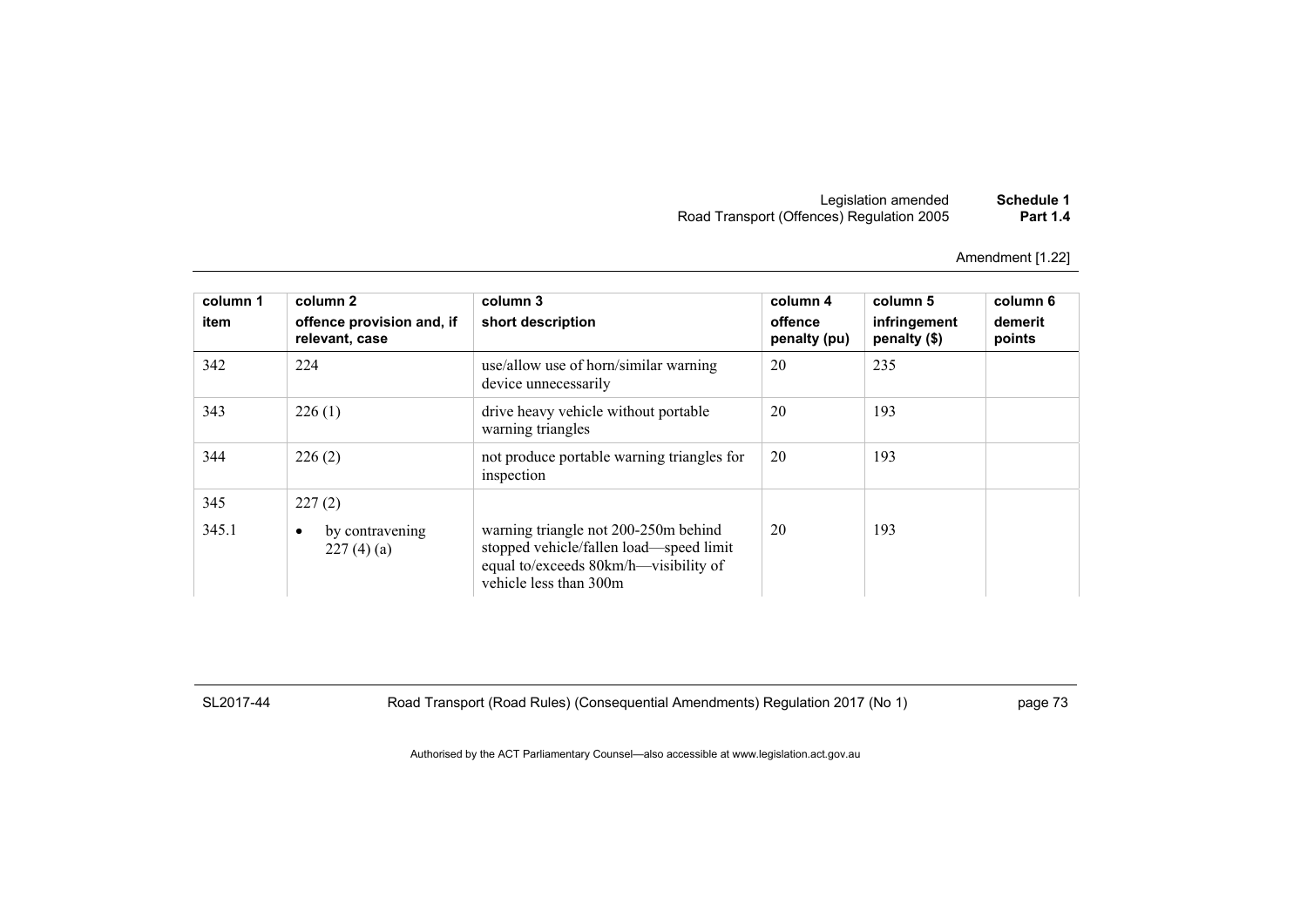| Schedule 1      | Legislation amended                       |
|-----------------|-------------------------------------------|
| <b>Part 1.4</b> | Road Transport (Offences) Regulation 2005 |

| column 1 | column 2                                    | column 3                                                                                                                                                | column 4                | column 5                     | column 6          |
|----------|---------------------------------------------|---------------------------------------------------------------------------------------------------------------------------------------------------------|-------------------------|------------------------------|-------------------|
| item     | offence provision and, if<br>relevant, case | short description                                                                                                                                       | offence<br>penalty (pu) | infringement<br>penalty (\$) | demerit<br>points |
| 345.2    | by contravening<br>$\bullet$<br>227(4)(b)   | second warning triangle not behind stopped<br>vehicle/fallen load—speed limit equal<br>to/exceeds 80km/h—visibility of vehicle<br>less than 300m        | 20                      | 193                          |                   |
| 345.3    | by contravening<br>$\bullet$<br>227(4)(c)   | warning triangle not 200-250m in front of<br>stopped vehicle/fallen load—speed limit<br>equal to/exceeds 80km/h—visibility of<br>vehicle less than 300m | 20                      | 193                          |                   |
| 345.4    | by contravening<br>$\bullet$<br>227(4)(d)   | warning triangle not beside stopped<br>vehicle/fallen load—speed limit equal<br>to/exceeds 80km/h—visibility of vehicle<br>less than 300m               | 20                      | 193                          |                   |
| 346      | 227(3)                                      |                                                                                                                                                         |                         |                              |                   |

page 74 Road Transport (Road Rules) (Consequential Amendments) Regulation 2017 (No 1) SL2017-44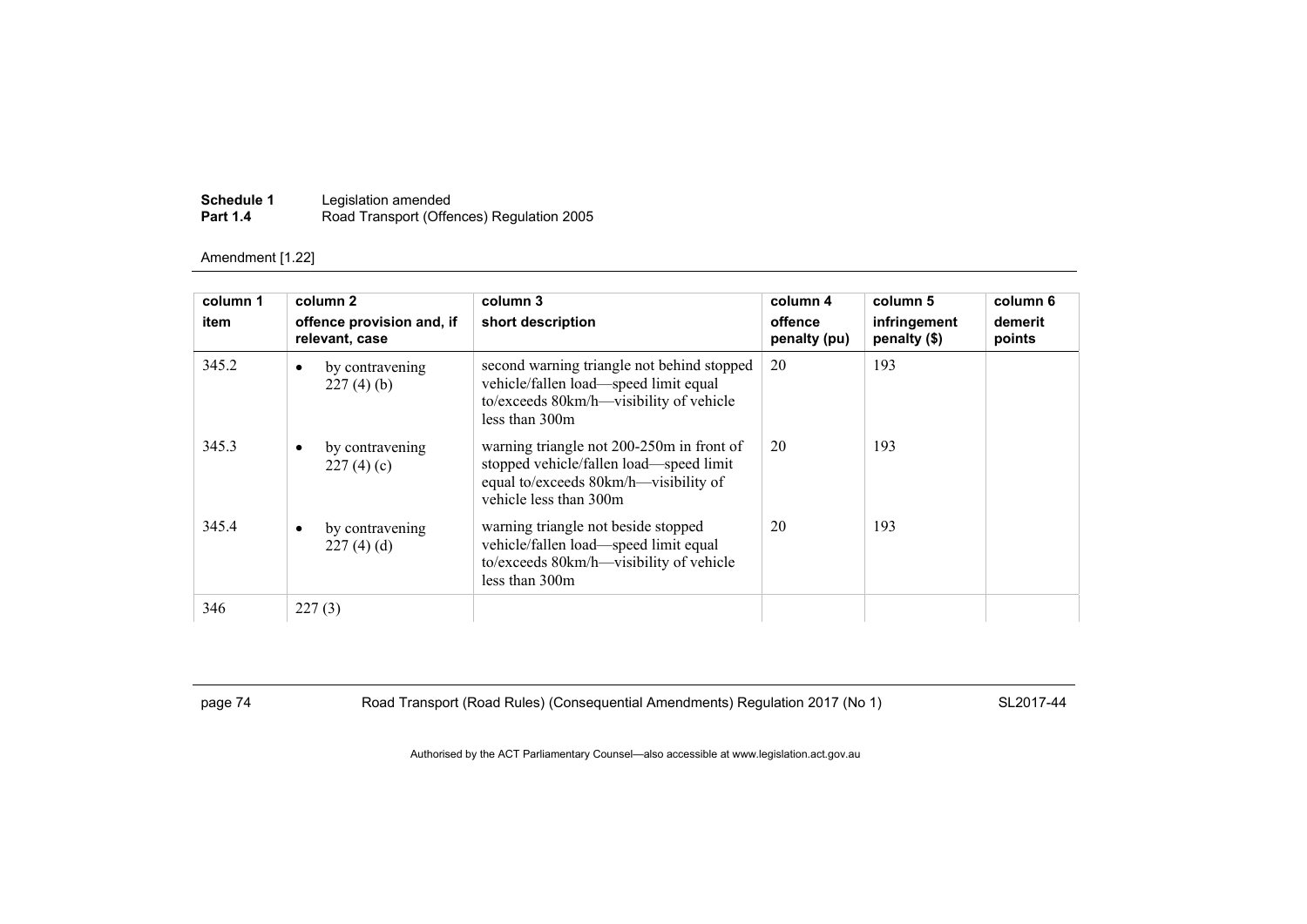| Legislation amended                       | Schedule 1      |
|-------------------------------------------|-----------------|
| Road Transport (Offences) Regulation 2005 | <b>Part 1.4</b> |

| column 1<br>item | column 2<br>offence provision and, if<br>relevant, case |                                 | column 3<br>short description                                                                                                                     | column 4<br>offence<br>penalty (pu) | column 5<br>infringement<br>penalty (\$) | column 6<br>demerit<br>points |
|------------------|---------------------------------------------------------|---------------------------------|---------------------------------------------------------------------------------------------------------------------------------------------------|-------------------------------------|------------------------------------------|-------------------------------|
| 346.1            | $\bullet$                                               | by contravening<br>227(5)(a)    | warning triangle not 50-150m behind<br>stopped vehicle/fallen load—speed limit<br>less than 80km/h—visibility of vehicle less<br>than $200m$      | 20                                  | 193                                      |                               |
| 346.2            | $\bullet$                                               | by contravening<br>$227(5)$ (b) | second warning triangle not behind stopped<br>vehicle/fallen load—speed limit less than<br>80km/h—visibility of vehicle less than<br>200m         | 20                                  | 193                                      |                               |
| 346.3            | $\bullet$                                               | by contravening<br>227(5)(c)    | warning triangle not 50-150m in front of<br>stopped vehicle/fallen load—speed limit<br>less than 80km/h—visibility of vehicle less<br>than $200m$ | 20                                  | 193                                      |                               |

SL2017-44 Road Transport (Road Rules) (Consequential Amendments) Regulation 2017 (No 1) page 75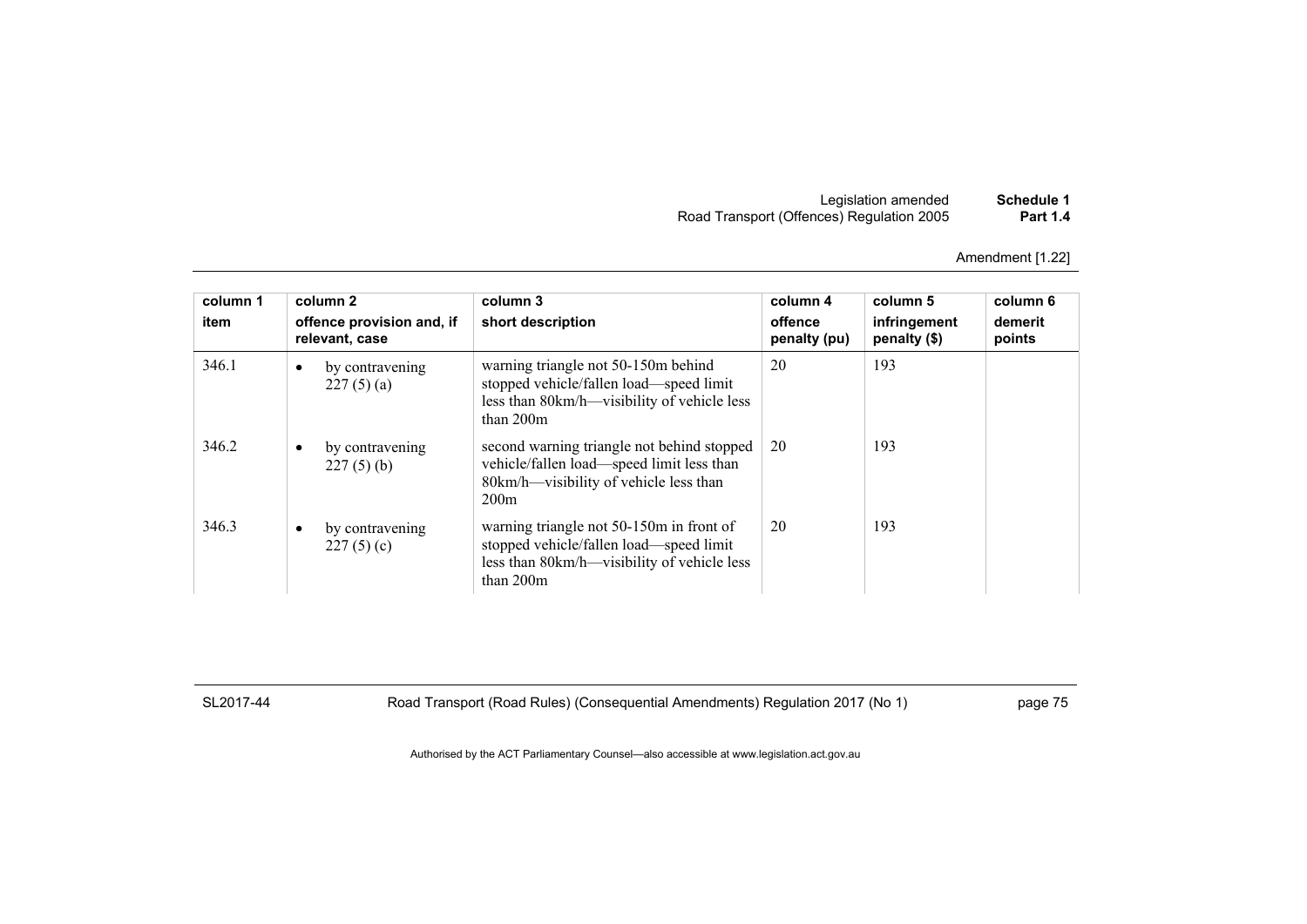| Schedule 1      | Legislation amended                       |
|-----------------|-------------------------------------------|
| <b>Part 1.4</b> | Road Transport (Offences) Regulation 2005 |

| column 1 | column 2                                    | column 3                                                                                                                           | column 4                | column 5                     | column 6          |
|----------|---------------------------------------------|------------------------------------------------------------------------------------------------------------------------------------|-------------------------|------------------------------|-------------------|
| item     | offence provision and, if<br>relevant, case | short description                                                                                                                  | offence<br>penalty (pu) | infringement<br>penalty (\$) | demerit<br>points |
| 346.4    | by contravening<br>$\bullet$<br>227(5)(d)   | warning triangle not beside stopped<br>vehicle/fallen load—speed limit less than<br>80km/h—visibility of vehicle less than<br>200m | 20                      | 193                          |                   |
| 347      | 228                                         | travel past no pedestrians sign                                                                                                    | 20                      | 146                          |                   |
| 348      | 229                                         | disobey road access sign                                                                                                           | 20                      | 146                          |                   |
| 349      | 230(1)(a)                                   | not cross road by shortest safe route                                                                                              | 20                      | 146                          |                   |
| 350      | $230(1)$ (b)                                | stay on road longer than necessary to cross                                                                                        | 20                      | 146                          |                   |
| 351      | 231(1)                                      |                                                                                                                                    |                         |                              |                   |
| 351.1    | by contravening<br>٠<br>231(2)              | cross when pedestrian lights not green                                                                                             | 20                      | 146                          |                   |
| 351.2    | by contravening<br>٠<br>231(3)(a)           | not cross quickly to safety area (pedestrian)<br>lights)                                                                           | 20                      | 146                          |                   |

page 76 Road Transport (Road Rules) (Consequential Amendments) Regulation 2017 (No 1) SL2017-44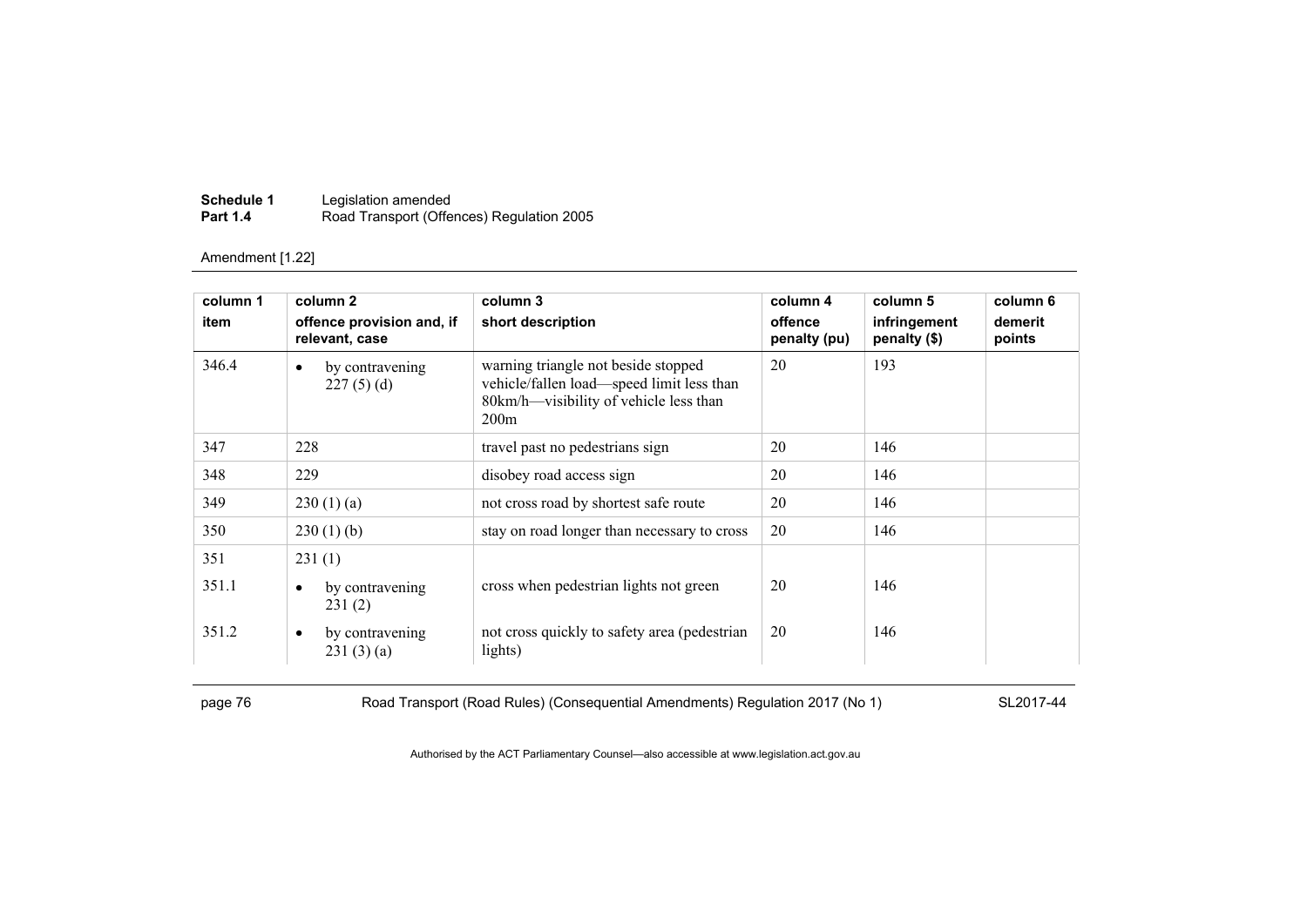| Schedule 1      | Legislation amended                       |
|-----------------|-------------------------------------------|
| <b>Part 1.4</b> | Road Transport (Offences) Regulation 2005 |

| column 1 |           | column <sub>2</sub>                         | column 3                                                   | column 4                | column 5                     | column 6          |
|----------|-----------|---------------------------------------------|------------------------------------------------------------|-------------------------|------------------------------|-------------------|
| item     |           | offence provision and, if<br>relevant, case | short description                                          | offence<br>penalty (pu) | infringement<br>penalty (\$) | demerit<br>points |
| 351.3    | $\bullet$ | by contravening<br>231(3)(b)                | not cross quickly to nearest side (pedestrian)<br>lights)  | 20                      | 146                          |                   |
| 351.4    | $\bullet$ | by contravening<br>231(4)                   | not stay in safety area at pedestrian lights               | 20                      | 146                          |                   |
| 352      |           | 232(1)                                      |                                                            |                         |                              |                   |
| 352.1    | $\bullet$ | by contravening<br>232(2)                   | cross against traffic light (no pedestrian<br>lights)      | 20                      | 146                          |                   |
| 352.2    | $\bullet$ | by contravening<br>232(3)(a)                | not cross quickly to safety area (no<br>pedestrian lights) | 20                      | 146                          |                   |
| 352.3    | $\bullet$ | by contravening<br>232(3)(b)                | not cross quickly to far side (no pedestrian<br>lights)    | 20                      | 146                          |                   |
| 352.4    | $\bullet$ | by contravening<br>232(4)                   | not stay in safety area (no pedestrian lights)             | 20                      | 146                          |                   |

SL2017-44 Road Transport (Road Rules) (Consequential Amendments) Regulation 2017 (No 1) page 77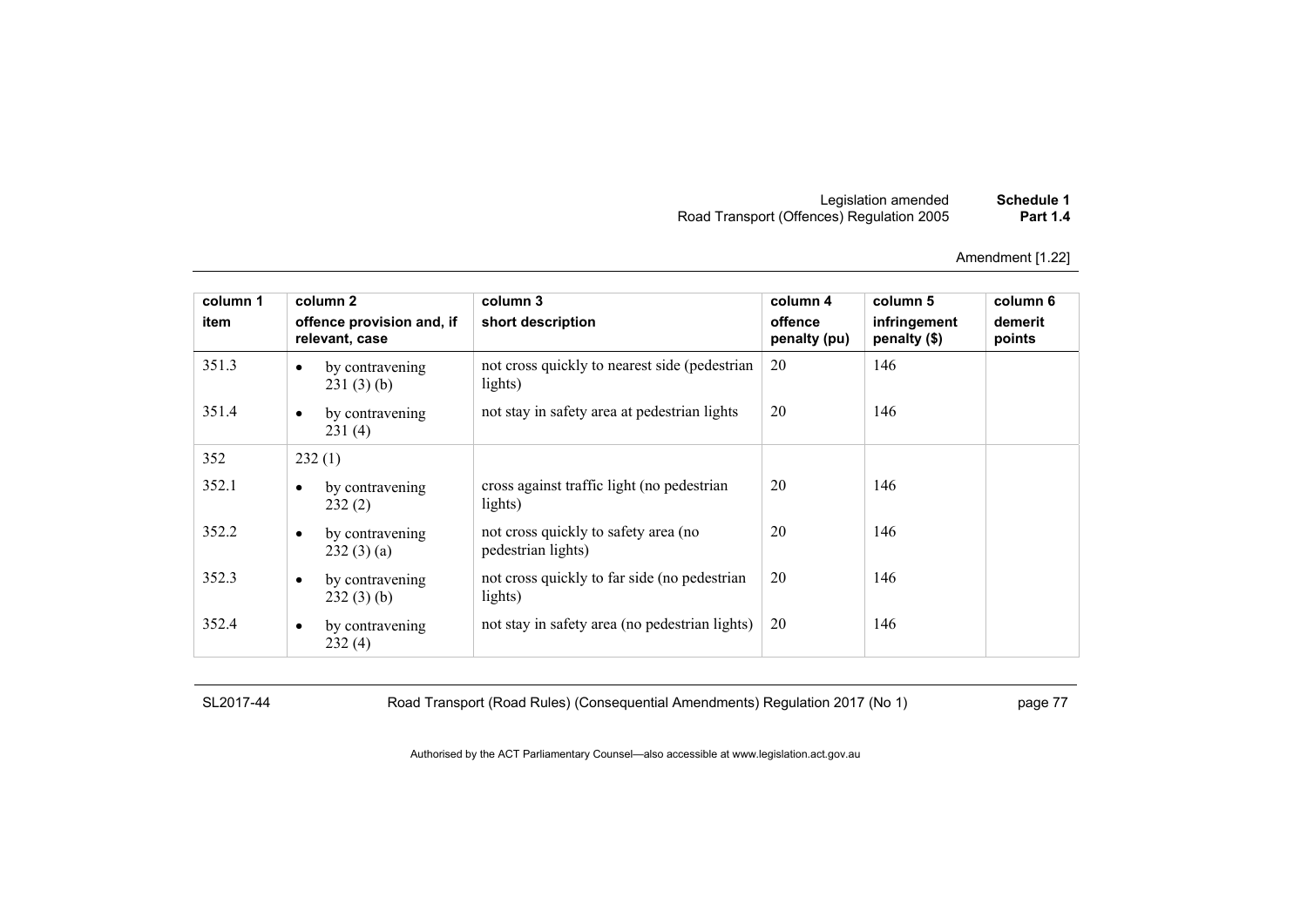| Schedule 1      | Legislation amended                       |
|-----------------|-------------------------------------------|
| <b>Part 1.4</b> | Road Transport (Offences) Regulation 2005 |

| column 1 | column 2                                    | column 3                                                   | column 4                | column 5                     | column 6          |
|----------|---------------------------------------------|------------------------------------------------------------|-------------------------|------------------------------|-------------------|
| item     | offence provision and, if<br>relevant, case | short description                                          | offence<br>penalty (pu) | infringement<br>penalty (\$) | demerit<br>points |
| 353      | 233(1)                                      | cross road before tram stops                               | 20                      | 146                          |                   |
| 354      | 233(2)(a)                                   | not cross by shortest safe route after getting<br>off tram | 20                      | 146                          |                   |
| 355      | $233(2)$ (b)                                | stay on road after getting off train                       | 20                      | 146                          |                   |
| 356      | 234(1)                                      | pedestrian not cross part/road at crossing                 | 20                      | 146                          |                   |
| 357      | 234(2)                                      | stay on crossing longer than necessary                     | 20                      | 146                          |                   |
| 358      | 235(1)(a)                                   | not use pedestrian facility at level crossing              | 20                      | 146                          |                   |
| 359      | 235(1)(b)                                   | not cross within 20m of level crossing                     | 20                      | 146                          |                   |
| 360      | 235(2)(a)                                   | cross level crossing contrary to warning<br>lights/bells   | 20                      | 146                          |                   |
| 361      | 235(2)(b)                                   | cross level crossing with gate/boom/barrier<br>operating   | 20                      | 146                          |                   |

page 78 Road Transport (Road Rules) (Consequential Amendments) Regulation 2017 (No 1) SL2017-44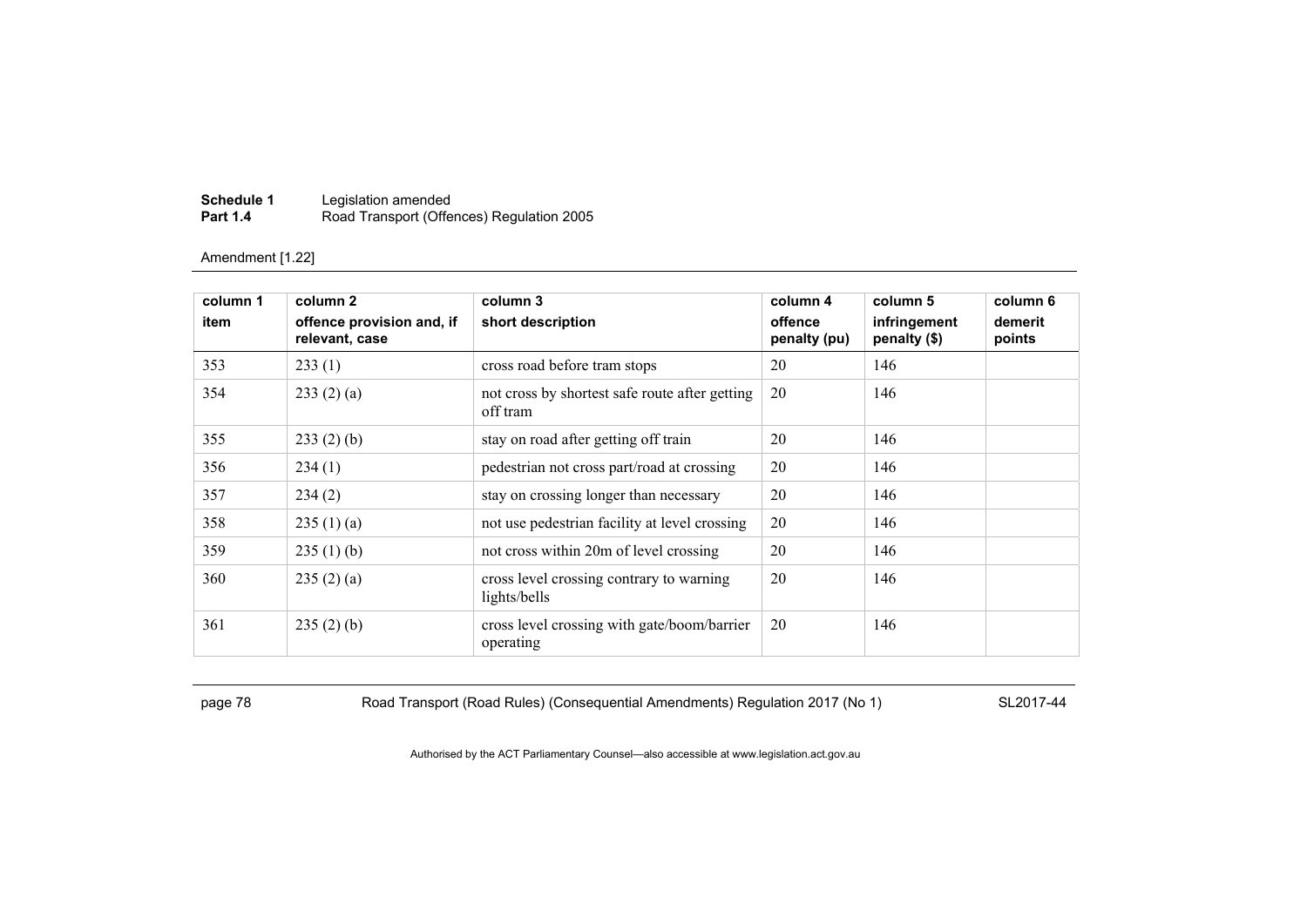Amendment [1.22]

| column 1<br>item | column 2<br>offence provision and, if<br>relevant, case | column 3<br>short description                                                          | column 4<br>offence<br>penalty (pu) | column 5<br>infringement<br>penalty (\$) | column 6<br>demerit<br>points |
|------------------|---------------------------------------------------------|----------------------------------------------------------------------------------------|-------------------------------------|------------------------------------------|-------------------------------|
| 362              | 235(2)(c)                                               | cross level crossing when tram/train<br>on/entering crossing                           | 20                                  | 146                                      |                               |
| 363              | 235(2)(d)                                               | cross level crossing when approaching<br>tram/train seen/heard                         | 20                                  | 146                                      |                               |
| 364              | 235(2)(e)                                               | cross level crossing when crossing/road<br>beyond blocked                              | 20                                  | 146                                      |                               |
| 365              | 235 (2A) (a)                                            | delay finishing crossing level crossing<br>despite warning lights/bells starting       | 20                                  | 146                                      |                               |
| 366              | 235(2A)(b)                                              | delay finishing crossing level crossing<br>despite gate/boom/barrier starting to close | 20                                  | 146                                      |                               |
| 367              | 235(2A)(c)                                              | delay finishing crossing level crossing<br>despite tram/train approaching crossing     | 20                                  | 146                                      |                               |

SL2017-44 Road Transport (Road Rules) (Consequential Amendments) Regulation 2017 (No 1) page 79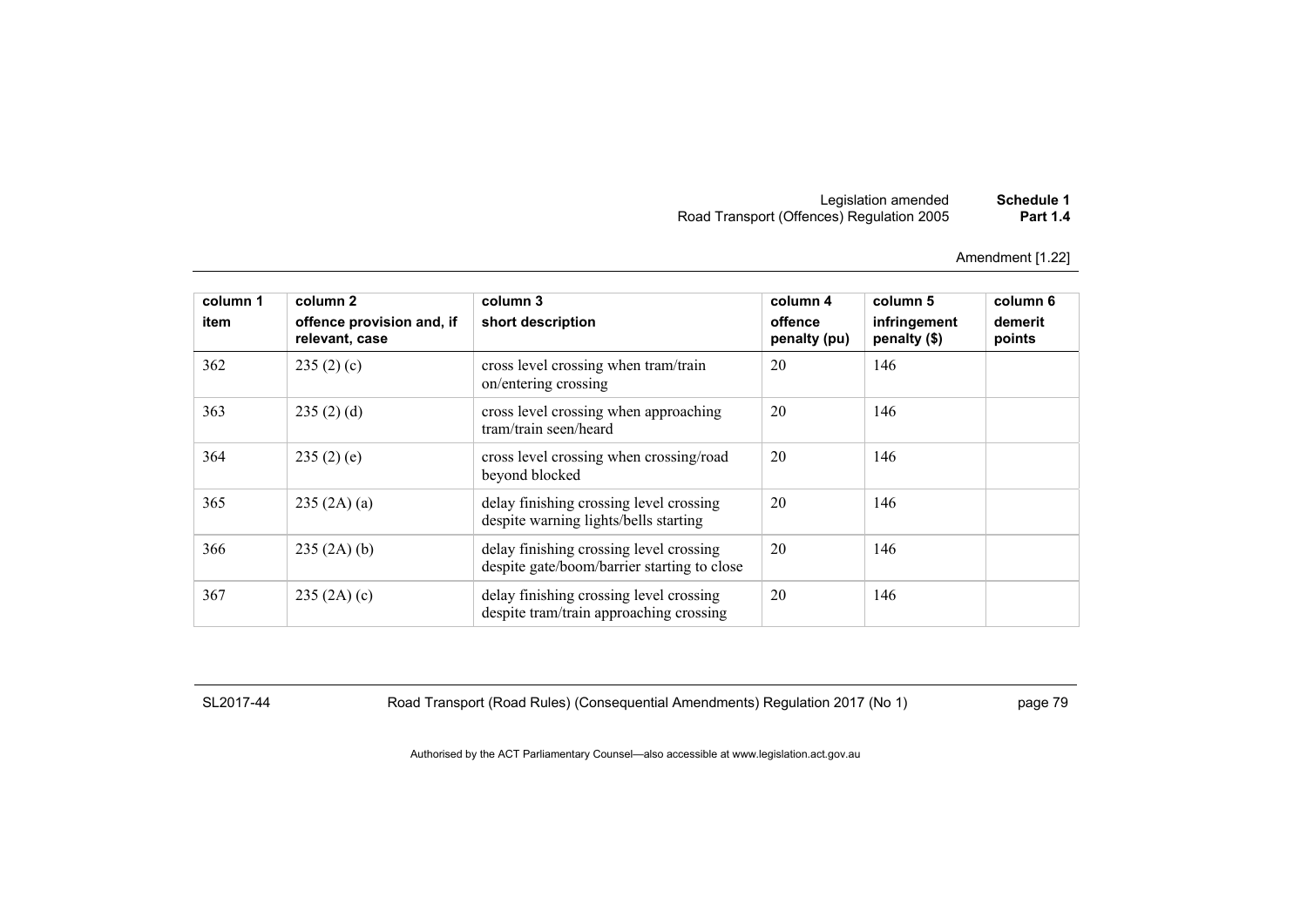| Schedule 1      | Legislation amended                       |
|-----------------|-------------------------------------------|
| <b>Part 1.4</b> | Road Transport (Offences) Regulation 2005 |

| column 1 | column 2                                    | column 3                                                                                      | column 4                | column 5                     | column 6          |
|----------|---------------------------------------------|-----------------------------------------------------------------------------------------------|-------------------------|------------------------------|-------------------|
| item     | offence provision and, if<br>relevant, case | short description                                                                             | offence<br>penalty (pu) | infringement<br>penalty (\$) | demerit<br>points |
| 368      | 235A(2)                                     | cross pedestrian level crossing when<br>pedestrian light red                                  | 20                      | 146                          |                   |
| 369      | 235A(3)                                     | delay finishing crossing pedestrian level<br>crossing despite pedestrian light turning<br>red | 20                      | 146                          |                   |
| 370      | 236(1)                                      | pedestrian move into driver's path                                                            | 20                      | 146                          |                   |
| 371      | 236(2)                                      | pedestrian obstruct driver's/other<br>pedestrian's path                                       | 20                      | 146                          |                   |
| 372      | 237(1)                                      | get on/into moving vehicle                                                                    | 20                      | 146                          |                   |
| 373      | 238(1)                                      | pedestrian not travel on footpath/nature<br>strip                                             | 20                      | 146                          |                   |
| 374      | 238(2)(a)                                   | pedestrian not keep to side of road                                                           | 20                      | 146                          |                   |
| 375      | 238(2)(ab)                                  | pedestrian not face approaching traffic                                                       | 20                      | 146                          |                   |

page 80 Road Transport (Road Rules) (Consequential Amendments) Regulation 2017 (No 1) SL2017-44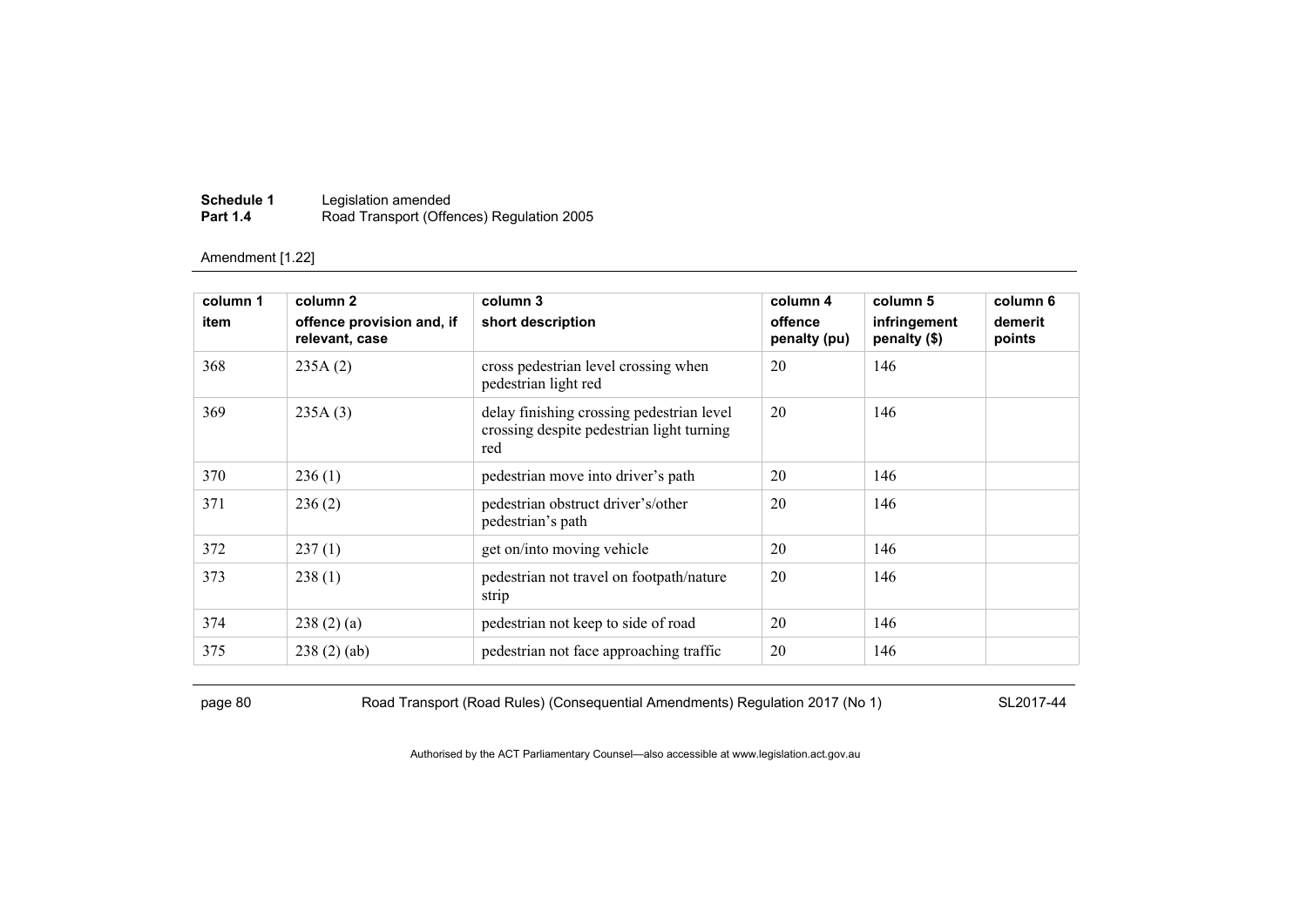Amendment [1.22]

| column 1<br>item | column 2<br>offence provision and, if<br>relevant, case | column 3<br>short description                                    | column 4<br>offence<br>penalty (pu) | column 5<br>infringement<br>penalty (\$) | column 6<br>demerit<br>points |
|------------------|---------------------------------------------------------|------------------------------------------------------------------|-------------------------------------|------------------------------------------|-------------------------------|
| 376              | $238(2)$ (b)                                            | travel on road beside more than 1 other<br>pedestrian/vehicle    | 20                                  | 146                                      |                               |
| 377              | 239(1)                                                  | pedestrian on bicycle path/separated<br>footpath                 | 20                                  | 146                                      |                               |
| 378              | 239(3)                                                  | not keep out of path of bicycle/pedestrian                       | 20                                  | 146                                      |                               |
| 379              | 240A                                                    | use wheeled device/toy when no wheeled<br><i>device/toy</i> sign | 20                                  | 146                                      |                               |
| 380              | 240(1)(a)                                               | use wheeled device/toy (dividing line/<br>median strip)          | 20                                  | 146                                      |                               |
| 381              | $240(1)$ (b)                                            | use wheeled device/toy (speed limit)<br>$>$ 50 km/h)             | 20                                  | 146                                      |                               |
| 382              | 240(1)(c)                                               | use wheeled device/toy (multi-lane 1-way<br>road)                | 20                                  | 146                                      |                               |

SL2017-44 Road Transport (Road Rules) (Consequential Amendments) Regulation 2017 (No 1) page 81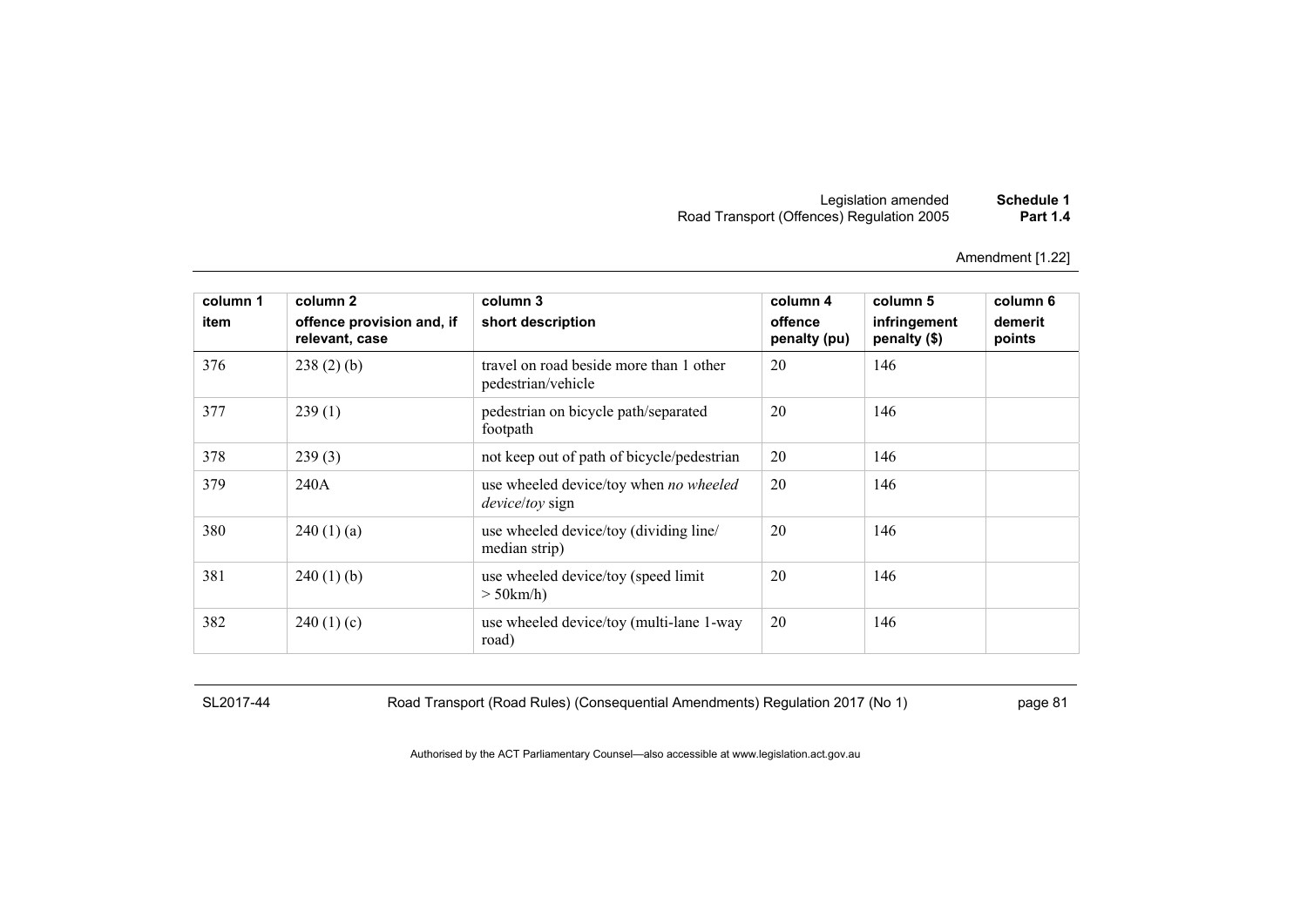| Schedule 1      | Legislation amended                       |
|-----------------|-------------------------------------------|
| <b>Part 1.4</b> | Road Transport (Offences) Regulation 2005 |

| column 1<br>item | column 2<br>offence provision and, if<br>relevant, case | column 3<br>short description                                                     | column 4<br>offence<br>penalty (pu) | column 5<br>infringement<br>penalty (\$) | column 6<br>demerit<br>points |
|------------------|---------------------------------------------------------|-----------------------------------------------------------------------------------|-------------------------------------|------------------------------------------|-------------------------------|
| 383              | 240(2)                                                  | use wheeled device on road at night                                               | 20                                  | 146                                      |                               |
| 384              | 241(1)(a)                                               | not keep left when using wheeled<br>device/toy                                    | 20                                  | 146                                      |                               |
| 385              | 241(1)(b)                                               | travel alongside more than 1<br>pedestrian/vehicle (wheeled device/toy)           | 20                                  | 146                                      |                               |
| 386              | 241A(1)                                                 | ride wheeled recreational device/wheeled<br>toy while attached to another vehicle | 20                                  | 146                                      |                               |
| 387              | 241A(2)                                                 | rider permit wheeled recreational<br>device/wheeled toy to be drawn by vehicle    | 20                                  | 146                                      |                               |
| 388              | 241A(3)                                                 | rider permit wheeled recreational<br>device/wheeled toy to be power assisted      | 20                                  | 146                                      |                               |
| 389              | 242(1)(a)                                               | not keep left of footpath/shared path<br>(wheeled device/toy)                     | 20                                  | 146                                      |                               |

page 82 Road Transport (Road Rules) (Consequential Amendments) Regulation 2017 (No 1) SL2017-44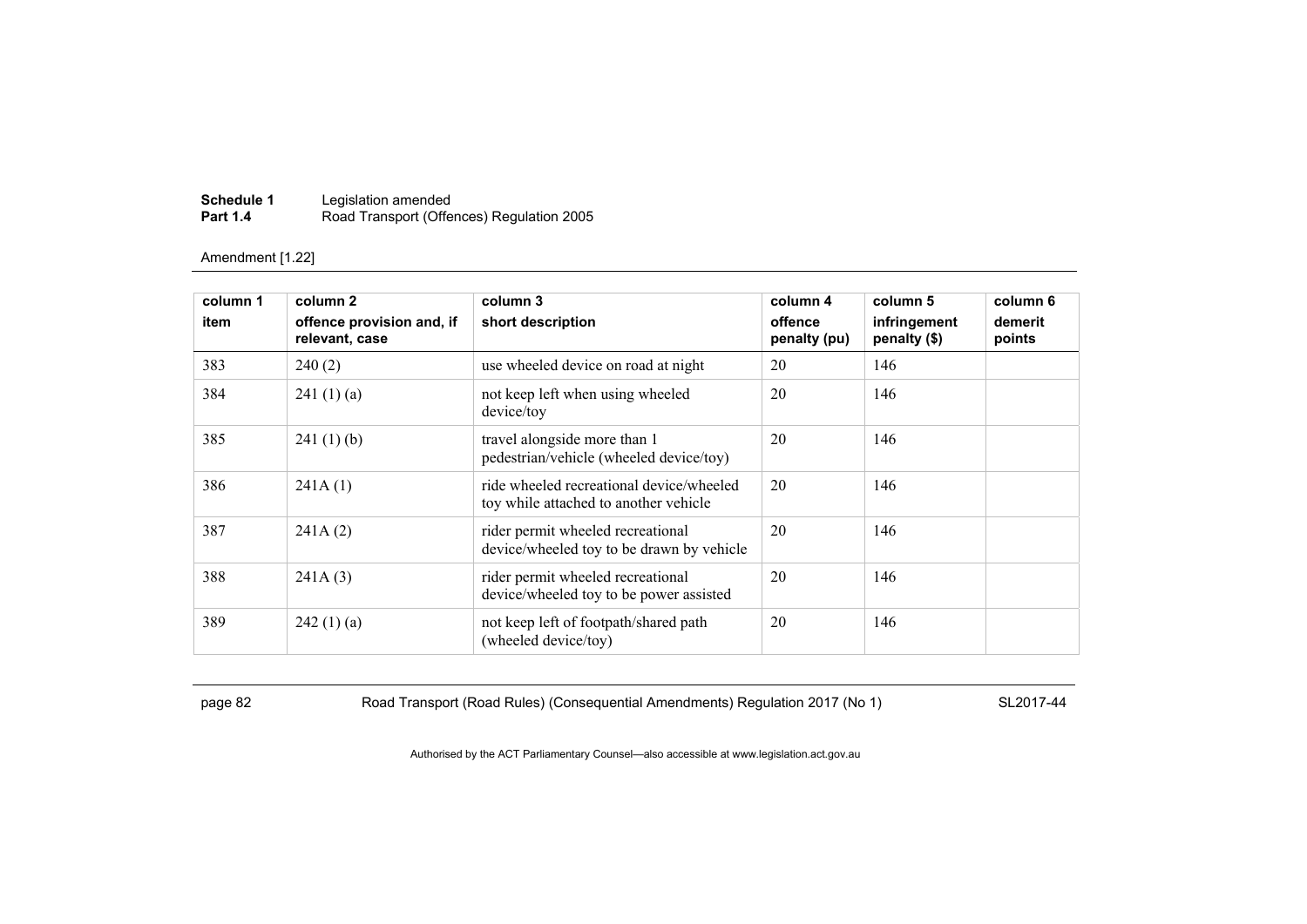Amendment [1.22]

| column 1<br>item | column 2<br>offence provision and, if<br>relevant, case | column 3<br>short description                                             | column 4<br>offence<br>penalty (pu) | column 5<br>infringement<br>penalty (\$) | column 6<br>demerit<br>points |
|------------------|---------------------------------------------------------|---------------------------------------------------------------------------|-------------------------------------|------------------------------------------|-------------------------------|
| 390              | $242(1)$ (b)                                            | not give way on footpath/shared path<br>(wheeled device/toy)              | 20                                  | 146                                      |                               |
| 391              | 243(1)                                                  | use wheeled device on pedestrian separated<br>path                        | 20                                  | 146                                      |                               |
| 392              | 243(2)                                                  | obstruct bicycle on separated/path<br>(wheeled device)                    | 20                                  | 146                                      |                               |
| 393              | 244(1)                                                  | travel on wheeled device/toy towed by<br>vehicle                          | 20                                  | 146                                      |                               |
| 394              | 244(2)                                                  | hold onto moving vehicle (wheeled<br>device/toy)                          | 20                                  | 146                                      |                               |
| 395              | 244(3)                                                  | travel on wheeled device/toy within<br>2 metres of rear of moving vehicle | 20                                  | 146                                      |                               |

SL2017-44 Road Transport (Road Rules) (Consequential Amendments) Regulation 2017 (No 1) page 83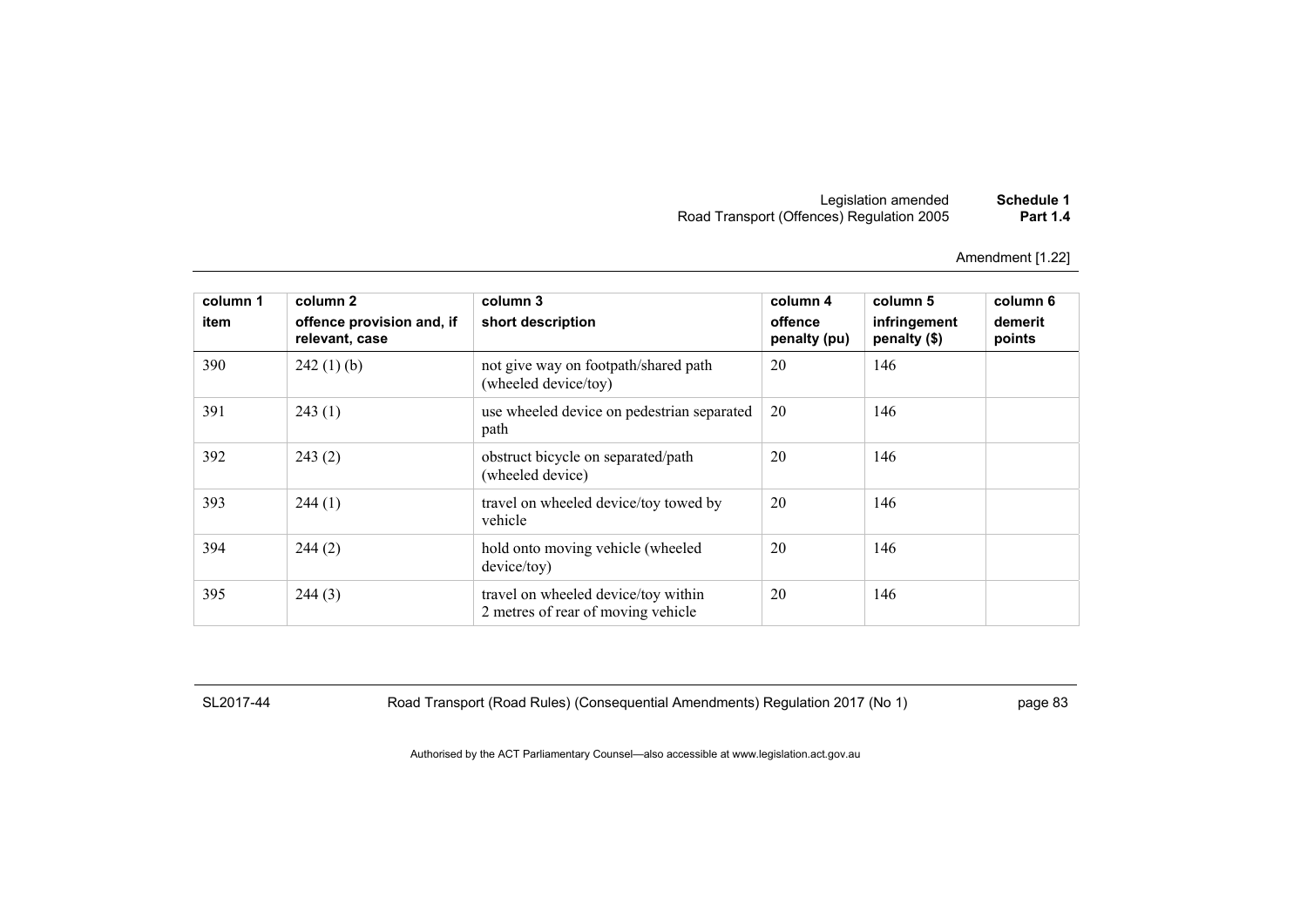| Schedule 1      | Legislation amended                       |
|-----------------|-------------------------------------------|
| <b>Part 1.4</b> | Road Transport (Offences) Regulation 2005 |

| column 1<br>item | column 2<br>offence provision and, if<br>relevant, case | column 3<br>short description                                                                          | column 4<br>offence<br>penalty (pu) | column 5<br>infringement<br>penalty (\$) | column 6<br>demerit<br>points |
|------------------|---------------------------------------------------------|--------------------------------------------------------------------------------------------------------|-------------------------------------|------------------------------------------|-------------------------------|
| 396              | 244C                                                    | travel on motorised scooter on<br>road/road-related area                                               | 20                                  | 146                                      |                               |
| 397              | 244D(1)                                                 | person on personal mobility device travel<br>on road                                                   | 20                                  | 146                                      |                               |
| 398              | 244E(1)(a)                                              | person on personal mobility device not<br>keep to left side of road                                    | 20                                  | 146                                      |                               |
| 399              | 244E(1)(b)                                              | person on personal mobility device travel<br>on road facing approaching traffic                        | 20                                  | 146                                      |                               |
| 400              | 244E(1)(c)                                              | person on personal mobility device on road<br>travel alongside more than 1 other<br>pedestrian/vehicle | 20                                  | 146                                      |                               |
| 401              | 244F(a)                                                 | person on personal mobility device not<br>keep left on footpath/shared path                            | 20                                  | 146                                      |                               |

page 84 Road Transport (Road Rules) (Consequential Amendments) Regulation 2017 (No 1) SL2017-44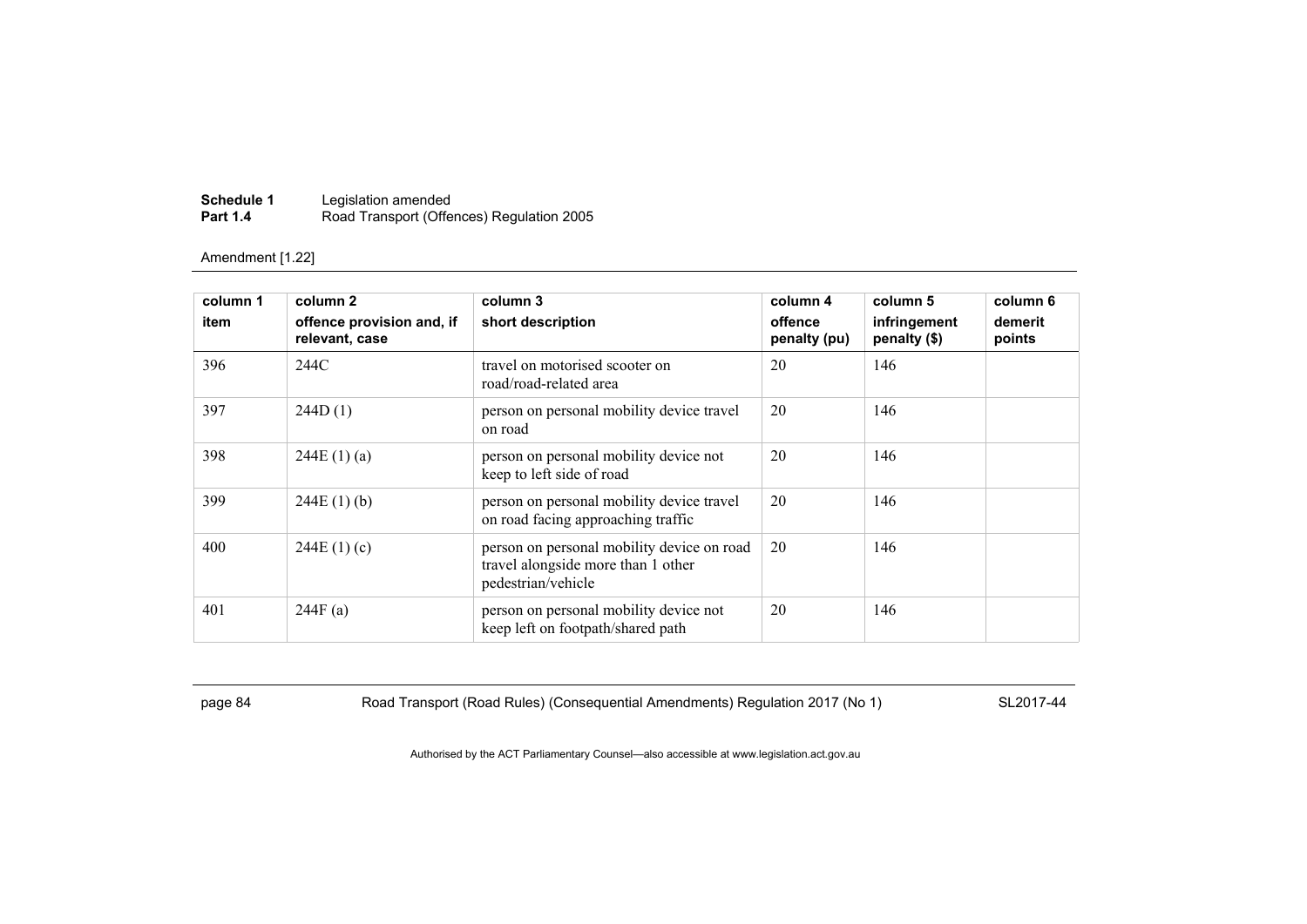Amendment [1.22]

| column 1 | column 2                                    | column 3                                                                                                         | column 4                | column 5                     | column 6          |
|----------|---------------------------------------------|------------------------------------------------------------------------------------------------------------------|-------------------------|------------------------------|-------------------|
| item     | offence provision and, if<br>relevant, case | short description                                                                                                | offence<br>penalty (pu) | infringement<br>penalty (\$) | demerit<br>points |
| 402      | 244F(b)                                     | person on personal mobility device not<br>give way                                                               | 20                      | 146                          |                   |
| 403      | 244G(1)(a)                                  | person on personal mobility device<br>approach crossing faster than 10km/h                                       | 20                      | 146                          |                   |
| 404      | 244G(1)(b)                                  | person on personal mobility device<br>approach crossing not looking for<br>approaching traffic/preparing to stop | 20                      | 146                          |                   |
| 405      | 244G(2)(a)                                  | person on personal mobility device travel<br>on crossing faster than 10km/h                                      | 20                      | 146                          |                   |
| 406      | 244G(2)(b)                                  | person on personal mobility device not<br>give way to pedestrian on crossing                                     | 20                      | 146                          |                   |
| 407      | 244G(2)(c)                                  | person on personal mobility device not<br>keep left of oncoming bicycle/pedestrian<br>on crossing                | 20                      | 146                          |                   |

SL2017-44 Road Transport (Road Rules) (Consequential Amendments) Regulation 2017 (No 1) page 85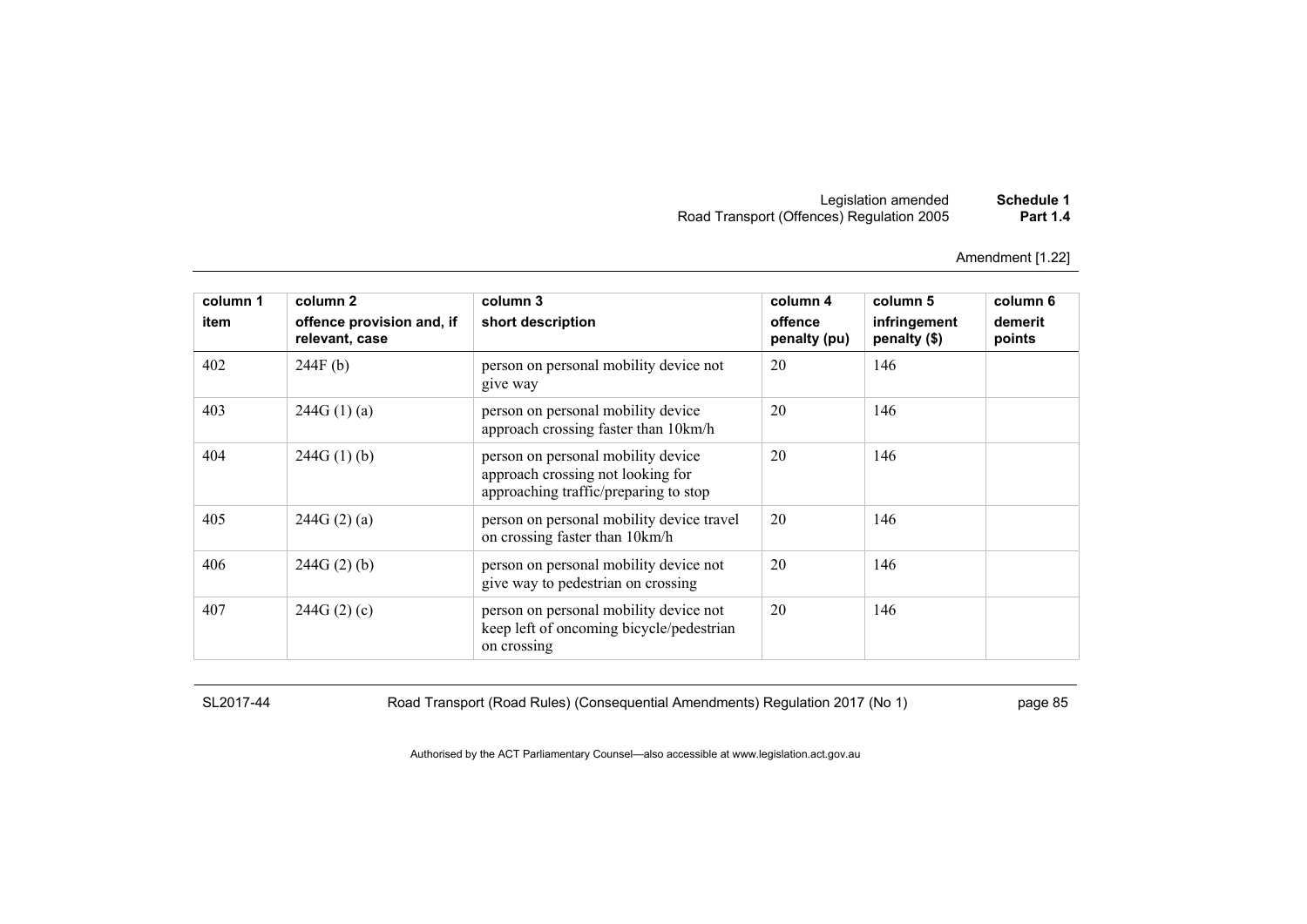| Schedule 1      | Legislation amended                       |
|-----------------|-------------------------------------------|
| <b>Part 1.4</b> | Road Transport (Offences) Regulation 2005 |

| column 1<br>item | column 2<br>offence provision and, if<br>relevant, case | column 3<br>short description                                                                              | column 4<br>offence<br>penalty (pu) | column 5<br>infringement<br>penalty (\$) | column 6<br>demerit<br>points |
|------------------|---------------------------------------------------------|------------------------------------------------------------------------------------------------------------|-------------------------------------|------------------------------------------|-------------------------------|
| 408              | 244H                                                    | person on personal mobility device not<br>wear bicycle helmet/fitted/fastened                              | 20                                  | 146                                      |                               |
| 409              | 244I                                                    | person on personal mobility device not<br>fitted with working warning device                               | 20                                  | 146                                      |                               |
| 410              | 244J                                                    |                                                                                                            |                                     |                                          |                               |
| 410.1            | by contravening<br>٠<br>244J(2)(a)                      | person on personal mobility device at<br>night/hazardous weather without white<br>light on person/device   | 20                                  | 146                                      |                               |
| 410.2            | by contravening<br>$\bullet$<br>$244J(2)$ (b)           | person on personal mobility device at<br>night/hazardous weather without red light<br>on person/device     | 20                                  | 146                                      |                               |
| 410.3            | by contravening<br>٠<br>244J(2)(c)                      | person on personal mobility device at<br>night/hazardous weather without red<br>reflector on person/device | 20                                  | 146                                      |                               |

page 86 Road Transport (Road Rules) (Consequential Amendments) Regulation 2017 (No 1) SL2017-44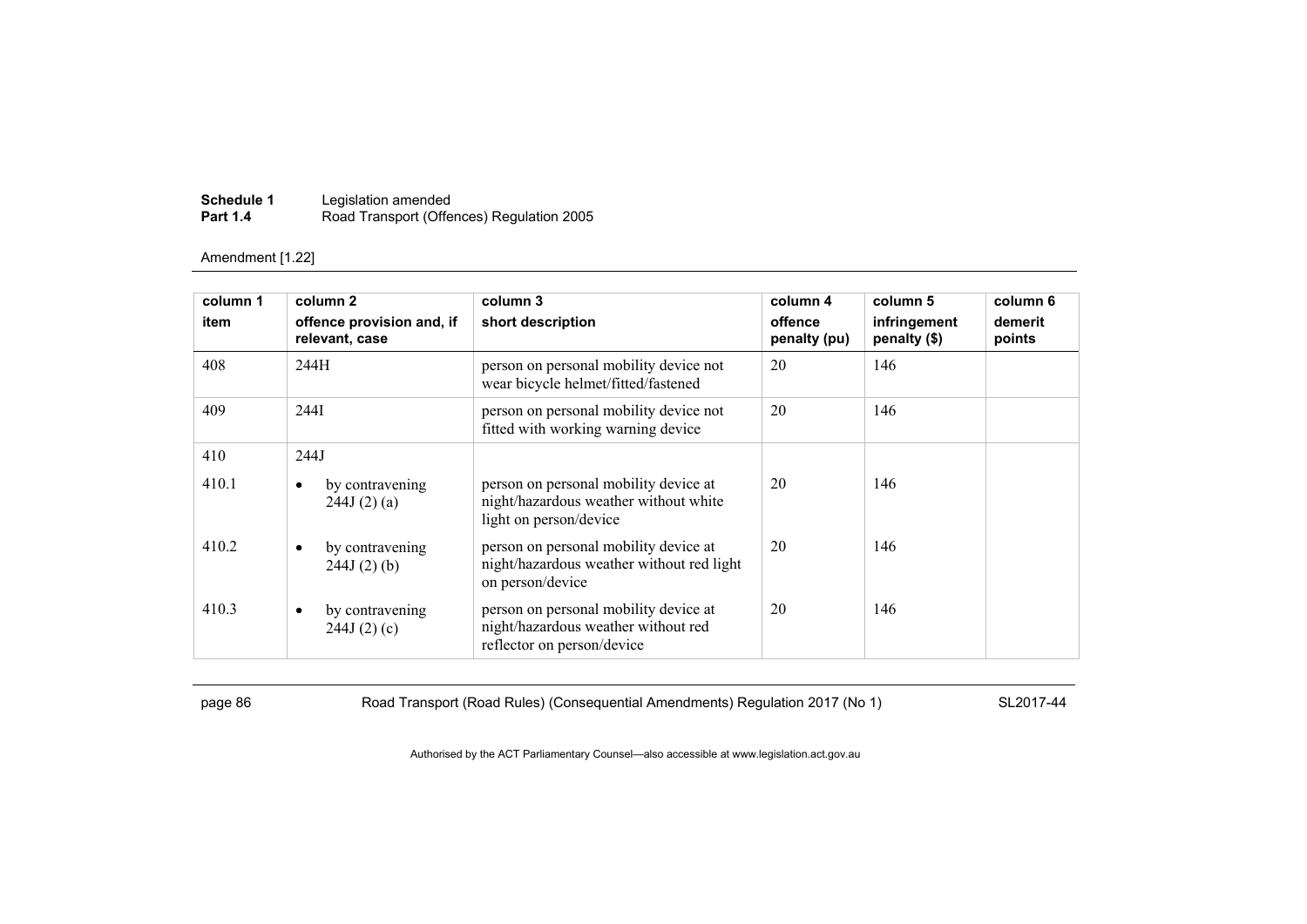Amendment [1.22]

| column 1<br>item | column 2<br>offence provision and, if<br>relevant, case | column 3<br>short description                                          | column 4<br>offence<br>penalty (pu) | column 5<br>infringement<br>penalty (\$) | column 6<br>demerit<br>points |
|------------------|---------------------------------------------------------|------------------------------------------------------------------------|-------------------------------------|------------------------------------------|-------------------------------|
| 411              | 245(a)                                                  | bicycle rider not be astride bicycle rider's<br>seat facing forwards   | 20                                  | 146                                      |                               |
| 412              | 245(b)                                                  | ride bicycle without at least 1 hand on bars                           | 20                                  | 146                                      |                               |
| 413              | 245(c)                                                  | ride bicycle in incorrect position                                     | 20                                  | 146                                      |                               |
| 414              | 246(1)                                                  | carry more persons on bicycle than<br>permitted                        | 20                                  | 146                                      |                               |
| 415              | 246(2)                                                  | bicycle passenger not in passenger seat                                | 20                                  | 146                                      |                               |
| 416              | 246(3)                                                  | ride bicycle with passenger not in<br>passenger seat                   | 20                                  | 146                                      |                               |
| 417              | 247(1)                                                  | not ride in bicycle lane                                               | 20                                  | 146                                      |                               |
| 418              | 247A(1)                                                 | ride bicycle into bicycle storage area other<br>than from bicycle lane | 20                                  | 146                                      |                               |

SL2017-44 Road Transport (Road Rules) (Consequential Amendments) Regulation 2017 (No 1) page 87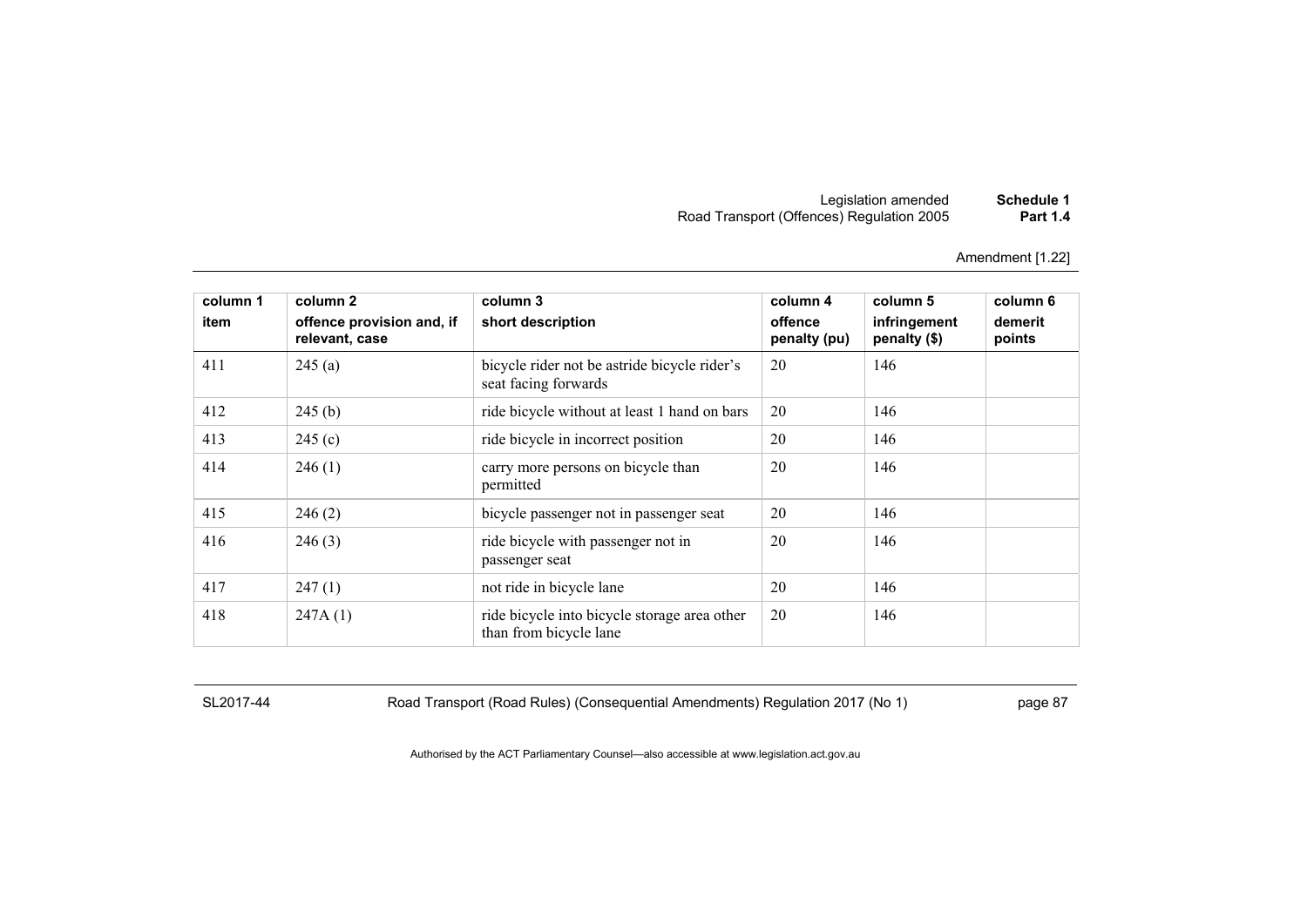| Schedule 1      | Legislation amended                       |
|-----------------|-------------------------------------------|
| <b>Part 1.4</b> | Road Transport (Offences) Regulation 2005 |

| column 1 | column 2                                    | column 3                                                                                                         | column 4                | column 5                     | column 6          |
|----------|---------------------------------------------|------------------------------------------------------------------------------------------------------------------|-------------------------|------------------------------|-------------------|
| item     | offence provision and, if<br>relevant, case | short description                                                                                                | offence<br>penalty (pu) | infringement<br>penalty (\$) | demerit<br>points |
| 419      | 247B(1)                                     | rider entering bicycle storage area not give<br>way to vehicle/motor vehicle                                     | 20                      | 146                          |                   |
| 420      | 247B(2)                                     | rider in bicycle storage area not give way<br>to motor vehicle in other lane                                     | 20                      | 146                          |                   |
| 421      | 248A(1)(a)                                  | bicycle rider approach crossing faster than<br>10km/h                                                            | 20                      | 146                          |                   |
| 422      | 248A(1)(b)                                  | bicycle rider approach crossing not looking<br>for approaching traffic/preparing to stop                         | 20                      | 146                          |                   |
| 423      | 248A(2)(a)                                  | bicycle rider enter marked foot crossing<br>with bicycle crossing lights when no green<br>bicycle crossing light | 20                      | 146                          |                   |
| 424      | 248A(2)(b)                                  | bicycle rider enter marked foot crossing<br>without bicycle crossing lights when no<br>green pedestrian light    | 20                      | 146                          |                   |

page 88 Road Transport (Road Rules) (Consequential Amendments) Regulation 2017 (No 1) SL2017-44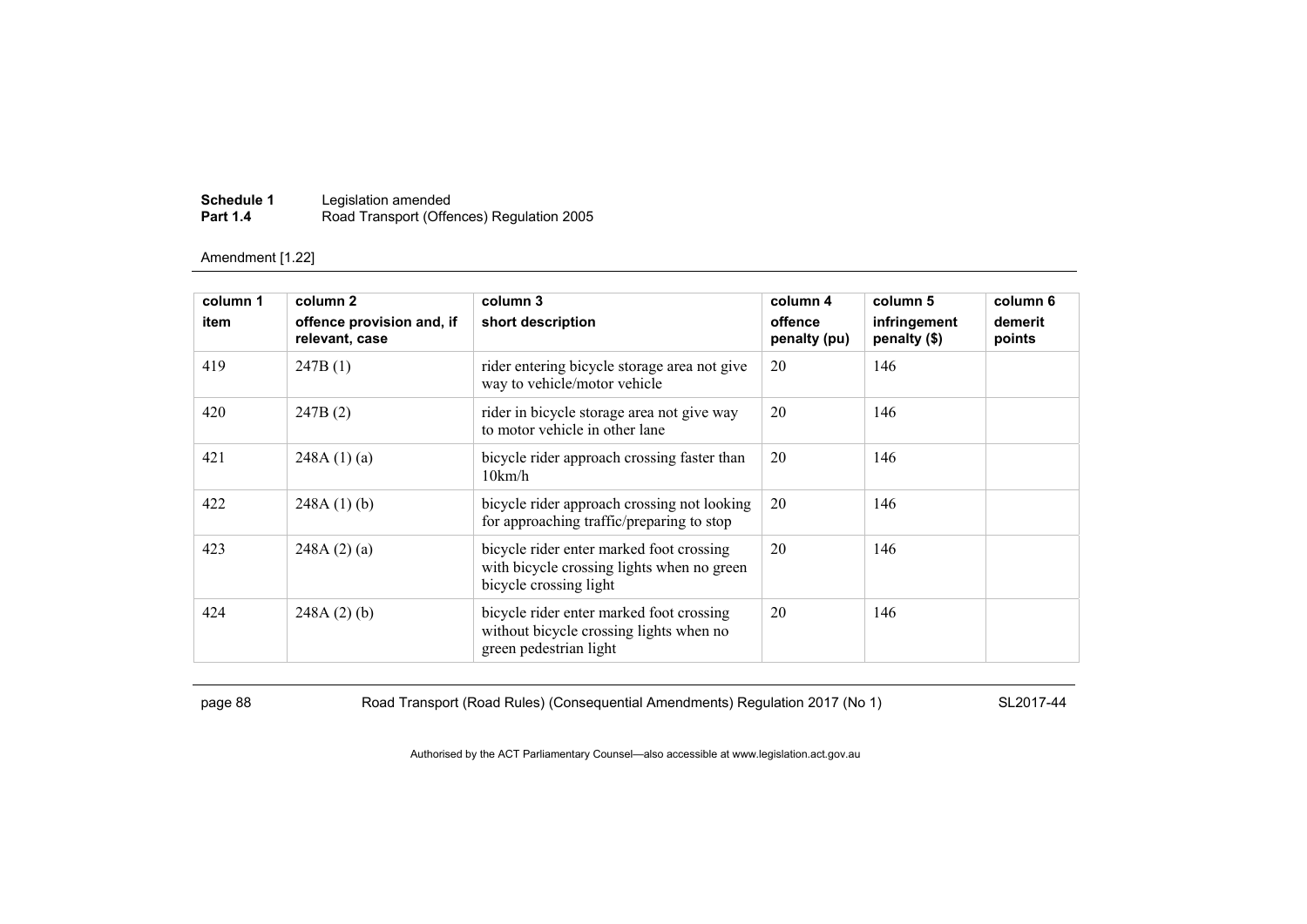Amendment [1.22]

| column 1 | column 2                                    | column 3                                                                  | column 4                | column 5                     | column 6          |
|----------|---------------------------------------------|---------------------------------------------------------------------------|-------------------------|------------------------------|-------------------|
| item     | offence provision and, if<br>relevant, case | short description                                                         | offence<br>penalty (pu) | infringement<br>penalty (\$) | demerit<br>points |
| 425      | 248A(3)(a)                                  | bicycle rider ride faster than 10km/h on<br>crossing                      | 20                      | 146                          |                   |
| 426      | $248A(3)$ (b)                               | bicycle rider not give way to pedestrian on<br>crossing                   | 20                      | 146                          |                   |
| 427      | 248A(3)(c)                                  | bicycle rider not keep left of oncoming<br>bicycle/pedestrian on crossing | 20                      | 146                          |                   |
| 428      | 249                                         | ride bicycle on pedestrian part of separated<br>footpath                  | 20                      | 146                          |                   |
| 429      | 250(1)(a)                                   | rider not keep left (footpath/shared path)                                | 20                      | 146                          |                   |
| 430      | 250(1)(b)                                   | rider not give way (footpath/shared path)                                 | 20                      | 146                          |                   |
| 431      | 251                                         | rider not ride to left of oncoming bicycle<br>on path                     | 20                      | 146                          |                   |
| 432      | 252(1)                                      | disobey no bicycles sign/road marking                                     | 20                      | 146                          |                   |

SL2017-44 Road Transport (Road Rules) (Consequential Amendments) Regulation 2017 (No 1) page 89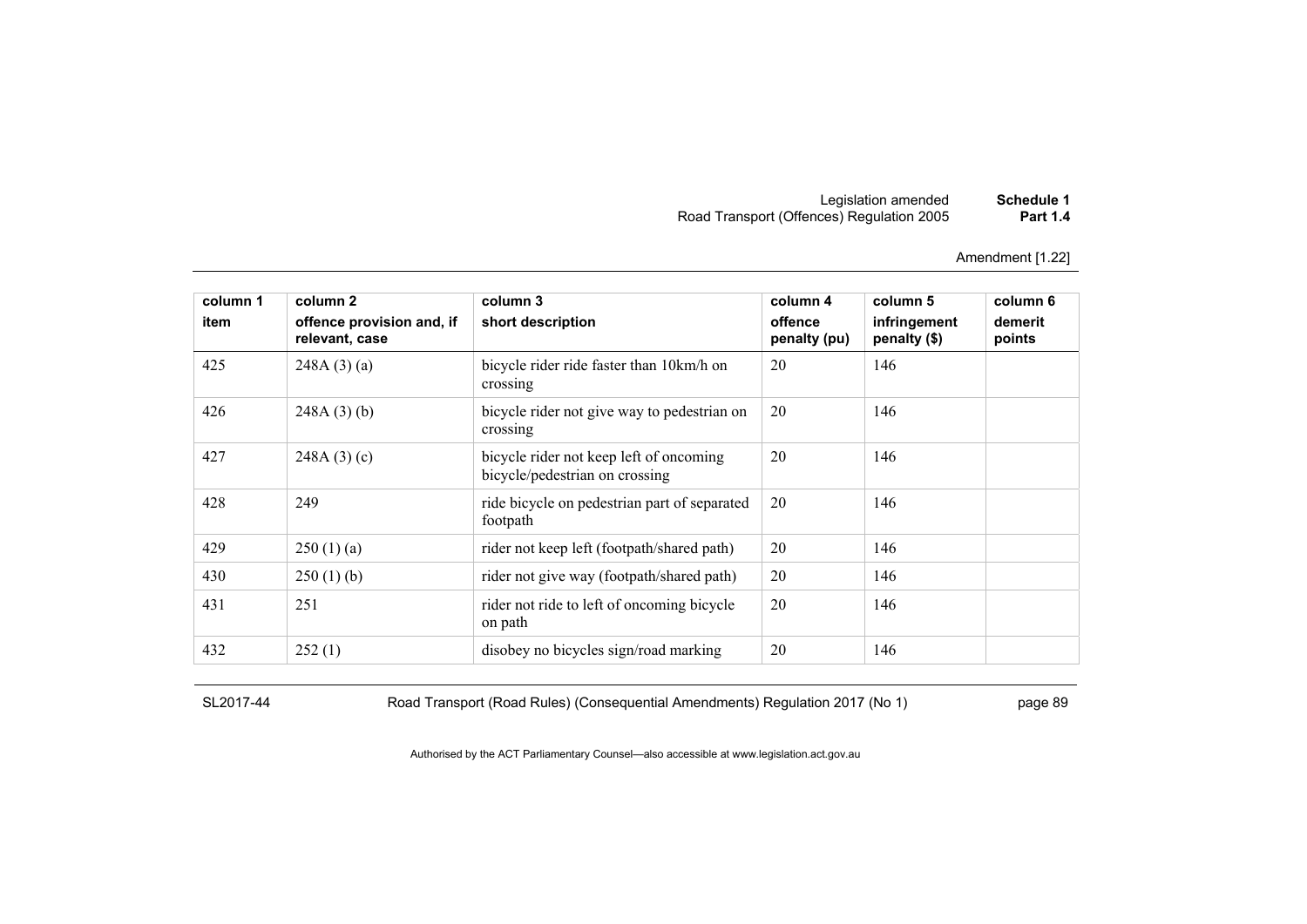| Schedule 1      | Legislation amended                       |
|-----------------|-------------------------------------------|
| <b>Part 1.4</b> | Road Transport (Offences) Regulation 2005 |

| column 1<br>item | column 2<br>offence provision and, if | column 3<br>short description                                             | column 4<br>offence | column 5<br>infringement | column 6<br>demerit |
|------------------|---------------------------------------|---------------------------------------------------------------------------|---------------------|--------------------------|---------------------|
| 433              | relevant, case<br>253                 | rider moving into path of driver/pedestrian                               | penalty (pu)<br>20  | penalty (\$)<br>146      | points              |
|                  |                                       |                                                                           |                     |                          |                     |
| 434              | 254(1)                                | rider on bicycle that is being towed                                      | 20                  | 146                      |                     |
| 435              | 254(2)                                | rider hold onto moving vehicle while riding<br>bicycle                    | 20                  | 146                      |                     |
| 436              | 255                                   | rider too close to rear of motor vehicle                                  | 20                  | 146                      |                     |
| 437              | 256(1)                                | rider not wear bicycle<br>helmet/fitted/fastened                          | 20                  | 146                      |                     |
| 438              | 256(2)                                | passenger not wear bicycle<br>helmet/fitted/fastened                      | 20                  | 146                      |                     |
| 439              | 256(3)                                | ride bicycle with passenger not wearing<br>bicycle helmet/fitted/fastened | 20                  | 146                      |                     |
| 440              | 257(1)                                | tow bicycle trailer with person in/on trailer                             | 20                  | 146                      |                     |

page 90 Road Transport (Road Rules) (Consequential Amendments) Regulation 2017 (No 1) SL2017-44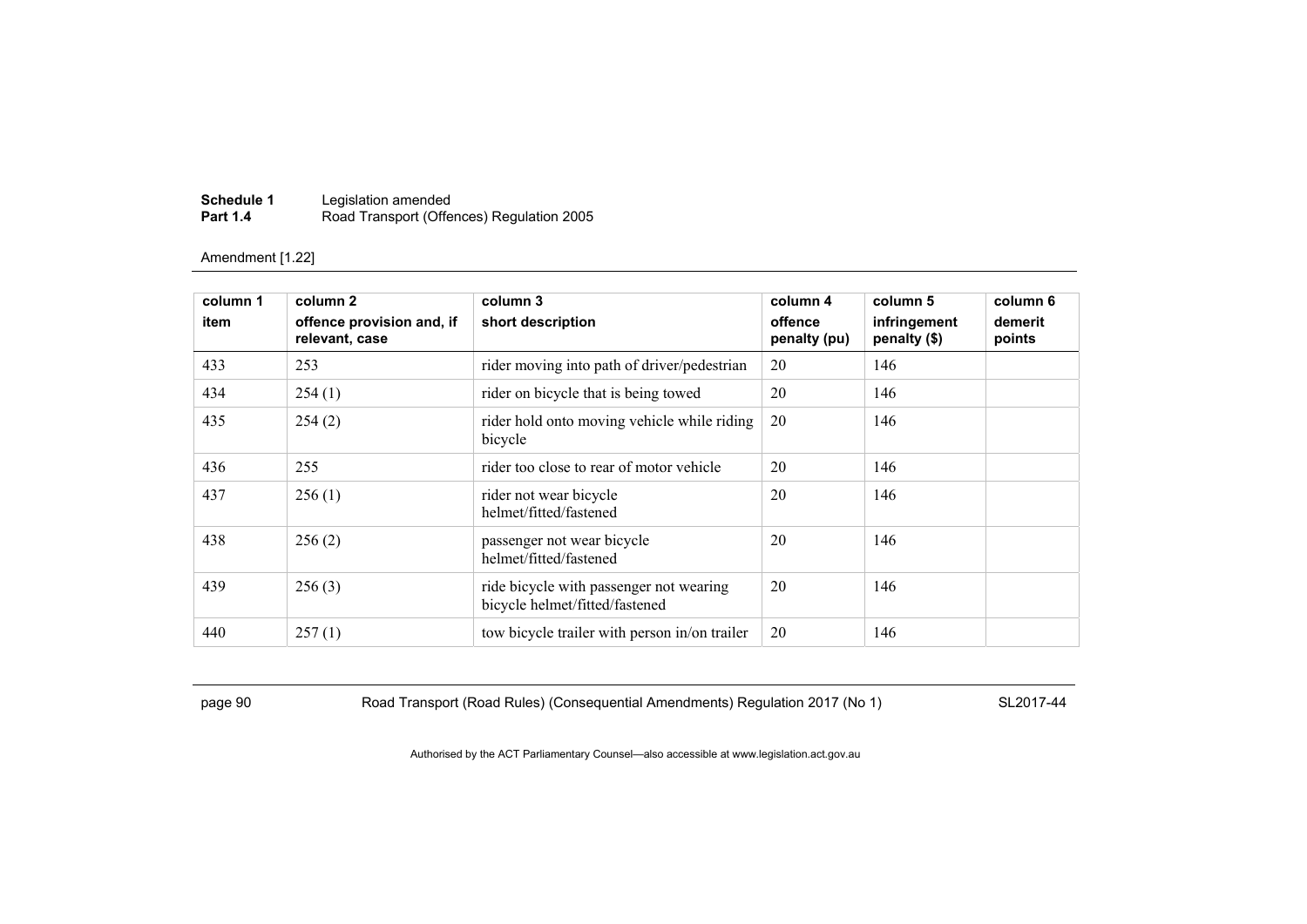| Schedule 1      | Legislation amended                       |
|-----------------|-------------------------------------------|
| <b>Part 1.4</b> | Road Transport (Offences) Regulation 2005 |

| column 1 | column 2                                    | column 3                                                                                                            | column 4                | column 5                     | column 6          |
|----------|---------------------------------------------|---------------------------------------------------------------------------------------------------------------------|-------------------------|------------------------------|-------------------|
| item     | offence provision and, if<br>relevant, case | short description                                                                                                   | offence<br>penalty (pu) | infringement<br>penalty (\$) | demerit<br>points |
| 441      | 258(a)                                      | ride bicycle without working brake                                                                                  | 20                      | 146                          |                   |
| 442      | 258(b)                                      | ride bicycle without working warning<br>device                                                                      | 20                      | 146                          |                   |
| 443      | 259(a)                                      | ride bicycle without visible front white<br>light                                                                   | 20                      | 146                          |                   |
| 444      | 259(b)                                      | ride bicycle without visible rear red light                                                                         | 20                      | 146                          |                   |
| 445      | 259(c)                                      | ride bicycle without visible red reflector                                                                          | 20                      | 146                          |                   |
| 446      | 260(1)                                      | bicycle rider start to cross road before red<br>bicycle crossing light turns green/is no<br>longer red or yellow    | 20                      | 146                          |                   |
| 447      | 261(1)                                      | bicycle rider start to cross road before<br>yellow bicycle crossing light turns green/is<br>no longer red or yellow | 20                      | 146                          |                   |

SL2017-44 Road Transport (Road Rules) (Consequential Amendments) Regulation 2017 (No 1) page 91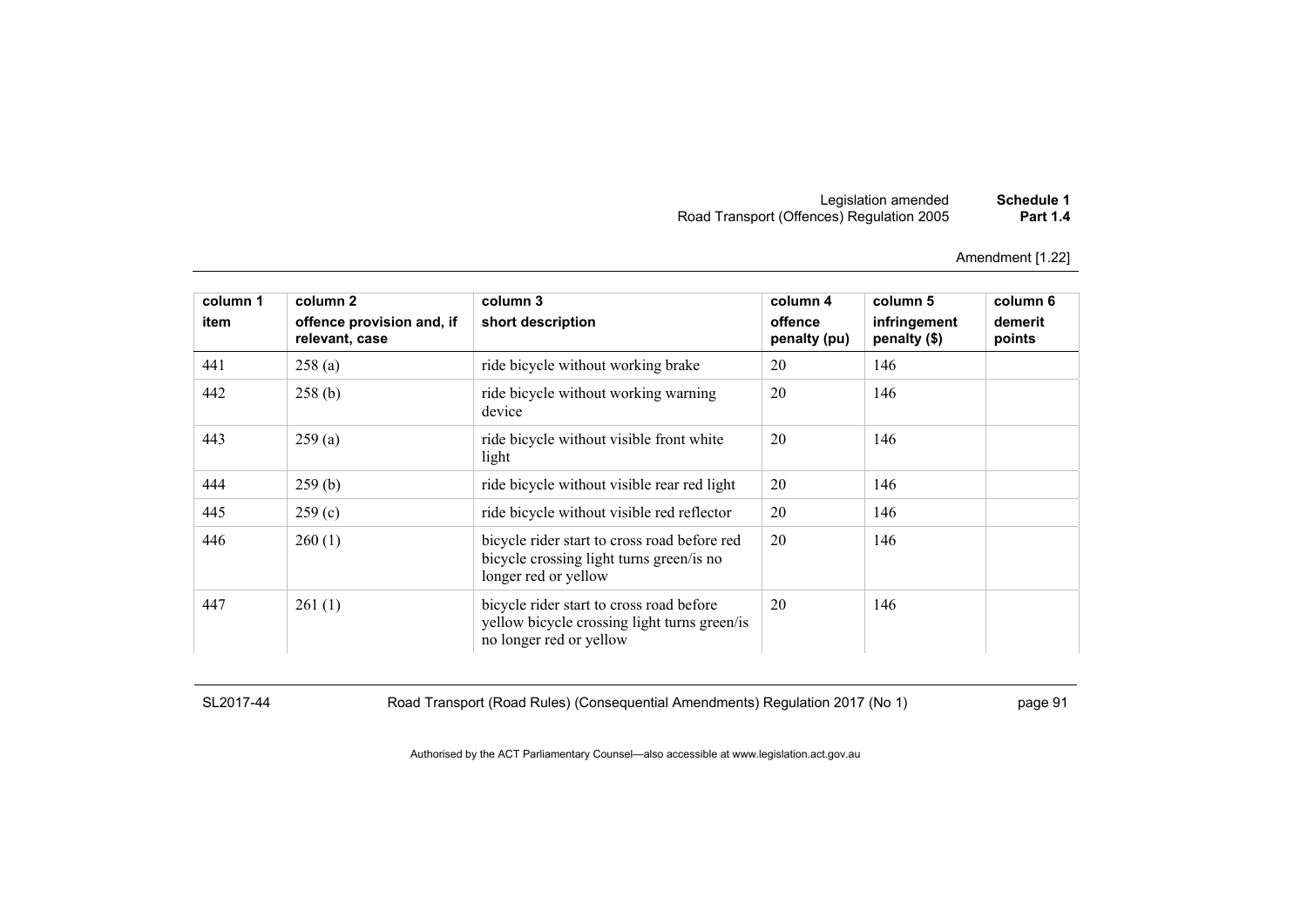| Schedule 1      | Legislation amended                       |
|-----------------|-------------------------------------------|
| <b>Part 1.4</b> | Road Transport (Offences) Regulation 2005 |

| column 1 | column 2                                    | column 3                                                                                                                                           | column 4                | column 5                     | column 6          |
|----------|---------------------------------------------|----------------------------------------------------------------------------------------------------------------------------------------------------|-------------------------|------------------------------|-------------------|
| item     | offence provision and, if<br>relevant, case | short description                                                                                                                                  | offence<br>penalty (pu) | infringement<br>penalty (\$) | demerit<br>points |
| 448      | 262(1)                                      |                                                                                                                                                    |                         |                              |                   |
| 448.1    | by contravening<br>٠<br>262(2)              | bicycle rider crossing at bicycle crossing<br>lights/pedestrian crossing lights not finish<br>crossing road safely after lights no longer<br>green | 20                      | 146                          |                   |
| 448.2    | by contravening<br>$\bullet$<br>262(3)      | bicycle rider crossing at bicycle crossing<br>lights/pedestrian crossing lights not remain<br>in safety area until lights turn green               | 20                      | 146                          |                   |
| 449      | 264(1)                                      | seatbelt not adjusted/fastened (driver)                                                                                                            | 20                      | 468                          | $3$ (NS)          |
| 450      | 265(1)                                      |                                                                                                                                                    |                         |                              |                   |
| 450.1    | by contravening<br>$\bullet$<br>265(2)(a)   | not occupy seat with seatbelt (16 yrs or<br>older)                                                                                                 | 20                      | 468                          |                   |

page 92 Road Transport (Road Rules) (Consequential Amendments) Regulation 2017 (No 1) SL2017-44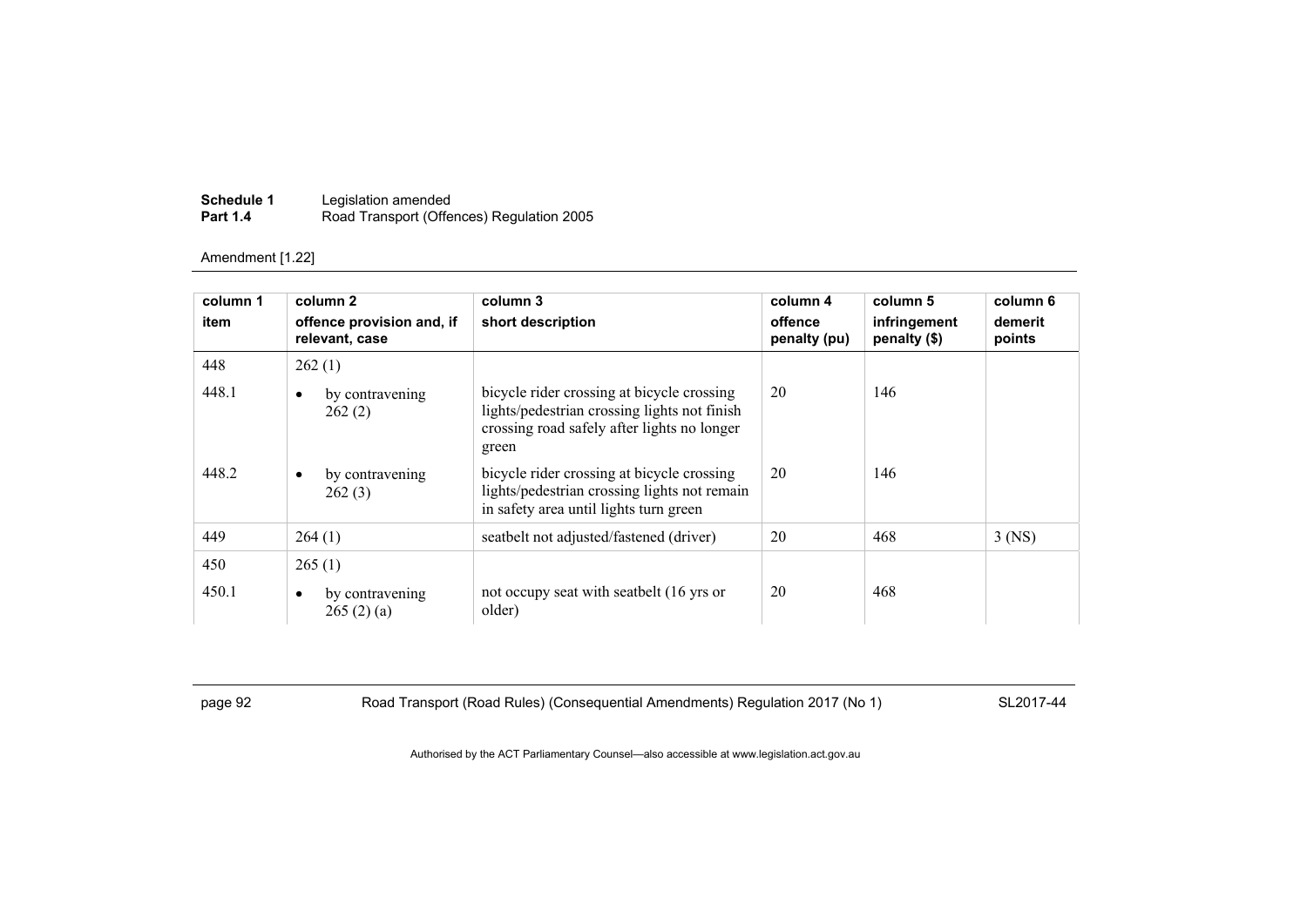| Schedule 1      | Legislation amended                       |
|-----------------|-------------------------------------------|
| <b>Part 1.4</b> | Road Transport (Offences) Regulation 2005 |

| column 1<br>item | column 2<br>offence provision and, if<br>relevant, case | column 3<br>short description                                                               | column 4<br>offence<br>penalty (pu) | column 5<br>infringement<br>penalty (\$) | column 6<br>demerit<br>points |
|------------------|---------------------------------------------------------|---------------------------------------------------------------------------------------------|-------------------------------------|------------------------------------------|-------------------------------|
| 450.2            | by contravening<br>$\bullet$<br>265(2)(b)               | occupy same seat as another passenger<br>$(16 \text{ yrs or older})$                        | 20                                  | 468                                      |                               |
| 450.3            | by contravening<br>$\bullet$<br>265(2)(c)               | seatbelt not adjusted/fastened (16 yrs or<br>older)                                         | 20                                  | 468                                      |                               |
| 451              | 265(3)                                                  |                                                                                             |                                     |                                          |                               |
| 451.1            | by contravening<br>$\bullet$<br>265(2)(a)               | drive with passenger 16 yrs or older not in<br>seat with seathelt                           | 20                                  | 468                                      | $3$ (NS)                      |
| 451.2            | by contravening<br>$\bullet$<br>265(2)(b)               | drive with passenger 16 yrs or older in<br>same seat as other passenger                     | 20                                  | 468                                      | $3$ (NS)                      |
| 451.3            | by contravening<br>$\bullet$<br>265(2)(c)               | drive with passenger 16 yrs or older not<br>wearing seatbelt properly adjusted/<br>fastened | 20                                  | 468                                      | $3$ (NS)                      |

SL2017-44 Road Transport (Road Rules) (Consequential Amendments) Regulation 2017 (No 1) page 93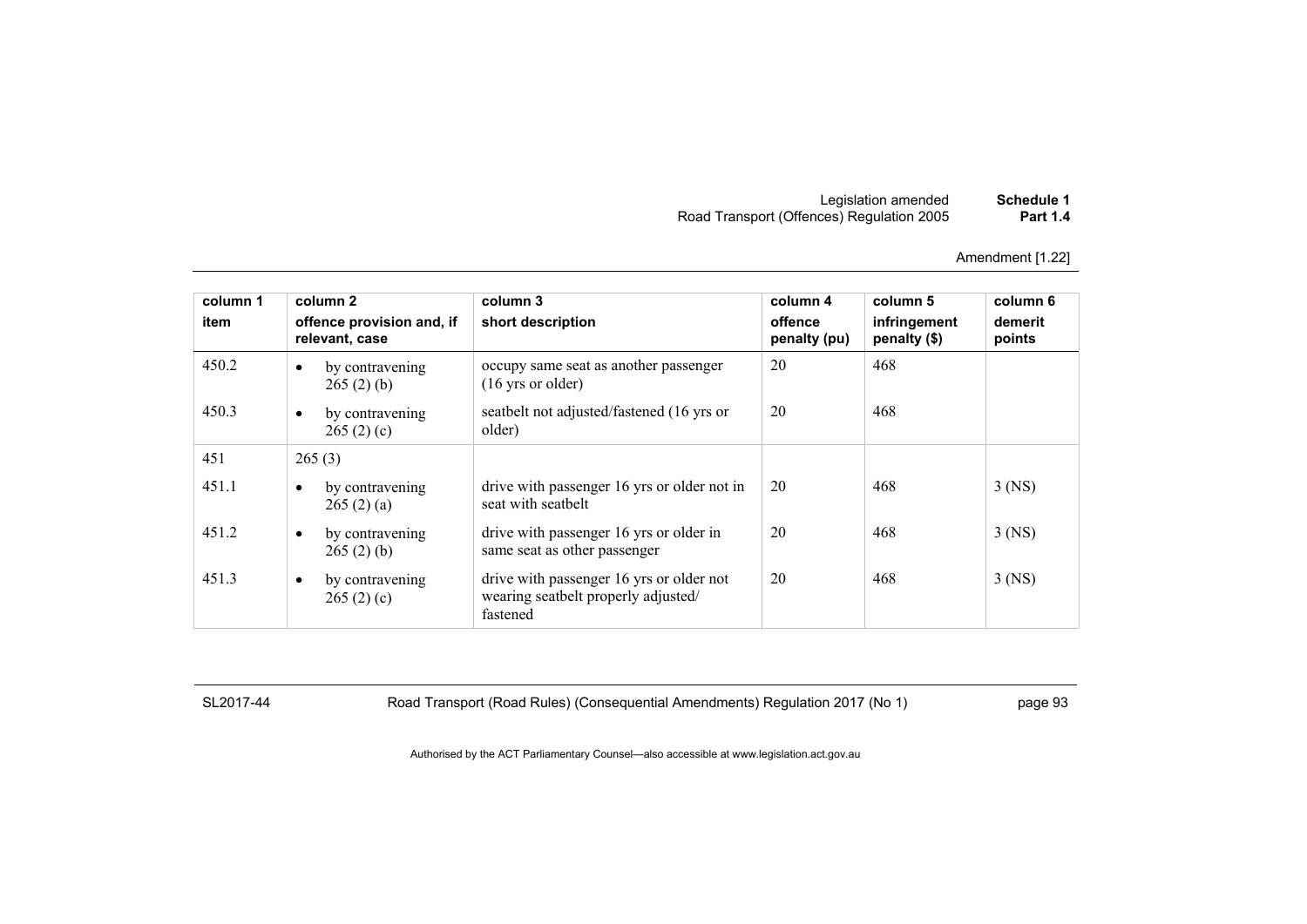| Schedule 1      | Legislation amended                       |
|-----------------|-------------------------------------------|
| <b>Part 1.4</b> | Road Transport (Offences) Regulation 2005 |

| column 1 |           | column 2                                    | column 3                                                                                     | column 4                | column 5                       | column 6          |
|----------|-----------|---------------------------------------------|----------------------------------------------------------------------------------------------|-------------------------|--------------------------------|-------------------|
| item     |           | offence provision and, if<br>relevant, case | short description                                                                            | offence<br>penalty (pu) | infringement<br>penalty $(\$)$ | demerit<br>points |
| 452      | 266(1)    |                                             |                                                                                              |                         |                                |                   |
| 452.1    | $\bullet$ | by contravening<br>266(2)                   | not in adjusted/fastened/restraint (under<br>6 months)                                       | 20                      | 468                            | $3$ (NS)          |
| 452.2    | $\bullet$ | by contravening<br>266(2A)                  | not in adjusted/fastened/restraint (6 months)<br>or older but under 4 yrs)                   | 20                      | 468                            | $3$ (NS)          |
| 452.3    | $\bullet$ | by contravening<br>266 (2B)                 | not in adjusted/fastened/restraint/booster<br>seat/seatbelt (4 yrs or older but under 7 yrs) | 20                      | 468                            | $3$ (NS)          |
| 452.4    | $\bullet$ | by contravening<br>266(3)                   | in front seat (under 4 yrs)                                                                  | 20                      | 468                            | $3$ (NS)          |
| 452.5    | $\bullet$ | by contravening<br>266(3A)                  | in front seat (4 yrs or older but under 7 yrs)                                               | 20                      | 468                            | $3$ (NS)          |
| 452.6    | $\bullet$ | by contravening<br>266(4)                   | no restraint/seatbelt (7 yrs or older but<br>under $16$ yrs)                                 | 20                      | 468                            | 3 (NS)            |

page 94 Road Transport (Road Rules) (Consequential Amendments) Regulation 2017 (No 1) SL2017-44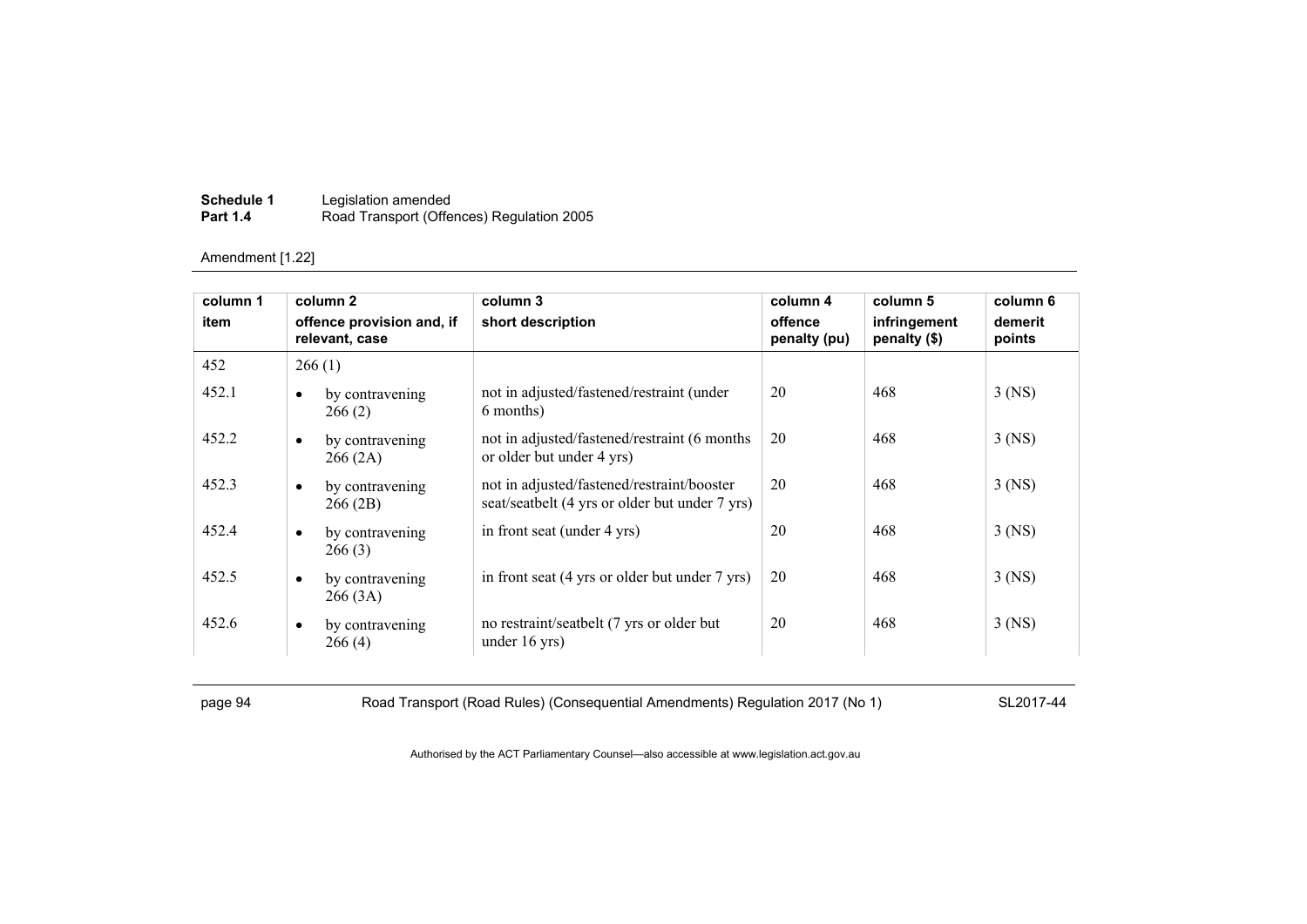| Schedule 1      | Legislation amended                       |
|-----------------|-------------------------------------------|
| <b>Part 1.4</b> | Road Transport (Offences) Regulation 2005 |

| column 1<br>item | column 2<br>offence provision and, if<br>relevant, case | column 3<br>short description                                               | column 4<br>offence<br>penalty (pu) | column 5<br>infringement<br>penalty (\$) | column 6<br>demerit<br>points |
|------------------|---------------------------------------------------------|-----------------------------------------------------------------------------|-------------------------------------|------------------------------------------|-------------------------------|
| 452.7            | by contravening<br>٠<br>266(5A)                         | no seatbelt (1 yr or older but under 7 yrs)                                 | 20                                  | 468                                      | $3$ (NS)                      |
| 453              | 268(1)                                                  | travel in/on vehicle in part not for<br>passengers/goods                    | 20                                  | 193                                      |                               |
| 454              | 268(2)                                                  | travel in/on part of vehicle designed for<br>carrying goods                 | 20                                  | 193                                      |                               |
| 455              | 268(3)                                                  | travel in/on motor vehicle with body part<br>outside vehicle window/door    | 20                                  | 193                                      |                               |
| 456              | 268(4)                                                  | drive motor vehicle with passenger body<br>part outside vehicle window/door | 20                                  | 193                                      |                               |
| 457              | 268(4A)                                                 | drive with passenger in vehicle part not for<br>passengers or goods         | 20                                  | 193                                      | 3                             |

SL2017-44 Road Transport (Road Rules) (Consequential Amendments) Regulation 2017 (No 1) page 95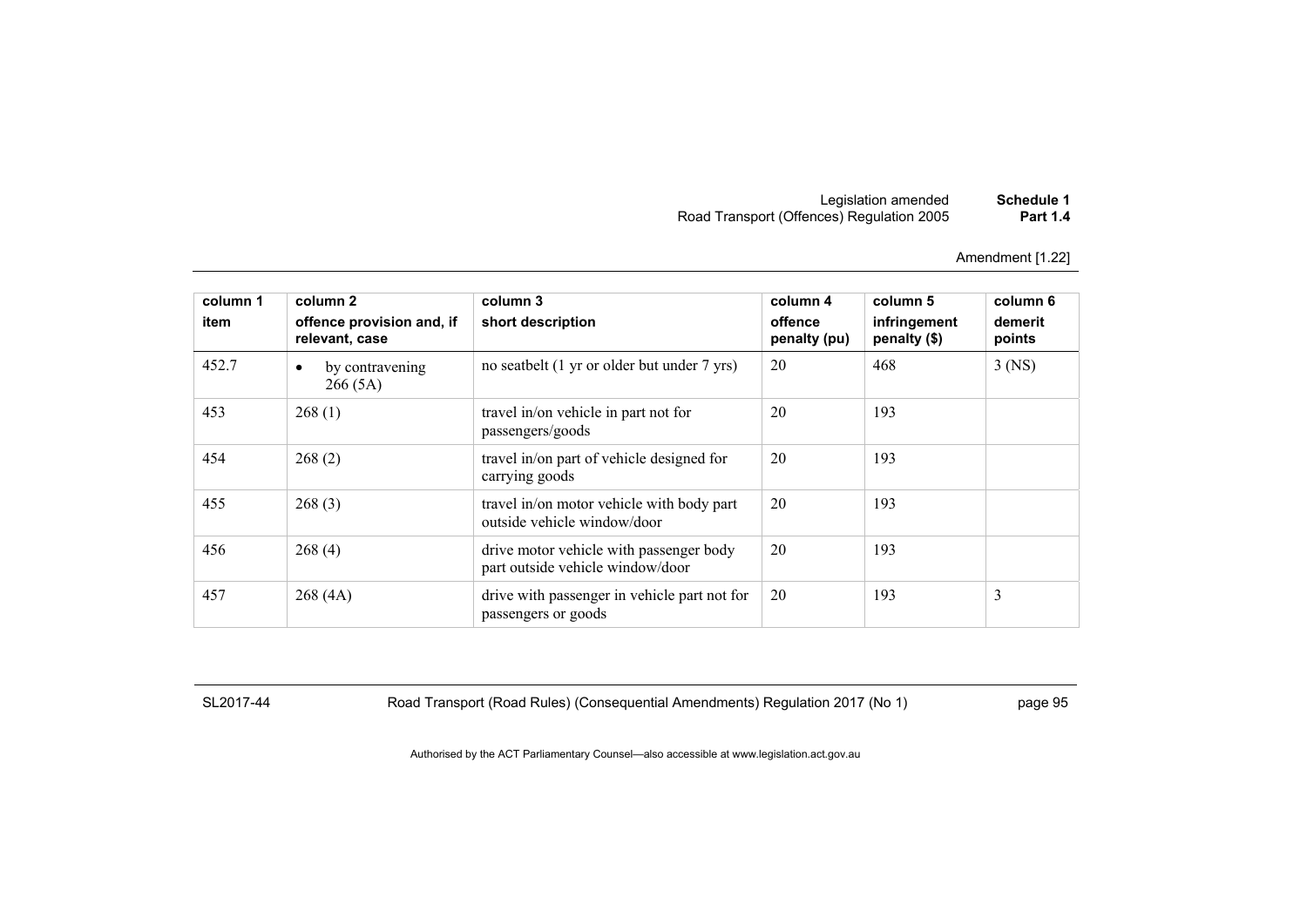| Schedule 1      | Legislation amended                       |
|-----------------|-------------------------------------------|
| <b>Part 1.4</b> | Road Transport (Offences) Regulation 2005 |

| column 1 | column 2                                    | column 3                                                                                                                  | column 4                | column 5                     | column 6          |
|----------|---------------------------------------------|---------------------------------------------------------------------------------------------------------------------------|-------------------------|------------------------------|-------------------|
| item     | offence provision and, if<br>relevant, case | short description                                                                                                         | offence<br>penalty (pu) | infringement<br>penalty (\$) | demerit<br>points |
| 458      | 268(4B)                                     | drive with passenger in vehicle part for<br>goods (part not enclosed or no seat suitable<br>for size/weight of passenger) | 20                      | 193                          | 3                 |
| 459      | 269(1)                                      | alight from moving vehicle                                                                                                | 20                      | 193                          |                   |
| 460      | 269(3)                                      | cause hazard to person/vehicle (door<br>open/alighting)                                                                   | 20                      | 193                          |                   |
| 461      | 269(4)                                      | drive moving bus with doors opened                                                                                        | 20                      | 268                          |                   |
| 462      | 270(1)(a)                                   | motorbike rider no helmet/fitted/adjusted                                                                                 | 20                      | 468                          | $3$ (NS)          |
| 463      | $270(1)$ (b)                                | motorbike passenger no<br>helmet/fitted/adjusted (rider)                                                                  | 20                      | 468                          | $3$ (NS)          |
| 464      | 270(2)                                      | motorbike passenger no<br>helmet/fitted/adjusted                                                                          | 20                      | 468                          |                   |
| 465      | 271(1)(a)                                   | not sit astride on motorbike rider's seat                                                                                 | 20                      | 193                          |                   |

page 96 Road Transport (Road Rules) (Consequential Amendments) Regulation 2017 (No 1) SL2017-44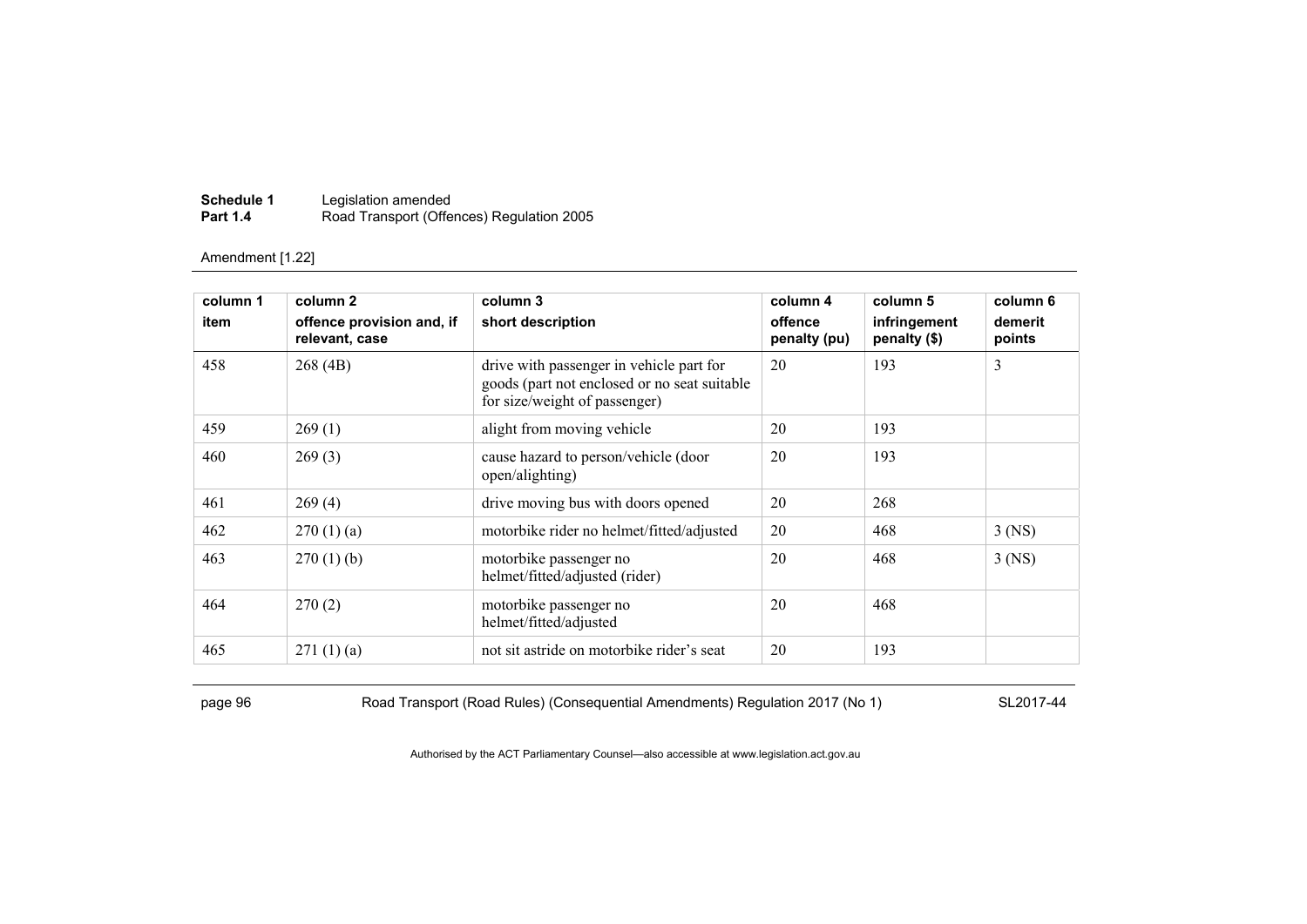| Schedule 1      | Legislation amended                       |
|-----------------|-------------------------------------------|
| <b>Part 1.4</b> | Road Transport (Offences) Regulation 2005 |

| column 1<br>item | column 2<br>offence provision and, if<br>relevant, case | column 3<br>short description                                  | column 4<br>offence<br>penalty (pu) | column 5<br>infringement<br>penalty (\$) | column 6<br>demerit<br>points |
|------------------|---------------------------------------------------------|----------------------------------------------------------------|-------------------------------------|------------------------------------------|-------------------------------|
| 466              | 271(1)(b)                                               | ride motorbike without at least 1 hand on<br>bars              | 20                                  | 193                                      |                               |
| 467              | 271(2)(a)                                               | not sit astride pillion seat                                   | 20                                  | 193                                      |                               |
| 468              | 271(2)(b)                                               | feet not on pillion footrests                                  | 20                                  | 193                                      |                               |
| 469<br>469.1     | 271(3)<br>by contravening<br>$\bullet$<br>271(2)(a)     | passenger not sit astride pillion seat (rider)                 | 20                                  | 193                                      |                               |
| 469.2            | by contravening<br>$\bullet$<br>271(2)(b)               | passenger's feet not on pillion footrests<br>(rider)           | 20                                  | 193                                      |                               |
| 470              | 271(4)                                                  | ride motorbike with more than 1 passenger                      | 20                                  | 193                                      |                               |
| 471              | 271(5)                                                  | exceed number of passengers on motorbike<br>seat or in sidecar | 20                                  | 193                                      |                               |

SL2017-44 Road Transport (Road Rules) (Consequential Amendments) Regulation 2017 (No 1) page 97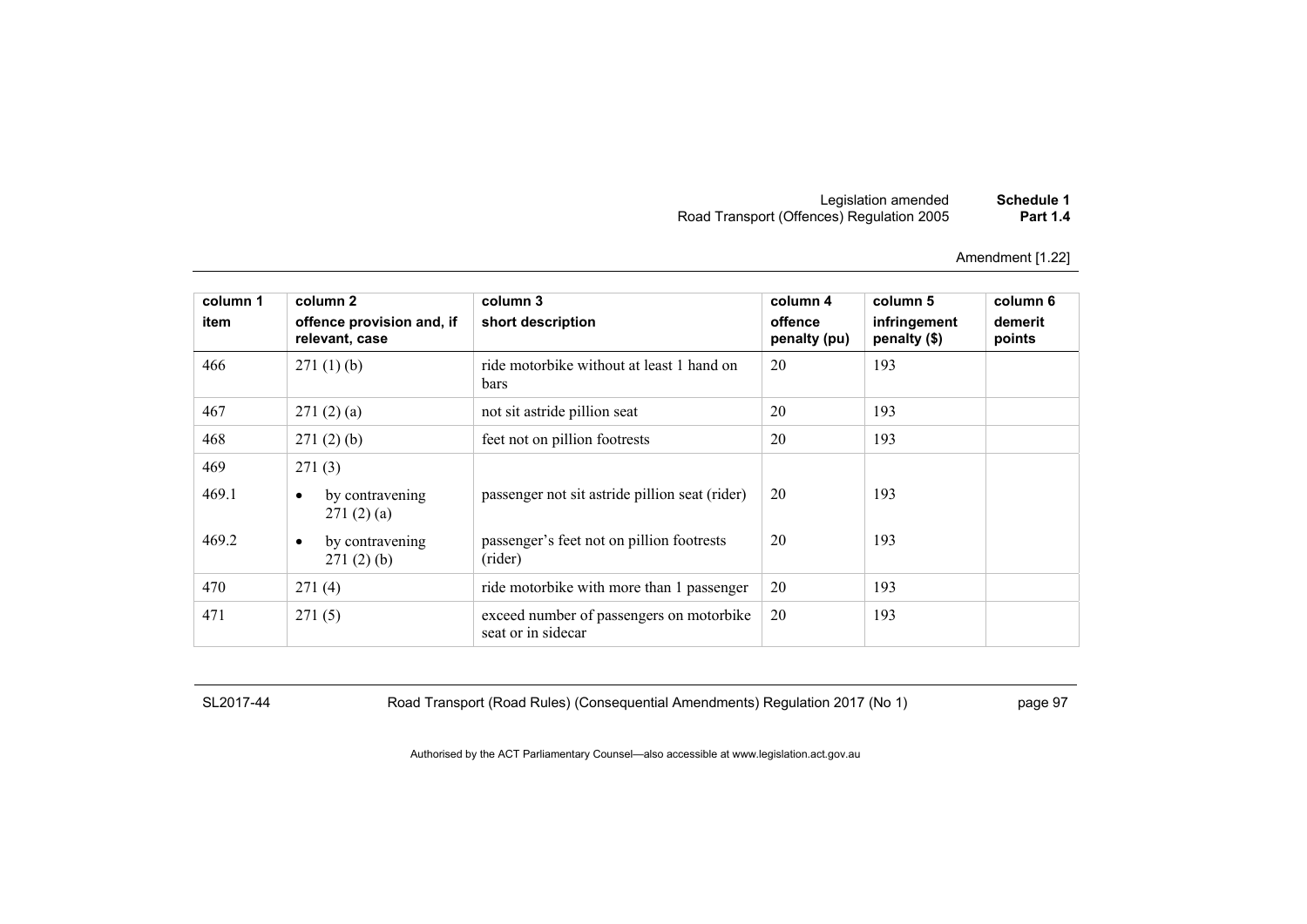| Schedule 1      | Legislation amended                       |
|-----------------|-------------------------------------------|
| <b>Part 1.4</b> | Road Transport (Offences) Regulation 2005 |

| column 1<br>item | column 2<br>offence provision and, if<br>relevant, case | column 3<br>short description                                 | column 4<br>offence<br>penalty (pu) | column 5<br>infringement<br>penalty (\$) | column 6<br>demerit<br>points |
|------------------|---------------------------------------------------------|---------------------------------------------------------------|-------------------------------------|------------------------------------------|-------------------------------|
| 472              | 271(5A)                                                 | ride motorbike with passenger $\leq 8$ yrs not<br>in sidecar  | 20                                  | 193                                      |                               |
| 473              | 271 (5B)                                                | passenger in sidecar not seated safely                        | 20                                  | 193                                      |                               |
| 474              | 271 (5C)                                                | ride motorbike with passenger in sidecar<br>not seated safely | 20                                  | 193                                      |                               |
| 475              | 272(a)                                                  | passenger interfere with driver's control of<br>vehicle       | 20                                  | 193                                      |                               |
| 476              | 272(b)                                                  | passenger obstruct driver's view                              | 20                                  | 193                                      |                               |
| 477              | 274                                                     | not stop on red T light                                       | 20                                  | 451                                      |                               |
| 478              | 275                                                     | not stop on yellow T light                                    | 20                                  | 451                                      |                               |
| 479              | 277                                                     | proceed before allowed after stop on<br>red/yellow T light    | 20                                  | 451                                      |                               |

page 98 Road Transport (Road Rules) (Consequential Amendments) Regulation 2017 (No 1) SL2017-44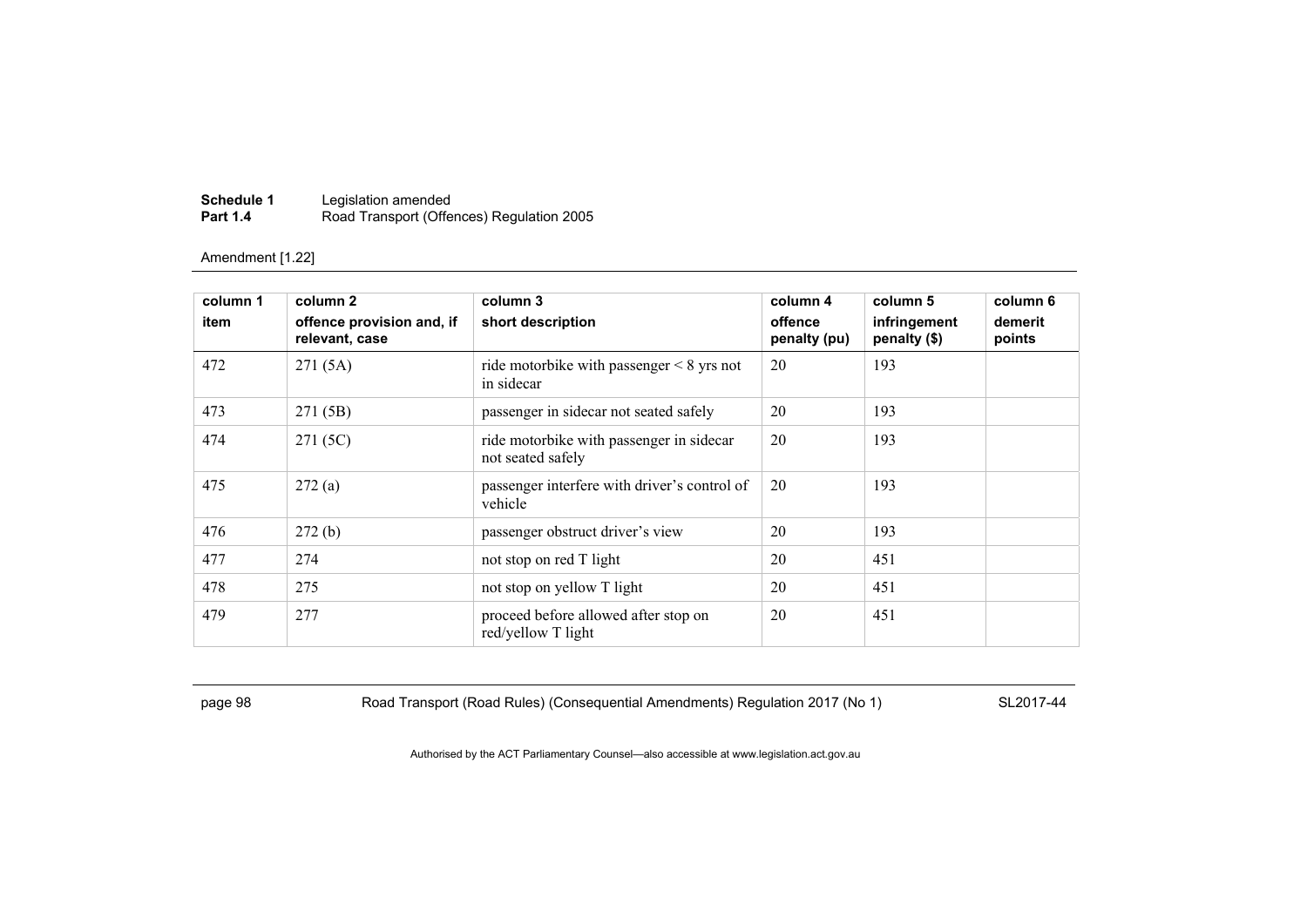Amendment [1.22]

| column 1<br>item | column 2<br>offence provision and, if<br>relevant, case | column 3<br>short description                               | column 4<br>offence<br>penalty (pu) | column 5<br>infringement<br>penalty (\$) | column 6<br>demerit<br>points |
|------------------|---------------------------------------------------------|-------------------------------------------------------------|-------------------------------------|------------------------------------------|-------------------------------|
| 480              | 279(2)                                                  | proceed before allowed after stop on white<br>T light/arrow | 20                                  | 451                                      |                               |
| 481              | 279(3)                                                  | not leave intersection safely (white<br>T light/arrow)      | 20                                  | 451                                      |                               |
| 482              | 281                                                     | not stop on red B light                                     | 20                                  | 451                                      | $3$ (NS)                      |
| 483              | 282                                                     | not stop on yellow B light                                  | 20                                  | 451                                      | $3$ (NS)                      |
| 484              | 284                                                     | proceed before allowed after stop on<br>red/yellow B light  | 20                                  | 451                                      | $3$ (NS)                      |
| 485              | 286(2)                                                  | proceed before allowed after stop on white<br>B light/arrow | 20                                  | 451                                      | $3$ (NS)                      |
| 486              | 286(3)                                                  | not leave intersection safely (white<br>B light/arrow)      | 20                                  | 451                                      | $3$ (NS)                      |

SL2017-44 Road Transport (Road Rules) (Consequential Amendments) Regulation 2017 (No 1) page 99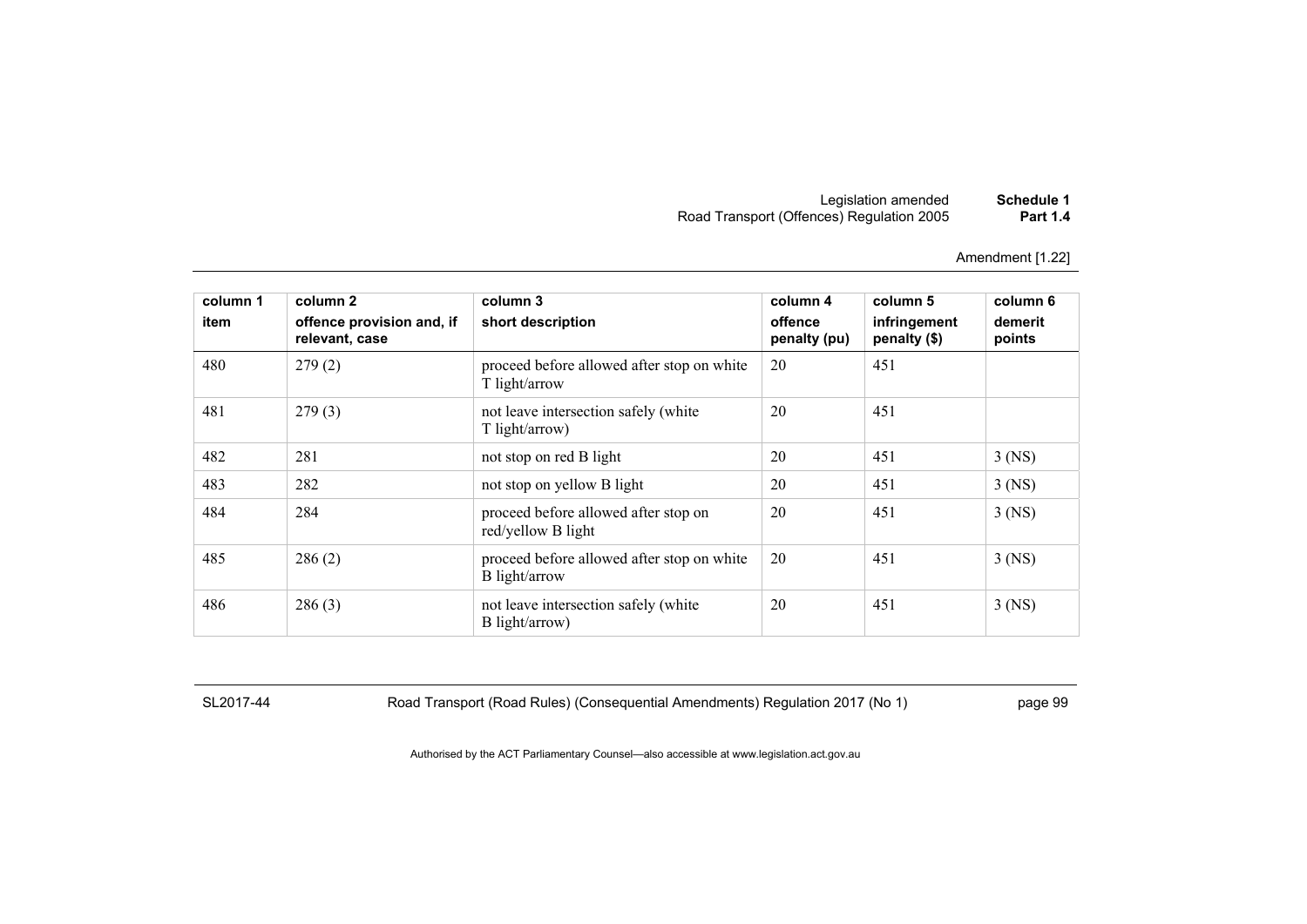| Schedule 1      | Legislation amended                       |
|-----------------|-------------------------------------------|
| <b>Part 1.4</b> | Road Transport (Offences) Regulation 2005 |

| column 1 | column 2                                     | column 3                                                             | column 4                | column 5                     | column 6          |
|----------|----------------------------------------------|----------------------------------------------------------------------|-------------------------|------------------------------|-------------------|
| item     | offence provision and, if<br>relevant, case  | short description                                                    | offence<br>penalty (pu) | infringement<br>penalty (\$) | demerit<br>points |
| 487      | 287(1)                                       |                                                                      |                         |                              |                   |
| 487.1    | by contravening<br>$\bullet$<br>287(2)(a)    | not give particulars to other driver                                 | 20                      | 279                          |                   |
| 487.2    | by contravening<br>$\bullet$<br>$287(2)$ (b) | not give particulars to injured person                               | 20                      | 279                          |                   |
| 487.3    | by contravening<br>$\bullet$<br>287(2)(c)    | not give particulars to owner of damaged<br>property                 | 20                      | 279                          |                   |
| 487.4    | by contravening<br>$\bullet$<br>287(3)(a)    | not give particulars to police                                       | 20                      | 279                          |                   |
| 487.5    | by contravening<br>$\bullet$<br>$287(3)$ (b) | driver in crash not supply particulars to<br>crash reporting website | 20                      | 279                          |                   |
| 488      | 288(1)                                       | drive on path                                                        | 20                      | 279                          |                   |
| 489      | 288(4)                                       | driver not give way to user/animal on path                           | 20                      | 279                          | $3$ (NS)          |

page 100 Road Transport (Road Rules) (Consequential Amendments) Regulation 2017 (No 1) SL2017-44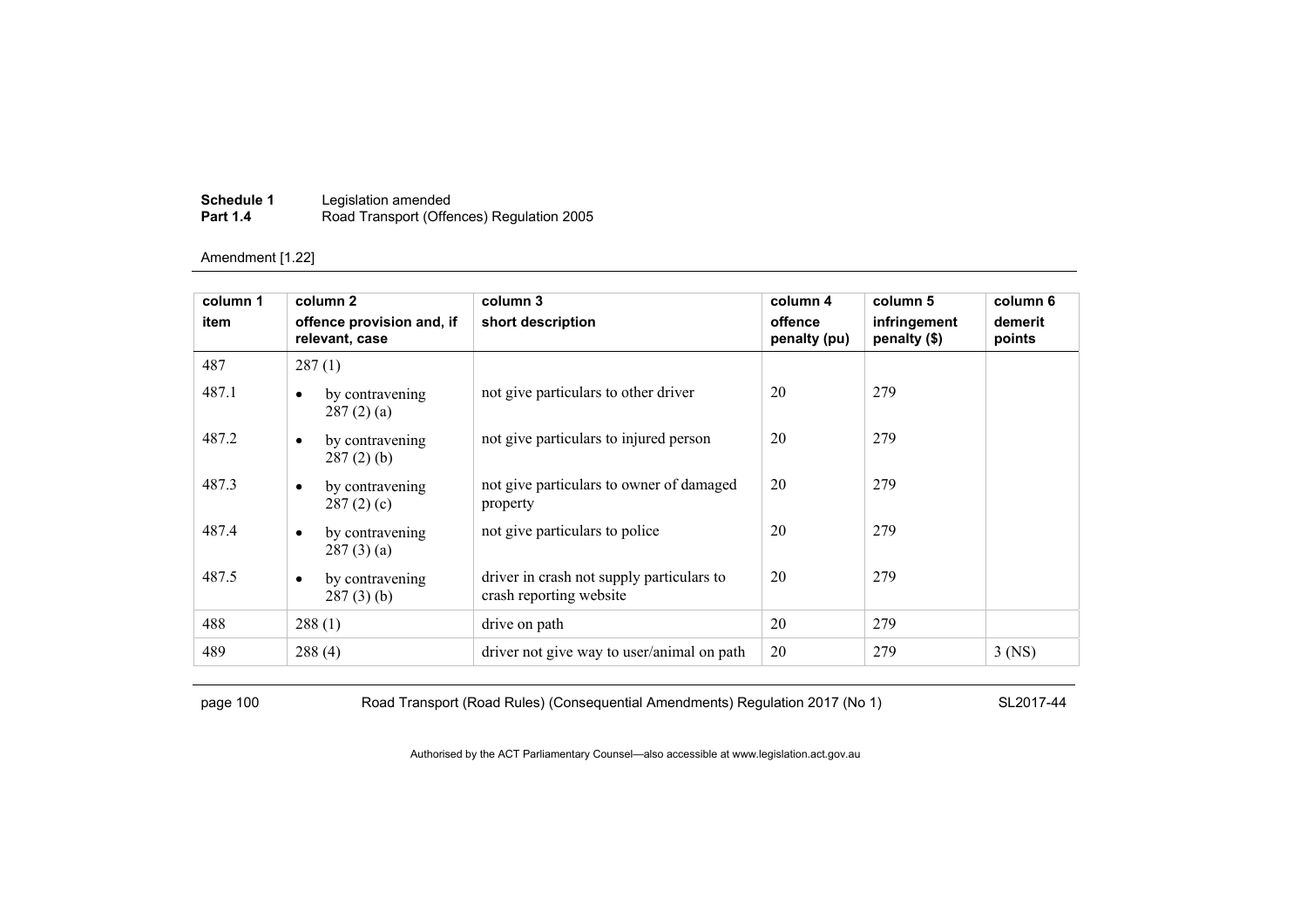Amendment [1.22]

| column 1<br>item | column 2<br>offence provision and, if<br>relevant, case | column 3<br>short description                                          | column 4<br>offence<br>penalty (pu) | column 5<br>infringement<br>penalty (\$) | column 6<br>demerit<br>points |
|------------------|---------------------------------------------------------|------------------------------------------------------------------------|-------------------------------------|------------------------------------------|-------------------------------|
| 490              | 289(1)                                                  | drive on nature strip                                                  | 20                                  | 279                                      |                               |
| 491              | 289(2)                                                  | driver not give way to user/animal on<br>nature strip                  | 20                                  | 279                                      | $3$ (NS)                      |
| 492              | 290                                                     | drive on traffic island                                                | 20                                  | 279                                      |                               |
| 493              | 291                                                     | start/drive vehicle causing unnecessary<br>noise/smoke                 | 20                                  | 235                                      |                               |
| 494              | 291A                                                    | make unnecessary noise by turning<br>on/running/not turning off engine | 20                                  | 235                                      |                               |
| 495              | 292(a)                                                  | drive/tow vehicle with unsecured load                                  | 20                                  | 548                                      |                               |
| 496              | 292(b)                                                  | drive/tow vehicle with load causing<br>instability                     | 20                                  | 548                                      |                               |
| 497              | 292(c)                                                  | drive/tow vehicle with overhanging load                                | 20                                  | 279                                      |                               |

SL2017-44 Road Transport (Road Rules) (Consequential Amendments) Regulation 2017 (No 1) page 101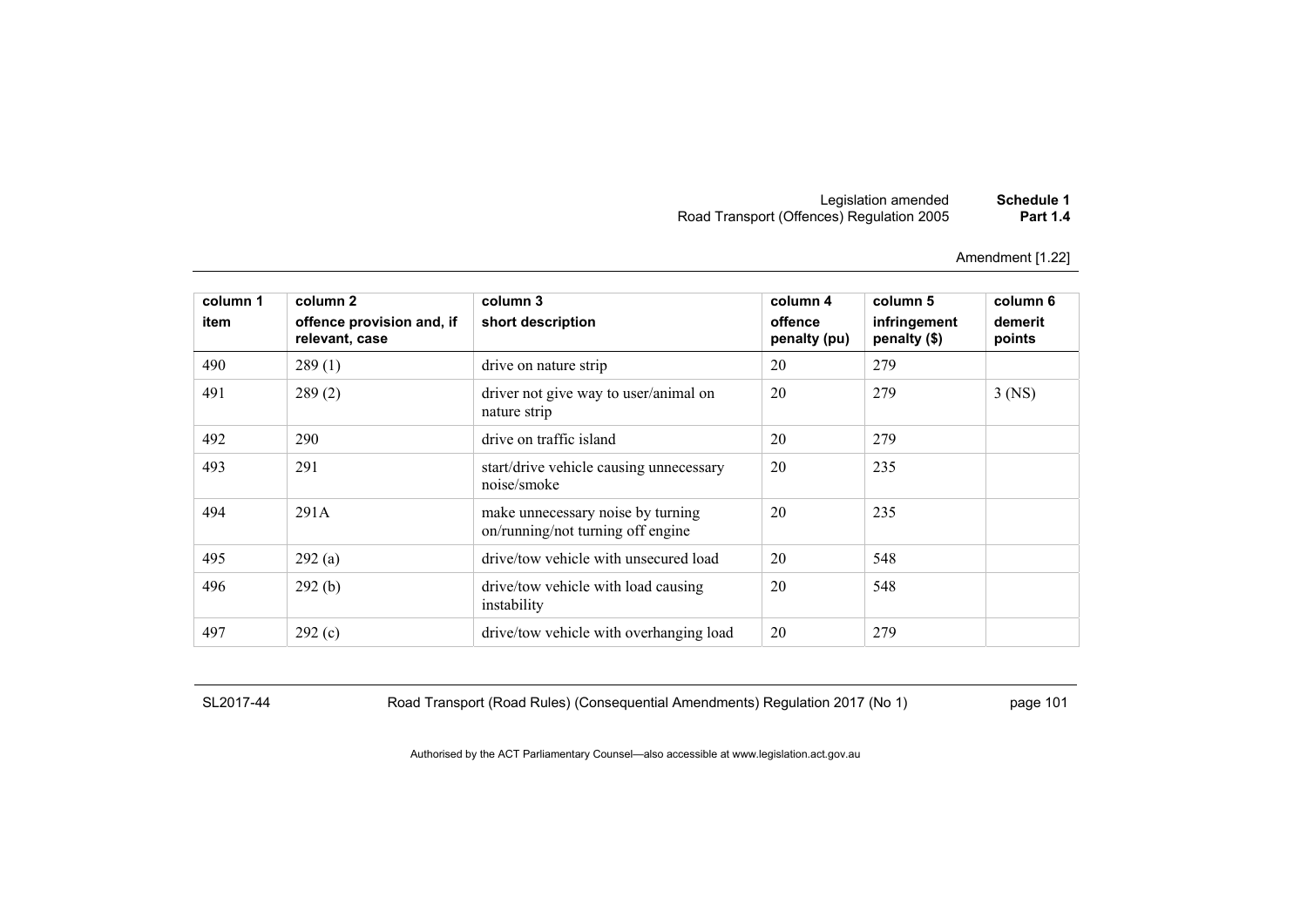| Schedule 1      | Legislation amended                       |
|-----------------|-------------------------------------------|
| <b>Part 1.4</b> | Road Transport (Offences) Regulation 2005 |

| column 1<br>item | column 2<br>offence provision and, if<br>relevant, case | column 3<br>short description                                                                                | column 4<br>offence<br>penalty (pu) | column 5<br>infringement<br>penalty (\$) | column 6<br>demerit<br>points |
|------------------|---------------------------------------------------------|--------------------------------------------------------------------------------------------------------------|-------------------------------------|------------------------------------------|-------------------------------|
| 498              | 293(2)                                                  | not remove/have removed any thing<br>fallen/put on road                                                      | 20                                  | 279                                      |                               |
| 499              | 294(1)(a)(i)                                            | tow motor vehicle without control of towed<br>vehicle                                                        | 20                                  | 193                                      |                               |
| 500              | 294(1)(a)(ii)                                           | tow motor vehicle, towed vehicle's<br>brakes/steering not working or not under<br>control of licensed person | 20                                  | 193                                      |                               |
| 501              | 294(1)(b)                                               | tow motor vehicle when unsafe                                                                                | 20                                  | 193                                      |                               |
| 502              | 294(2)(a)                                               | tow trailer without control of trailer                                                                       | 20                                  | 193                                      |                               |
| 503              | $294(2)$ (b)                                            | tow trailer when unsafe                                                                                      | 20                                  | 193                                      |                               |

page 102 Road Transport (Road Rules) (Consequential Amendments) Regulation 2017 (No 1) SL2017-44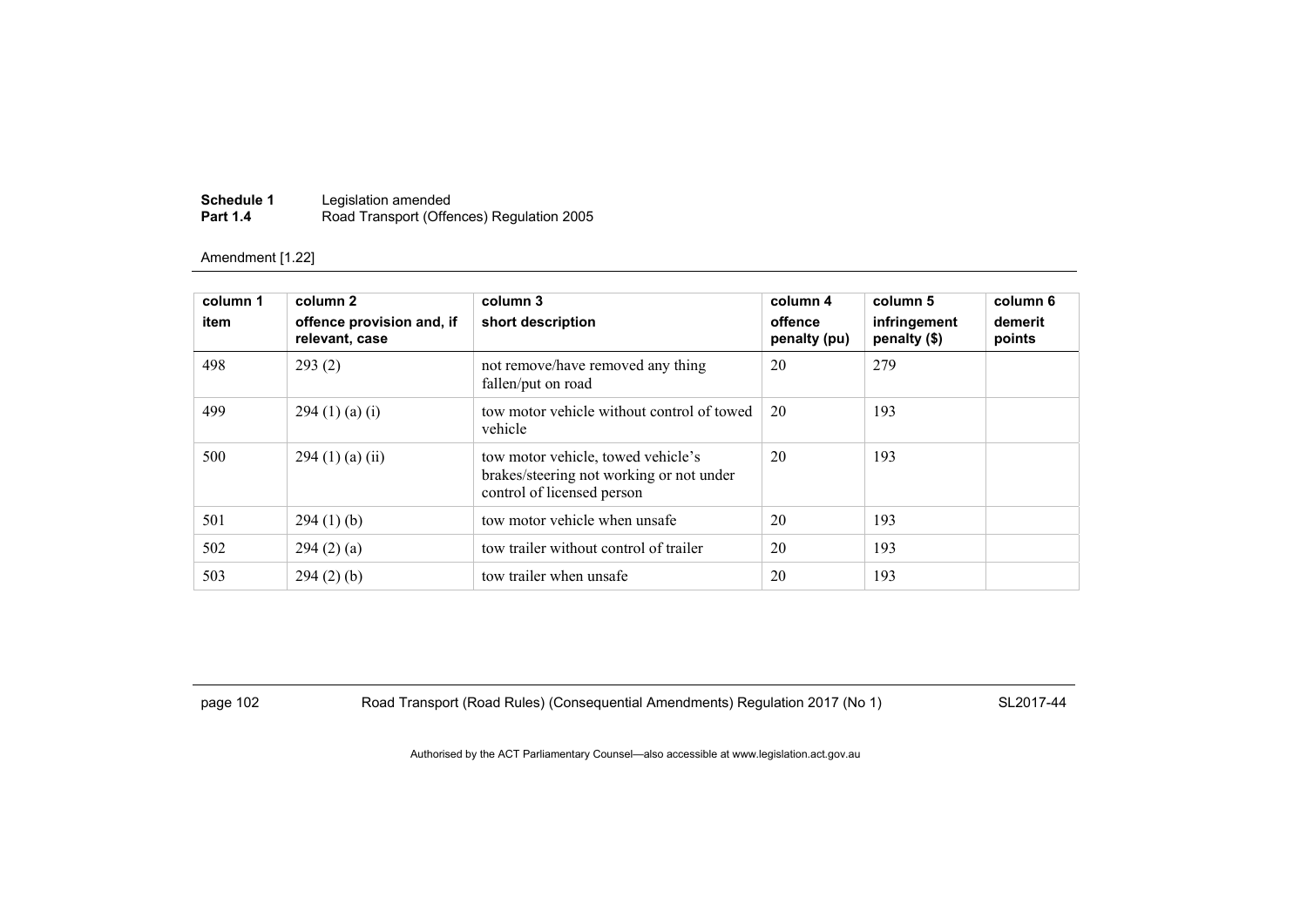| Schedule 1      | Legislation amended                       |
|-----------------|-------------------------------------------|
| <b>Part 1.4</b> | Road Transport (Offences) Regulation 2005 |

| column 1 | column 2                                                 | column 3                                                        | column 4                | column 5                     | column 6          |
|----------|----------------------------------------------------------|-----------------------------------------------------------------|-------------------------|------------------------------|-------------------|
| item     | offence provision and, if<br>relevant, case              | short description                                               | offence<br>penalty (pu) | infringement<br>penalty (\$) | demerit<br>points |
| 504      | 295(1)                                                   |                                                                 |                         |                              |                   |
| 504.1    | by contravening<br>$\bullet$<br>295(2)                   | not keep required distance (towing with<br>towline)             | 20                      | 193                          |                   |
| 504.2    | by contravening<br>$\bullet$<br>295(3)                   | not keep required distance (towing with<br>towline – motorbike) | 20                      | 193                          |                   |
| 504.3    | by contravening<br>$\bullet$<br>295(4)                   |                                                                 |                         |                              |                   |
| 504.3.1  | by contravening<br>295(5)(a)                             | warning material not correct shape/length                       | 20                      | 193                          |                   |
| 504.3.2  | by contravening<br>$\overline{\phantom{m}}$<br>295(5)(b) | warning material not correct position                           | 20                      | 193                          |                   |
| 504.3.3  | by contravening<br>$\qquad \qquad -$<br>295 $(5)(c)$     | warning material not visible                                    | 20                      | 193                          |                   |

SL2017-44 Road Transport (Road Rules) (Consequential Amendments) Regulation 2017 (No 1) page 103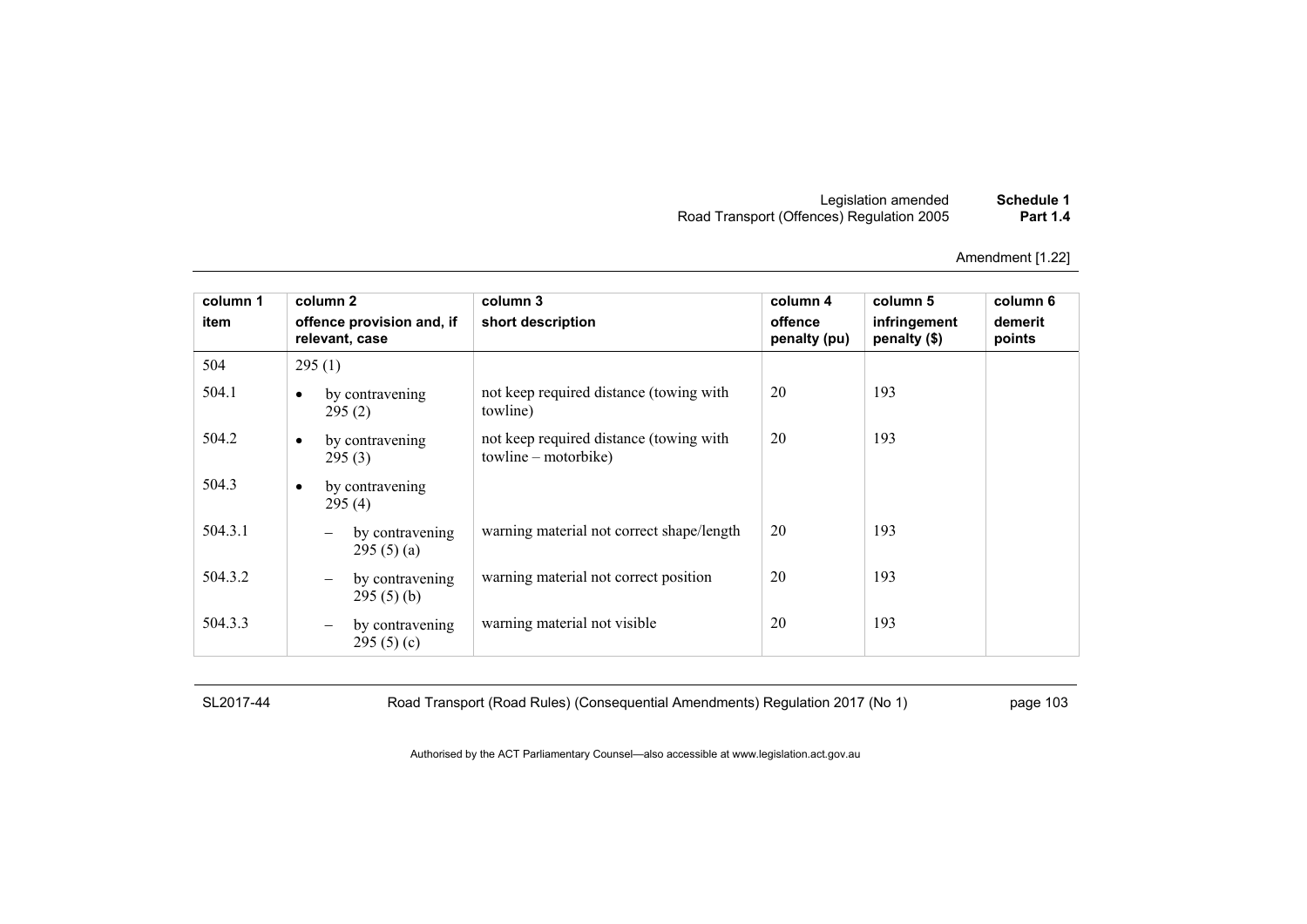| Schedule 1      | Legislation amended                       |
|-----------------|-------------------------------------------|
| <b>Part 1.4</b> | Road Transport (Offences) Regulation 2005 |

| column 1<br>item | column 2<br>offence provision and, if<br>relevant, case | column 3<br>short description                                              | column 4<br>offence<br>penalty (pu) | column 5<br>infringement<br>penalty (\$) | column 6<br>demerit<br>points |
|------------------|---------------------------------------------------------|----------------------------------------------------------------------------|-------------------------------------|------------------------------------------|-------------------------------|
| 505              | 295A(1)                                                 | drive articulated vehicle towing other<br>vehicle                          | 20                                  | 187                                      |                               |
| 506              | 295A(2)                                                 | drive motor vehicle towing more than<br>1 vehicle                          | 20                                  | 187                                      |                               |
| 507              | 295B(1)(a)                                              | drive motor vehicle towing vehicle<br>exceeding towing attachment capacity | 20                                  | 351                                      |                               |
| 508              | 295B(1)(b)                                              | drive motor vehicle towing vehicle<br>exceeding maximum laden weight       | 20                                  | 351                                      |                               |
| 509              | 296(1)                                                  | not reverse vehicle safely                                                 | 20                                  | 279                                      |                               |
| 510              | 296(2)                                                  | reverse vehicle further than necessary                                     | 20                                  | 193                                      |                               |
| 511              | 297(1)                                                  | drive without proper control of vehicle                                    | 20                                  | 279                                      |                               |
| 512              | 297(1A)                                                 | drive vehicle with person/animal in lap                                    | 20                                  | 193                                      |                               |

page 104 Road Transport (Road Rules) (Consequential Amendments) Regulation 2017 (No 1) SL2017-44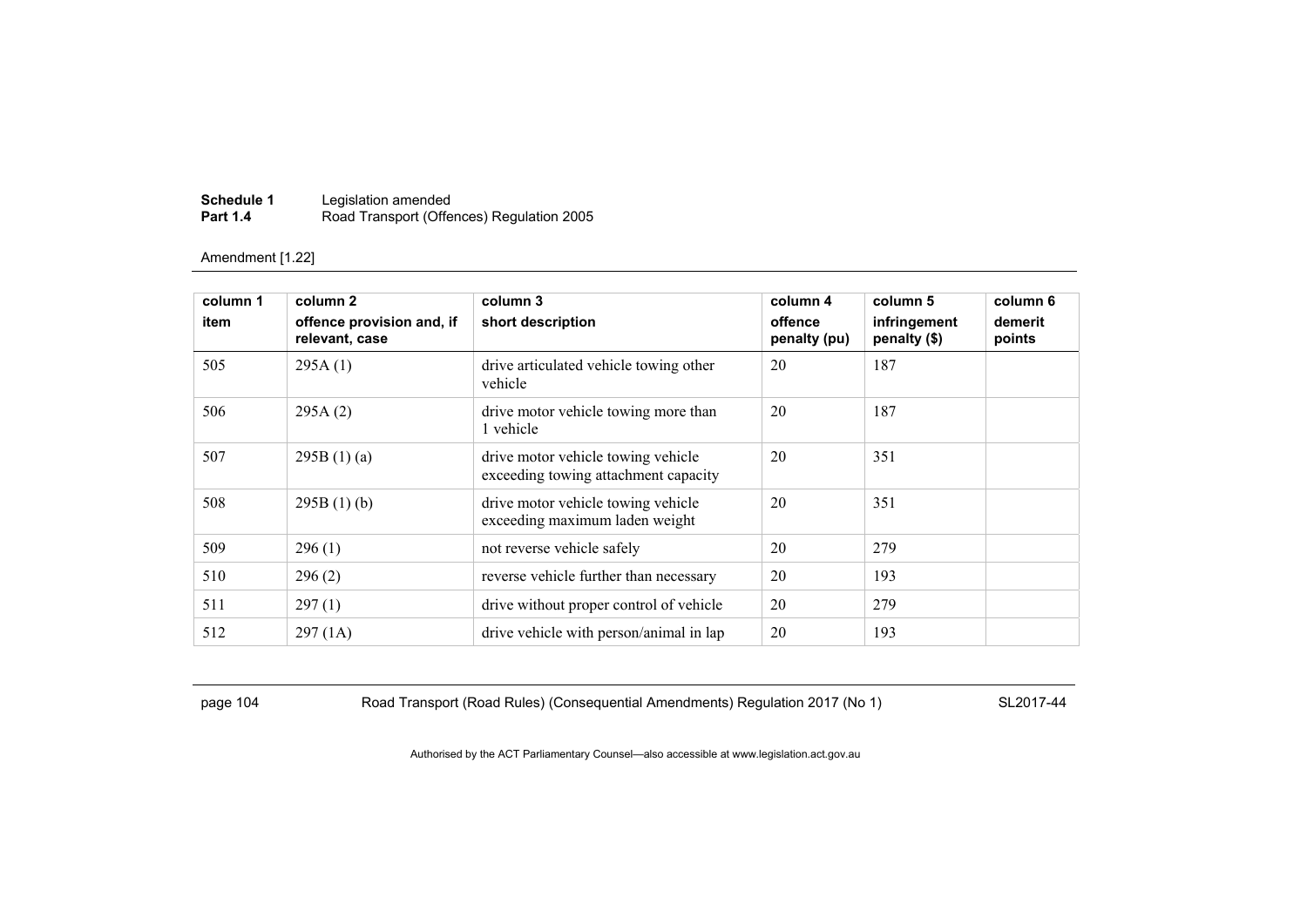Amendment [1.22]

| column 1<br>item | column 2<br>offence provision and, if<br>relevant, case | column 3<br>short description                               | column 4<br>offence<br>penalty (pu) | column 5<br>infringement<br>penalty (\$) | column 6<br>demerit<br>points |
|------------------|---------------------------------------------------------|-------------------------------------------------------------|-------------------------------------|------------------------------------------|-------------------------------|
| 513              | 297(2)                                                  | drive vehicle without clear view                            | 20                                  | 193                                      |                               |
| 514              | 297(3)                                                  | ride motorbike with animal between rider<br>and handle bars | 20                                  | 193                                      |                               |
| 515              | 298(1)                                                  | tow trailer with person in/on trailer                       | 20                                  | 193                                      |                               |
| 516              | 299(1)(a)                                               | drive vehicle with TV/VDU image visible                     | 20                                  | 235                                      |                               |
| 517              | $299(1)$ (b)                                            | drive vehicle with TV/VDU image likely to<br>distract       | 20                                  | 235                                      |                               |

SL2017-44 Road Transport (Road Rules) (Consequential Amendments) Regulation 2017 (No 1) page 105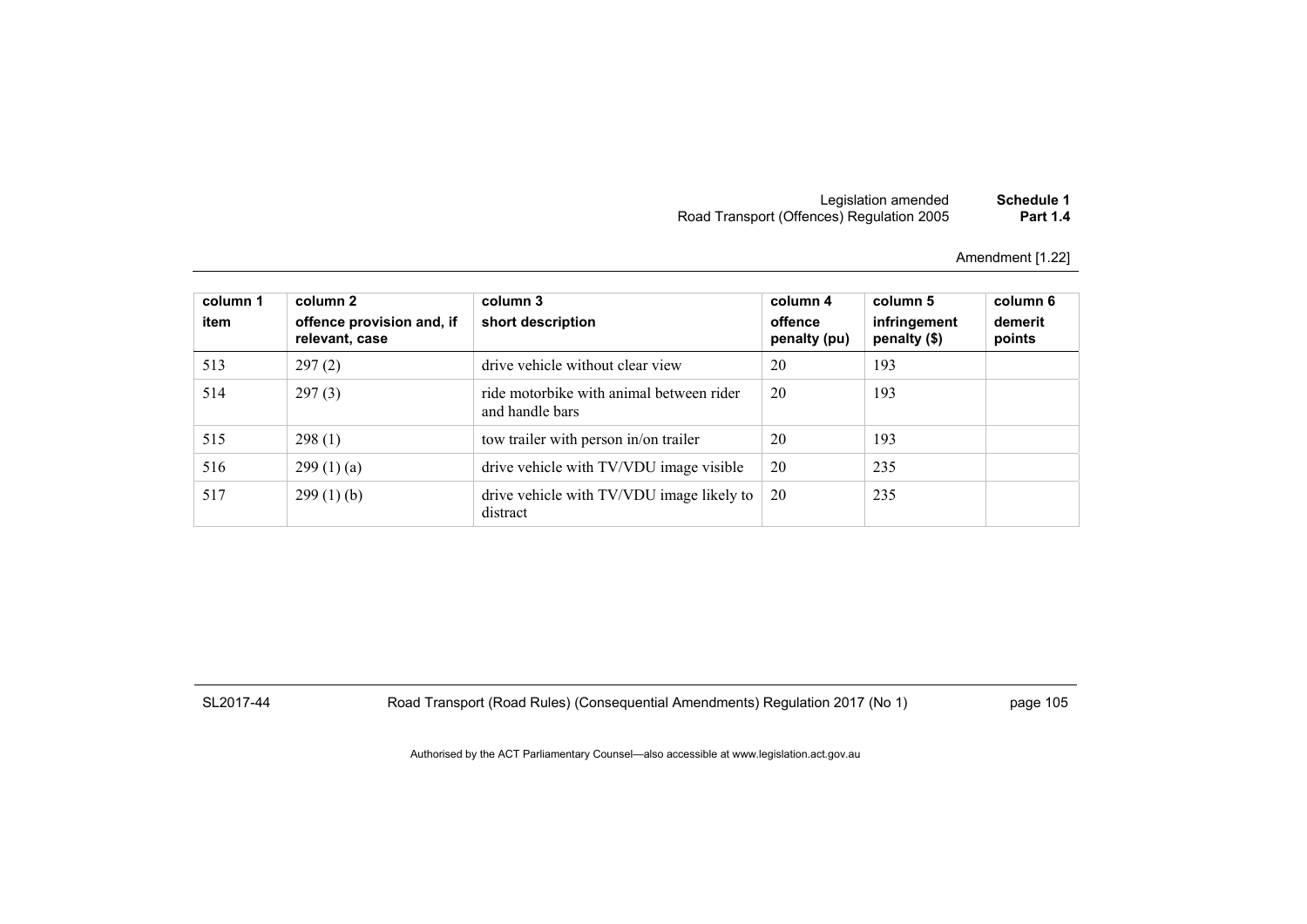| Schedule 1      | Legislation amended                       |
|-----------------|-------------------------------------------|
| <b>Part 1.4</b> | Road Transport (Offences) Regulation 2005 |

| column 1 | column 2                                                                                                       | column 3                                                                                                      | column 4                | column 5                     | column 6          |
|----------|----------------------------------------------------------------------------------------------------------------|---------------------------------------------------------------------------------------------------------------|-------------------------|------------------------------|-------------------|
| item     | offence provision and, if<br>relevant, case                                                                    | short description                                                                                             | offence<br>penalty (pu) | infringement<br>penalty (\$) | demerit<br>points |
| 518      | 300(1)                                                                                                         |                                                                                                               |                         |                              |                   |
| 518.1    | using mobile phone<br>٠                                                                                        | driver using mobile phone                                                                                     | 20                      | 447                          | $3$ (NS)          |
| 518.2    | using mobile phone<br>٠<br>for messaging, social<br>networking, mobile<br>application or<br>accessing internet | driver using mobile phone for messaging,<br>social networking, mobile application or<br>accessing internet    | 20                      | 548                          | 4                 |
| 519      | 300A                                                                                                           | interfere with/interrupt funeral<br>procession/other procession/vehicle in<br>procession/person in procession | 20                      | 193                          |                   |
| 520      | 300B                                                                                                           | drive on road closed to traffic                                                                               | 20                      | 193                          |                   |
| 521      | 301(1)                                                                                                         | lead animal while driving motor vehicle                                                                       | 20                      | 146                          |                   |

page 106 Road Transport (Road Rules) (Consequential Amendments) Regulation 2017 (No 1) SL2017-44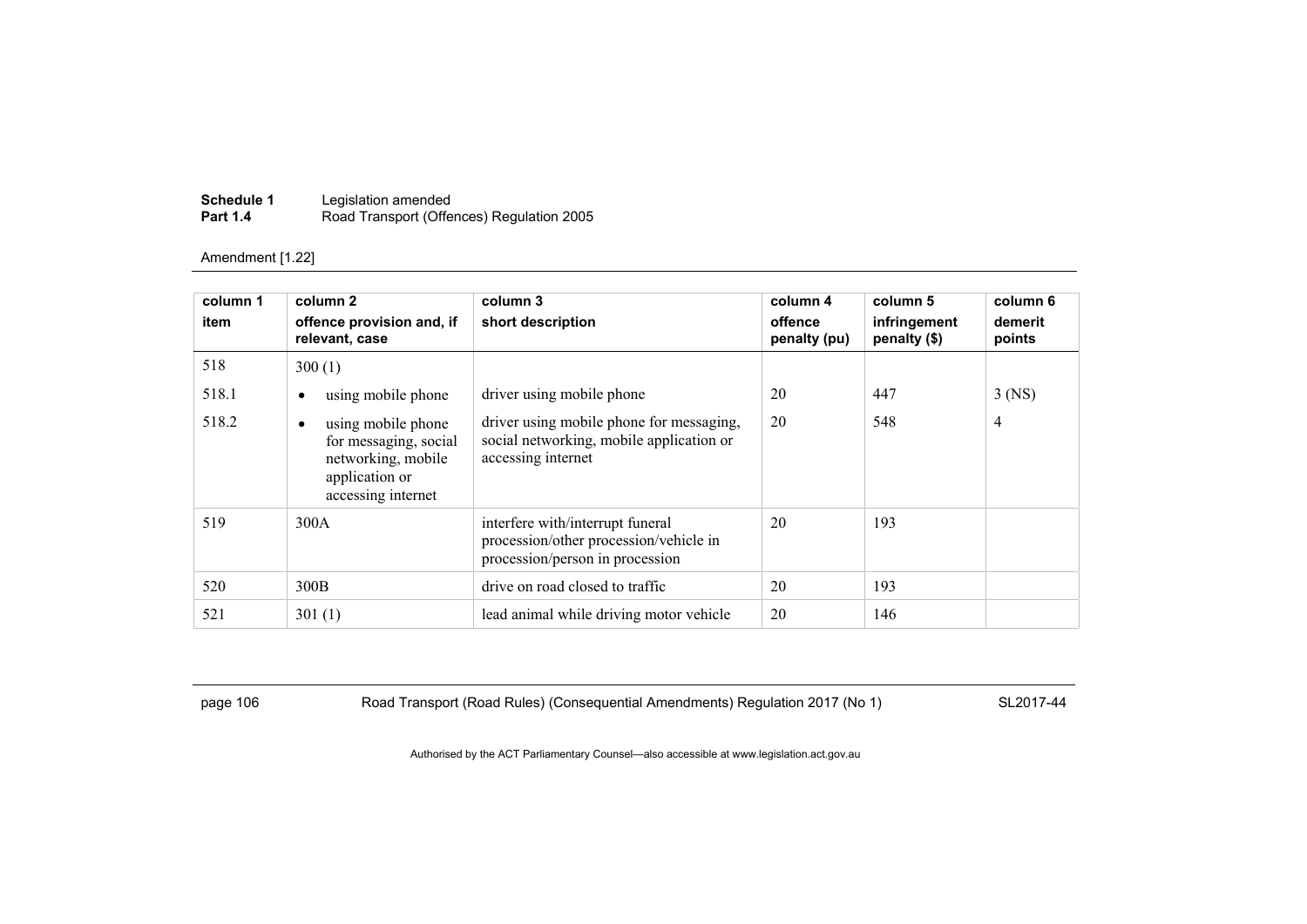Amendment [1.22]

| column 1<br>item | column 2<br>offence provision and, if<br>relevant, case | column 3<br>short description                                  | column 4<br>offence<br>penalty (pu) | column 5<br>infringement<br>penalty (\$) | column 6<br>demerit<br>points |
|------------------|---------------------------------------------------------|----------------------------------------------------------------|-------------------------------------|------------------------------------------|-------------------------------|
| 522              | 301(2)                                                  | passenger in motor vehicle lead animal<br>while vehicle moving | 20                                  | 146                                      |                               |
| 523              | 301(3)                                                  | lead animal while riding bicycle                               | 20                                  | 146                                      |                               |
| 524              | 302                                                     | not give way when riding animal on<br>footpath/nature strip    | 20                                  | 146                                      |                               |
| 525              | 303(1)                                                  | ride animal more than 2 abreast (not<br>multi-lane road)       | 20                                  | 146                                      |                               |
| 526              | 303(2)                                                  | ride animal more than 2 abreast (marked)<br>lane)              | 20                                  | 146                                      |                               |
| 527              | 303(4)                                                  | ride animal more than 1.5m from another<br>rider               | 20                                  | 146                                      |                               |

SL2017-44 Road Transport (Road Rules) (Consequential Amendments) Regulation 2017 (No 1) page 107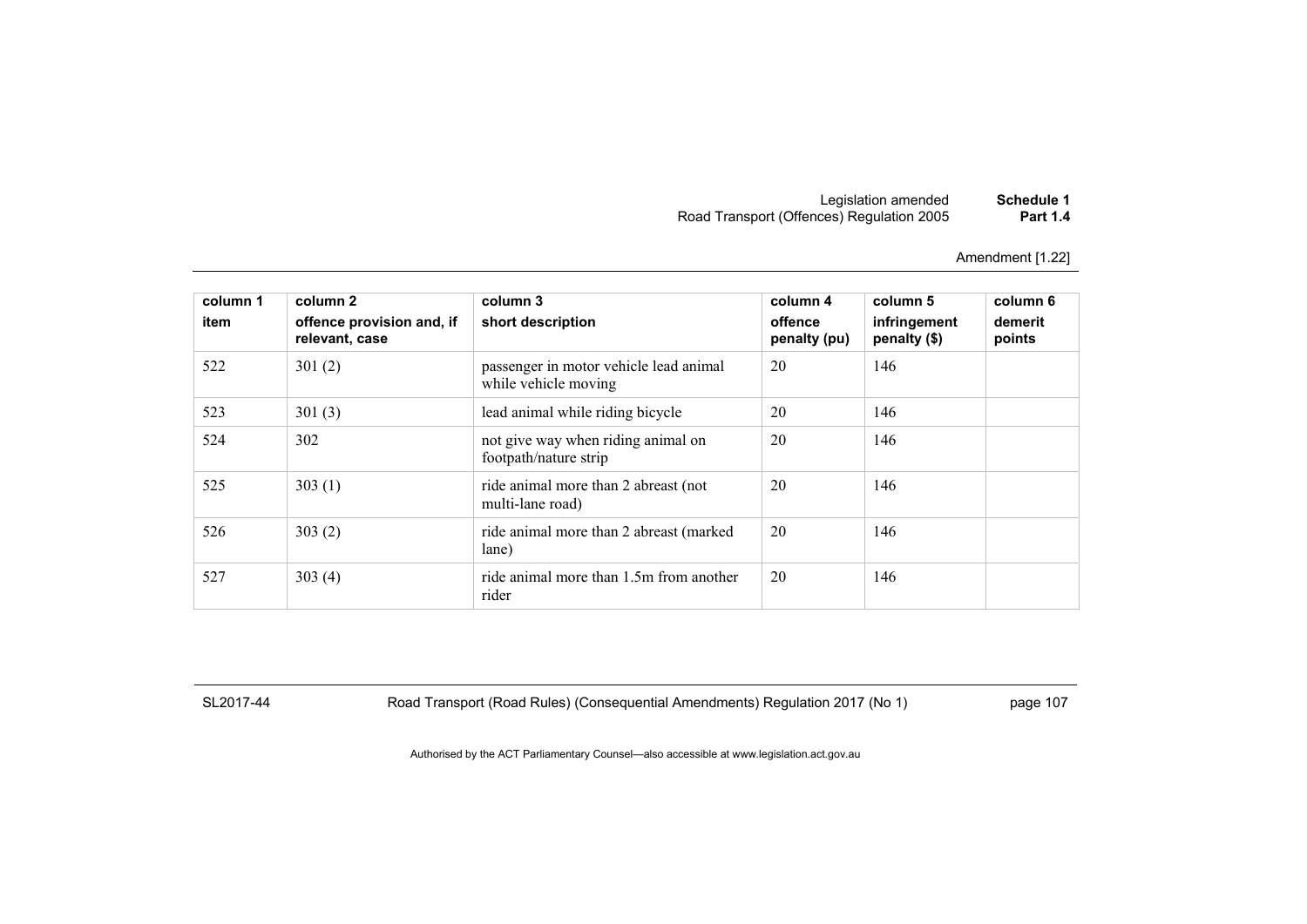| Schedule 1      | Legislation amended                       |
|-----------------|-------------------------------------------|
| <b>Part 1.4</b> | Road Transport (Offences) Regulation 2005 |

| column 1<br>item | column 2<br>offence provision and, if<br>relevant, case | column 3<br>short description                                                                                   | column 4<br>offence<br>penalty (pu) | column 5<br>infringement<br>penalty (\$) | column 6<br>demerit<br>points |
|------------------|---------------------------------------------------------|-----------------------------------------------------------------------------------------------------------------|-------------------------------------|------------------------------------------|-------------------------------|
| 528              | 303A(1)                                                 | use motor vehicle/trailer without adequate<br>precautions to prevent oil/grease dropping<br>onto road           | 20                                  | 235                                      |                               |
| 529              | 303A(2)                                                 | responsible person for vehicle/trailer not<br>take reasonable steps to prevent oil/grease<br>dropping onto road | 20                                  | 235                                      |                               |
| 530              | 303B(1)                                                 | travel on part of trailer not designed for<br>passengers/goods                                                  | 20                                  | 193                                      |                               |
| 531              | 303B(2)                                                 | travel on unenclosed part of trailer<br>designed for goods                                                      | 20                                  | 193                                      |                               |
| 532              | 304(1)                                                  | not obey direction of police/authorised<br>person                                                               | 20                                  | 146                                      | $3$ (NS)                      |
| 533              | 346A(1)                                                 | obscure traffic control device                                                                                  | 20                                  | 279                                      |                               |

page 108 Road Transport (Road Rules) (Consequential Amendments) Regulation 2017 (No 1) SL2017-44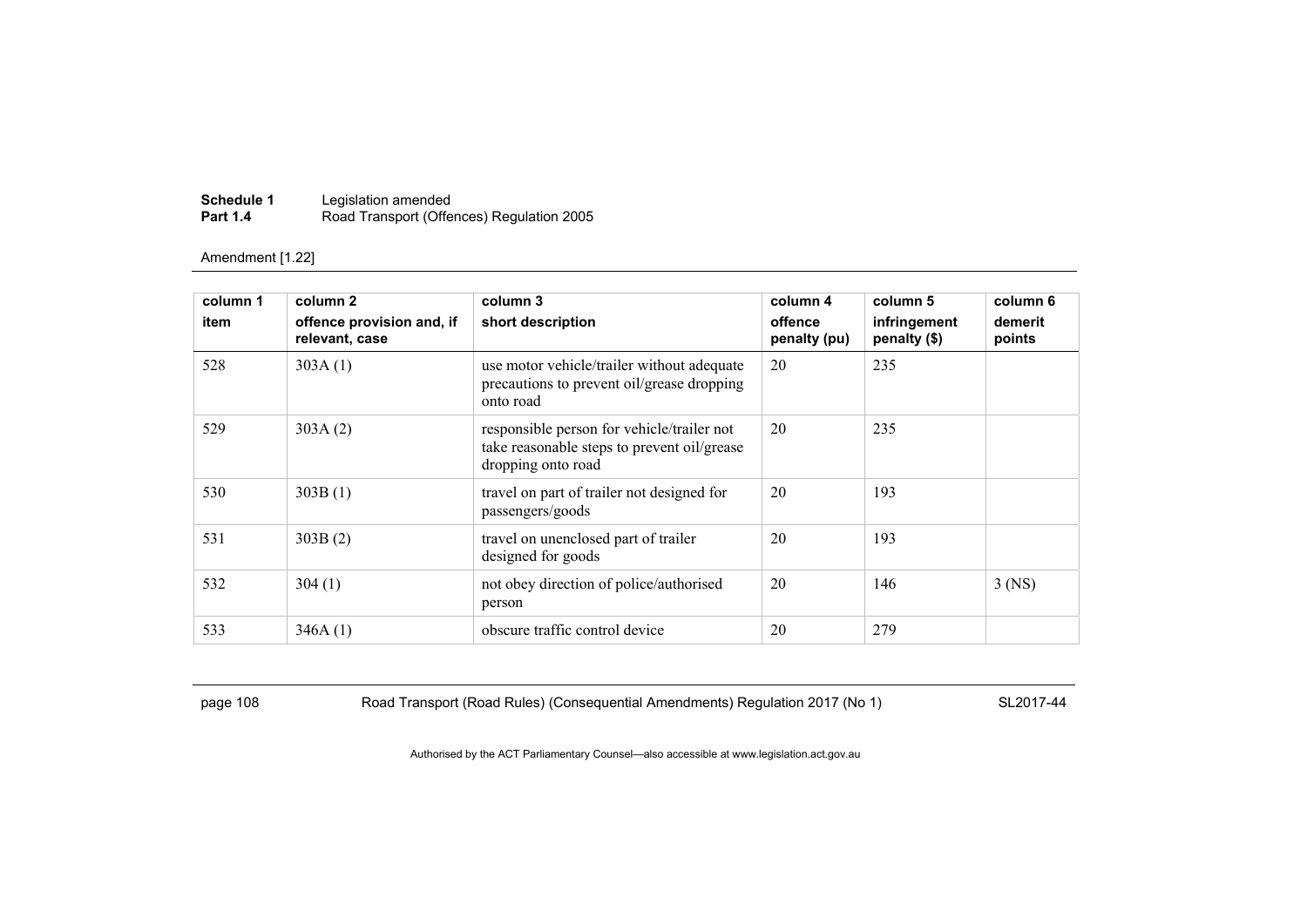Amendment [1.22]

| column 1<br>item | column 2<br>offence provision and, if<br>relevant, case | column 3<br>short description                                   | column 4<br>offence<br>penalty (pu) | column 5<br>infringement<br>penalty (\$) | column 6<br>demerit<br>points |
|------------------|---------------------------------------------------------|-----------------------------------------------------------------|-------------------------------------|------------------------------------------|-------------------------------|
| 534              | 346A(3)                                                 | not remove obstruction to traffic control<br>device as directed | 20                                  | 279                                      |                               |

# **Part 1.13 Road Transport (Safety and Traffic Management) Regulation 2017**

| column 1 | column 2          | column 3                                                                                                  | column 4                | column 5                     | column 6          |
|----------|-------------------|-----------------------------------------------------------------------------------------------------------|-------------------------|------------------------------|-------------------|
| item     | offence provision | short description                                                                                         | offence<br>penalty (pu) | infringement<br>penalty (\$) | demerit<br>points |
|          | 48(2)             | park stock truck/enclosed semitrailer/<br>commercial vehicle with height $> 3.6$ m on<br>residential land | 20                      | 214                          |                   |

SL2017-44 Road Transport (Road Rules) (Consequential Amendments) Regulation 2017 (No 1) page 109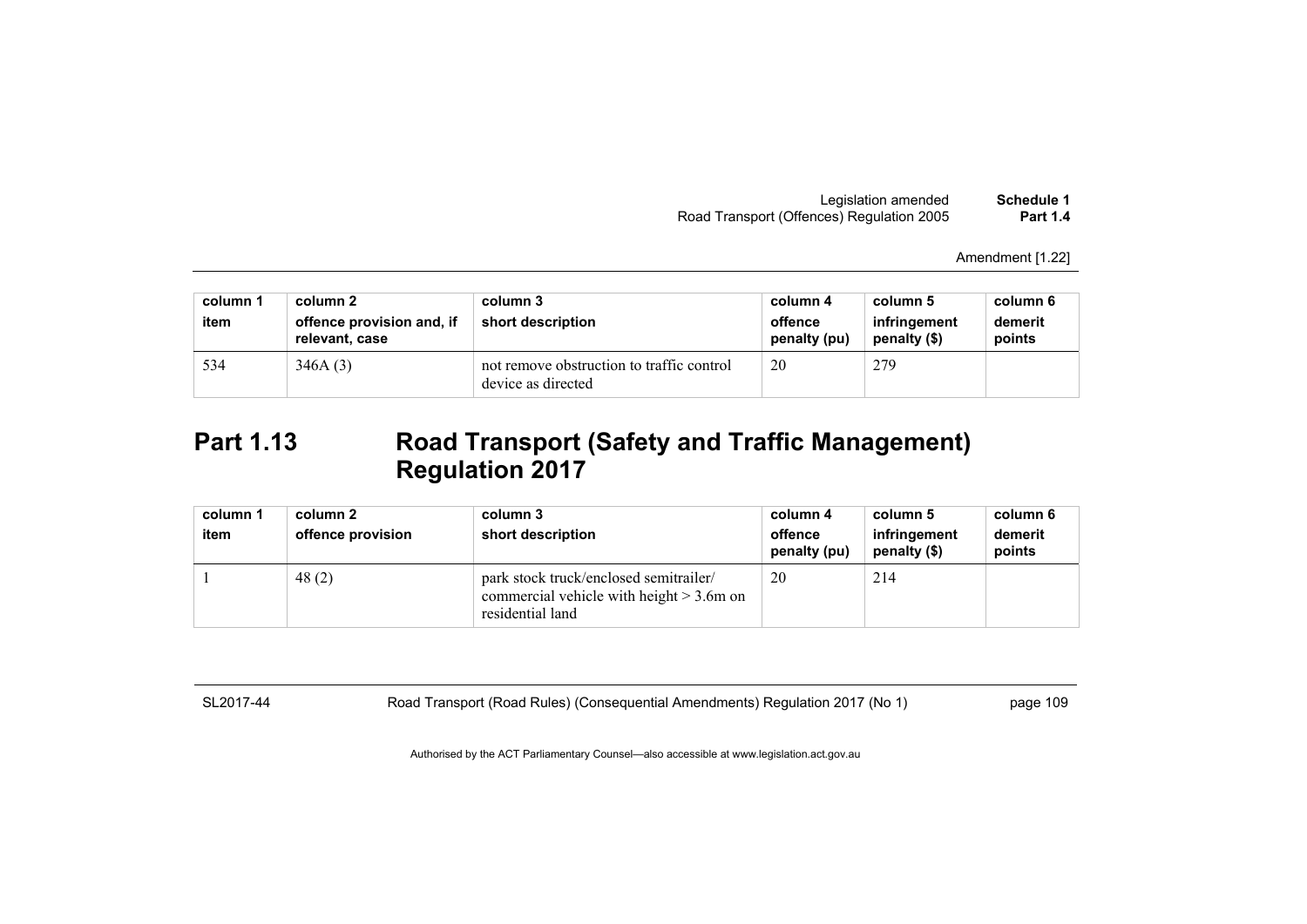| Schedule 1      | Legislation amended                       |
|-----------------|-------------------------------------------|
| <b>Part 1.4</b> | Road Transport (Offences) Regulation 2005 |

| column 1<br>item | column 2<br>offence provision | column 3<br>short description                                                                                                                          | column 4<br>offence<br>penalty (pu) | column 5<br>infringement<br>penalty $(\$)$ | column 6<br>demerit<br>points |
|------------------|-------------------------------|--------------------------------------------------------------------------------------------------------------------------------------------------------|-------------------------------------|--------------------------------------------|-------------------------------|
| $\overline{2}$   | 49(1)                         | park more than 1 heavy vehicle/second<br>heavy vehicle on residential land                                                                             | 20                                  | 214                                        |                               |
| 3                | 50(1)                         | park heavy vehicle on residential land-<br>any part of vehicle in front of setback line<br>of front boundary/less than 1.5m from any<br>other boundary | 20                                  | 214                                        |                               |
| $\overline{4}$   | 51(2)                         | park vehicle/combination with length ><br>7.5m and GVM $>$ 4.5t on land adjoining<br>residential land longer than 1 hour                               | 20                                  | 128                                        |                               |
| 5                | 52(2)                         | park commercial vehicle with length > 6m/<br>height $> 2.6$ m/GVM $> 3.75$ t on residential<br>land with multi-unit housing                            | 20                                  | 214                                        |                               |
| 6                | 54(1)                         | run refrigeration unit of heavy vehicle<br>parked on residential land                                                                                  | 20                                  | 264                                        |                               |

page 110 Road Transport (Road Rules) (Consequential Amendments) Regulation 2017 (No 1) SL2017-44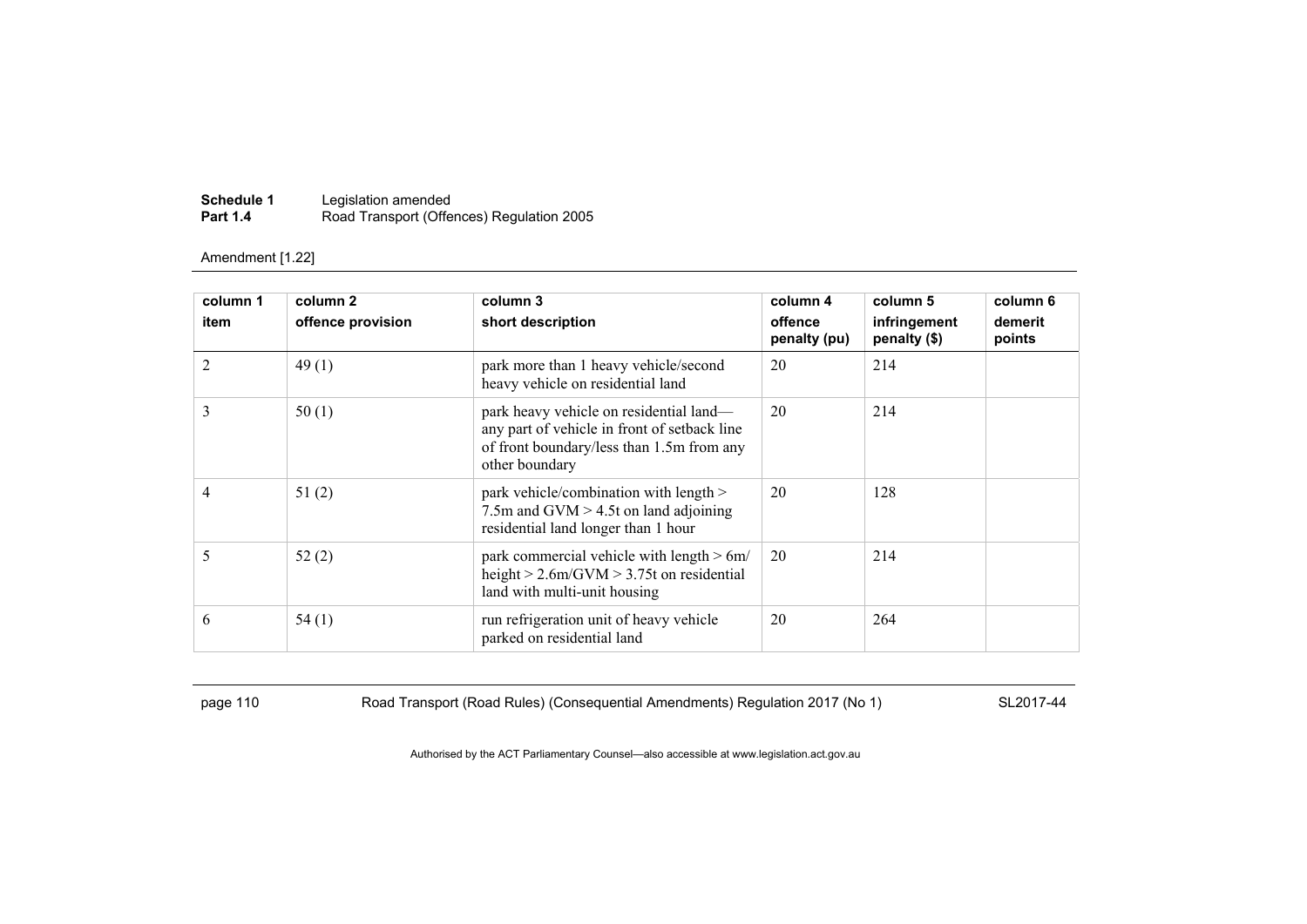Amendment [1.22]

| column 1<br>item | column 2<br>offence provision | column 3<br>short description                                                                         | column 4<br>offence<br>penalty (pu) | column 5<br>infringement<br>penalty (\$) | column 6<br>demerit<br>points |
|------------------|-------------------------------|-------------------------------------------------------------------------------------------------------|-------------------------------------|------------------------------------------|-------------------------------|
|                  | 55 $(1)$                      | operate heavy vehicle parked on residential<br>land between 10 pm and 6 am                            | 20                                  | 264                                      |                               |
| 8                | 55(2)                         | existing operator operate heavy vehicle<br>parked on residential land between<br>midnight and 5.30 am | 20                                  | 264                                      |                               |
| 9                | 61(2)                         | fail to take reasonable steps to comply with<br>requirement under s $62$ (1) (d)                      | 20                                  |                                          |                               |
| 10               | 67(1)                         | not return parking permit/mobility parking<br>scheme authority as required                            | 20                                  |                                          |                               |
| 11               | 70(2)                         | not comply with notice prohibiting car<br>minding                                                     | 20                                  |                                          |                               |
| 12               | 74(1)                         | responsible person/person in charge of<br>motor vehicle not inspect driver licence                    | 20                                  | 193                                      |                               |

SL2017-44 Road Transport (Road Rules) (Consequential Amendments) Regulation 2017 (No 1) page 111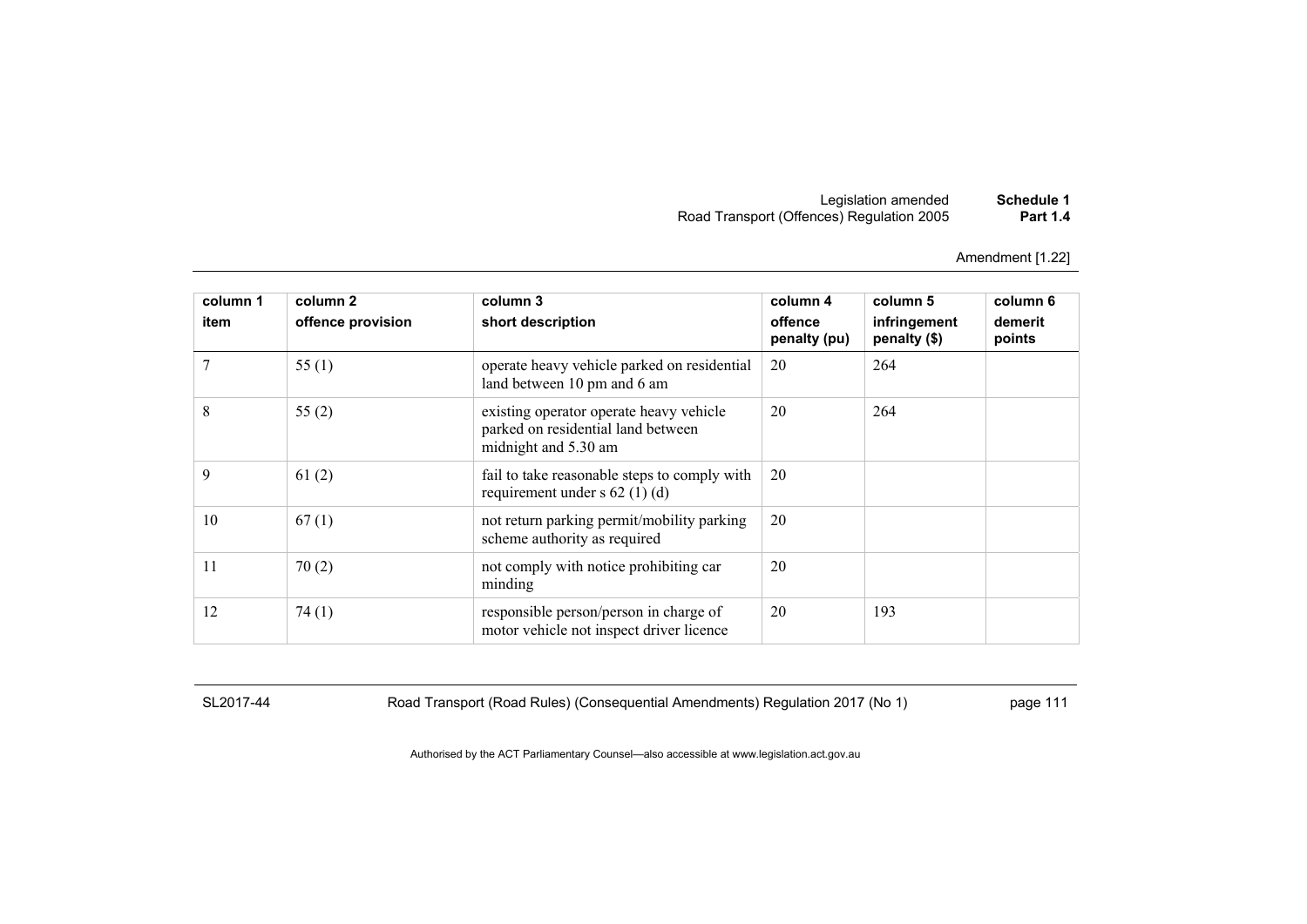| <b>Schedule 1</b> | Legislation amended                       |
|-------------------|-------------------------------------------|
| <b>Part 1.4</b>   | Road Transport (Offences) Regulation 2005 |

| column 1<br>item | column 2<br>offence provision | column 3<br>short description                                                                    | column 4<br>offence<br>penalty (pu) | column 5<br>infringement<br>penalty (\$) | column 6<br>demerit<br>points |
|------------------|-------------------------------|--------------------------------------------------------------------------------------------------|-------------------------------------|------------------------------------------|-------------------------------|
|                  | 75(1)                         | person in charge of motor vehicle/trailer<br>permit use without consent of responsible<br>person | 20                                  |                                          |                               |

page 112 Road Transport (Road Rules) (Consequential Amendments) Regulation 2017 (No 1) SL2017-44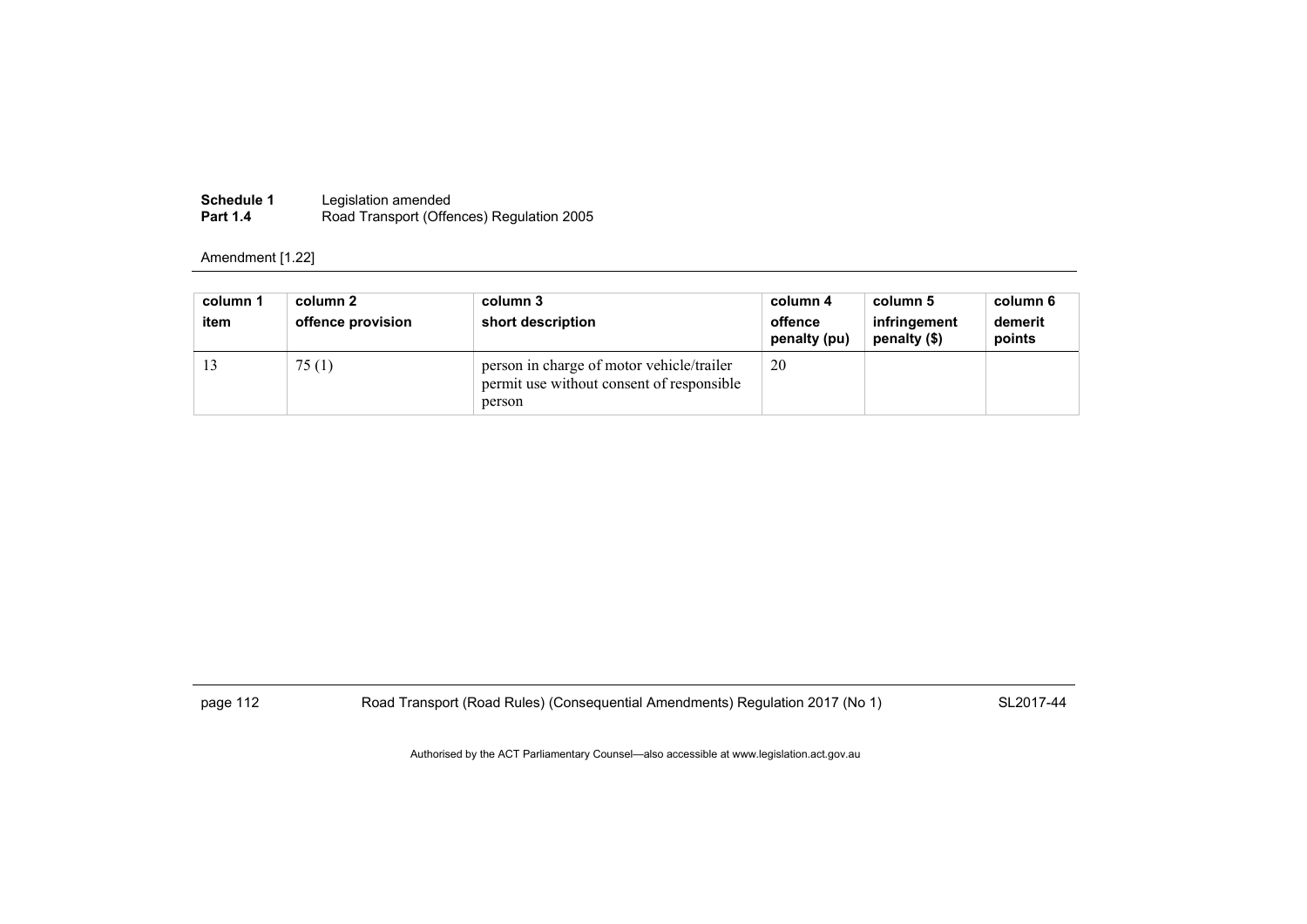# **[1.23] Dictionary, note 3**

*omit* 

Australian Road Rules

## **[1.24] Dictionary, definition of** *school zone*

*omit* 

[Australian Road Rules,](http://www.legislation.act.gov.au//ni/db_37271/default.asp) rule 23

*substitute*

*Road Transport (Road Rules) Regulation 2017*, section 23 (2)

# **Part 1.5 Road Transport (Public Passenger Services) Regulation 2002**

### **[1.25] Section 52 (2) (e)**

*omit* 

within the meaning of the [Australian Road Rules](http://www.legislation.act.gov.au//ni/db_37271/default.asp), dictionary

## **[1.26] Section 132 (3), note 1**

*omit* 

[Australian Road Rules,](http://www.legislation.act.gov.au//ni/db_37271/default.asp) r 265 and r 266

*substitute* 

*Road Transport (Road Rules) Regulation 2017*, s 265 and s 266

SL2017-44

Road Transport (Road Rules) (Consequential Amendments) Regulation 2017 (No 1)

page 113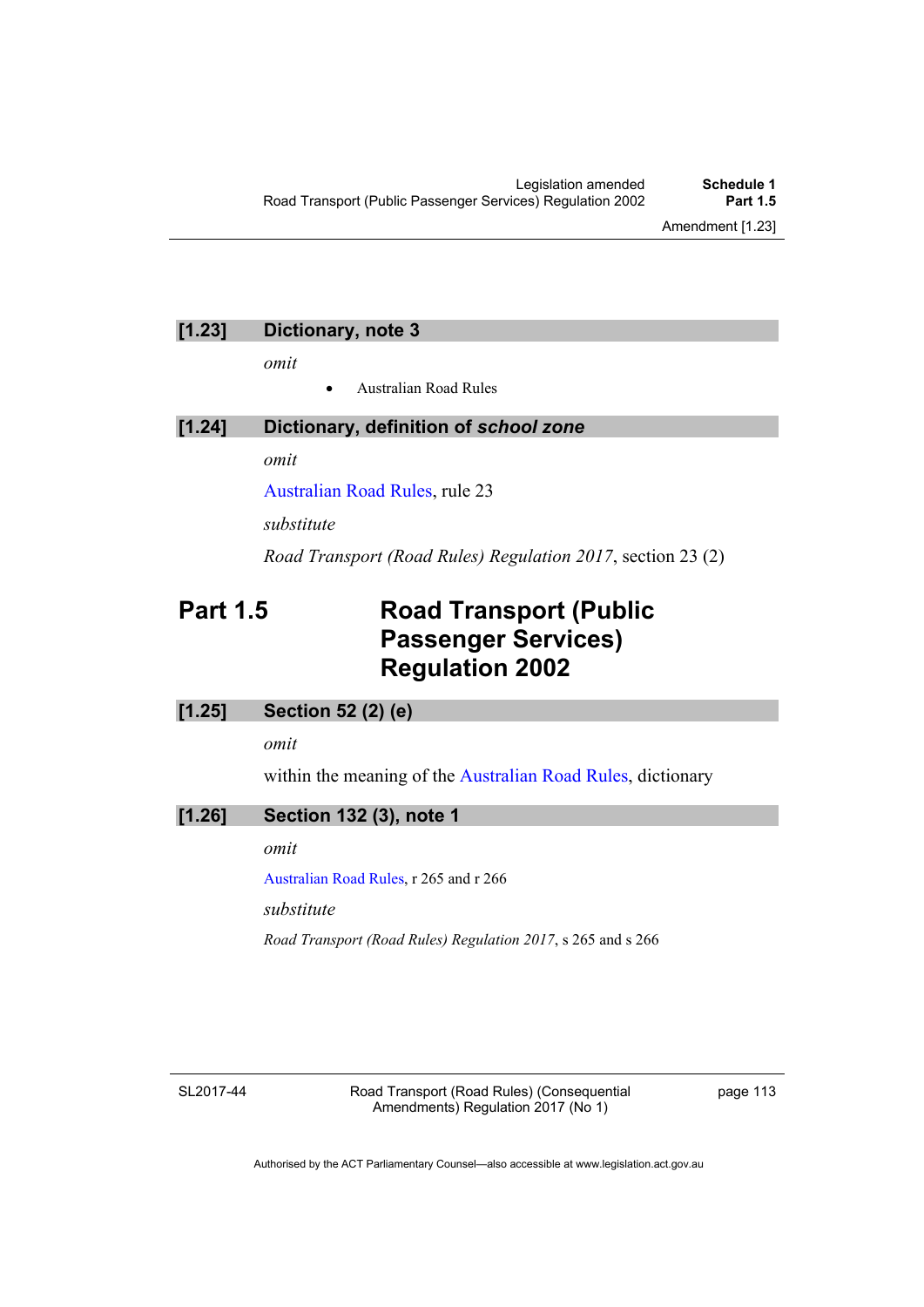**Schedule 1** Legislation amended<br> **Part 1.5** Road Transport (Pub Road Transport (Public Passenger Services) Regulation 2002 Amendment [1.27]

## **[1.27] Section 132 (3), note 2**

*omit* 

[Australian Road Rules,](http://www.legislation.act.gov.au//ni/db_37271/default.asp) r 267

*substitute* 

*Road Transport (Road Rules) Regulation 2017*, s 267

**[1.28] Section 132 (3), note 3** 

*omit* 

## **[1.29] Section 138 (2), note 1**

*omit* 

[Australian Road Rules,](http://www.legislation.act.gov.au//ni/db_37271/default.asp) r 265 and r 266

*substitute* 

*Road Transport (Road Rules) Regulation 2017*, s 265 and s 266

**[1.30] Section 138 (2), note 2** 

*omit* 

[Australian Road Rules,](http://www.legislation.act.gov.au//ni/db_37271/default.asp) r 267

*substitute* 

*Road Transport (Road Rules) Regulation 2017*, s 267

## **[1.31] Section 138 (2), note 3**

*omit* 

page 114 Road Transport (Road Rules) (Consequential Amendments) Regulation 2017 (No 1)

SL2017-44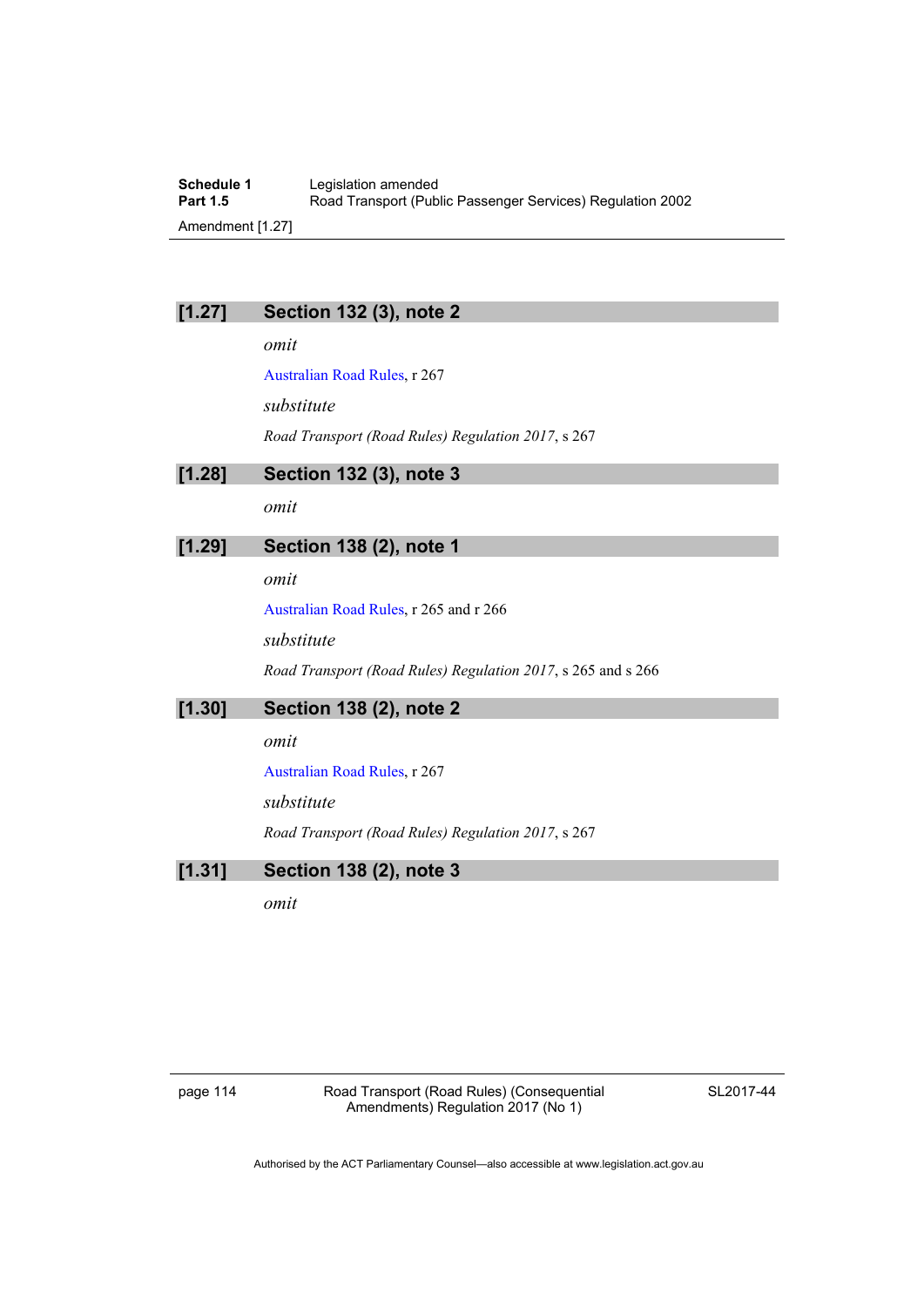### **[1.32] Section 270 (5), note 1**

*omit* 

[Australian Road Rules,](http://www.legislation.act.gov.au//ni/db_37271/default.asp) r 265 and r 266

*substitute* 

*Road Transport (Road Rules) Regulation 2017*, s 265 and s 266

**[1.33] Section 270 (5), note 2** 

*omit* 

[Australian Road Rules,](http://www.legislation.act.gov.au//ni/db_37271/default.asp) r 267

*substitute* 

*Road Transport (Road Rules) Regulation 2017*, s 267

## **[1.34] Section 270 (5), note 3**

*omit* 

### **[1.35] Section 286 (2) (e)**

*omit* 

within the meaning of the [Australian Road Rules](http://www.legislation.act.gov.au//ni/db_37271/default.asp), dictionary

### **[1.36] Dictionary, note 4**

*omit* 

Australian Road Rules

## **[1.37] Dictionary, definition of** *taxi zone***, paragraph (a)**

*omit* 

[Australian Road Rules,](http://www.legislation.act.gov.au//ni/db_37271/default.asp) rule 182

*substitute*

*Road Transport (Road Rules) Regulation 2017*, section 182

SL2017-44

Road Transport (Road Rules) (Consequential Amendments) Regulation 2017 (No 1)

page 115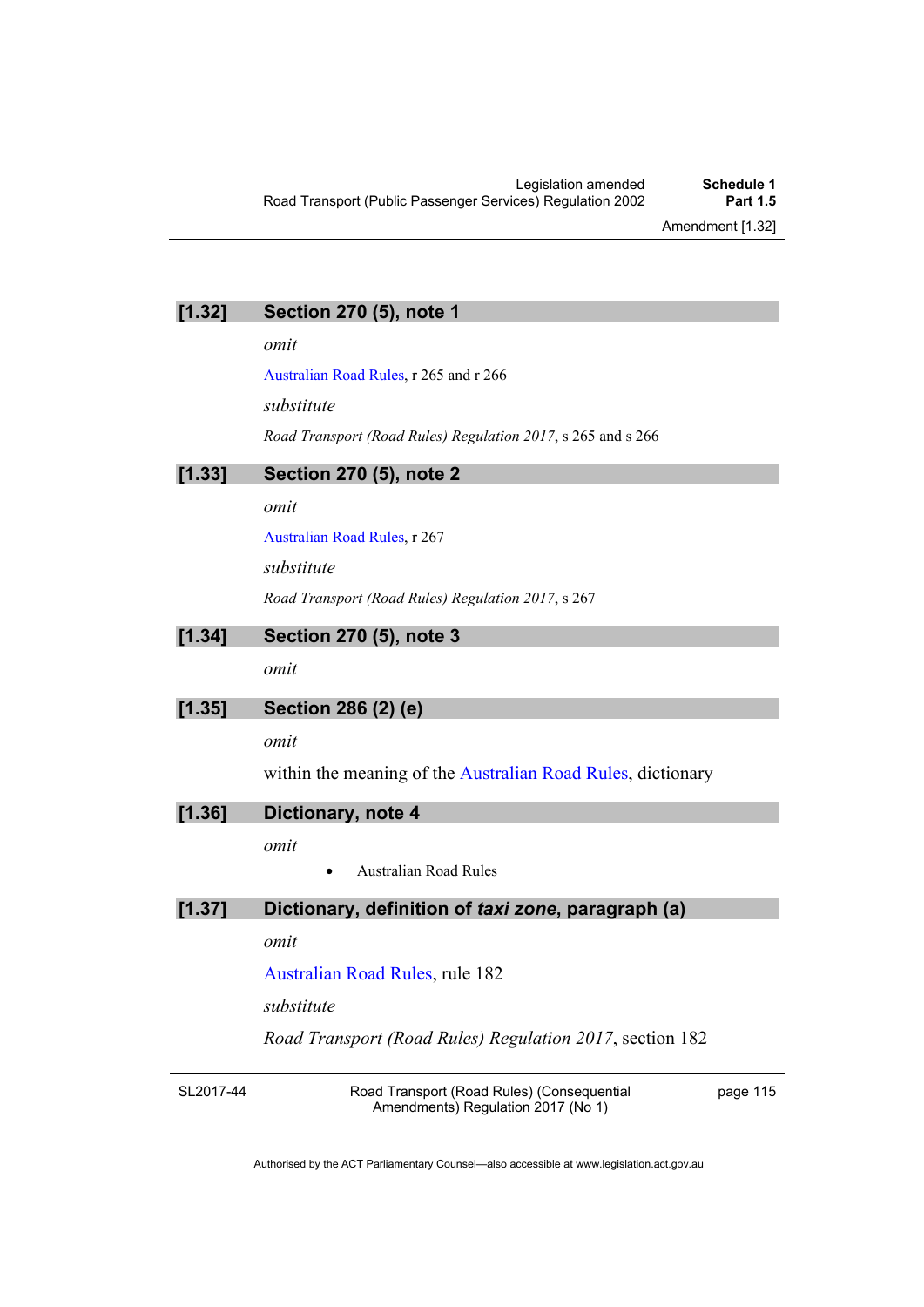## **[1.38] Dictionary, definition of** *wheelchair*

*omit* 

[Australian Road Rules](http://www.legislation.act.gov.au//ni/db_37271/default.asp)

*substitute*

*Road Transport (Road Rules) Regulation 2017* 

# **[1.39] Dictionary, new definition of** *wheeled recreational device*

*insert* 

*wheeled recreational device*—see the *Road Transport (Road Rules) Regulation 2017*, dictionary.

# **Part 1.6 Road Transport (Vehicle Registration) Regulation 2000**

| [1.40] |  |  |  | Section 20, note, paragraph (a) |  |  |
|--------|--|--|--|---------------------------------|--|--|
|--------|--|--|--|---------------------------------|--|--|

*omit* 

and [Australian Road Rules](http://www.legislation.act.gov.au//ni/db_37271/default.asp)

## **[1.41] Schedule 1, part 1.7 heading, note**

*omit* 

[Australian Road Rules](http://www.legislation.act.gov.au//ni/db_37271/default.asp)

*substitute* 

*Road Transport (Road Rules) Regulation 2017* 

page 116 Road Transport (Road Rules) (Consequential Amendments) Regulation 2017 (No 1)

SL2017-44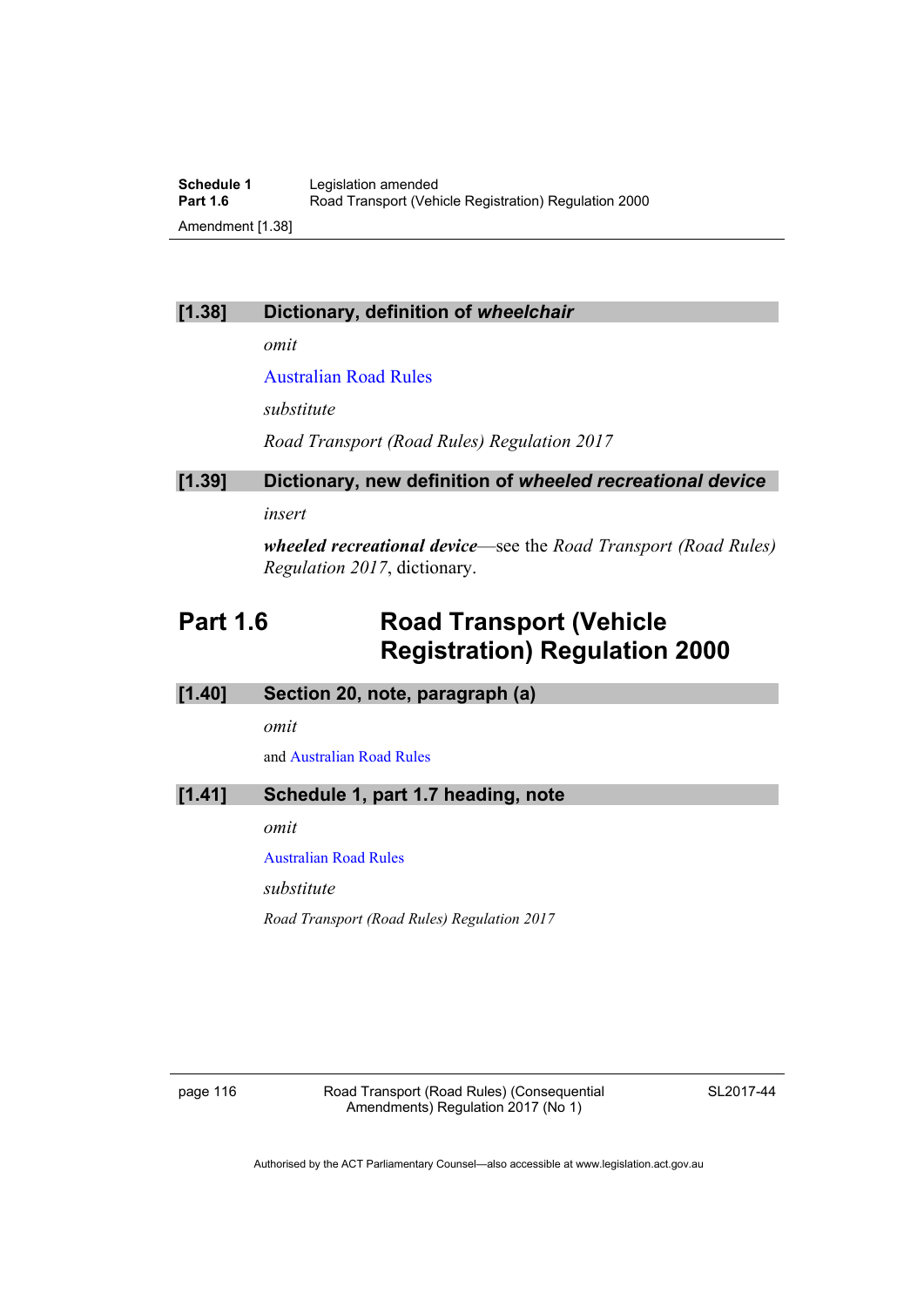## **[1.42] Schedule 1, part 1.8 heading, note**

*omit* 

[Australian Road Rules](http://www.legislation.act.gov.au//ni/db_37271/default.asp)

*substitute* 

*Road Transport (Road Rules) Regulation 2017* 

**[1.43] Dictionary, note 4**  *omit*  Australian Road Rules

## [1.44] Dictionary, definition of *emergency worker*

*substitute* 

*emergency worker*—see the *Road Transport (Road Rules) Regulation 2017*, dictionary.

## **[1.45] Dictionary, definition of** *road train*

*insert* 

*road train*—see the *[Heavy Vehicle National Law \(ACT\)](http://www.legislation.act.gov.au/a/db_49155/default.asp)*, section 5.

SL2017-44

page 117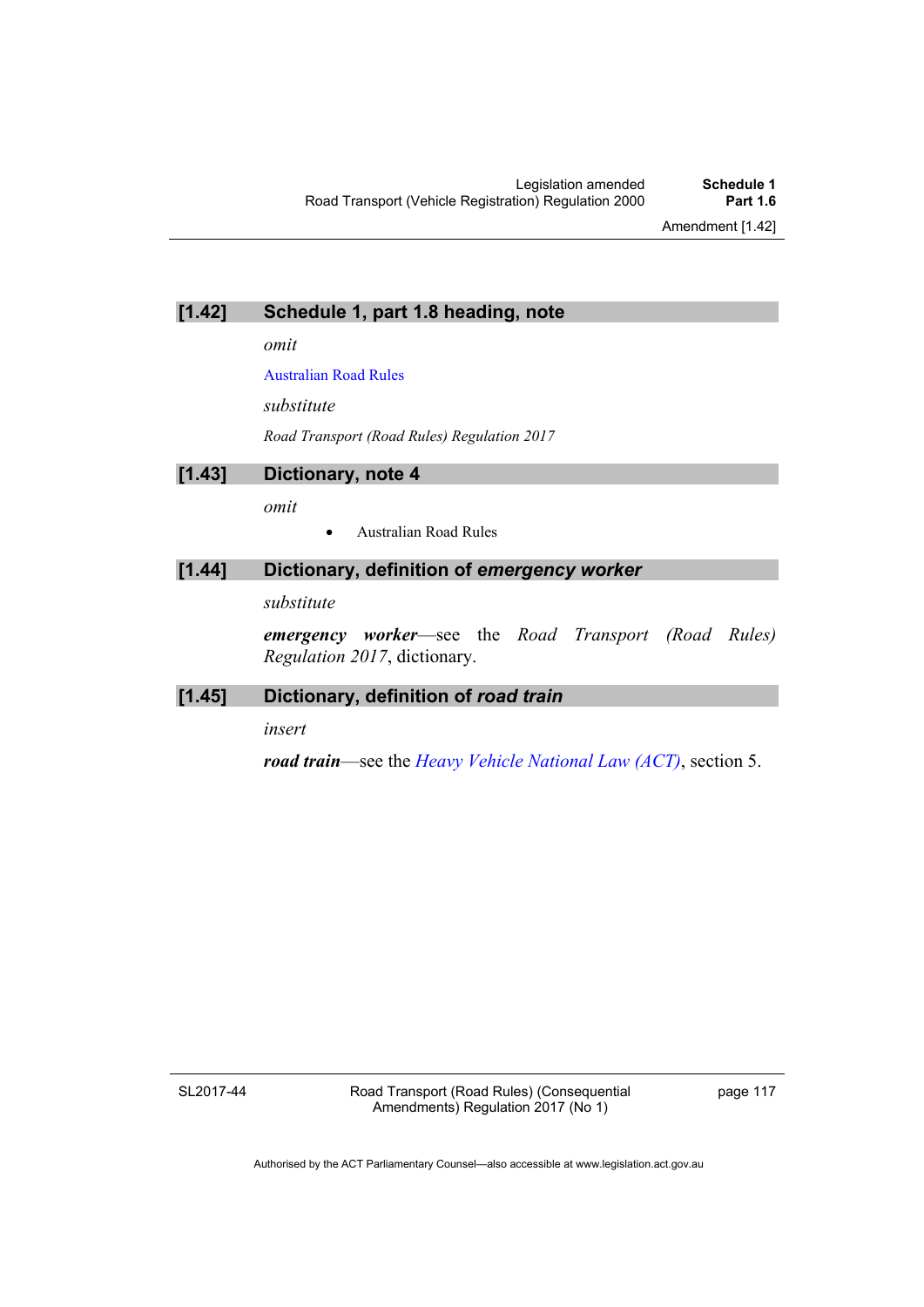# **Part 1.7 Victims of Crime Regulation 2000**

## **[1.46] Schedule 2, parts 2.1 and 2.2**

*substitute* 

# **Part 2.1 Road Transport (Road Rules) Regulation 2017**

| column 1       | column <sub>2</sub>                         | column 3                                              |
|----------------|---------------------------------------------|-------------------------------------------------------|
| item           | offence provision<br>and, if relevant, case | short description                                     |
| $\mathbf{1}$   | 167                                         | disobey no stopping sign                              |
| $\mathfrak{2}$ | 168(1)                                      | disobey no parking sign                               |
| 3              | 169                                         | stop at side of road with continuous yellow edge line |
| 4              | 170(1)                                      | stop in intersection                                  |
| 5              | 170(2)                                      | stop on/near intersection (traffic lights)            |
| 6              | 170(3)                                      | stop on/near intersection (no traffic lights)         |
| 7              | 171(1)                                      | stop on/near children's crossing                      |
| 8              | 172(1)                                      | stop on/near pedestrian crossing                      |
| 9              | 173(1)                                      | stop on/near marked foot crossing                     |
| 10             | 174(2)                                      | stop near bicycle crossing lights                     |
| 11             | 175(1)                                      | stop on/near level crossing                           |
| 12             | 176(1)                                      | stop on clearway                                      |
| 13             | 177(1)                                      | stop on freeway                                       |
| 14             | 178                                         | stop in emergency stopping lane                       |
| 15             | 179(1)                                      | stop in loading zone                                  |
| 16             | 179(2)(a)                                   | stop in loading zone longer than $\frac{1}{2}$ hour   |
|                |                                             |                                                       |

page 118 Road Transport (Road Rules) (Consequential Amendments) Regulation 2017 (No 1)

SL2017-44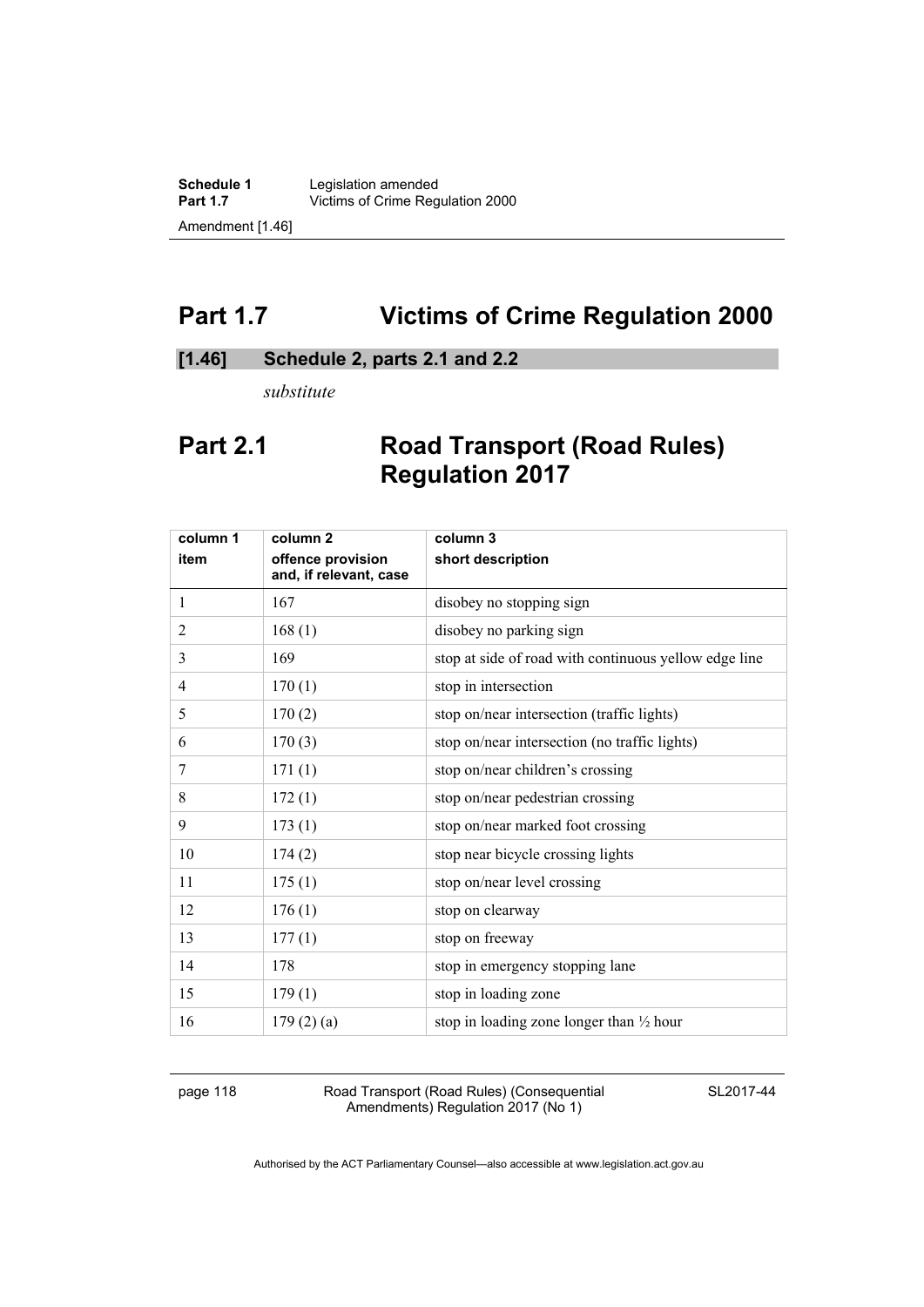#### Legislation amended **Schedule 1** Victims of Crime Regulation 2000 **Part 1.7**

Amendment [1.46]

| column 1 | column <sub>2</sub>                         | column 3                                        |
|----------|---------------------------------------------|-------------------------------------------------|
| item     | offence provision<br>and, if relevant, case | short description                               |
| 17       | 179(2)(b)                                   | stop in loading zone longer than indicated      |
| 18       | 179(2)(c)                                   | stop in loading zone longer than permitted      |
| 19       | 180(1)                                      | stop in truck zone                              |
| 20       | 181(1)                                      | stop in works zone                              |
| 21       | 182(1)                                      | stop in taxi zone                               |
| 22       | 183(1)                                      | stop in bus zone                                |
| 23       | 183A(1)                                     | stop public bus in bus zone                     |
| 24       | 184(1)                                      | stop in minibus zone                            |
| 25       | 185(1)                                      | stop in permit zone                             |
| 26       | 186(1)                                      | stop in mail zone                               |
| 27       | 187(1)                                      | stop in bus/transit/truck lane                  |
| 28       | 187(2)                                      | stop in bicycle lane                            |
| 29       | 187(3)                                      | stop in/on tram lane/way/tracks                 |
| 30       | 188                                         | stop in shared zone                             |
| 31       | 189(1)                                      | double park                                     |
| 32       | 190(1)                                      | stop in/near safety zone                        |
| 33       | 191                                         | stop near obstruction so as to obstruct traffic |
| 34       | 192(1)                                      | stop on structure                               |
| 35       | 192(2)                                      | stop in tunnel/underpass                        |
| 36       | 193(1)                                      | stop on crest/curve outside built-up area       |
| 37       | 194(1)                                      | stop near fire hydrant/indicator/plug indicator |
| 38       | 195(1)                                      | stop at/near bus stop                           |
| 39       | 195A                                        | stop public bus at/near bus stop                |
| 40       | 196(1)                                      | stop at/near tram stop                          |
| 41       | 197(1)                                      | stop on path/strip in built-up area             |

#### SL2017-44

Road Transport (Road Rules) (Consequential Amendments) Regulation 2017 (No 1)

page 119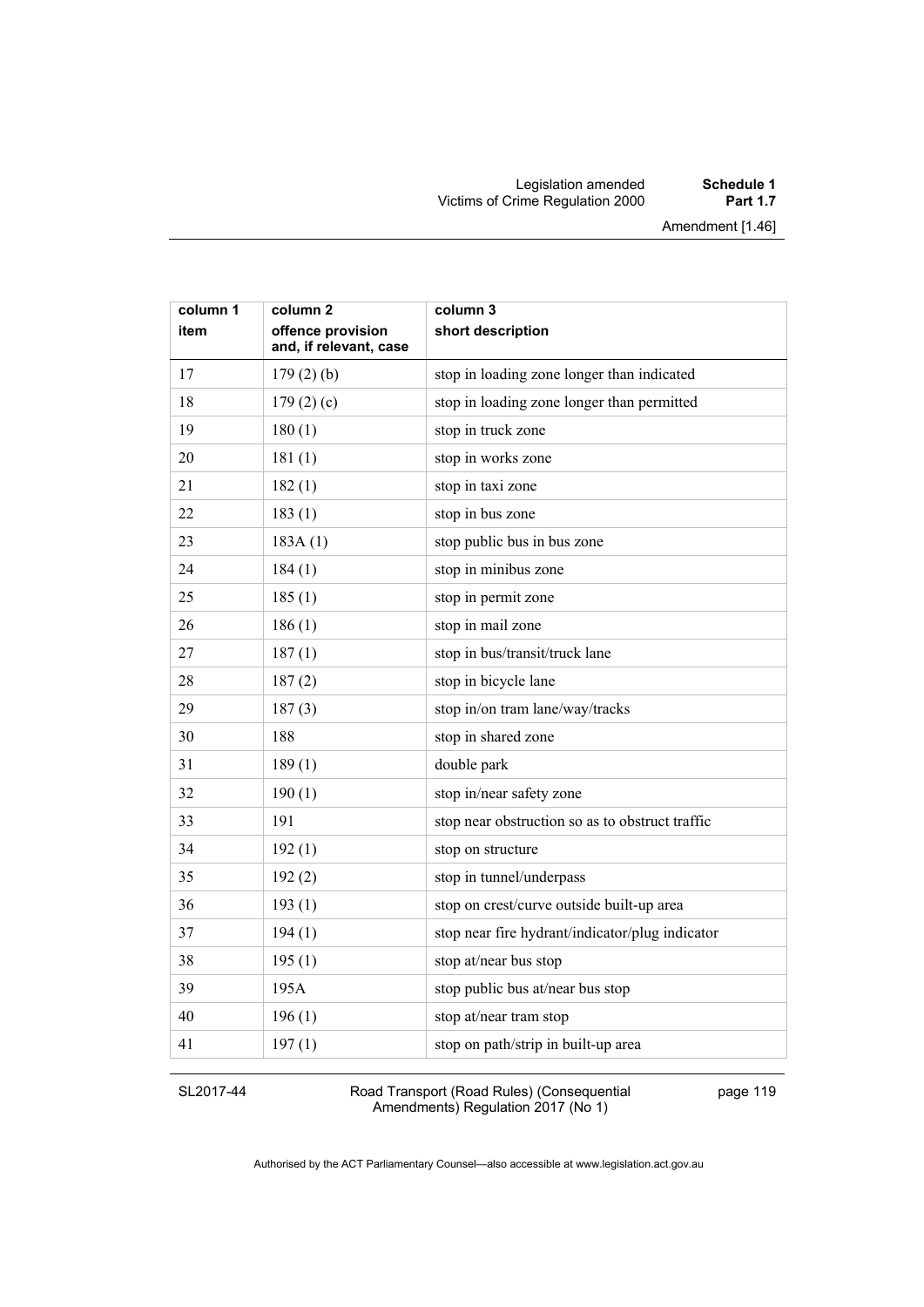#### **Schedule 1** Legislation amended **Part 1.7 Victims of Crime Regulation 2000** Amendment [1.46]

| column 1 | column <sub>2</sub>                         | column 3                                          |
|----------|---------------------------------------------|---------------------------------------------------|
| item     | offence provision<br>and, if relevant, case | short description                                 |
| 42       | 197(1A)                                     | stop on painted island                            |
| 43       | 197(1B)                                     | driver stop on traffic island                     |
| 44       | 198(1)                                      | obstruct access to ramp/path/passageway           |
| 45       | 198(2)                                      | stop on/across driveway/other access to/from land |
| 46       | 199(1)                                      | stop near postbox                                 |
| 47       | 200(1)                                      | not stop heavy/long vehicle on road shoulder      |
| 48       | 200(2)                                      | stop heavy/long vehicle longer than 1 hr          |
| 49       | 201                                         | disobey bicycle parking sign                      |
| 50       | 202                                         | disobey motorbike parking sign                    |
| 51       | 203(1)                                      | stop in parking area for disabled                 |
| 52       | 203A                                        | stop in slip lane                                 |
| 53       | 205(1)                                      | park continuously for longer than permitted       |
| 54       | 208(1)                                      |                                                   |
| 54.1     | by contravening<br>208(2)                   | not parallel park in direction of travel          |
| 54.2     | by contravening<br>$\bullet$<br>208(3)      | not parallel park near left                       |
| 54.3     | by contravening<br>208(4)                   | not parallel park near road side                  |
| 54.4     | by contravening<br>$\bullet$<br>208(5)      | parallel park close to front/back of vehicle      |
| 54.5     | by contravening<br>$\bullet$<br>208(6)      | parallel park close to dividing line/strip        |
| 54.6     | by contravening<br>208(7)                   | parallel park close if no dividing line/strip     |
| 54.7     | by contravening<br>$\bullet$<br>208(8)      | park so as to obstruct vehicles/pedestrians       |

page 120 Road Transport (Road Rules) (Consequential Amendments) Regulation 2017 (No 1)

SL2017-44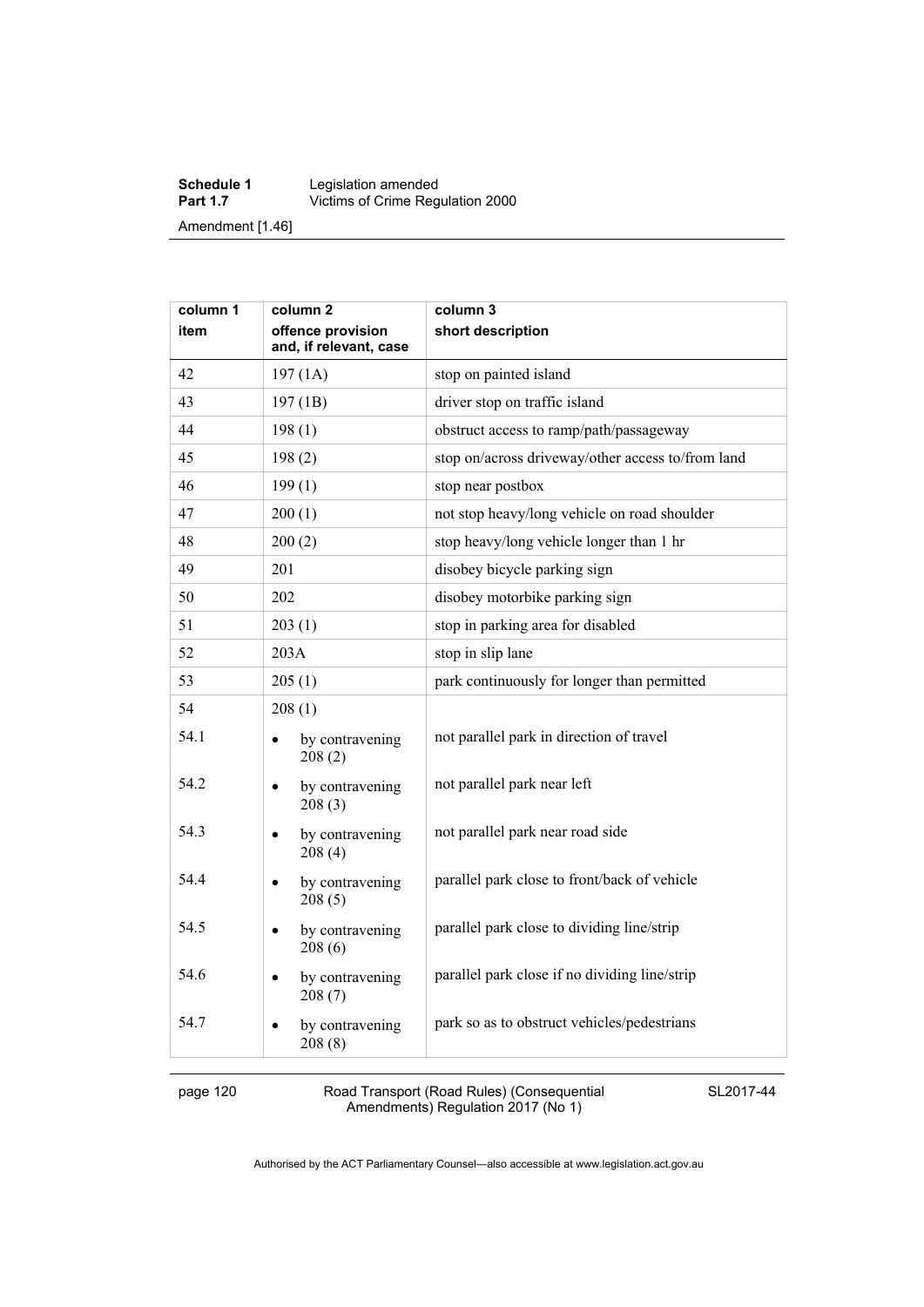#### Legislation amended **Schedule 1** Victims of Crime Regulation 2000 **Part 1.7**

| column 1 | column <sub>2</sub>                         | column 3                                                                         |
|----------|---------------------------------------------|----------------------------------------------------------------------------------|
| item     | offence provision<br>and, if relevant, case | short description                                                                |
| 55       | 208A(1)                                     | parallel park in direction other than direction of travel<br>(road related area) |
| 56       | 209(2)(a)                                   | not parallel park in direction of travel                                         |
| 57       | 209(2)(b)                                   | not parallel park near centre of median strip                                    |
| 58       | 209(2)(c)                                   | parallel park close to front/back of vehicle                                     |
| 59       | 210(1)                                      |                                                                                  |
| 59.1     | by contravening<br>210(2)(a)                | not park at specified angle                                                      |
| 59.2     | by contravening<br>$\bullet$<br>210(2)(b)   | not park rear out at specified angle                                             |
| 59.3     | by contravening<br>210(2A)(a)               | not park at 45° (no angle specified)                                             |
| 59.4     | by contravening<br>$\bullet$<br>210(2A)(b)  | not park rear out at 45°                                                         |
| 59.5     | by contravening<br>210(3)(a)                | not park at 90°                                                                  |
| 59.6     | by contravening<br>٠<br>210(3)(b)(i)        | not park rear in/front in at 90° as specified                                    |
| 59.7     | by contravening<br>210(4)(a)(i)             | not park rear in at specified angle                                              |
| 59.8     | by contravening<br>$210(4)$ (a) (ii)        | not park rear in at 45° (no angle specified)                                     |
| 60       | 211(2)                                      | not park wholly within parking bay                                               |
| 61       | 211(3)                                      | use more parking bays than necessary                                             |
| 62       | 213A(1)                                     | park outside metered space                                                       |
| 63       | 213A(2)                                     | park in occupied metered space                                                   |
| 64       | 213A(4)                                     | park not completely in metered space                                             |

SL2017-44

Road Transport (Road Rules) (Consequential Amendments) Regulation 2017 (No 1)

page 121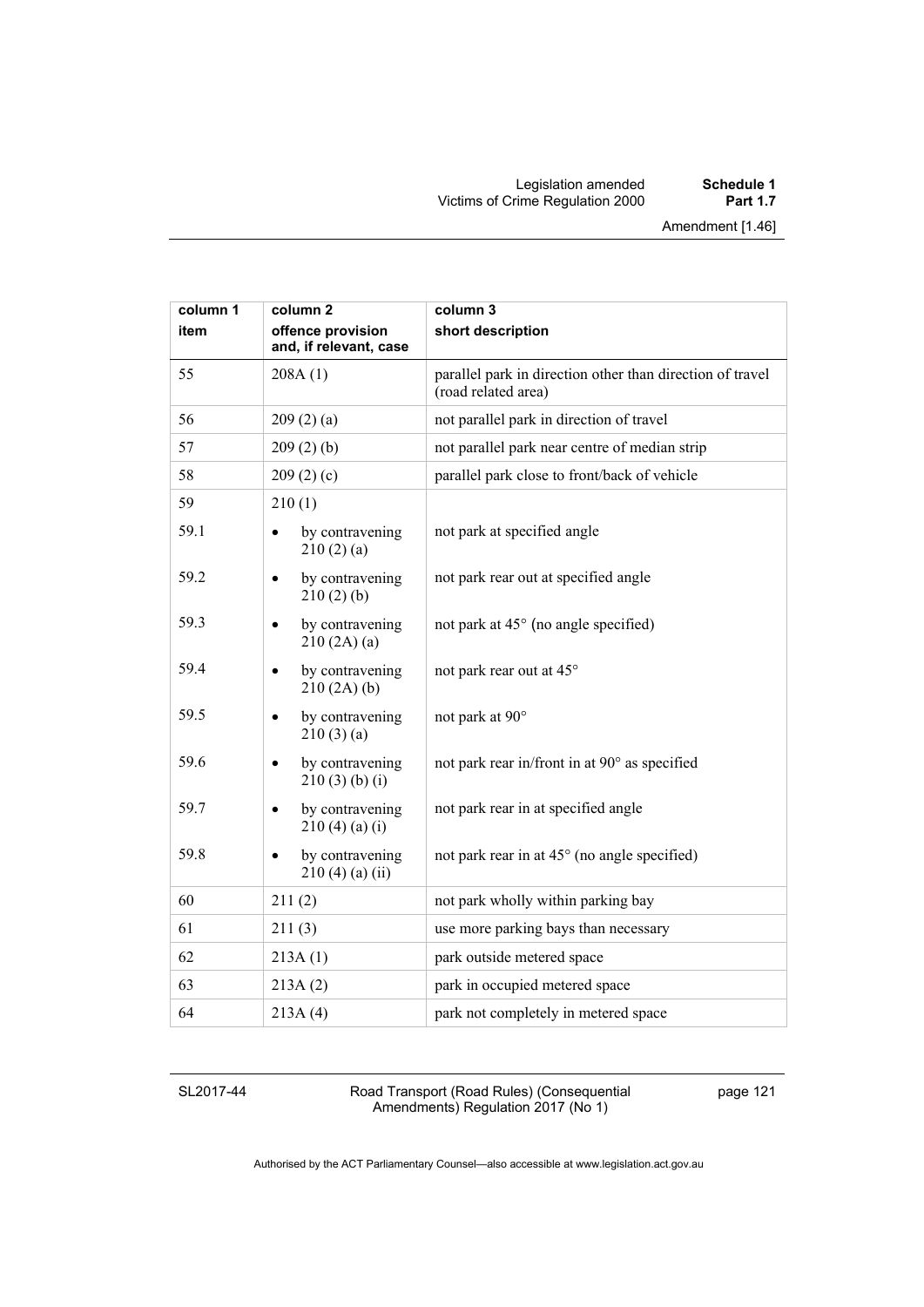#### **Schedule 1** Legislation amended **Part 1.7 Victims of Crime Regulation 2000** Amendment [1.46]

| column 1<br>item | column <sub>2</sub><br>offence provision | column 3<br>short description                                                       |
|------------------|------------------------------------------|-------------------------------------------------------------------------------------|
|                  | and, if relevant, case                   |                                                                                     |
| 65               | 213B(1)                                  | park motorbike in metered space with more than<br>2 other motorbikes                |
| 66               | 213B(2)                                  | park motorbike in metered space blocking other<br>motorbike's path out of the space |
| 67               | 213C(1)                                  | park without paying meter fee                                                       |
| 68               | 213D(1)                                  | park after meter expired                                                            |
| 69               | 213D(2)                                  | park for longer than allowed by meter signs                                         |
| 70               | 213F(2)                                  | park in closed metered space                                                        |
| 71               | 213I(1)                                  | park outside ticket space                                                           |
| 72               | 213I(3)                                  | park in occupied ticket space                                                       |
| 73               | 213I(5)                                  | park not completely in ticket space                                                 |
| 74               | 213J(1)                                  | park motorbike in ticket space with more than 2 other<br>motorbikes                 |
| 75               | 213J(2)                                  | park motorbike in ticket space blocking other<br>motorbike's path out of the space  |
| 76               | 213K(1)                                  | park without current/current equivalent ticket<br>displayed/properly displayed      |
| 77               | 213M(1)                                  | park after ticket expired                                                           |
| 78               | 213M(2)                                  | park after e-payment period ended                                                   |
| 79               | 213M(3)                                  | park for longer than allowed by ticket signs                                        |
| 80               | 213O(3)                                  | park in closed ticket area/space                                                    |
| 81               | 213P(2)(a)                               | display thing falsely resembling parking ticket                                     |
| 82               | $213P(2)$ (b)                            | display changed/damaged/defaced parking ticket                                      |

page 122 Road Transport (Road Rules) (Consequential Amendments) Regulation 2017 (No 1)

SL2017-44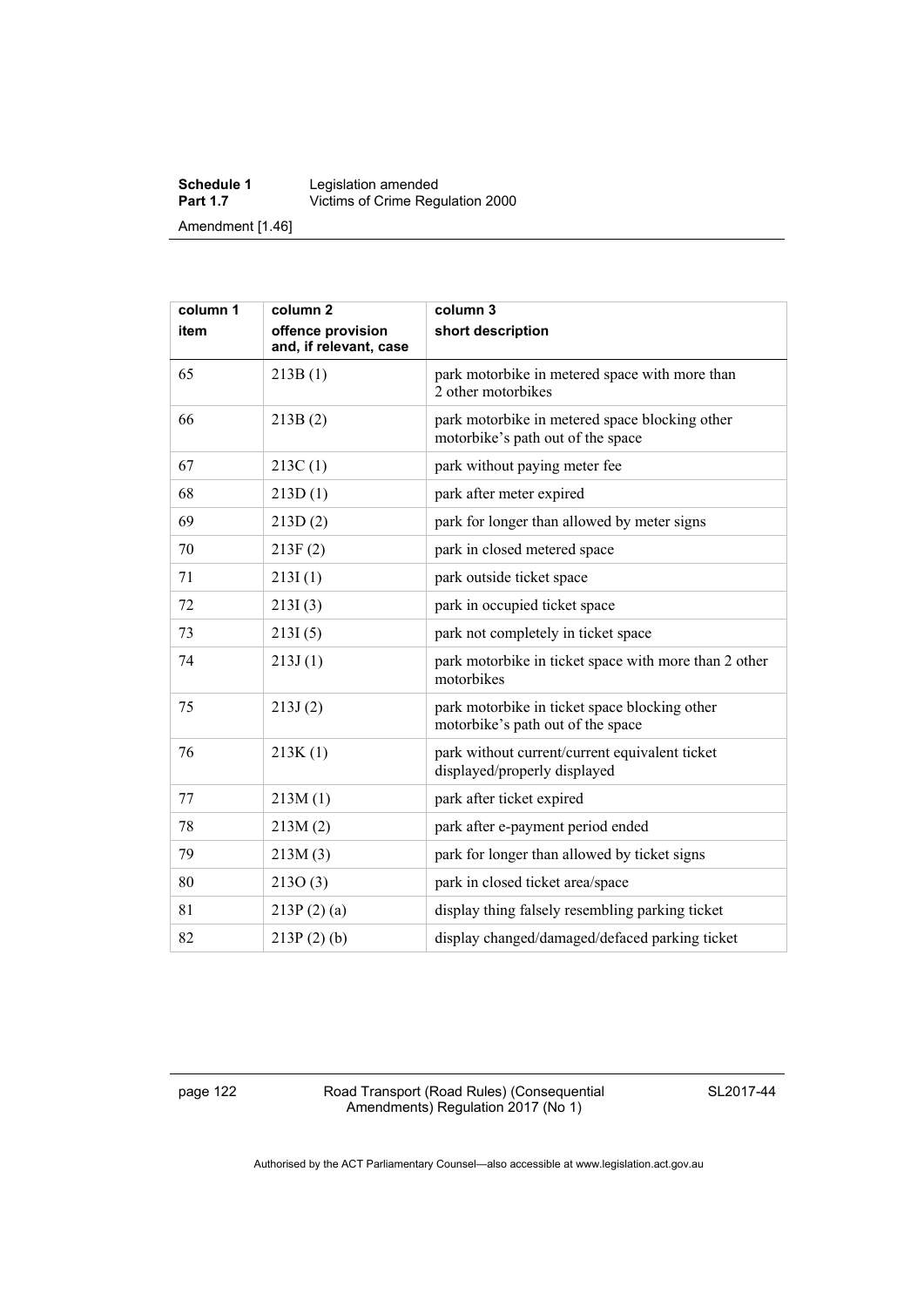Legislation amended **Schedule 1** Victims of Crime Regulation 2000

Amendment [1.46]

# **Part 2.2 Road Transport (Safety and Traffic Management) Regulation 2017**

| column 1<br>item | column 2<br>offence provision | column 3<br>short description                                                                                                                      |
|------------------|-------------------------------|----------------------------------------------------------------------------------------------------------------------------------------------------|
|                  | 48(2)                         | park stock truck/enclosed semitrailer/commercial<br>vehicle with height $> 3.6$ m on residential land                                              |
| 2                | 49(1)                         | park more than 1 heavy vehicle/second heavy vehicle<br>on residential land                                                                         |
| 3                | 50(1)                         | park heavy vehicle on residential land—any part of<br>vehicle in front of setback line of front boundary/less<br>than 1.5m from any other boundary |
| 4                | 51(2)                         | park vehicle/combination with length $> 7.5$ m and<br>$GVM > 4.5t$ on land adjoining residential land longer<br>than 1 hour                        |
| 5                | 52(2)                         | park commercial vehicle with length $> 6m/h$ eight $>$<br>$2.6$ m/GVM $> 3.75$ t on residential land with multi-unit<br>housing                    |

SL2017-44

Road Transport (Road Rules) (Consequential Amendments) Regulation 2017 (No 1)

page 123